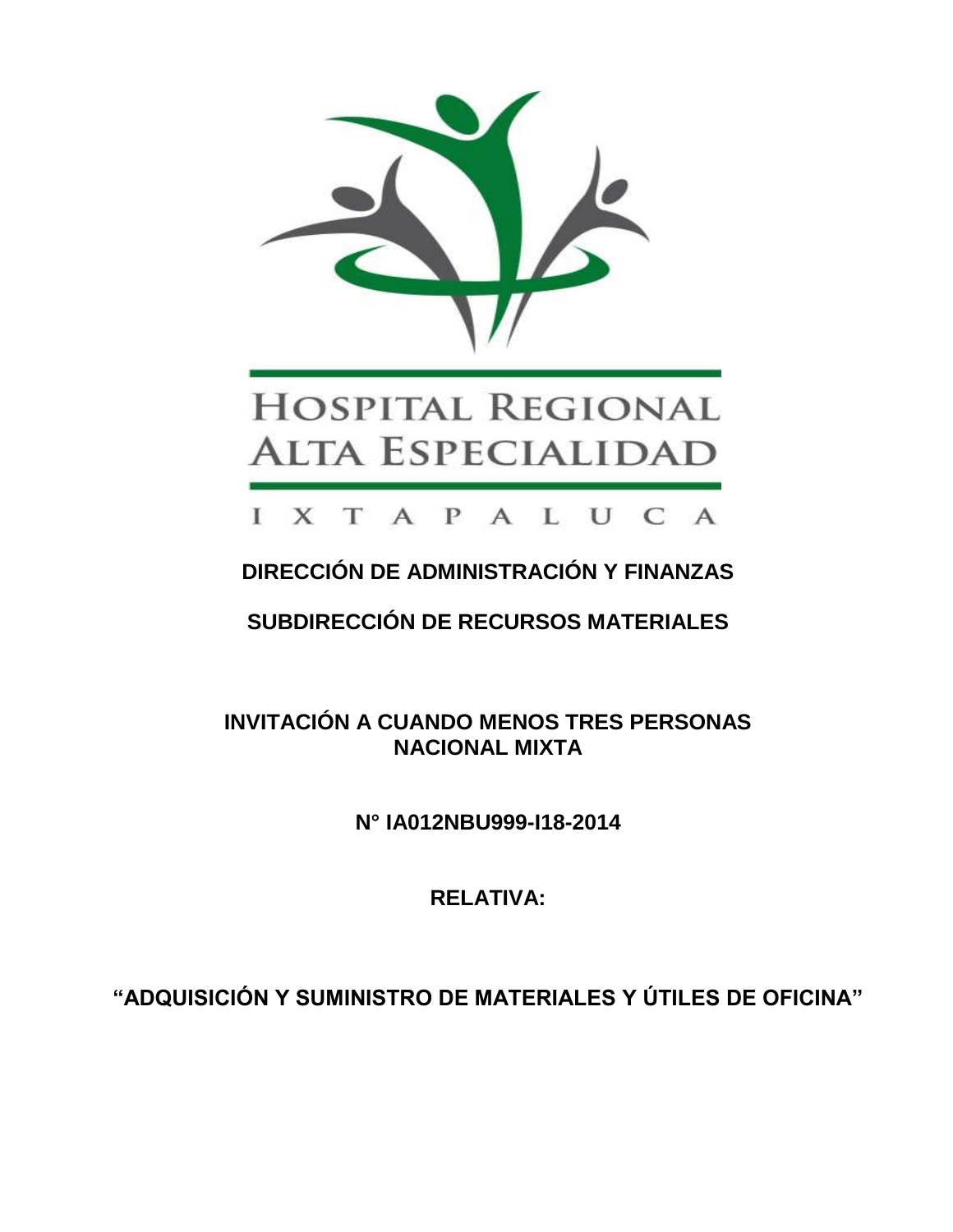



|         |                   | <b>ÍNDICE</b>                                                                                                                              | PÁG. |
|---------|-------------------|--------------------------------------------------------------------------------------------------------------------------------------------|------|
|         | <b>GLOSARIO</b>   |                                                                                                                                            |      |
| $1_{-}$ |                   | DATOS GENERALES SOBRE LA INVITACIÓN                                                                                                        | 4    |
|         |                   | 1.1. NOMBRE DE LA ENTIDAD CONVOCANTE                                                                                                       |      |
|         |                   | 1.2. MEDIO QUE SE UTILIZARÁ EN LA PRESENTE INVITACIÓN                                                                                      | 4    |
|         |                   | 1.3. NÚMERO DE IDENTIFICACIÓN DE LA INVITACIÓN                                                                                             | 4    |
|         |                   | 1.4. EJERCICIO FISCAL QUE ABARCARÁ LA CONTRATACIÓN                                                                                         | 4    |
|         |                   | 1.5. IDIOMA                                                                                                                                | 4    |
|         |                   | 1.6. DISPONIBILIDAD PRESUPUESTARIA                                                                                                         | 4    |
|         |                   | 1.7. CARÁCTER DE LA INVITACIÓN                                                                                                             | 4    |
| 2.      |                   | OBJETO Y ALCANCE DE LA INVITACIÓN                                                                                                          | 5    |
|         | 2.1.              | ESPECIFICACIONES Y CARACTERÍSTICAS TÉCNICAS DE LOS BIENES A<br>ADQUIRIR.                                                                   | 5    |
|         |                   | 2.2. FORMA DE AGRUPACIÓN DE LOS BIENES                                                                                                     | 6    |
|         | 2.3.              | PRECIO MÁXIMO DE REFERENCIA A PARTIR DEL CUAL SE OFRECERÁN<br>PORCENTAJES DE DESCUENTO                                                     | 6    |
|         | 2.4.              | NORMAS OFICIALES MEXICANAS, NORMAS MEXICANAS, NORMAS<br>INTERNACIONALES O EN SU CASO LAS NORMAS DE REFERENCIA O<br><b>ESPECIFICACIONES</b> | 6    |
|         | 2.5.              | TIPO DE CONTRATO                                                                                                                           | 6    |
|         | 2.6.              | FORMA DE ADJUDICACIÓN                                                                                                                      | 6    |
|         | 2.7.              | MODELO DE CONTRATO O PEDIDO                                                                                                                | 6    |
|         | 2.8.              | PLAZO Y CONDICIONES DE ENTREGA DE LOS BIENES                                                                                               | 6    |
|         | 2.9.              | TIPO DE CAMBIO                                                                                                                             | 6    |
|         |                   | 2.10. SEGUROS:                                                                                                                             | 6    |
|         |                   | 2.11. PENA CONVENCIONAL                                                                                                                    | 7    |
|         |                   | 2.12. DEDUCCIONES:                                                                                                                         | 7    |
|         |                   | 2.13. GARANTÍA DE CUMPLIMIENTO                                                                                                             | 7    |
|         |                   | 2.14. PERIODO DE GARANTÍA, CADUCIDAD Y CALIDAD DE LOS BIENES                                                                               | 7    |
| 3.      | <b>INVITACIÓN</b> | FORMA Y TÉRMINOS DE LOS ACTOS DE PROCEDIMIENTO DE LA PRESENTE                                                                              | 7    |
|         | 3.1.              | REDUCCIÓN DE PLAZOS                                                                                                                        | 7    |
|         | 3.2.              | FECHA, HORA Y LUGAR DE LOS ACTOS DE LA INVITACIÓN                                                                                          | 7    |
|         |                   | 3.2.1. JUNTA DE ACLARACIONES                                                                                                               | 8    |
|         |                   | 3.2.2. VISITA A LAS INSTALACIONES DE "LA CONVOCANTE                                                                                        | 9    |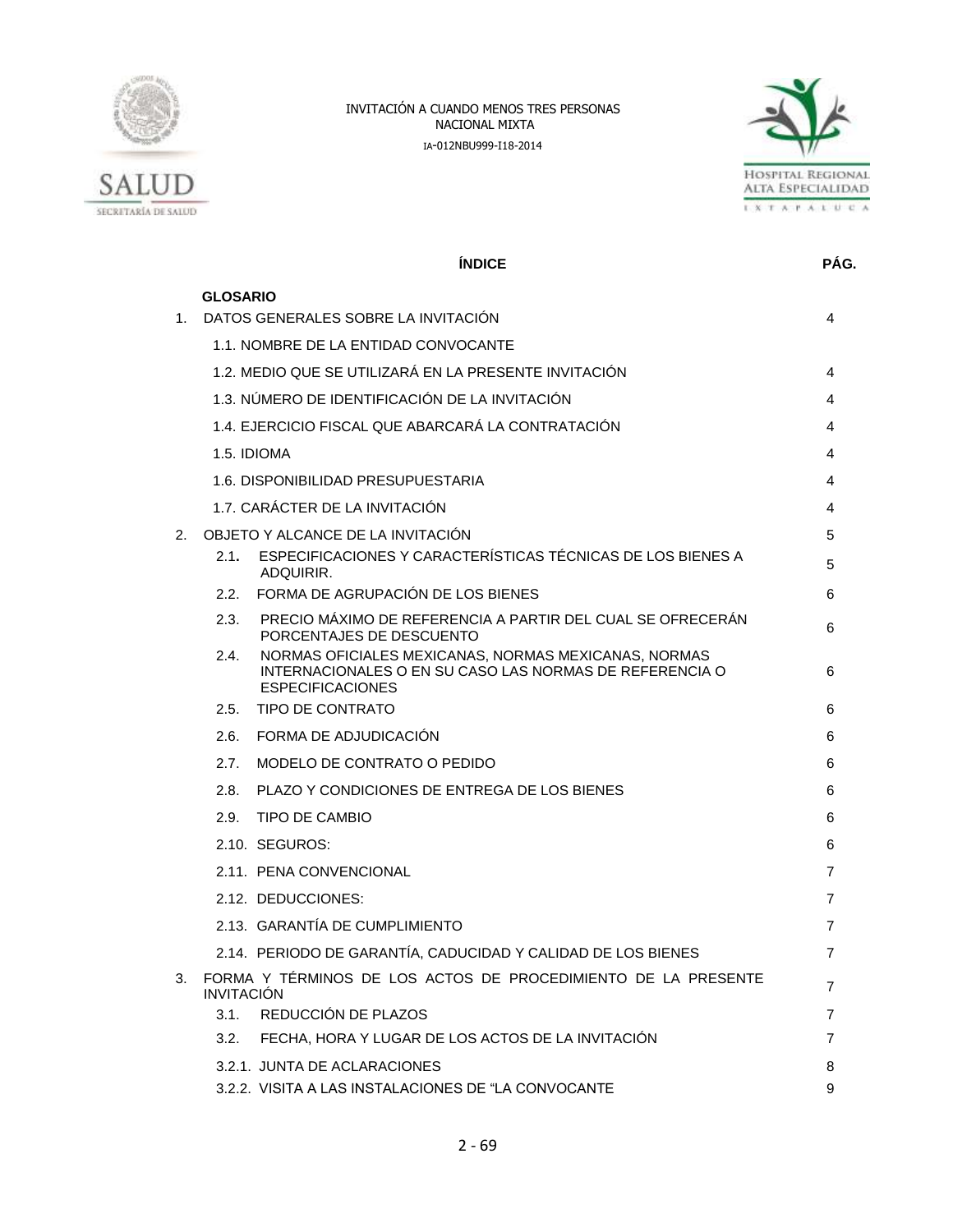



|                 | <b>ÍNDICE</b>                                                                                              | PÁG.     |
|-----------------|------------------------------------------------------------------------------------------------------------|----------|
|                 | 3.2.3. VISITA A LAS INSTALACIONES DEL LICITANTE                                                            | 9        |
|                 | 3.2.4. PRESENTACIÓN Y APERTURA DE PROPOSICIONES                                                            | 9        |
|                 | $3.2.5$ . ACTO DE FALLO                                                                                    | 10       |
|                 | 3.3. FIRMA DEL CONTRATO O PEDIDO                                                                           | 11       |
|                 | PREVISIONES GENERALES<br>3.4.                                                                              | 11       |
|                 | 3.4.1. PROPUESTAS CONJUNTAS<br>3.4.2. REVISIÓN PRELIMINAR DE DOCUMENTACIÓN DISTINTA A LA                   | 11<br>12 |
| 4.              | <b>PROPOSICIÓN</b><br>REQUISITOS QUE LOS LICITANTES DEBEN CUMPLIR PARA LA EVALUACIÓN DE LA<br>PROPOSICIÓN. | 13       |
| 5.              | CRITERIOS DE EVALUACIÓN.                                                                                   | 14       |
|                 | CRITERIOS ESPECÍFICOS PARA LA EVALUACIÓN DE LAS<br>5.1<br>PROPOSICIONES TÉCNICAS                           | 15       |
|                 | CRITERIOS ESPECÍFICOS PARA LA EVALUACIÓN DE LAS<br>5.2<br>PROPOSICIONES ECONÓMICAS                         | 15       |
| 6.              | CAUSAS DE DESECHAMIENTO DE PROPOSICIONES                                                                   | 16       |
| 7 <sub>1</sub>  | CRITERIOS DE ADJUDICACIÓN.                                                                                 | 17       |
| 8.              | DOCUMENTACIÓN QUE DEBERÁN PRESENTAR LOS LICITANTES.                                                        | 17       |
|                 | 8.1. DOCUMENTOS LEGALES Y ADMINISTRATIVOS                                                                  | 17       |
|                 | 8.2. DOCUMENTOS QUE INTEGRAN LA PROPOSICIÓN TÉCNICA                                                        | 20       |
|                 | 8.3. DOCUMENTOS QUE INTEGRAN LA PROPOSICIÓN ECONÓMICA                                                      | 22       |
| 9.              | INCONFORMIDADES.                                                                                           | 22       |
| 10 <sub>1</sub> | ANEXOS Y FORMATOS.                                                                                         | 23       |
|                 | ANEXO 1 ANEXO TÉCNICO                                                                                      | 24       |
|                 | ANEXO 2 MODELO DE PEDIDO                                                                                   | 38       |
|                 | <b>FORMATOS</b>                                                                                            | 40       |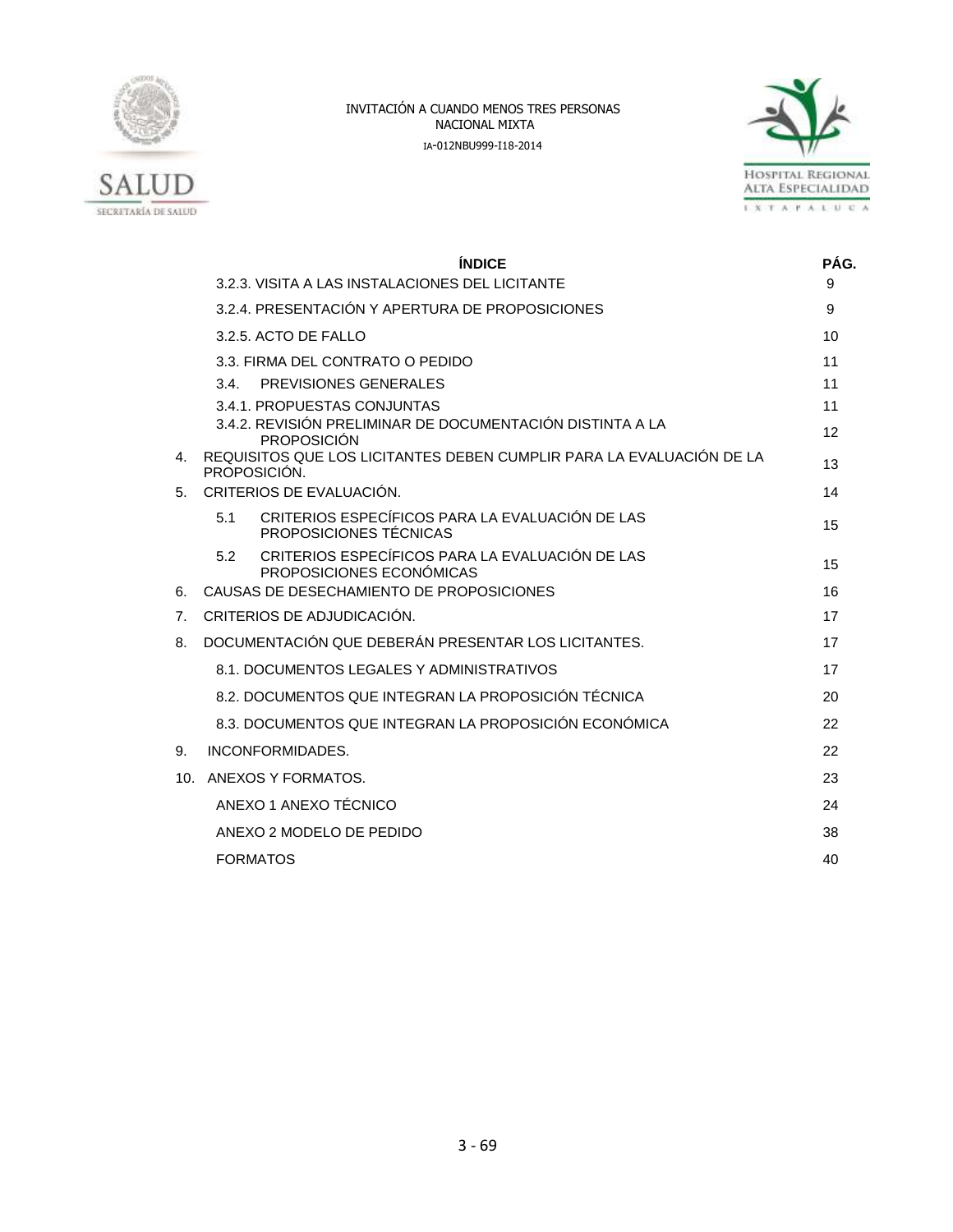



### **GLOSARIO**

**ADMINISTRADOR DEL PEDIDO: LA COORDINACIÓN DE ALMACENES E INVENTARIOS** SERÁ QUIEN VIGILARÁ EL CUMPLIMIENTO DEL PEDIDO

#### **ÁREA CONTRATANTE: LA SUBDIRECCIÓN DE RECURSOS MATERIALES** ES LA FACULTADA EN EL HOSPITAL REGIONAL DE ALTA ESPECIALIDAD DE IXTAPALUCA (HRAEI) PARA REALIZAR PROCEDIMIENTOS DE CONTRATACIÓN A EFECTO DE ADQUIRIR BIENES U OBTENER SERVICIOS QUE SE REQUIERAN.

**ÁREA REQUIRENTE : LA COORDINACIÓN DE ALMACENES E INVENTARIOS** ES EL ÁREA QUE SOLICITA FORMALMENTE LA CONTRATACIÓN DE LOS BIENES.

- **ÁREA TÉCNICA: LA COORDINACIÓN DE ALMACENES E INVENTARIOS** RESPONSABLE DE LAS ESPECIFICACIONES TÉCNICAS DE LOS BIENES INCLUIDAS EN EL ANEXO TÉCNICO Y PROCEDIMIENTO DE CONTRATACIÓN, EVALUARÁ LA PROPUESTA TÉCNICA Y SERÁ RESPONSABLE DE DAR RESPUESTA EN LA JUNTA DE ACLARACIONES, A LAS PREGUNTAS QUE SOBRE ESTOS ASPECTOS REALICEN LOS LICITANTES.
	- **BIENES O SERVICIOS:** LOS QUE SE SOLICITAN CON MOTIVO DE LA PRESENTE INVITACIÓN Y SE ESPECIFICAN EN EL ANEXO TÉCNICO DE LA PRESENTE INVITACIÓN.
- **COMPRANET:** SISTEMA ELECTRÓNICO DE INFORMACIÓN PÚBLICO GUBERNAMENTAL SOBRE ADQUISICIONES, ARRENDAMIENTOS, BIENES, OBRAS PÚBLICAS Y SERVICIOS RELACIONADOS CON LAS MISMAS.
- **CONVOCATORIA:** DOCUMENTO QUE CONTIENE LOS CONCEPTOS Y CRITERIOS QUE REGIRÁN Y SERÁN APLICADOS PARA LA ADQUISICIÓN DE LOS BIENES OBJETO DE ESTA INVITACIÓN.
	- **PEDIDO:** EL DOCUMENTO QUE ESTABLECE LOS DERECHOS Y OBLIGACIONES ENTRE LA CONVOCANTE Y EL LICITANTE ADJUDICADO.
- **CONVOCANTE:** EL HOSPITAL REGIONAL DE ALTA ESPECIALIDAD DE IXTAPALUCA, A TRAVÉS DE LA DIRECCIÓN DE ADMINISTRACIÓN Y FINANZAS POR CONDUCTO DE LA SUBDIRECCIÓN DE RECURSOS MATERIALES.
	- **HRAEI:** HOSPITAL REGIONAL DE ALTA ESPECIALIDAD DE IXTAPALUCA
- **INVITACIÓN:** INVITACIÓN A CUANDO MENOS TRES PERSONAS.
	- **LEY:** LEY DE ADQUISICIONES, ARRENDAMIENTOS Y SERVICIOS DEL SECTOR PÚBLICO.
- **LICITANTE:** PERSONA FÍSICA O MORAL QUE PARTICIPE EN ESTE PROCESO DE INVITACIÓN A CUANDO MENOS TRES ´PERSONAS.
- **MIPYMES:** LAS MICRO, PEQUEÑAS Y MEDIANAS EMPRESAS DE NACIONALIDAD MEXICANA A QUE HACE REFERENCIA LA LEY PARA EL DESARROLLO DE LA COMPETITIVIDAD DE LA MICRO, PEQUEÑA Y MEDIANA EMPRESA.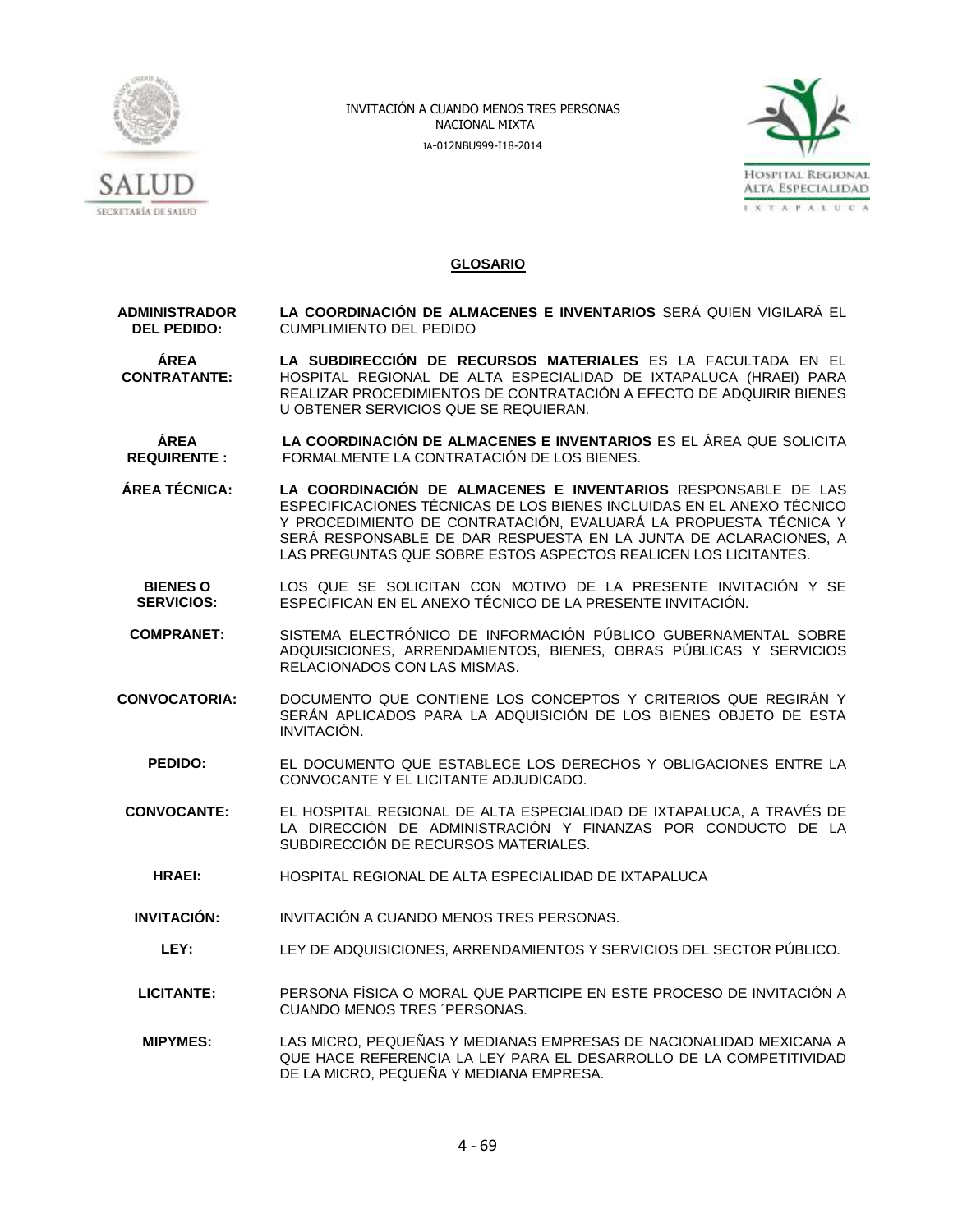



**PARTIDA O CONCEPTO:** LA DIVISIÓN O DESGLOSE DE LOS BIENES A ADJUDICAR, CONTENIDOS EN UN PROCEDIMIENTO DE CONTRATACIÓN O EN UN PEDIDO, PARA DIFERENCIARLOS UNOS DE OTROS, CLASIFICARLOS O AGRUPARLOS. **PROPOSICIONES:** OFERTA TÉCNICA Y ECONÓMICA

**PROVEEDOR:** LA PERSONA CON LA QUE CELEBREN LOS CONTRATOS O PEDIDOS DE ADQUISICIONES, DE BIENES O SERVICIOS.

**REGLAMENTO:** REGLAMENTO DE LA LEY DE ADQUISICIONES, ARRENDAMIENTOS Y SERVICIOS DEL SECTOR PÚBLICO.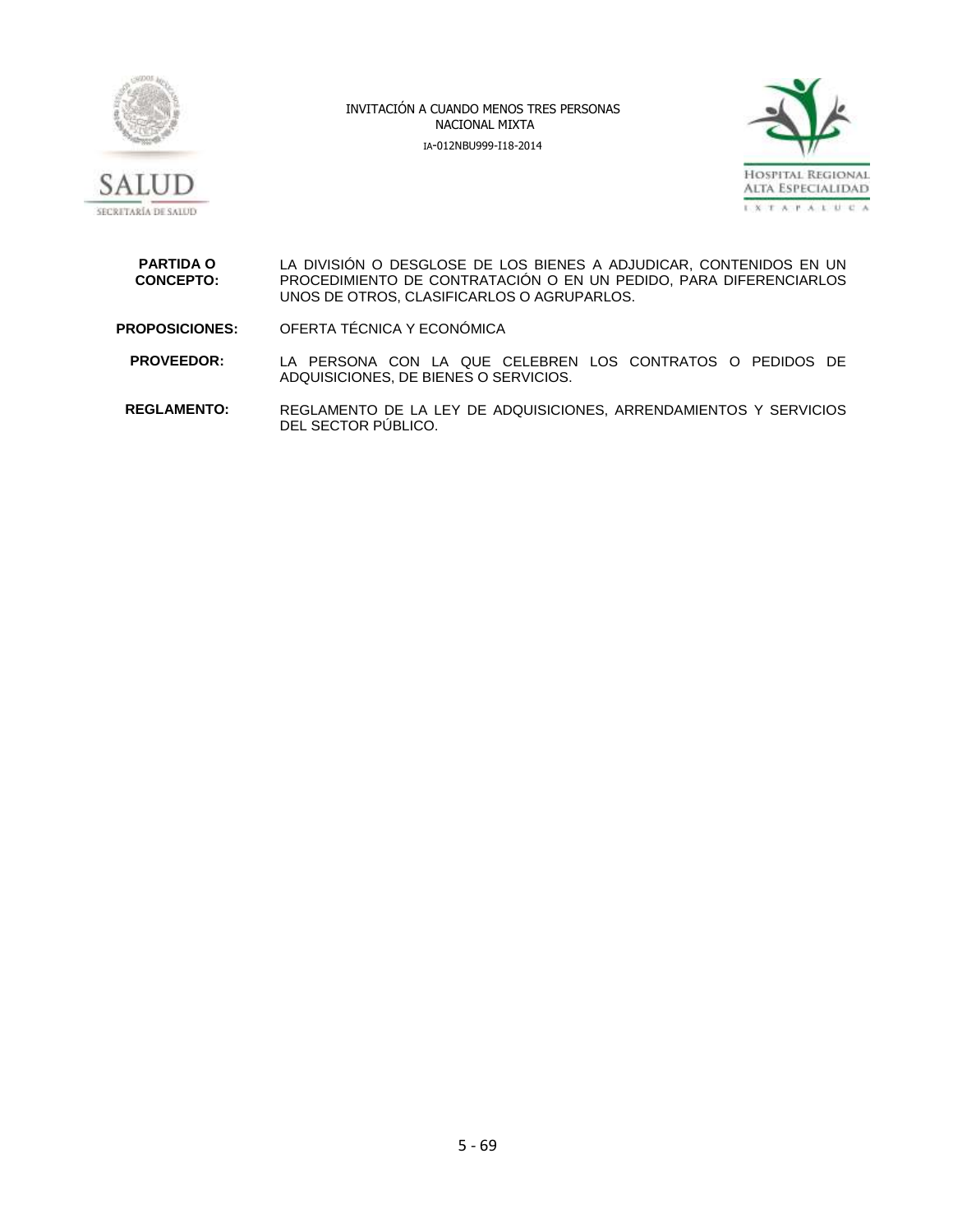



EL **HOSPITAL REGIONAL DE ALTA ESPECIALIDAD DE IXTAPALUCA**, EN ADELANTE "LA CONVOCANTE" ORGANISMO DESCENTRALIZADO DE LA SECRETARÍA DE SALUD, EN CUMPLIMIENTO A LO DISPUESTO EN EL ARTÍCULO 134 DE LA CONSTITUCION POLITICA DE LOS ESTADOS UNIDOS MEXICANOS, Y EN APEGO A LO ESTABLECIDO EN LOS ARTÍCULOS 25 PRIMER PÁRRAFO, 26 FRACCIÓN II, 26 BIS FRACCIÓN III, 28 FRACCIÓN I, 29, 40, 42, 43 Y 45 DE LA LEY DE ADQUISICIONES, ARRENDAMIENTOS Y SERVICIOS DEL SECTOR PÚBLICO, EN ADELANTE "LA LEY", ASÍ COMO, LO DISPUESTO EN SU REGLAMENTO, Y DEMÁS NORMATIVIDAD APLICABLE EN LA MATERIA; CONVOCA A PERSONAS FÍSICAS Y MORALES DE NACIONALIDAD MEXICANA QUE NO SE ENCUENTREN EN LOS SUPUESTOS SEÑALADOS EN LOS ARTÍCULOS 50 Y 60 DE LA LEY, A PARTICIPAR EN **LA INVITACIÓN A CUANDO MENOS TRES PERSONAS NACIONAL MIXTA, N° IA-012NBU999-I18-2014 PARA LA ADQUISICIÓN Y SUMINISTRO DE MATERIALES Y ÚTILES DE OFICINA,** CONFORME A LAS SIGUIENTES BASES:

### **DATOS GENERALES SOBRE LA INVITACIÓN.**

- **1.1. NOMBRE DE LA ENTIDAD CONVOCANTE:** "HOSPITAL REGIONAL DE ALTA ESPECIALIDAD DE IXTAPALUCA", A TRAVÉS DE LA SUBDIRECCIÓN DE RECURSOS MATERIALES, UBICADA EN CARRETERA FEDERAL MÉXICO PUEBLA KM 34.5, PUEBLO ZOQUIAPAN, IXTAPALUCA, C.P. 56530, ESTADO DE MÉXICO. TEL. 5972 9800.
- **1.2. MEDIO QUE SE UTILIZARÁ EN LA PRESENTE INVITACIÓN:** SE ACEPTARAN PROPUESTAS PRESENTADAS EN FORMA PRESENCIAL Y EN MEDIO ELECTRÓNICO A TRAVÉS DEL SISTEMA COMPRANET, NO RESULTA APLICABLE EL ENVIÓ DE PROPOSICIONES MEDIANTE EL SERVICIO POSTAL O MENSAJERÍA.
- **1.3. NÚMERO DE IDENTIFICACIÓN DE LA INVITACIÓN:** NO IA-012NBU999-I18-2014
- **1.4. EJERCICIO FISCAL QUE ABARCARÁ LA CONTRATACIÓN:** EJERCICIO FISCAL 2014.
- **1.5. IDIOMA:** TODOS Y CADA UNO DE LOS DOCUMENTOS, QUE INTEGRAN LAS PROPOSICIONES DE LOS BIENES OFERTADOS, DEBERÁN ESTAR EN EL IDIOMA ESPAÑOL.
- **1.6. DISPONIBILIDAD PRESUPUESTARIA:** PARA LA PRESENTE INVITACIÓN SE CUENTA CON LA DISPONIBILIDAD DEL RECURSO EN LA PARTIDA 21101 "MATERIALES Y ÚTILES DE OFICINA", DEL CLASIFICADOR POR OBJETO DEL GASTO PARA LA ADMINISTRACIÓN PÚBLICA FEDERAL.
- **1.7. CARÁCTER DE LA INVITACIÓN:** LA PRESENTE INVITACIÓN ES DE CARÁCTER NACIONAL Y PODRÁN PARTICIPAR PERSONAS FÍSICAS O MORALES DE NACIONALIDAD MEXICANA QUE OFERTEN BIENES DE PROCEDENCIA NACIONAL Y CONTAR POR LO MENOS CON UN 50% POR CIENTO DE CONTENIDO NACIONAL, EN TÉRMINOS DEL ARTÍCULO 28 FRACCIÓN I DE LA LEY Y LAS REGLAS PARA LA DETERMINACIÓN, ACREDITACIÓN Y VERIFICACIÓN DEL CONTENIDO NACIONAL DE LOS BIENES QUE SE OFERTAN Y SE ENTREGAN EN LOS PROCEDIMIENTOS DE CONTRATACIÓN, QUE CELEBRAN LAS DEPENDENCIAS Y ENTIDADES DE LA ADMINISTRACIÓN PÚBLICA FEDERAL.

### **OBJETO Y ALCANCE DE LA INVITACIÓN.**

### **2.1. ESPECIFICACIONES Y CARACTERÍSTICAS TÉCNICAS DE LOS BIENES A ADQUIRIR:**

LA PRESENTE INVITACIÓN SE REFIERE A LA ADQUISICIÓN Y SUMINISTRO DE MATERIALES Y ÚTILES DE OFICINA, QUE SERÁN UTILIZADOS POR LAS ÁREAS QUE CONFORMAN EL HOSPITAL, EN CUMPLIMIENTO AL DESARROLLO DE LAS FUNCIONES QUE TIENEN ENCOMENDADAS.

LA ESPECIFICACIÓN, DESCRIPCIÓN, AMPLIA Y COMPLETA, ASÍ COMO LAS CANTIDADES Y UNIDADES DE MEDIDA DE LOS BIENES, SE ENCUENTRAN EN EL **ANEXO TÉCNICO** DE ESTA INVITACIÓN.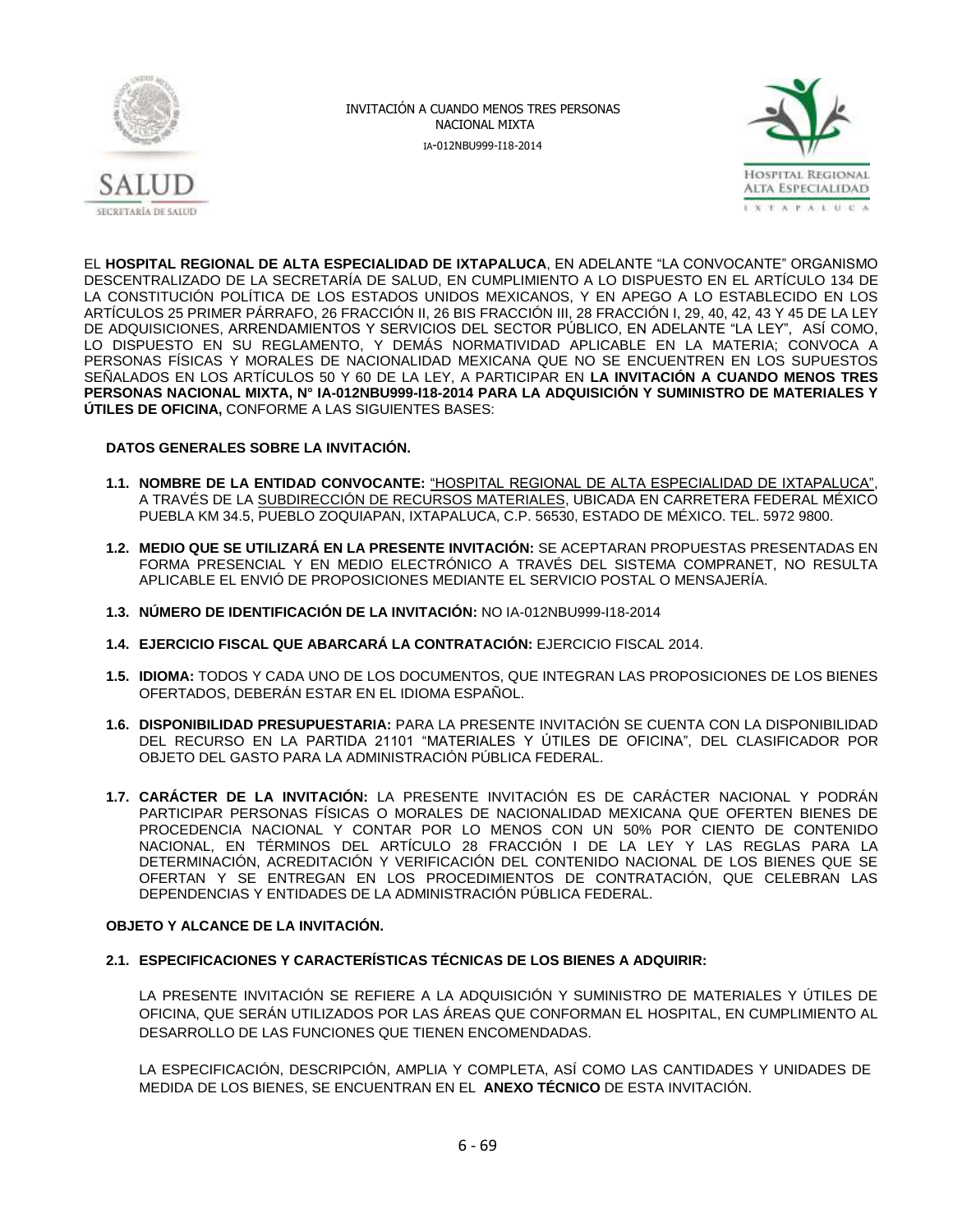



LOS LICITANTES PARA LA PRESENTACIÓN DE SUS PROPOSICIONES, DEBERÁN AJUSTARSE ESTRICTAMENTE A LOS REQUISITOS Y ESPECIFICACIONES PREVISTOS EN ESTA INVITACIÓN, ASÍ COMO EN LAS PRECISIONES QUE SE DERIVEN DE LA JUNTA DE ACLARACIONES; DESCRIBIENDO EN FORMA AMPLIA Y DETALLADA LOS BIENES QUE ESTÉN OFERTANDO, TOMANDO EN CUENTA QUE NINGUNO DE LOS PUNTOS DE LA PRESENTE INVITACIÓN PODRÁN SER NEGOCIADOS.

LA FORMA DE EMPAQUE QUE UTILICE EL PROVEEDOR, DEBERÁ GARANTIZAR LA ENTREGA TOTAL DE LOS BIENES EN CONDICIONES ÓPTIMAS, DURANTE EL TRANSPORTE, MANEJO Y ALMACENAJE, DEL PRODUCTO INDICANDO PRESENTACIÓN, EN EL EMPAQUE ORIGINAL, ASÍ COMO MARCA Y NOMBRE DEL PROVEEDOR Y FABRICANTE.

EL LICITANTE QUE RESULTE ADJUDICADO, ASUMIRÁ LA RESPONSABILIDAD TOTAL PARA EL CASO QUE LA FABRICACIÓN Y/O ENTREGA DE LOS BIENES AL HOSPITAL, INFRINJA LA LEY FEDERAL DEL DERECHO DE AUTOR O EN CASO DE VIOLACIONES EN MATERIA DE DERECHOS INHERENTES A LA LEY DE PROPIEDAD INDUSTRIAL, EXIMIENDO AL HOSPITAL DE CUALQUIER RESPONSABILIDAD EN QUE SE INCURRA.

- **2.2. FORMA DE AGRUPACIÓN DE LOS BIENES:** NO APLICA
- **2.3. PRECIO MÁXIMO DE REFERENCIA A PARTIR DEL CUAL SE OFRECERÁN PORCENTAJES DE DESCUENTO:** NO APLICA.

#### **2.4. NORMAS OFICIALES MEXICANAS, NORMAS MEXICANAS, NORMAS INTERNACIONALES O EN SU CASO LAS NORMAS DE REFERENCIA O ESPECIFICACIONES.**

LOS LICITANTES DEBERÁN DEMOSTRAR QUE LOS BIENES QUE OFERTAN EN LA PRESENTE INVITACIÓN CUMPLEN CON LOS ESTÁNDARES DE CALIDAD O UNIDADES DE MEDIDA REQUERIDAS:

| NOM-140-SCFI-1999 | ARTICULOS ESCOLARES                                                             |
|-------------------|---------------------------------------------------------------------------------|
| NOM-050-SCFI-2004 | "INFORMACIÓN COMERCIAL-ETIQUETADO GENERAL DE PRODUCTOS"                         |
|                   | "CARACTERÍSTICAS Y ESPECIFICACIONES TÉCNICAS DEL CONTENIDO DE                   |
|                   | FIBRA DE MATERIAL RECICLABLE Y CLORO PARA LA FABRICACIÓN DE                     |
|                   | NMX-AA-144-SCFI 2008 PAPEL PARA IMPRESORAS Y FOTOCOPIADORAS QUE SEAN ADQUIRIDOS |
|                   | POR LAS DEPENDENCIAS Y ENTIDADES DE LA ADMINISTRACIÓN PÚBLICA                   |
|                   | FFDFRAL"                                                                        |

- **2.5. TIPO DE CONTRATO:** CERRADO. LAS CANTIDADES DE LOS BIENES ESTÁN DETERMINADAS EN EL ANEXO TÉCNICO.
- **2.6. FORMA DE ADJUDICACIÓN**: EL CONTRATO SE ADJUDICARÁ POR PARTIDA.
- **2.7. MODELO DE CONTRATO O PEDIDO**: (**ANEXO NO. 2**) REQUISITOS DE CONFORMIDAD CON EL ARTÍCULO 45 DE LA LEY.
- **2.8. PLAZO Y CONDICIONES DE ENTREGA DE LOS BIENES:** EL LICITANTE QUE RESULTE ADJUDICADO DEBERÁ ENTREGAR LOS BIENES EN EL PLAZO ESTABLECIDO Y CONFORME A LAS ESPECIFICACIONES DEL ANEXO TÉCNICO (ANEXO NO. 1), DE ESTA INVITACIÓN Y A LA PROPUESTA TÉCNICA PRESENTADA.
- **2.9. TIPO DE CAMBIO:** NO APLICA.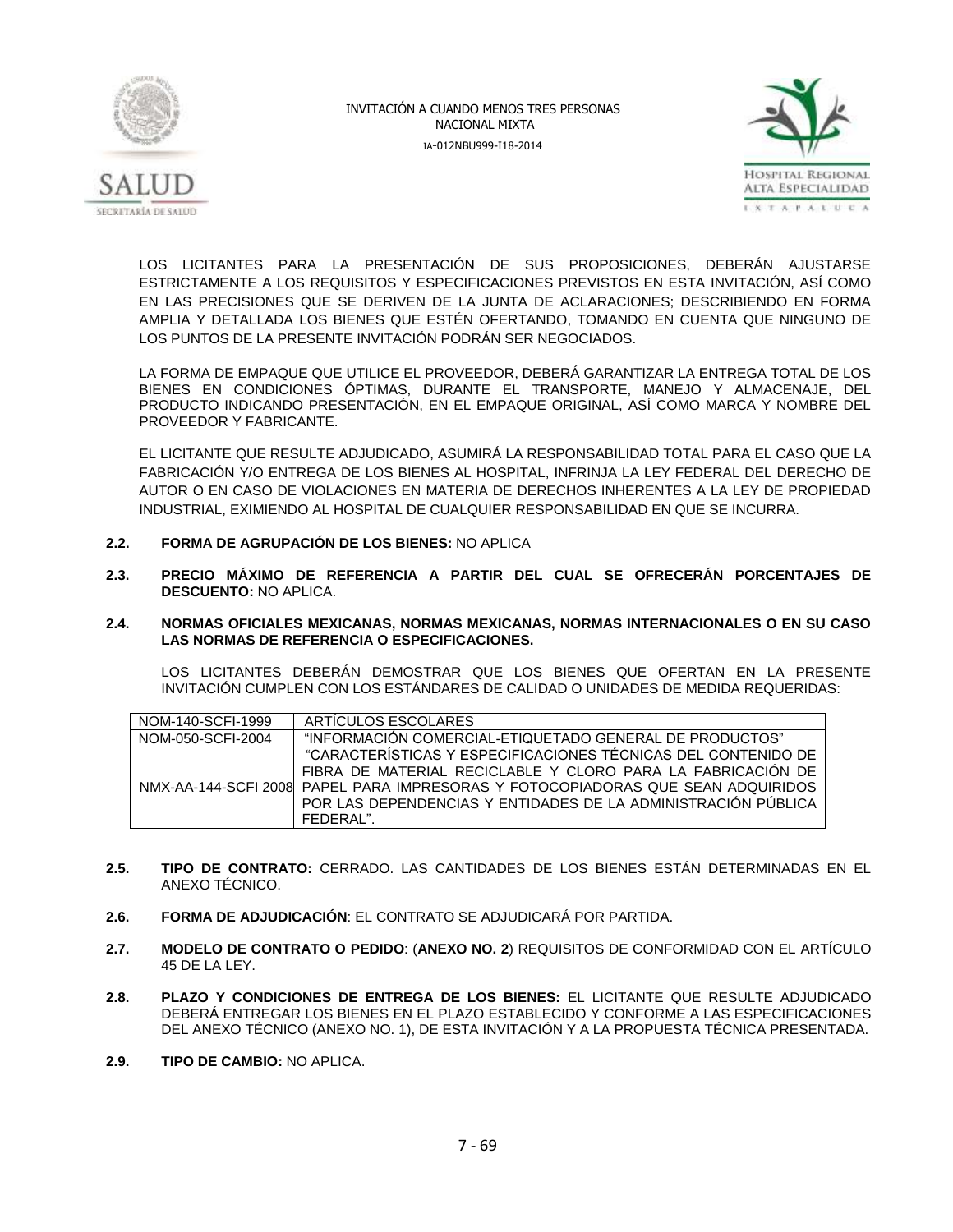



- **2.10. SEGUROS:** EL LICITANTE QUE RESULTE ADJUDICADO SERÁ EL RESPONSABLE DEL ASEGURAMIENTO DE LOS BIENES QUE ENTREGUE HASTA QUE SEAN RECIBIDOS A ENTERA SATISFACCIÓN DE "LA CONVOCANTE".
- **2.11. PENA CONVENCIONAL:** SE APLICARÁ PENA CONVENCIONAL DEL 1% (UNO POR CIENTO) POR CADA DÍA NATURAL DE ATRASO EN LA ENTREGA DE LOS BIENES, SOBRE EL IMPORTE DE LOS BIENES NO ENTREGADOS OPORTUNAMENTE, CONFORME AL PLAZO SEÑALADO EN LA PRESENTE INVITACIÓN Y SU ANEXO TÉCNICO.

LA ACUMULACIÓN DE DICHA PENA NO DEBERÁ EXCEDER EL MONTO DE LA GARANTÍA DE CUMPLIMIENTO DEL PEDIDO ANTES DE I.V.A. LO ANTERIOR SIN PERJUICIO DEL DERECHO DE QUE EL ADMINISTRADOR DEL PEDIDO PUEDA OPTAR ENTRE EXIGIR EL CUMPLIMIENTO DEL PEDIDO O RESCINDIRLO. ELLO DE CONFORMIDAD CON LO ESTABLECIDO EN LOS ARTÍCULOS 53 DE LA LEY.

EL PAGO DE LAS PENAS CONVENCIONALES SE REALIZARÁ MEDIANTE NOTA DE CRÉDITO, MISMA QUE DEBERÁ ENTREGAR EL PROVEEDOR JUNTO CON SU FACTURA CORRESPONDIENTE.

EN EL SUPUESTO DE QUE SEA RESCINDIDO EL PEDIDO NO PROCEDERÁ EL COBRO DE DICHA PENA, NI LA CONTABILIZACIÓN DE LA MISMA PARA HACER EFECTIVA LA GARANTÍA DE CUMPLIMIENTO.

- **2.12. DEDUCCIONES:** NO APLICA
- **2.13. GARANTÍA DE CUMPLIMIENTO:** CON FUNDAMENTO EN LOS ARTÍCULOS 48 Y 49 FRACCIÓN II DE LA LEY Y 103 DEL REGLAMENTO, EL LICITANTE QUE RESULTE ADJUDICADO DEBERÁ GARANTIZAR EL CUMPLIMIENTO DEL PEDIDO, MEDIANTE PÓLIZA DE FIANZA EXPEDIDA POR INSTITUCIÓN AUTORIZADA LEGALMENTE PARA ELLO, POR EL IMPORTE DEL 10% (DIEZ POR CIENTO) DEL MONTO TOTAL DEL PEDIDO QUE SE DERIVE, SIN CONSIDERAR EL IMPUESTO AL VALOR AGREGADO, A NOMBRE Y A FAVOR DE LA CONVOCANTE, LA CUAL DEBERÁ PRESENTARSE ANTE LA COORDINACIÓN DE CONTRATOS, A MÁS TARDAR DENTRO DE LOS PRIMEROS DIEZ DÍAS NATURALES A LA FIRMA DEL PEDIDO; EN EL SIGUIENTE DOMICILIO CARRETERA FEDERAL MÉXICO PUEBLA KM 34.5, EDIFICIO "B" 3ER. PISO, PUEBLO ZOQUIAPAN, IXTAPALUCA, C.P. 56530, ESTADO DE MÉXICO, TELÉFONO 5972 9800 EXT. 1190 Y 1591, ATENDIENDO A LO DISPUESTO EN LA FRACCIÓN II Y EL ÚLTIMO PÁRRAFO DEL ARTÍCULO 103 DEL REGLAMENTO DE LA LEY.

LA FIANZA DEBERÁ CONTENER LOS REQUISITOS EN LA FORMA Y TÉRMINOS ESTABLECIDOS EN EL ARTÍCULO 103, FRACCIÓN I, DEL REGLAMENTO, **(FORMATO 14)** DE ESTA INVITACIÓN, CONFORME A LO SIGUIENTE:

- a) QUE LA FIANZA SE OTORGA ATENDIENDO A TODAS LAS ESTIPULACIONES CONTENIDAS EN EL PEDIDO;
- b) QUE PARA CANCELAR LA FIANZA, SERÁ REQUISITO CONTAR CON LA CONSTANCIA EMITIDA POR EL ADMINISTRADOR DEL PEDIDO, DEL CUMPLIMIENTO TOTAL DE LAS OBLIGACIONES CONTRACTUALES;
- c) QUE LA FIANZA PERMANECERÁ VIGENTE DURANTE EL CUMPLIMIENTO DE LA OBLIGACIÓN QUE GARANTICE Y CONTINUARÁ VIGENTE EN CASO DE QUE SE OTORGUE PRÓRROGA AL CUMPLIMIENTO DEL PEDIDO, ASÍ COMO DURANTE LA SUBSTANCIACIÓN DE TODOS LOS RECURSOS LEGALES O DE LOS JUICIOS QUE SE INTERPONGAN Y HASTA QUE SE DICTE RESOLUCIÓN DEFINITIVA QUE QUEDE FIRME, Y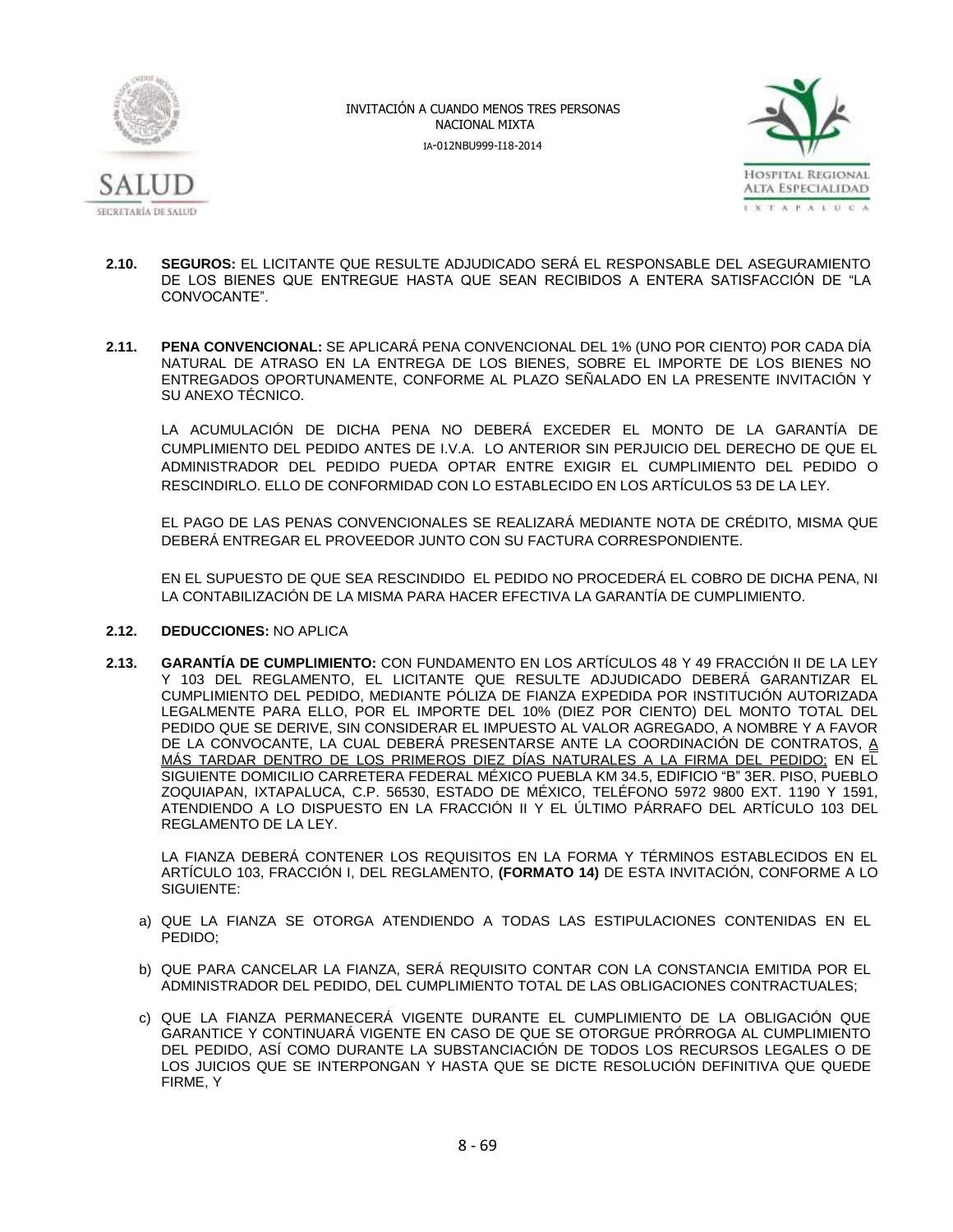



- d) QUE LA AFIANZADORA ACEPTA EXPRESAMENTE SOMETERSE A LOS PROCEDIMIENTOS DE EJECUCIÓN PREVISTOS EN LOS ARTÍCULOS 93, 94, 118 Y 128DE LA LEY FEDERAL DE INSTITUCIONES DE FIANZAS PARA LA EFECTIVIDAD DE LA GARANTÍA, PROCEDIMIENTO AL QUE TAMBIÉN SE SUJETARÁ PARA EL CASO DEL COBRO DE INTERESES QUE PREVÉ EL ARTÍCULO 95 BIS DEL MISMO ORDENAMIENTO LEGAL, POR PAGO EXTEMPORÁNEO DEL IMPORTE DE LA PÓLIZA DE FIANZA REQUERIDA. ASÍ MISMO, OTORGA SU CONSENTIMIENTO EN LO REFERENTE AL ARTÍCULO 119 DE LA CITADA LEY.
- e) LA VIGENCIA DE LA FIANZA DEBERÁ QUEDAR ABIERTA PARA PERMITIR QUE CUMPLA SU OBJETIVO, DE TAL FORMA QUE NO PODRÁ ESTABLECERSE O ESTIPULARSE PLAZO ALGUNO QUE LÍMITE SU VIGENCIA, LO CUAL NO DEBE CONFUNDIRSE CON EL PLAZO PARA EL CUMPLIMIENTO DE LAS OBLIGACIONES PREVISTAS EN EL PEDIDO Y ACTOS ADMINISTRATIVOS GARANTIZADOS.
- f) EN CASO DE MODIFICACIONES AL PEDIDO, EL LICITANTE ADJUDICADO DEBERÁ ENTREGAR LA MODIFICACIÓN A LA FIANZA DE CUMPLIMIENTO DEL PEDIDO, DE CONFORMIDAD CON LO DISPUESTO EN EL ARTÍCULO 91 ÚLTIMO PÁRRAFO Y 103, FRACCIÓN II, DEL REGLAMENTO.
- **2.14 GARANTÍA CONTRA DEFECTOS Y VICIOS OCULTOS DE LOS BIENES:** SERÁ DE CUANDO MENOS **12 MESES** A PARTIR DE LA FECHA DE RECEPCIÓN DE LOS MISMOS A ENTERA SATISFACCIÓN DE "LA CONVOCANTE".
- **3. FORMA Y TÉRMINOS DE LOS ACTOS DE PROCEDIMIENTO DE LA PRESENTE INVITACIÓN.**
- **1.8. REDUCCIÓN DE PLAZOS:** NO APLICA
- **1.9. FECHA, HORA Y LUGAR DE LOS ACTOS DE LA INVITACIÓN:** LOS ACTOS DE CARÁCTER PÚBLICO DE LA PRESENTE INVITACIÓN (JUNTA DE ACLARACIONES, PRESENTACIÓN Y APERTURA DE PROPOSICIONES Y FALLO) SE LLEVARÁN A CABO EN LA SALA DE USOS MÚLTIPLES DE "LA CONVOCANTE" UBICADA EN CARRETERA FEDERAL MÉXICO PUEBLA KILÓMETRO 34.5, PUEBLO DE ZOQUIAPAN, IXTAPALUCA, ESTADO DE MÉXICO, TEL: 59729800, TERCER PISO EDIFICIO "B".

A TODOS LOS ACTOS DE CARÁCTER PÚBLICO DE LA INVITACIÓN, PODRÁN PARTICIPAR EN FORMA ELECTRÓNICA O ASISTIR LOS LICITANTES CUYAS PROPOSICIONES HAYAN SIDO DESECHADAS DURANTE EL MISMO PROCEDIMIENTO, ASÍ COMO CUALQUIER PERSONA QUE MANIFIESTE SU INTERÉS DE ESTAR PRESENTE, CON CARÁCTER DE OBSERVADOR, BAJO LA CONDICIÓN DE QUE DEBERÁN REGISTRAR SU ASISTENCIA Y ABSTENERSE DE INTERVENIR EN CUALQUIER FORMA.

**3.2.1. JUNTA DE ACLARACIONES:** LA JUNTA DE ACLARACIONES SE LLEVARÁ A CABO EL **DÍA 19 DE JUNIO DE 2014 A LAS 10:00 HORAS,** LA CUAL SERÁ PRESIDIDA POR EL SUBDIRECTOR DE RECURSOS MATERIALES, Y SERÁ ASISTIDO POR UN REPRESENTANTE DEL ÁREA TÉCNICA O USUARIA DE LOS BIENES A FIN DE QUE SE RESUELVAN EN FORMA CLARA Y PRECISA LAS DUDAS Y PLANTEAMIENTOS DE LOS LICITANTES RELACIONADOS CON LOS ASPECTOS CONTENIDOS EN ÉSTA INVITACIÓN.

LA ASISTENCIA A LA JUNTA DE ACLARACIONES ES OPTATIVA.

LAS PERSONAS QUE PRETENDAN FORMULAR SOLICITUDES DE ACLARACIÓN A LOS ASPECTOS CONTENIDOS EN LA INVITACIÓN, DEBERÁN PRESENTAR JUNTO CON SUS CUESTIONAMIENTOS, UN ESCRITO, EN EL QUE EXPRESEN SU INTERÉS EN PARTICIPAR EN LA INVITACIÓN, POR SÍ O EN REPRESENTACIÓN DE UN TERCERO, MANIFESTANDO EN TODOS LOS CASOS LOS DATOS GENERALES DEL INTERESADO Y, EN SU CASO, DEL REPRESENTANTE, CONFORME AL ARTÍCULO 48 FRACCIÓN V DEL REGLAMENTO. CUANDO EL ESCRITO SE PRESENTE FUERA DEL PLAZO PREVISTO EN EL ARTÍCULO 33 BIS DE LA LEY O AL INICIO DE LA JUNTA DE ACLARACIONES, EL LICITANTE SÓLO TENDRÁ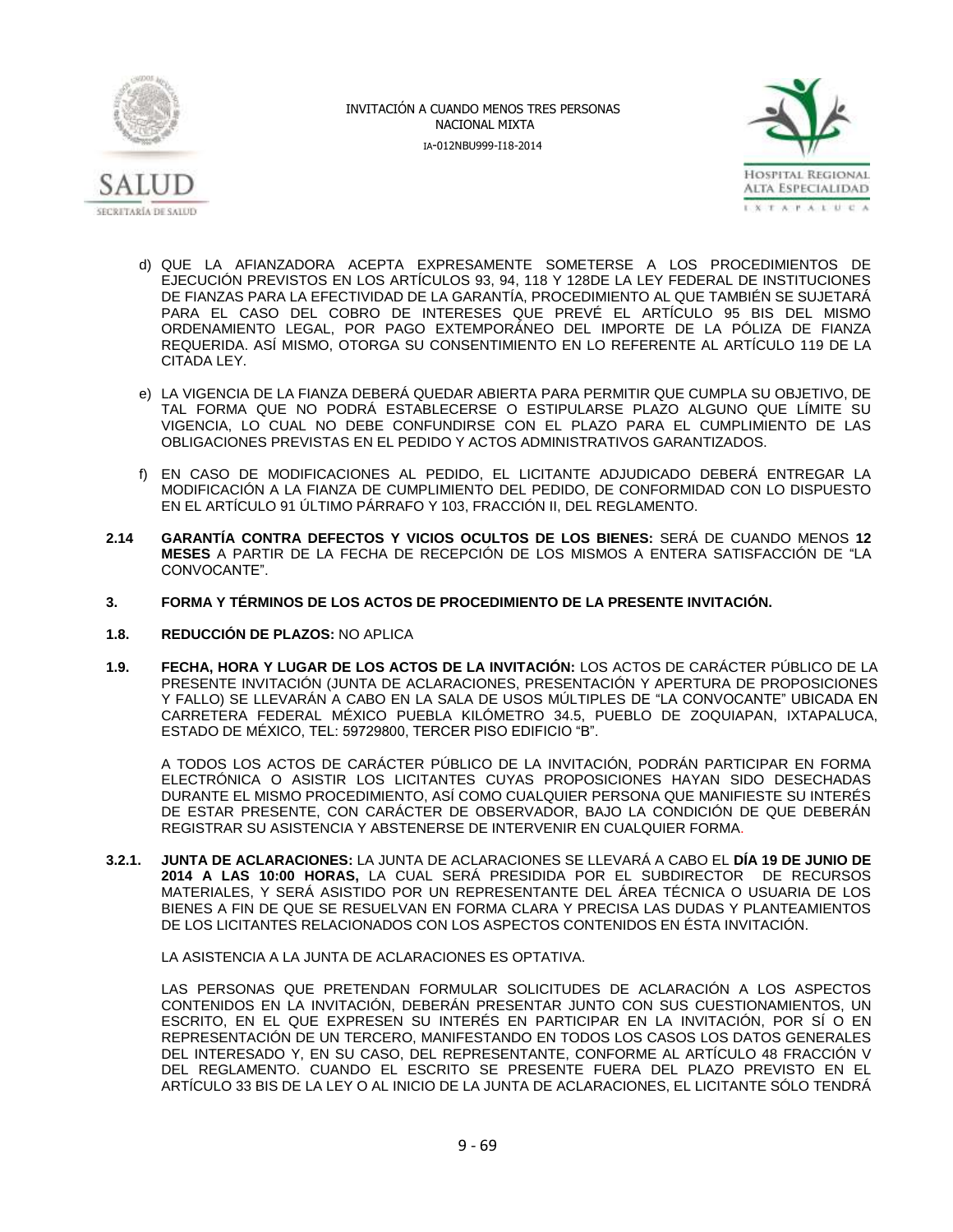



DERECHO A FORMULAR PREGUNTAS SOBRE LAS RESPUESTAS QUE DÉ LA CONVOCANTE EN LA MENCIONADA JUNTA.

SI EL ESCRITO SEÑALADO NO SE PRESENTA, SE PERMITIRÁ EL ACCESO A LA JUNTA DE ACLARACIONES A LA PERSONA QUE LO SOLICITE, EN CALIDAD DE OBSERVADOR EN TÉRMINOS DEL PENÚLTIMO PÁRRAFO DEL ARTÍCULO 26 DE LA LEY.

LAS SOLICITUDES DE ACLARACIÓN DEBERÁN PLANTEARSE DE MANERA CONCISA Y ESTAR DIRECTAMENTE VINCULADAS CON LOS PUNTOS CONTENIDOS EN LA INVITACIÓN, INDICANDO EL NUMERAL O PUNTO ESPECÍFICO CON EL CUAL SE RELACIONA. LAS SOLICITUDES QUE NO CUMPLAN CON LOS REQUISITOS SEÑALADOS, PODRÁN SER DESECHADAS POR LA CONVOCANTE.

LAS SOLICITUDES DE ACLARACIÓN, A ELECCIÓN DEL LICITANTE PODRÁN ENVIARSE A TRAVÉS DEL SISTEMA COMPRANET O ENTREGARLAS PERSONALMENTE EN EL DOMICILIO DE LA CONVOCANTE, A MÁS TARDAR 24 HORAS ANTES DE LA FECHA Y HORA EN QUE TENGA VERIFICATIVO LA PRIMERA JUNTA DE ACLARACIONES. SI LA CONVOCANTE NO RECIBE LAS PREGUNTAS O SOLICITUDES DE ACLARACIÓN A LA INVITACIÓN EN EL TIEMPO ESTABLECIDO, NO SE DARÁ RESPUESTA A LAS MISMAS DURANTE LA JUNTA DE ACLARACIONES.

EN CASO DE LA SOLICITUD DE ACLARACIÓN PRESENTADA POR ESCRITO, SE ACOMPAÑARA PREFERENTEMENTE DE UNA VERSIÓN ELECTRÓNICA DE LA MISMA QUE PERMITA A LA CONVOCANTE SU CLASIFICACIÓN E INTEGRACIÓN POR TEMAS PARA FACILITAR SU RESPUESTA EN LA JUNTA DE ACLARACIONES RESPECTIVA. CUANDO LA VERSIÓN ELECTRÓNICA ESTÉ CONTENIDA EN UN MEDIO FÍSICO, ÉSTE LE SERÁ DEVUELTO AL LICITANTE EN LA JUNTA DE ACLARACIONES RESPECTIVA.

LA CONVOCANTE TOMARÁ COMO HORA DE RECEPCIÓN DE LAS SOLICITUDES DE ACLARACIÓN DEL LICITANTE, LA QUE INDIQUE EL SELLO DE RECEPCIÓN DE LA CONVOCANTE Y, TRATÁNDOSE DE LAS SOLICITUDES QUE SE HAGAN LLEGAR A LA CONVOCANTE A TRAVÉS DE COMPRANET, LA HORA QUE REGISTRE ESTE SISTEMA AL MOMENTO DE SU ENVÍO.

UNA VEZ QUE LA CONVOCANTE TERMINE DE DAR RESPUESTA A LAS SOLICITUDES DE ACLARACIÓN, LOS LICITANTES PODRÁN FORMULAR LAS PREGUNTAS QUE ESTIMEN PERTINENTES EN RELACIÓN CON LAS RESPUESTAS RECIBIDAS.

DE CADA JUNTA DE ACLARACIONES SE LEVANTARÁ ACTA EN LA QUE SE HARÁN CONSTAR LOS CUESTIONAMIENTOS FORMULADOS POR LOS INTERESADOS Y LAS RESPUESTAS DE LA CONVOCANTE. EN EL ACTA CORRESPONDIENTE A LA ÚLTIMA JUNTA DE ACLARACIONES SE INDICARÁ EXPRESAMENTE ESTA CIRCUNSTANCIA.

LAS SOLICITUDES DE ACLARACIÓN QUE SEAN RECIBIDAS CON POSTERIORIDAD AL PLAZO PREVISTO EN EL ARTÍCULO 33 BIS DE LA LEY, NO SERÁN CONTESTADAS POR LA CONVOCANTE POR RESULTAR EXTEMPORÁNEAS, SALVO LO PREVISTO EN EL ARTÍCULO 46 FRACCIÓN VI DEL REGLAMENTO.

CUALQUIER MODIFICACIÓN A LA INVITACIÓN, INCLUYENDO LAS QUE RESULTEN DE LA O LAS JUNTAS DE ACLARACIONES, FORMARÁ PARTE DE LA INVITACIÓN Y DEBERÁ SER CONSIDERADA POR LOS LICITANTES EN LA ELABORACIÓN DE SU PROPOSICIÓN.

### **3.2.2. VISITA A LAS INSTALACIONES DE "LA CONVOCANTE":** NO APLICA.

**3.2.3. VISITA A LAS INSTALACIONES DEL LICITANTE:** NO APLICA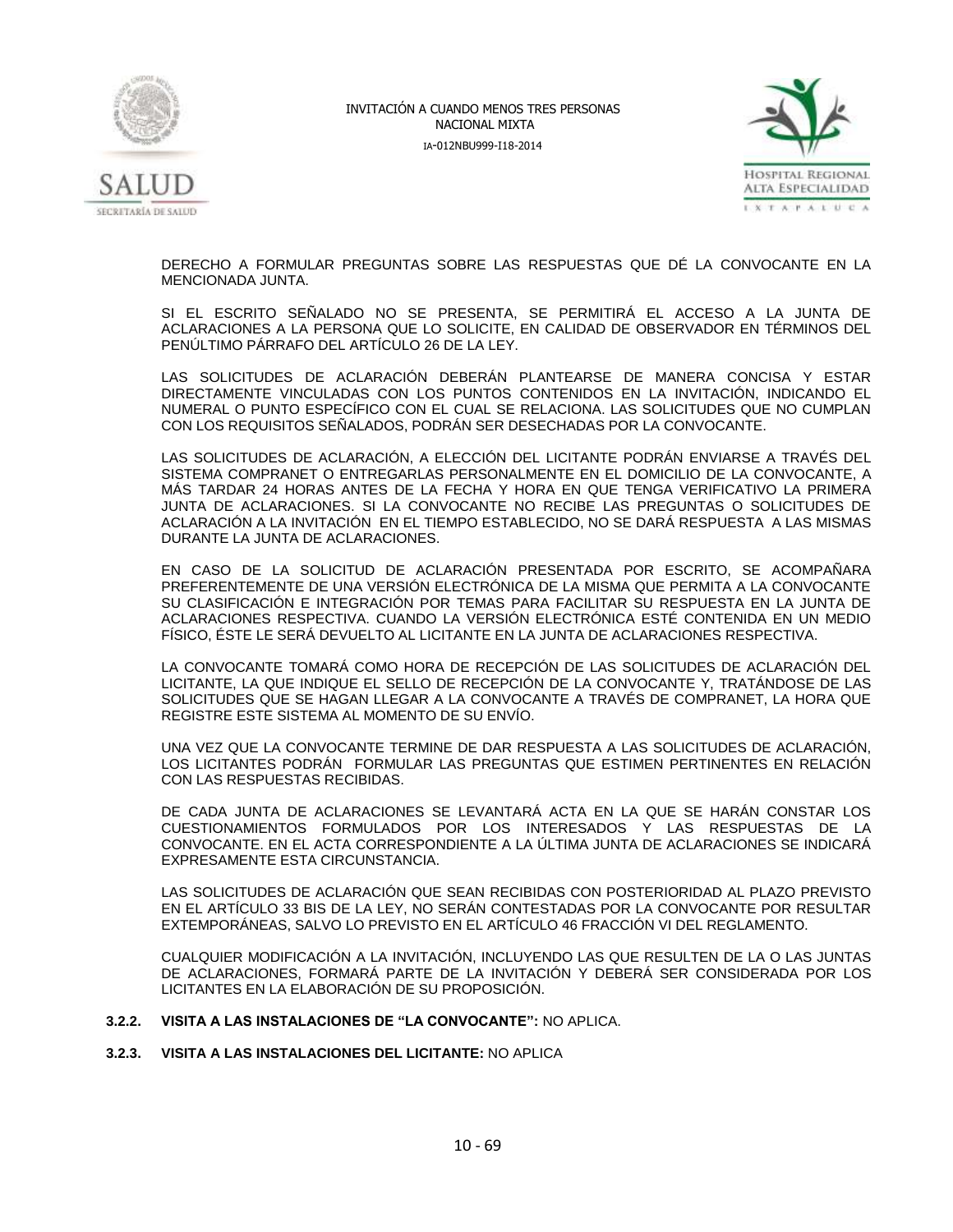



**3.2.4. PRESENTACIÓN Y APERTURA DE PROPOSICIONES:** EL ACTO DE PRESENTACIÓN Y APERTURA DE PROPOSICIONES SE LLEVARÁ A CABO **EL DÍA 23 DE JUNIO DE 2014 A LAS 10:00 HORAS,** Y SERÁ PRESIDIDO POR EL SUBDIRECTOR DE RECURSOS MATERIALES O POR QUIEN ESTE DESIGNE.

SE SUGIERE A LOS LICITANTES PRESENTARSE CON TREINTA MINUTOS DE ANTICIPACIÓN A LA HORA SEÑALADA PARA LLEVAR A CABO SU REGISTRO, **UNA VEZ INICIADO ESTE ACTO NO SE PERMITIRÁ POR NINGUNA CIRCUNSTANCIA EL ACCESO A MÁS LICITANTES**.

LOS LICITANTES SOLO PODRÁN PRESENTAR UNA PROPOSICIÓN PARA ESTA INVITACIÓN.

UNA VEZ INICIADO EL ACTO, LAS PROPOSICIONES PRESENTADAS EN LA FECHA, HORA Y LUGAR ESTABLECIDOS, NO PODRÁN SER RETIRADAS O DEJARSE SIN EFECTO POR LOS LICITANTES, POR LO QUE DEBERÁN CONSIDERARSE VIGENTES DENTRO DEL PROCEDIMIENTO DE INVITACIÓN HASTA SU CONCLUSIÓN, DE CONFORMIDAD CON LOS ARTÍCULOS 26 ANTEPENÚLTIMO PÁRRAFO DE LA LEY Y 39 FRACCIONES III, INCISO D DEL REGLAMENTO.

EL LICITANTE ENTREGARÁ EN SOBRE CERRADO SUS PROPOSICIONES JUNTO CON LA DOCUMENTACIÓN DISTINTA A LAS PROPUESTAS, CONFORME AL **FORMATO 1** QUE SERVIRÁ COMO CONSTANCIA DE RECEPCIÓN DE LA DOCUMENTACIÓN PRESENTADA A QUIEN PRESIDA EL ACTO, POSTERIORMENTE SE VERIFICARÁ LAS QUE SE HAYAN RECIBIDO VÍA ELECTRÓNICA. CONCLUIDO LO ANTERIOR, LA APERTURA DE LAS PROPOSICIONES INICIARÁ CON LAS QUE FUERON RECIBIDAS DE MANERA PRESENCIAL Y POSTERIORMENTE CON LAS ENVIADAS POR MEDIOS ELECTRÓNICOS.

NO SERÁ MOTIVO DE DESECHAMIENTO LA FALTA DE IDENTIFICACIÓN O DE ACREDITACIÓN DE LA REPRESENTACIÓN DE LA PERSONA QUE SOLAMENTE ENTREGUE LA PROPOSICIÓN, PERO ÉSTA SÓLO PODRÁ PARTICIPAR DURANTE EL DESARROLLO DEL ACTO CON EL CARÁCTER DE OBSERVADOR.

SE PROCEDERÁ A LA APERTURA DEL SOBRE QUE CONTENGA LAS PROPOSICIONES DE LOS LICITANTES, HACIÉNDOSE CONSTAR LA DOCUMENTACIÓN PRESENTADA, SIN QUE ELLO IMPLIQUE EL ANÁLISIS DE SU CONTENIDO. PARA EL EFECTO SE ENTREGARA AL LICITANTE EL (LOS) ACUSE(S) DE LA DOCUMENTACIÓN QUE ENTREGUE EN DICHO ACTO.

EL SERVIDOR PÚBLICO DESIGNADO POR LA CONVOCANTE, ASÍ COMO EL LICITANTE ELEGIDO, EN LOS TÉRMINOS DE LA FRACCIÓN II DEL ARTÍCULO 35 DE LA LEY Y 39 FRACCIÓN III INCISO J), DEL REGLAMENTO DEBERÁN RUBRICAR EN EL ACTO DE PRESENTACIÓN Y APERTURA, LA TOTALIDAD DE LA DOCUMENTACIÓN DE LAS PROPUESTAS TÉCNICAS Y ECONÓMICAS PRESENTADAS POR LOS LICITANTES.

SE LEVANTARÁ ACTA QUE SERVIRÁ DE CONSTANCIA DE LA CELEBRACIÓN DEL ACTO DE PRESENTACIÓN Y APERTURA DE LAS PROPOSICIONES, EN LA QUE SE HARÁ CONSTAR EL IMPORTE DE CADA UNA DE ELLAS. SE SEÑALARÁ LUGAR, FECHA Y HORA EN QUE SE DARÁ A CONOCER EL FALLO DE LA INVITACIÓN.

EN EL SUPUESTO DE QUE DURANTE EL ACTO DE PRESENTACIÓN Y APERTURA DE PROPOSICIONES, POR CAUSAS AJENAS A LA VOLUNTAD DE LA CONVOCANTE, NO SEA POSIBLE ABRIR LOS SOBRES QUE CONTENGAN LAS PROPOSICIONES ENVIADAS POR COMPRANET, EL ACTO SE REANUDARÁ A PARTIR DE QUE SE REESTABLEZCAN LAS CONDICIONES QUE HAGAN POSIBLE LA APERTURA DE LOS MISMOS.

LA SECRETARÍA DE LA FUNCIÓN PÚBLICA, PODRÁ VERIFICAR EN CUALQUIER MOMENTO QUE, DURANTE EL LAPSO DE INTERRUPCIÓN, NO SE HAYA SUSCITADO ALGUNA MODIFICACIÓN A LAS PROPOSICIONES QUE OBREN EN SU PODER.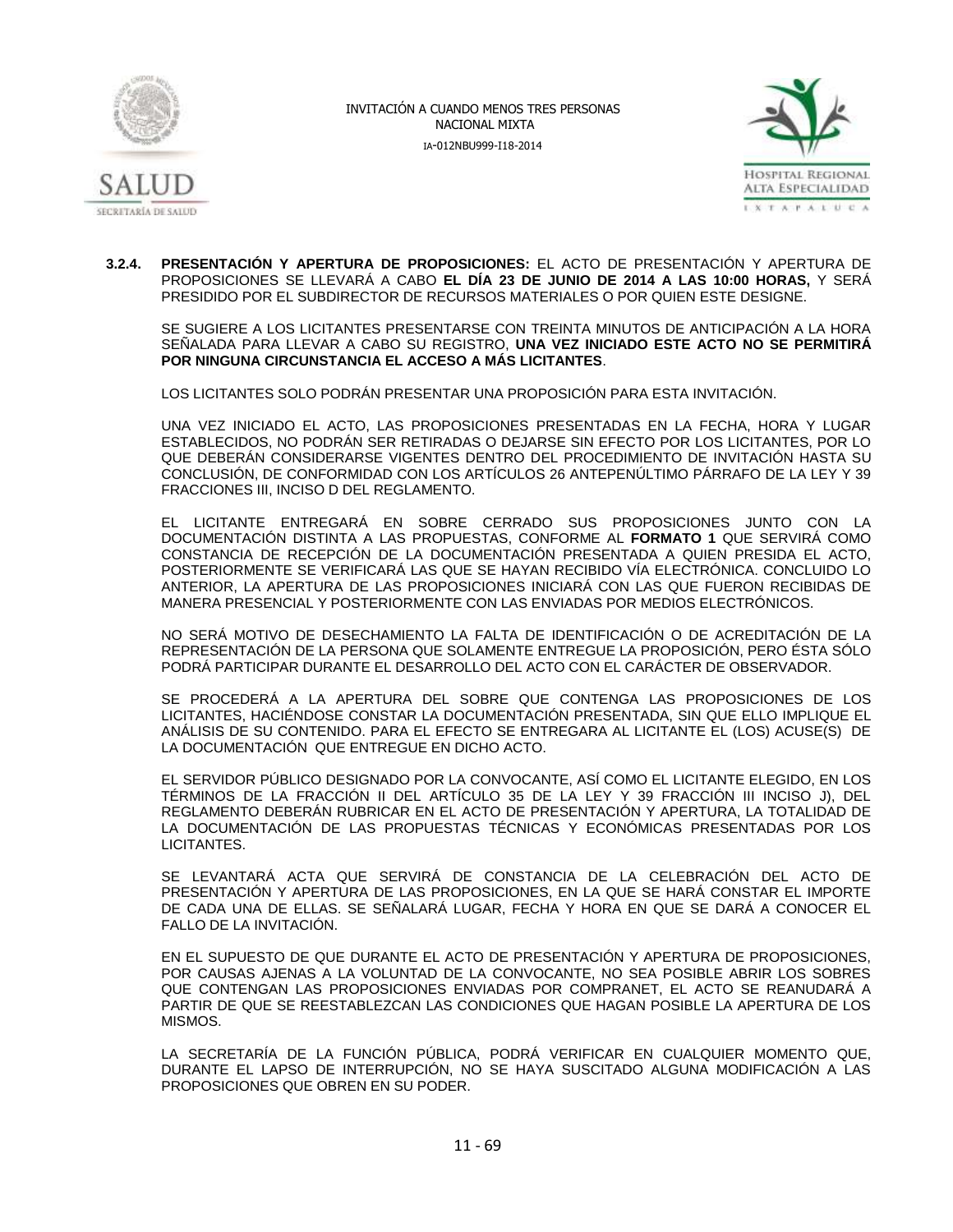



EN EL ACTA QUE SE LEVANTE DEL ACTO, SE IDENTIFICARÁN LAS PROPOSICIONES QUE EN SU CASO, SE HAYAN PRESENTADO POR COMPRANET.

DE CONFORMIDAD A LO ESTABLECIDO EN EL ARTÍCULO 56 QUINTO PÁRRAFO DE LA LEY, LA CONVOCANTE CONSERVARÁ TODA LA DOCUMENTACIÓN E INFORMACIÓN ELECTRÓNICA COMPROBATORIA DE LOS ACTOS CUANDO MENOS POR UN LAPSO DE TRES AÑOS, CONTADOS A PARTIR DE LA FECHA DE SU RECEPCIÓN.

LAS PROPOSICIONES DESECHADAS PODRÁN SER DEVUELTAS A LOS LICITANTES QUE LO SOLICITEN, CONFORME AL ÚLTIMO PÁRRAFO DEL ARTÍCULO 56 DE LA LEY Y 104 DEL REGLAMENTO.

**3.2.5. ACTO DE FALLO:** LA FECHA PARA EL ACTO DE FALLO DE ESTA INVITACIÓN SERÁ DADO A CONOCER EN EL ACTO DE PRESENTACIÓN Y APERTURA DE LAS PROPOSICIONES Y NO PODRÁ EXCEDER DE LOS **20 DÍAS NATURALES SIGUIENTES A ESTE ACTO** Y SERÁ PRESIDIDO POR EL SERVIDOR PÚBICO DESIGNADO PARA TAL EFECTO.

ASIMISMO, PARA LOS LICITANTES QUE NO HAYAN ASISTIDO A LA JUNTA PÚBLICA, ESTARÁ A SU DISPOSICIÓN COPIA DEL ACTA EN LA OFICINA DE LA SUBDIRECCIÓN DE RECURSOS MATERIALES DE LA CONVOCANTE, EN DONDE SE TENDRÁ UN EJEMPLAR VISIBLE POR UN TÉRMINO NO MENOR DE CINCO DÍAS HÁBILES, SIENDO DE LA EXCLUSIVA RESPONSABILIDAD DE LOS LICITANTES, ACUDIR A ENTERARSE DE SU CONTENIDO Y OBTENER UNA COPIA DE LA MISMA. LA INFORMACIÓN TAMBIÉN ESTARÁ DISPONIBLE EN LA DIRECCIÓN ELECTRÓNICA: HTPP:/[/WWW.COMPRANET.GOB.MX](http://www.compranet.gob.mx/) ESTE PROCEDIMIENTO SUSTITUYE A LA NOTIFICACIÓN PERSONAL

EN CASO DE QUE SE DECLARE DESIERTA LA INVITACIÓN O ALGUNA PARTIDA, SE SEÑALARÁ EN EL FALLO LAS RAZONES QUE LO MOTIVARON.

EL ACTA EN LA QUE SE DÉ A CONOCER EL FALLO SERÁ FIRMADA POR LOS LICITANTES QUE HAYAN ASISTIDO, SIN QUE LA FALTA DE FIRMA DE ALGUNO DE ELLOS RESTE VALIDEZ O EFECTOS A LA MISMA. DE DICHA ACTA SE ENTREGARÁ UNA COPIA A LOS ASISTENTES.

CON LA NOTIFICACIÓN DEL FALLO POR EL QUE SE ADJUDICA EL PEDIDO, LAS OBLIGACIONES DERIVADAS DE ÉSTE SERÁN EXIGIBLES, SIN PERJUICIO DE LA OBLIGACIÓN DE LAS PARTES DE FIRMARLO EN LA FECHA Y TÉRMINOS SEÑALADOS EN EL FALLO.

CONTRA EL FALLO NO PROCEDERÁ RECURSO ALGUNO, SIN EMBARGO, PROCEDERÁ LA INCONFORMIDAD EN TÉRMINOS DEL TÍTULO SEXTO CAPÍTULO PRIMERO DE LA LEY.

**3.3. FIRMA DEL CONTRATO O PEDIDO:** EL LICITANTE QUE RESULTE ADJUDICADO DEBERÁ FIRMAR EL PEDIDO **DENTRO DE LOS 3 DÍAS POSTERIORES AL FALLO.** 

**PREVIO A LA FIRMA DEL PEDIDO EL LICITANTE ADJUDICADO, DEBERÁ PRESENTAR COPIA SIMPLE Y ORIGINAL O COPIA CERTIFICADA PARA SU COTEJO, DE LOS DOCUMENTOS CON LOS QUE SE ACREDITE SU EXISTENCIA LEGAL Y LAS FACULTADES DE SU REPRESENTANTE LEGAL PARA SUSCRIBIR EL PEDIDO CORRESPONDIENTE.**

LOS LICITANTES CUYO MONTO ADJUDICADO EXCEDA DE **\$300,000.00 (TRESCIENTOS MIL PESOS 00/100 M.N.)** SIN INCLUIR EL IMPUESTO AL VALOR AGREGADO, PARA DAR CUMPLIMIENTO A LAS OBLIGACIONES ESTABLECIDAS EN EL **ARTÍCULO 32-D DEL CÓDIGO FISCAL DE LA FEDERACIÓN** Y CON FUNDAMENTO EN EL PUNTO **I.2.1.16. DE LA RESOLUCIÓN MISCELÁNEA FISCAL PARA 2013** PUBLICADA EN EL DIARIO OFICIAL DE LA FEDERACIÓN EL DÍA 30 DE DICIEMBRE DEL 2013 PARA EL EJERCICIO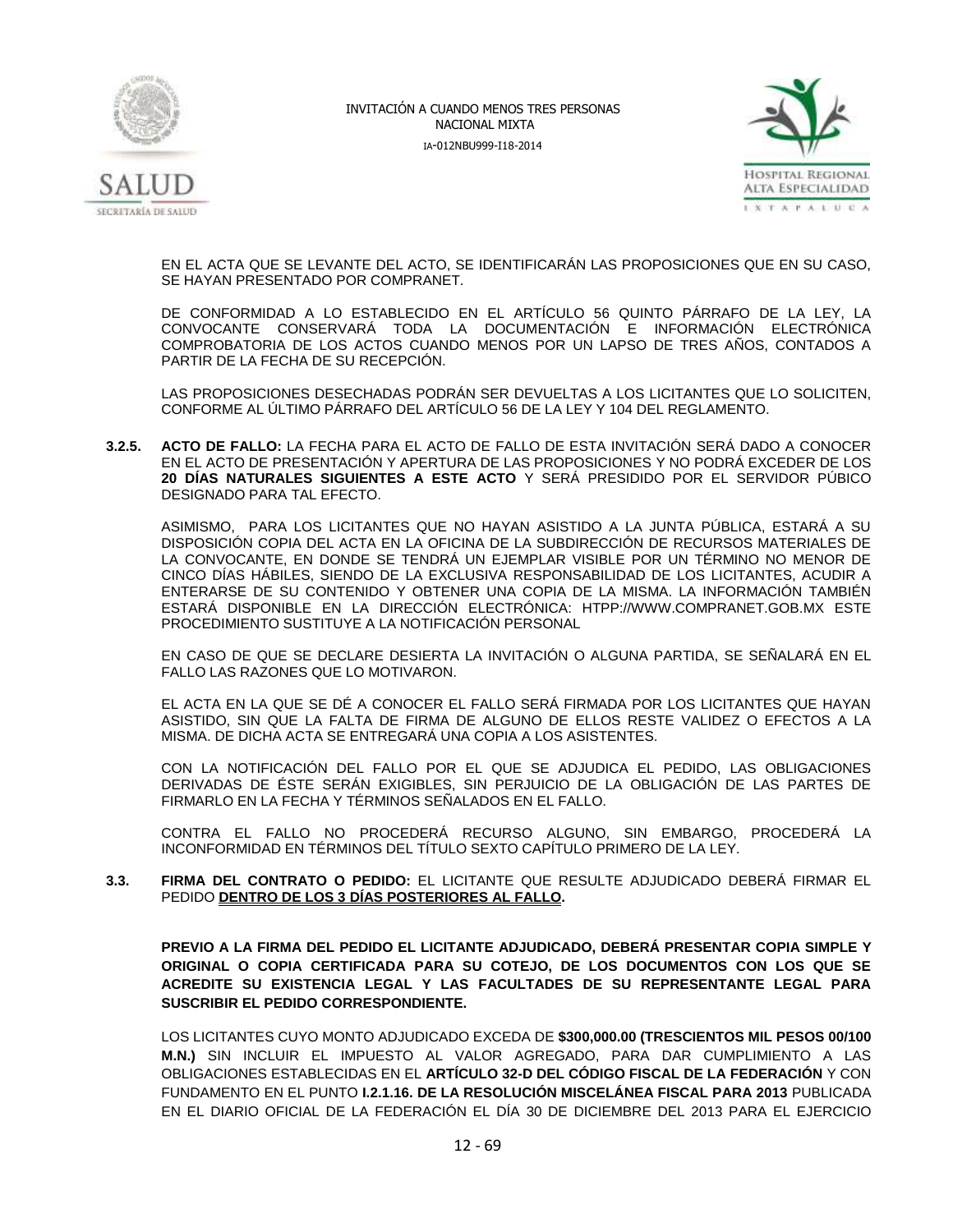



FISCAL 2014, DEBERÁN PRESENTAR EL DOCUMENTO EMITIDO POR EL SERVICIO DE ADMINISTRACIÓN TRIBUTARIA, QUE CONTENGA LA OPINIÓN FAVORABLE PARA VERIFICAR QUE SE ENCUENTRA AL CORRIENTE EN EL CUMPLIMIENTO DE SUS OBLIGACIONES FISCALES, MISMA QUE DEBERÁ ESTAR VIGENTE AL MOMENTO DE FORMALIZAR EL PEDIDO CORRESPONDIENTE.

EN CASO DE QUE EL LICITANTE NO FIRME EL PEDIDO POR CAUSAS IMPUTABLES A ÉL MISMO, SERÁ SANCIONADO EN LOS TÉRMINOS DEL ARTÍCULO 60 DE LA LEY, PARA LO CUAL "LA CONVOCANTE", SIN NECESIDAD DE UN NUEVO PROCEDIMIENTO DE CONTRATACIÓN PODRÁ ADJUDICAR EL PEDIDO AL SEGUNDO LUGAR, DE CONFORMIDAD CON LO ASENTADO EN EL FALLO Y ASÍ SUCESIVAMENTE EN CASO DE QUE ESTE ÚLTIMO NO ACEPTE LA ADJUDICACIÓN.

### **3.4. PREVISIONES GENERALES:**

- EN EL CASO DE LAS PROPOSICIONES PRESENTADAS A TRAVÉS DE COMPRANET, LOS SOBRES SERÁN GENERADOS MEDIANTE EL USO DE TECNOLOGÍAS QUE RESGUARDEN LA CONFIDENCIALIDAD DE LA INFORMACIÓN DE TAL FORMA QUE SEAN INVIOLABLES, CONFORME AL ACUERDO POR EL QUE SE ESTABLEZCAN LAS DISPOSICIONES QUE SE DEBERÁN OBSERVAR PARA LA UTILIZACIÓN DEL SISTEMA ELECTRÓNICO DE INFORMACIÓN PÚBLICA GUBERNAMENTAL DENOMINADO COMPRANET PUBLICADO EN EL DIARIO OFICIAL DE LA FEDERACIÓN EL 28 DE JUNIO DE 2011.
- PARA LA PRESENTACIÓN Y FIRMA DE PROPOSICIONES A TRAVÉS DE COMPRANET, LOS LICITANTES NACIONALES DEBERÁN UTILIZAR LA FIRMA ELECTRÓNICA AVANZADA (FIEL) QUE EMITE EL SERVICIO DE ADMINISTRACIÓN TRIBUTARIA PARA EL CUMPLIMIENTO DE LAS OBLIGACIONES FISCALES.
- **3.4.1. PROPUESTAS CONJUNTAS:** DOS O MÁS PERSONAS PODRÁN PRESENTAR CONJUNTAMENTE UNA PROPOSICIÓN SIN NECESIDAD DE CONSTITUIR UNA SOCIEDAD, O UNA NUEVA SOCIEDAD EN CASO DE PERSONAS MORALES; PARA TALES EFECTOS, EN LA PROPOSICIÓN Y EN EL PEDIDO SE ESTABLECERÁN CON PRECISIÓN LAS OBLIGACIONES DE CADA UNA DE ELLAS, ASÍ COMO LA MANERA EN QUE SE EXIGIRÍA SU CUMPLIMIENTO. EN ESTE SUPUESTO LA PROPOSICIÓN DEBERÁ SER FIRMADA AUTÓGRAFAMENTE POR EL REPRESENTANTE COMÚN QUE PARA ESE ACTO HAYA SIDO DESIGNADO POR EL GRUPO DE PERSONAS, YA SEA AUTÓGRAFAMENTE O POR LOS MEDIOS DE IDENTIFICACIÓN ELECTRÓNICA AUTORIZADOS POR LA SECRETARÍA DE LA FUNCIÓN PÚBLICA.

CUANDO LA PROPOSICIÓN CONJUNTA RESULTE ADJUDICADA CON UN CONTRATO, DICHO INSTRUMENTO DEBERÁ SER FIRMADO POR EL REPRESENTANTE LEGAL DE CADA UNA DE LAS PERSONAS PARTICIPANTES EN LA PROPOSICIÓN, A QUIENES SE CONSIDERARÁ, PARA EFECTOS DEL PROCEDIMIENTO Y DEL CONTRATO, COMO RESPONSABLES SOLIDARIOS O MANCOMUNADOS, SEGÚN SE ESTABLEZCA EN EL PROPIO CONTRATO.

LO ANTERIOR, SIN PERJUICIO DE QUE LAS PERSONAS QUE INTEGRAN LA PROPOSICIÓN CONJUNTA PUEDAN CONSTITUIRSE EN UNA NUEVA SOCIEDAD, PARA DAR CUMPLIMIENTO A LAS OBLIGACIONES PREVISTAS EN EL CONVENIO DE PROPOSICIÓN CONJUNTA, SIEMPRE Y CUANDO SE MANTENGA EN LA NUEVA SOCIEDAD LAS RESPONSABILIDADES DE DICHO CONVENIO. DE CONFORMIDAD A LO DISPUESTO EN EL ARTÍCULO 34 DE LA LEY.

**SOLO** SE DEBERÁ PRESENTAR UNA PROPOSICIÓN POR CADA LICITANTE, NO SE ACEPTARÁN OPCIONES.

EL LICITANTE A SU ELECCIÓN, PODRÁ PRESENTAR DENTRO O FUERA DEL SOBRE CERRADO, LA DOCUMENTACIÓN DISTINTA A LA QUE CONFORMA LAS PROPOSICIONES.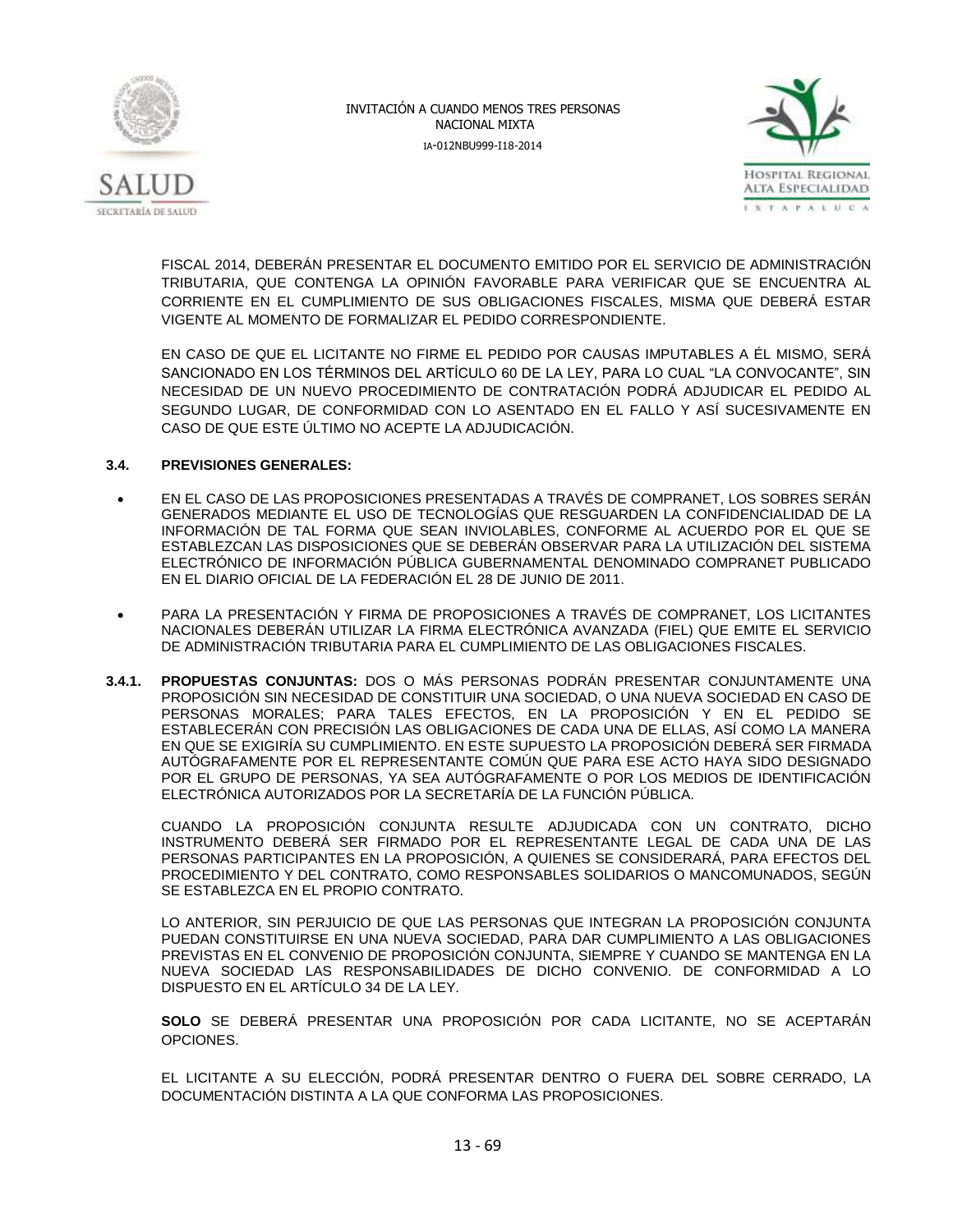



### **3.4.2. REVISIÓN PRELIMINAR DE DOCUMENTACIÓN DISTINTA A LA PROPOSICIÓN:** NO APLICA.

### **REQUISITOS QUE DEBERÁN CUMPLIR LOS LICITANTES.**

PODRÁN PARTICIPAR LAS PERSONAS FÍSICAS O MORALES QUE NO ESTÉN INHABILITADAS POR RESOLUCIÓN DE LA S.F.P., EN TÉRMINOS DE LA LEY. **EN CASO DE QUE ALGÚN LICITANTE APAREZCA EN EL LISTADO DE PROVEEDORES SANCIONADOS O INHABILITADOS Y ESTO SE HUBIERE SUBSANADO O EXISTA DICTAMEN FAVORABLE AL LICITANTE, DEBERÁ INCLUIRLO DENTRO DEL SOBRE DE SU PROPOSICIÓN TÉCNICA Y ECONÓMICA, DE NO HACERLO, SERÁ DESECHADA SU PROPOSICIÓN.**

LOS LICITANTES QUE PARTICIPEN EN ESTA INVITACIÓN DEBERÁN SER PERSONAS QUE POSEAN PLENA CAPACIDAD JURÍDICA Y NO ENCONTRARSE IMPEDIDO CIVIL, MERCANTIL O ADMINISTRATIVAMENTE, PARA EJERCER PLENAMENTE SUS DERECHOS Y CUMPLIR SUS OBLIGACIONES; Y DEBERÁN CUMPLIR LOS SIGUIENTES REQUISITOS:

- a. CONFORME A LO DISPUESTO POR EL ARTÍCULO 50 DEL REGLAMENTO DE LA LEY, CADA UNO DE LOS DOCUMENTOS QUE INTEGREN LA PROPOSICIÓN Y AQUELLOS DISTINTOS A ESTAS, DEBERÁN ESTAR FOLIADOS EN TODAS Y CADA UNA DE LAS HOJAS QUE LOS INTEGRAN**, EN UNA SOLA SERIE.** AL EFECTO, SE DEBERÁN NUMERAR **DE MANERA INDIVIDUAL (HOJA POR HOJA), TODOS LOS DOCUMENTOS ADMINISTRATIVOS, LEGALES Y COMPLEMENTARIOS, ASÍ COMO LA DOCUMENTACIÓN DE LAS PROPUESTAS TÉCNICAS Y ECONÓMICAS, QUE ENTREGUE EL LICITANTE**, SE SOLICITA A LOS LICITANTES INTERESADOS, QUE EL NÚMERO DE FOLIO QUE ASIGNEN A LA DOCUMENTACIÓN DE SU PROPUESTA, SEA CONSECUTIVO PARA TODAS LAS HOJAS QUE LA INTEGRAN, QUE ESTÉ ESTAMPADO EN LA PARTE SUPERIOR DERECHA DE CADA HOJA, Y QUE SEA LEGIBLE, SIEMPRE CON TINTA (NO A LÁPIZ), DE PREFERENCIA CON FOLIADOR (NO A MANO) Y SIN CORRECCIONES. EN EL CASO DE QUE ALGUNA O ALGUNAS HOJAS DE LOS DOCUMENTOS MENCIONADOS EN EL PÁRRAFO ANTERIOR CAREZCAN DE FOLIO Y SE CONSTATE QUE LA O LAS HOJAS NO FOLIADAS MANTIENEN CONTINUIDAD, LA CONVOCANTE NO PODRÁ DESECHAR LA PROPOSICIÓN. EN EL SUPUESTO DE QUE FALTE ALGUNA HOJA Y LA OMISIÓN PUEDA SER CUBIERTA CON INFORMACIÓN CONTENIDA EN LA PROPIA PROPOSICIÓN O CON LOS DOCUMENTOS DISTINTOS A LA MISMA, LA CONVOCANTE TAMPOCO PODRÁ DESECHAR LA PROPOSICIÓN.
- b. PARA INTERVENIR EN EL ACTO DE PRESENTACIÓN Y APERTURA DE PROPOSICIONES, PRESENTAR UN ESCRITO EN EL QUE SU FIRMANTE MANIFIESTE, **BAJO PROTESTA DE DECIR VERDAD** QUE ES DE SU INTERÉS PARTICIPAR EN LA PRESENTE INVITACIÓN Y QUE CUENTA CON FACULTADES SUFICIENTES PARA COMPROMETERSE POR SÍ O POR SU REPRESENTADA, SIN QUE SEA NECESARIO ACREDITAR SU PERSONALIDAD JURÍDICA.
- c. ACREDITAR SU PERSONALIDAD JURÍDICA.
- d. LOS LICITANTES NO DEBERÁN ESTAR UBICADOS EN LOS SUPUESTOS ESTABLECIDOS EN LOS ARTÍCULOS 50 Y 60 DE LA LEY.
- e. ENTREGAR EN EL ACTO DE PRESENTACIÓN Y APERTURA DE PROPOSICIONES EL SOBRE CERRADO QUE CONTENGA LAS PROPUESTAS TÉCNICAS Y ECONÓMICAS, ASÍ COMO LA DOCUMENTACIÓN DISTINTA A ÉSTAS, LO CUAL PODRÁ ENTREGARSE A ELECCIÓN DEL LICITANTE, DENTRO O FUERA DEL SOBRE QUE CONTENGA LAS PROPUESTAS; RECIBIDAS LAS PROPOSICIONES EN LA FECHA, HORA Y LUGAR ESTABLECIDOS, ÉSTAS NO PODRÁN SER RETIRADAS O DEJARSE SIN EFECTO, POR LO QUE SE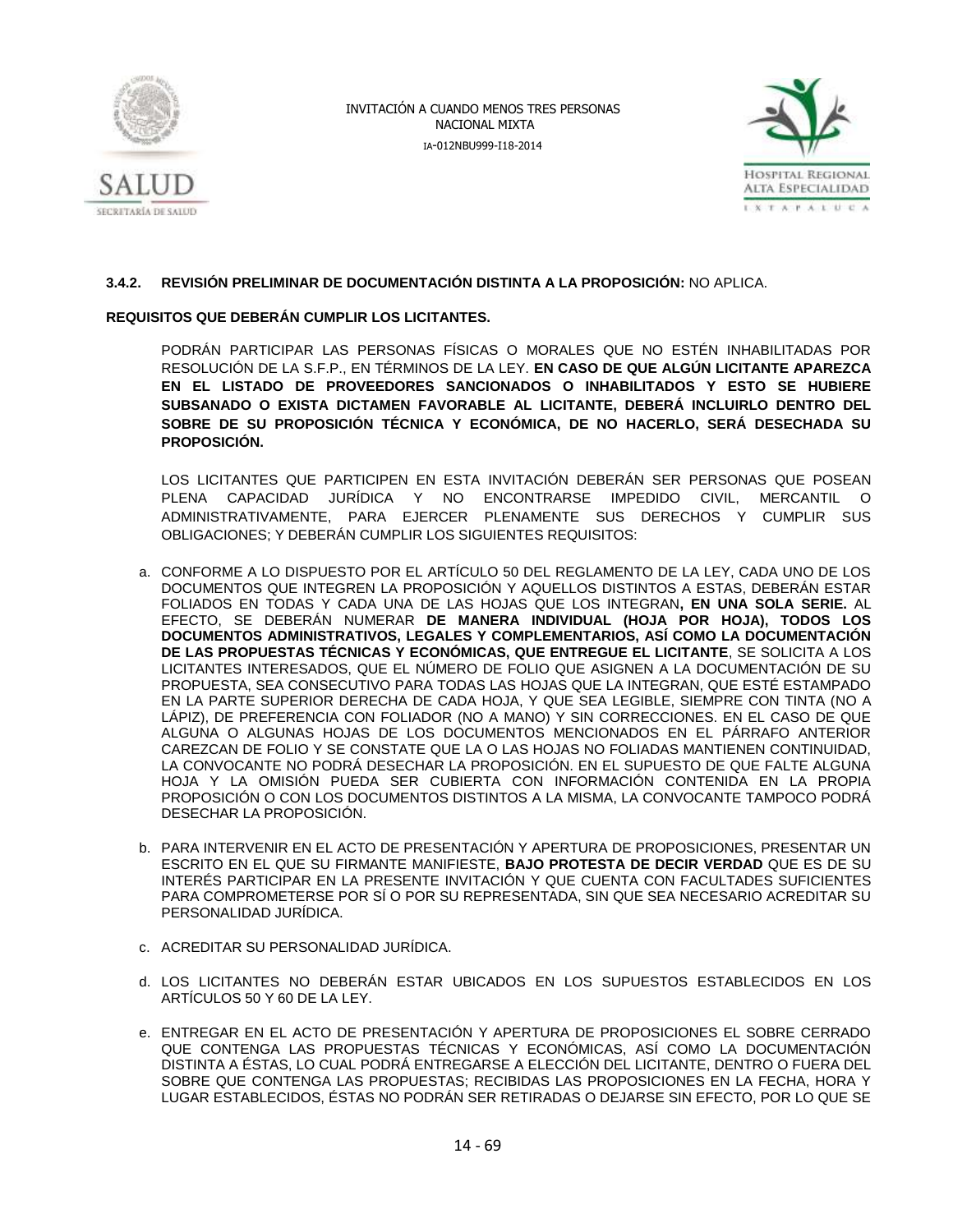



CONSIDERARÁN VIGENTES DENTRO DEL PROCEDIMIENTO DE INVITACIÓN HASTA SU CONCLUSIÓN.

- f. ENTREGAR LOS ARCHIVOS QUE CONTIENEN LA TOTALIDAD DE LA DOCUMENTACIÓN QUE INTEGRA SU PROPOSICIÓN, EN LAS FORMAS, CONDICIONES, ESPECIFICACIONES Y TÉRMINOS ESTABLECIDOS EN LA PRESENTE INVITACIÓN, ESTO PARA LOS LICITANTES CON PARTICIPACIÓN PRESENCIAL.
- g. EL LICITANTE O ALGÚN INTEGRANTE DE LA EMPRESA QUE REPRESENTE O A TRAVÉS DE INTERPÓSITA PERSONA, SE ABSTENDRÁN DE ADOPTAR CONDUCTAS PARA QUE LOS SERVIDORES PÚBLICOS DE LA CONVOCANTE INDUZCAN O ALTEREN LAS EVALUACIONES DE LAS PROPOSICIONES, EL RESULTADO DEL PROCEDIMIENTO, U OTROS ASPECTOS QUE OTORGUEN CONDICIONES MÁS VENTAJOSAS CON RELACIÓN A LOS DEMÁS LICITANTES.
- h. EL LICITANTE DEBERÁ MANIFESTAR QUE EL DOMICILIO CONSIGNADO EN SUS PROPOSICIONES SERÁ EL LUGAR DONDE EL LICITANTE RECIBIRÁ TODA CLASE DE NOTIFICACIONES QUE RESULTEN DE LOS ACTOS, CONTRATOS Y CONVENIOS QUE CELEBREN DE CONFORMIDAD CON LA LEY Y EL REGLAMENTO, ASÍ COMO EN LA DIRECCIÓN ELECTRÓNICA.
- i. EL LICITANTE DEBERÁ MANIFESTAR SU CONFORMIDAD Y ACEPTACIÓN DEL PLENO CONOCIMIENTO DE ESTA INVITACIÓN, SUS ANEXOS, EL MÉTODO DE EVALUACIÓN TÉCNICA Y ECONÓMICA Y, EN SU CASO, LAS MODIFICACIONES QUE SE DERIVEN DEL ACTO DE LA JUNTA DE ACLARACIÓN A LA INVITACIÓN, LO CUAL NO LO EXIME DE PRESENTAR LOS DOCUMENTOS SOLICITADOS ANTERIORMENTE, EN PAPEL PREFERENTEMENTE CON MEMBRETE.
- j. ENTREGAR DEBIDAMENTE REQUISITADOS LOS DOCUMENTOS Y FORMATOS QUE SE REQUIEREN EN ESTA INVITACIÓN.
- k. PARA LOS LICITANTES QUE PRESENTEN PROPUESTAS POR MEDIO DEL SISTEMA COMPRANET DEBERÁN PRESENTAR SUS PROPUESTAS EN FORMATO PDF A TRAVÉS DEL SISTEMA DE MENSAJES DE COMPRANET, ACOMPAÑANDO UNA COPIA DE LOS MISMOS EN VERSIÓN WORD 2003 O 2007, QUE PERMITA AGILIZAR EL ACTO
- L. LA PROPOSICIÓN ENVIADA A TRAVÉS DE COMPRANET DEBERÁ CONTENER LA FIRMA ELECTRÓNICA Y/O LA FIRMA AUTÓGRAFA DIGITALIZADA DE SU REPRESENTANTE LEGAL. EL CUMPLIMIENTO DE LOS REQUISITOS MENCIONADOS EN LOS INCISOS ANTERIORES SON INDISPENSABLES PARA EVALUAR LAS PROPOSICIONES Y, EN CONSECUENCIA, SU INCUMPLIMIENTO AFECTARÍA SU SOLVENCIA Y MOTIVARÍA SU DESECHAMIENTO. ESTE ÚLTIMO, TAMBIÉN SE DARÁ SI SE COMPRUEBA QUE ALGÚN LICITANTE HA ACORDADO CON OTRO U OTROS ELEVAR EL COSTO DE LOS BIENES O CUALQUIER OTRO ACUERDO QUE TENGA COMO FIN OBTENER UNA VENTAJA SOBRE LOS DEMÁS LICITANTES.

#### **5. CRITERIOS DE EVALUACIÓN.**

EL CRITERIO QUE SE UTILIZARÁ PARA EVALUAR LAS PROPOSICIONES, SERÁ EL **BINARIO**, CON EL CUAL SE ADJUDICARÁ A QUIEN CUMPLA LOS REQUISITOS ADMINISTRATIVOS, LEGALES Y TÉCNICOS ESTABLECIDOS EN ESTA INVITACIÓN, EN TÉRMINOS DE LO DISPUESTO POR EL ARTÍCULO 36 SEGUNDO PÁRRAFO DE LA LEY Y CUYA PROPOSICIÓN ECONÓMICA RESULTE SER LA MÁS BAJA.

LA EVALUACIÓN SE REALIZARÁ COMPARANDO ENTRE SÍ, EN FORMA EQUIVALENTE, TODAS LAS CONDICIONES OFRECIDAS EXPLÍCITAMENTE POR LOS LICITANTES.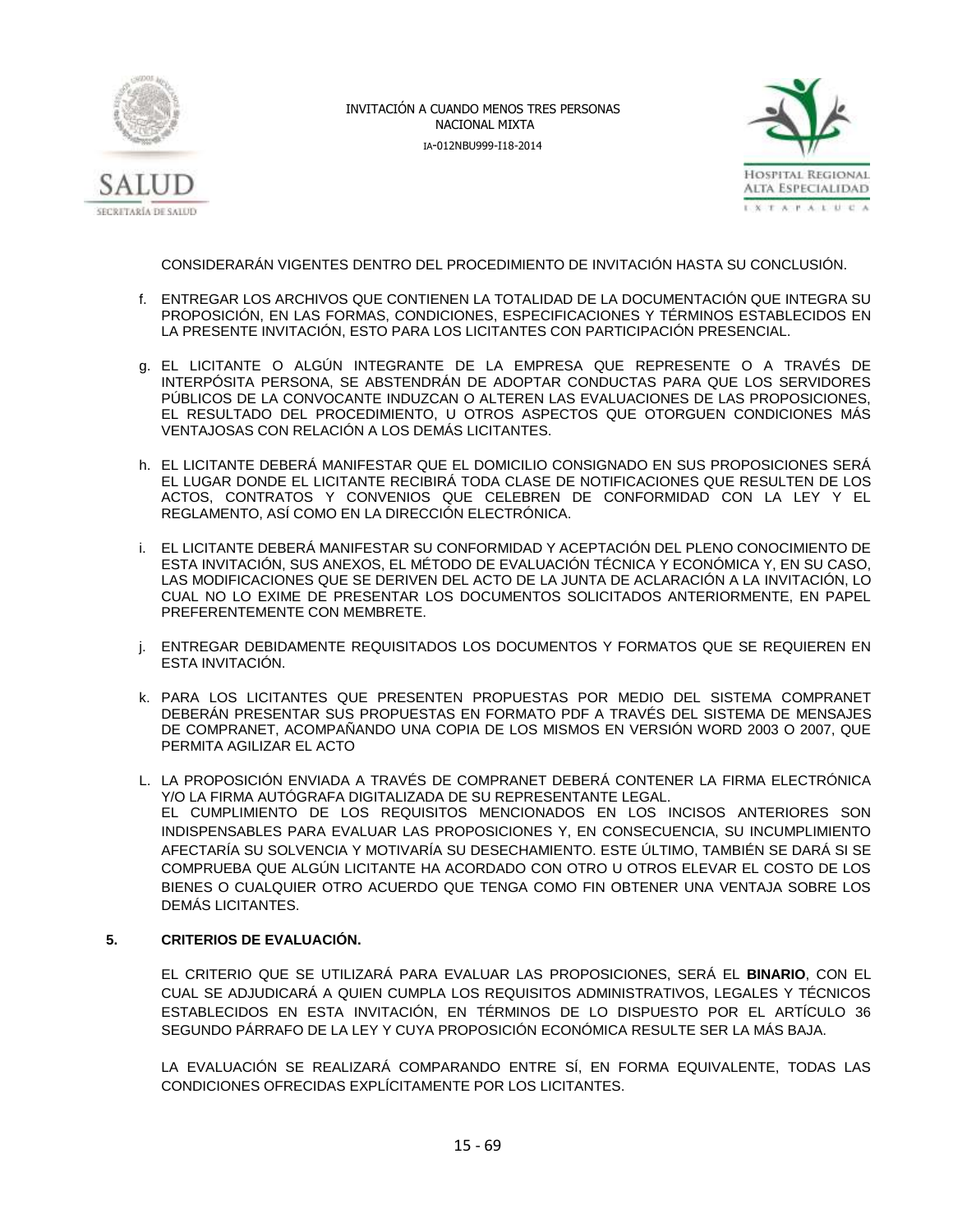



**LA REVISIÓN, ANÁLISIS DETALLADO Y EVALUACIÓN DE LAS PROPOSICIONES TÉCNICAS QUE PRESENTEN LOS LICITANTES, SERÁN EFECTUADOS POR LAS ÁREAS TÉCNICAS Y/O REQUIRENTES DE LOS BIENES.**

### **LAS PROPOSICIONES QUE NO CUMPLAN CON ALGUNO DE LOS REQUISITOS Y DOCUMENTOS EXIGIDOS EN ESTA INVITACIÓN, SERÁN DESECHADAS.**

LOS CRITERIOS QUE SE APLICARÁN PARA EVALUAR LAS PROPOSICIONES, SE BASARÁN EN LA INFORMACIÓN DOCUMENTAL QUE EL LICITANTE ENTREGUE FÍSICAMENTE EN PAPEL, O AQUELLOS QUE PRESENTEN SUS PROPUESTAS POR MEDIO DEL SISTEMA COMPRANET, TOMANDO EN CUENTA LO SIGUIENTE:

### **5.1 CRITERIOS ESPECÍFICOS PARA LA EVALUACIÓN DE LAS PROPOSICIONES TÉCNICAS.**

- a) SE VERIFICARÁ QUE LAS PROPOSICIONES INCLUYAN LA INFORMACIÓN, LOS DOCUMENTOS Y LOS REQUISITOS SOLICITADOS EN ESTA INVITACIÓN.
- b) SE REALIZARÁ LA EVALUACIÓN DE LAS PROPOSICIONES COMPARANDO ENTRE SÍ LO SOLICITADO Y LO OFERTADO (CUMPLE, NO CUMPLE), EN FORMA EQUIVALENTE, TODAS LAS CONDICIONES OFRECIDAS POR LOS LICITANTES.
- c) LA EVALUACIÓN TÉCNICA DE LAS PROPOSICIONES SE REFLEJARÁ EN EL DICTAMEN TÉCNICO QUE EMITA EL ÁREA **REQUIRENTE Y/O TÉCNICA** DE LOS BIENES, A TRAVÉS DE LA VERIFICACIÓN DOCUMENTAL Y DE QUE LOS BIENES PROPUESTOS POR EL LICITANTE CUMPLEN CON LAS ESPECIFICACIONES REQUERIDAS EN ESTA INVITACIÓN. LA EVALUACIÓN TÉCNICA COMPRENDE LA VERIFICACIÓN DE LA PROPUESTA TÉCNICA **(FORMATO 7)** POR LO QUE SE REFIERE A LA DESCRIPCIÓN, UNIDAD DE PRESENTACIÓN, MARCA Y PROCEDENCIA, ASÍ COMO LA REVISIÓN DE LOS DEMÁS DOCUMENTOS REQUERIDOS.

### **5.2 CRITERIOS ESPECÍFICOS PARA LA EVALUACIÓN DE LAS PROPOSICIONES ECONÓMICAS.**

- a) SE VERIFICARAN QUE LOS PRECIOS UNITARIOS OFERTADOS POR PARTIDA DE LOS LICITANTES, CONFORME A LOS DATOS CONTENIDOS EN SU PROPUESTA ECONÓMICA (**FORMATO 10)** DE LA PRESENTE INVITACIÓN, Y OFERTE EL PRECIO MÁS BAJO.
- b) SE REALIZARÁ EL COMPARATIVO DEL RESULTADO DE LA SUMATORIA DE LOS PRECIOS OFERTADOS POR PARTIDA, DE LOS LICITANTES DE AQUELLAS PROPOSICIONES QUE NO FUERON DESECHADAS.
- c) LA CONVOCANTE DESECHARÁ LAS PROPOSICIONES ECONÓMICAS CUYO PRECIO OFERTADO SE ENCUENTRE POR DEBAJO DEL PRECIO CONVENIENTE.
- d) SI DERIVADO DE LA EVALUACIÓN DE LAS PROPOSICIONES SE OBTUVIERA UN EMPATE ENTRE DOS O MÁS LICITANTES, SE REALIZARÁ LA ADJUDICACIÓN DEL PEDIDO A FAVOR DEL LICITANTE QUE RESULTE GANADOR DEL SORTEO POR INSACULACIÓN QUE REALICE LA CONVOCANTE, EL CUAL CONSISTIRÁ EN DEPOSITAR EN UNA URNA O RECIPIENTE TRANSPARENTE, LAS BOLETAS CON EL NOMBRE DE CADA LICITANTE EMPATADO, ACTO SEGUIDO SE EXTRAERÁ EN PRIMER LUGAR LA BOLETA DEL LICITANTE GANADOR Y POSTERIORMENTE LAS DEMÁS BOLETAS DE LOS LICITANTES QUE RESULTARON EMPATADOS, CON LO CUAL SE DETERMINARÁN LOS SUBSECUENTES LUGARES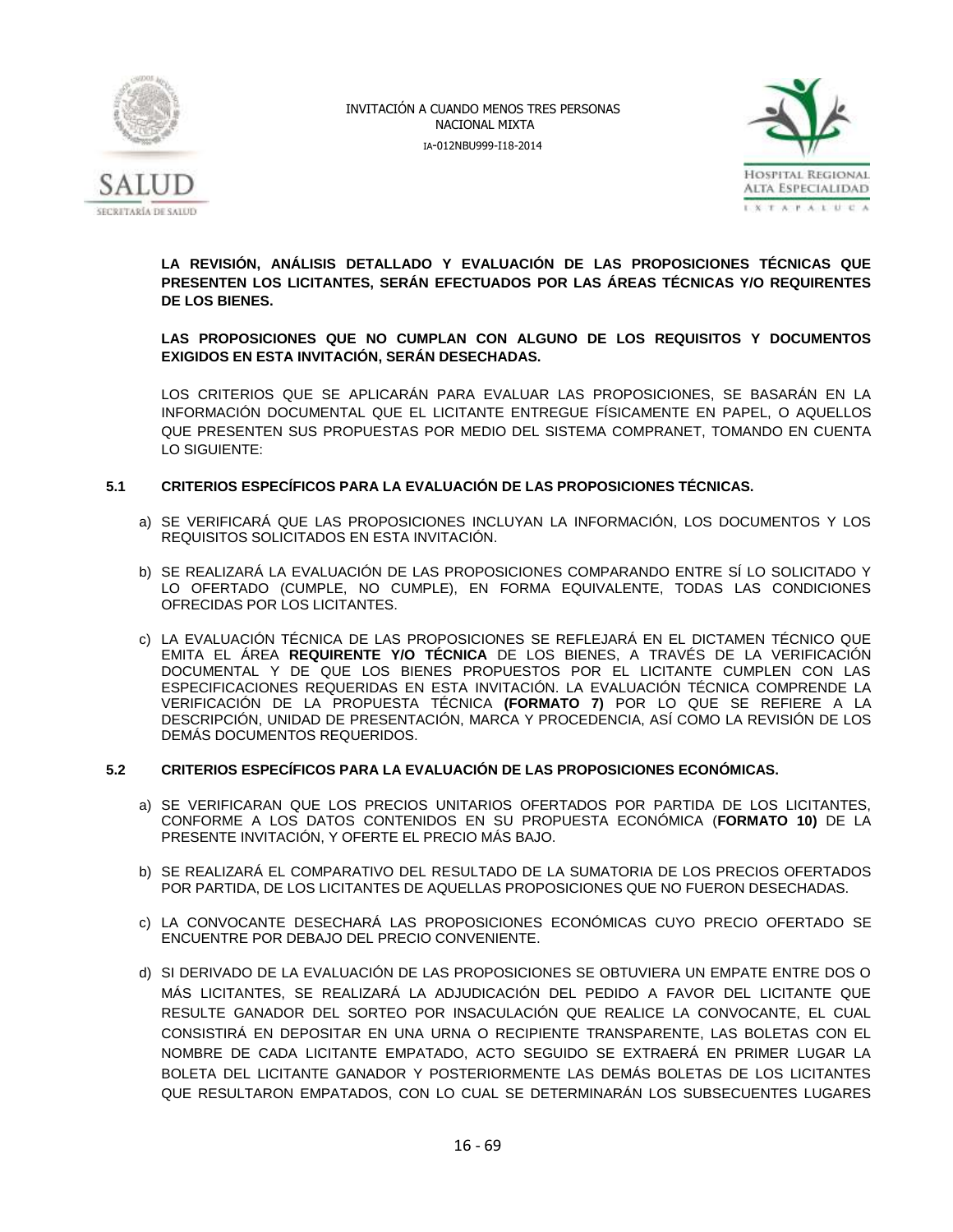



QUE OCUPARÁN TALES PROPOSICIONES.

CUANDO SE REQUIERA LLEVAR A CABO EL SORTEO POR INSACULACIÓN, LA CONVOCANTE DEBERÁ GIRAR INVITACIÓN AL **ÓRGANO INTERNO DE CONTROL,** PARA QUE EN SU PRESENCIA SE LLEVE A CABO EL SORTEO; SE LEVANTARÁ ACTA QUE FIRMARÁN LOS ASISTENTES, SIN QUE LA INASISTENCIA, LA NEGATIVA O FALTA DE FIRMA EN EL ACTA RESPECTIVA DE LOS LICITANTES O INVITADOS INVALIDE EL ACTO.

### **6. CAUSAS DE DESECHAMIENTO DE PROPOSICIONES.**

SE DESECHARÁN LAS PROPOSICIONES DE LOS LICITANTES QUE INCURRAN EN UNA O VARIAS DE LAS SIGUIENTES SITUACIONES:

- a) QUE NO CUMPLAN CON CUALQUIERA DE LOS REQUISITOS ESTABLECIDOS EN ESTA INVITACIÓN O LOS QUE SE DERIVEN DEL ACTO DE JUNTA DE ACLARACIÓN AL CONTENIDO DE LA INVITACIÓN Y QUE AFECTE LA SOLVENCIA DE LA PROPOSICIÓN.
- b) CUANDO PRESENTEN LA PROPOSICIÓN ECONÓMICA EN MONEDA EXTRANJERA.
- c) CUANDO PRESENTEN ALGÚN DOCUMENTO QUE INTEGRAN LAS PROPOSICIONES EN IDIOMA DIFERENTE AL ESPAÑOL.
- d) CUANDO PRESENTEN DOCUMENTOS ALTERADOS, TACHADOS O ENMENDADOS.
- e) CUANDO EL LICITANTE NO CUENTE CON LA CAPACIDAD DE PRODUCCIÓN O CON EL RESPALDO DEL FABRICANTE PARA GARANTIZAR LA ENTREGA DE LOS BIENES OFERTADOS.
- f) CUANDO EL LICITANTE SE ENCUENTRE EN ALGUNO DE LOS SUPUESTOS ESTABLECIDOS EN LOS ARTÍCULOS, 50 Y 60 DE LA LEY.
- g) CUANDO SE SOLICITE **"BAJO PROTESTA DE DECIR VERDAD"** Y ESTA LEYENDA SEA OMITIDA EN EL DOCUMENTO CORRESPONDIENTE.
- h) CUANDO INCURRAN EN CUALQUIER VIOLACIÓN A LAS DISPOSICIONES DE LA LEY, AL REGLAMENTO O A CUALQUIER OTRO ORDENAMIENTO LEGAL EN LA MATERIA.
- i) CUANDO ALGUNO DE LOS DOCUMENTOS QUE INTEGRAN LAS PROPOSICIONES CAREZCA DE LA FIRMA AUTÓGRAFA DEL REPRESENTANTE LEGAL O DE LA PERSONA CON PODER PARA ACTOS DE ADMINISTRACIÓN Y/O DOMINIO, O PODER ESPECIAL PARA ACTOS DE LA INVITACIÓN.
- j) CUANDO NO SEAN REQUISITADOS CORRECTAMENTE TODOS Y CADA UNO DE LOS FORMATOS, CARTAS Y ANEXOS INCLUIDOS EN ESTA INVITACIÓN, QUE AFECTE LA SOLVENCIA DE LA PROPOSICIÓN.
- k) CUANDO EXISTA EVIDENCIA Y COMPROBACIÓN DE QUE LA INFORMACIÓN PRESENTADA Y/O DECLARADA SEA FALSA, O ESTÉ INCOMPLETA, O QUE PRETENDA DESVIAR EL CONTENIDO DE LA MISMA.
- l) CUANDO LA CANTIDAD OFERTADA NO CORRESPONDA A LO SOLICITADO.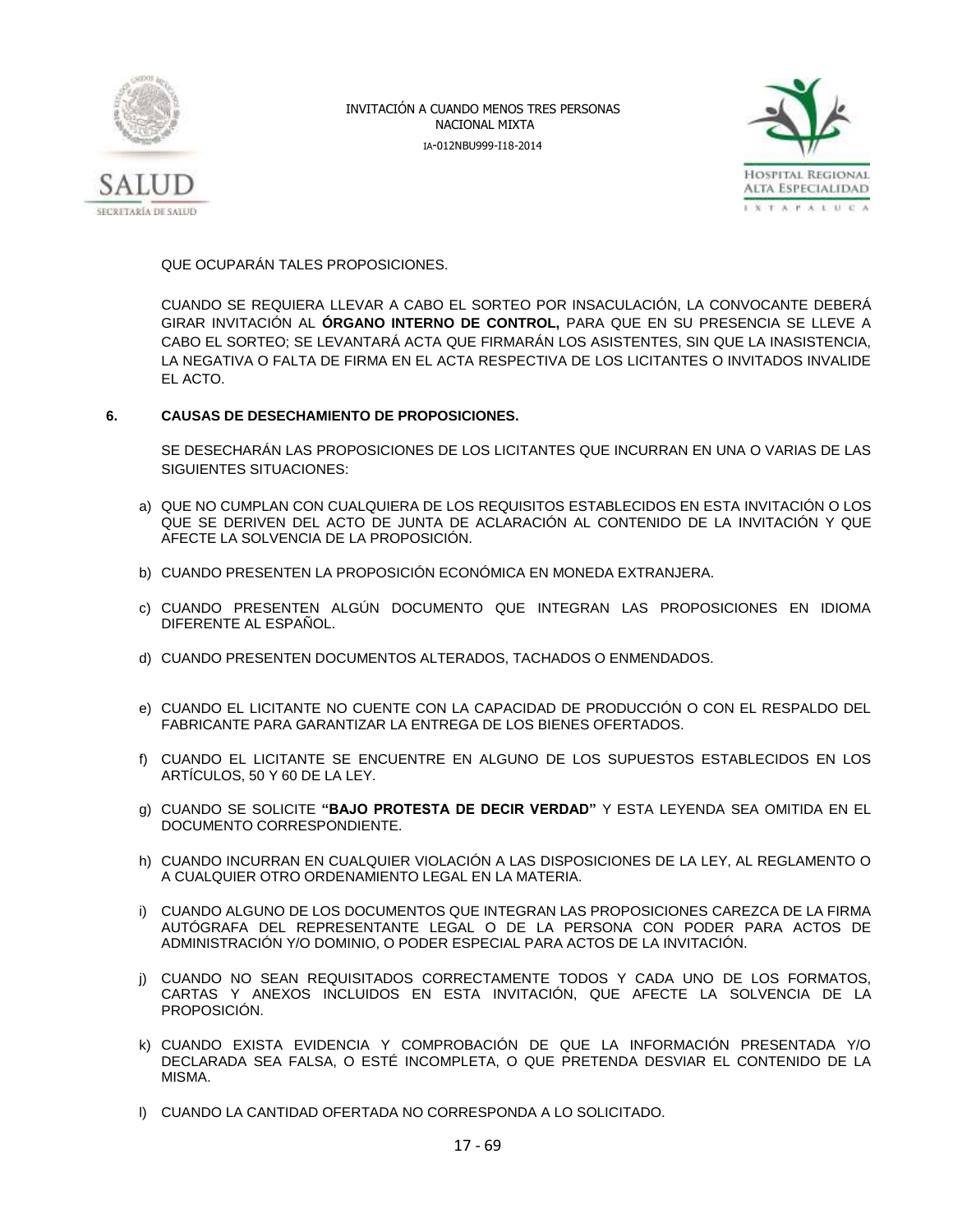



- m) CUANDO EL LICITANTE, EL FABRICANTE Y/O DISTRIBUIDOR PRIMARIO DE LOS BIENES, SE ENCUENTREN INHABILITADOS POR LA S.F.P., DURANTE EL PERIODO COMPRENDIDO ENTRE LOS ACTOS DE PRESENTACIÓN Y APERTURA DE PROPOSICIONES Y EL FALLO.
- n) CUANDO LA PROPOSICIÓN PRESENTADA NO SE APEGUE EXACTA Y CABALMENTE A LA CLAVE, DESCRIPCIÓN, UNIDAD DE PRESENTACIÓN Y CANTIDAD SOLICITADA, EN EL ANEXO TÉCNICO (**ANEXO 1**); O BIEN A LO ESTIPULADO EN LOS ANEXOS, INSTRUCTIVOS Y TEXTOS DE ESTA INVITACIÓN, Y A LOS QUE SE DERIVEN DE LA JUNTA DE ACLARACIONES DE LA MISMA.
- o) CUANDO SEGÚN SEA EL CASO, ALGUNO DE LOS RESULTADOS DE LA EVALUACIÓN ADMINISTRATIVA O LEGAL O TÉCNICA, **NO** SEA FAVORABLE PARA EL LICITANTE, O NO SE ENTREGUE LA DOCUMENTACIÓN O CATÁLOGOS REQUERIDOS PARA SU EVALUACIÓN.

### **7. CRITERIOS DE ADJUDICACIÓN.**

LOS BIENES OBJETO DE LA PRESENTE INVITACIÓN SERÁN ADJUDICADOS POR PARTIDA, AL LICITANTE QUE HABIENDO CUMPLIDO CON TODAS LAS CONDICIONES LEGALES-ADMINISTRATIVAS, TÉCNICAS Y ECONÓMICAS REQUERIDAS POR LA **CONVOCANTE** Y SU PROPUESTA ECONÓMICA SEA LA MÁS BAJA.

### **8. DOCUMENTACIÓN QUE DEBERÁN PRESENTAR LOS LICITANTES:**

#### **8.1. DOCUMENTOS LEGALES Y ADMINISTRATIVOS:**

LOS DOCUMENTOS QUE INTEGRAN LA PROPOSICIÓN Y LA DOCUMENTACIÓN DISTINTA A ESTÁ, SOLICITADA EN ESTE PUNTO, DEBERÁ SER DIRIGIDA AL HOSPITAL REGIONAL DE ALTA ESPECIALIDAD DE IXTAPALUCA, INDICANDO EL NOMBRE DEL LICITANTE, DIRECCIÓN, FECHA, NÚMERO DE INVITACIÓN, FIRMA AUTÓGRAFA DEL REPRESENTANTE LEGAL O PERSONA FACULTADA PARA ELLO EN LA ÚLTIMA HOJA DE CADA UNO DE LOS DOCUMENTOS QUE LA INTEGRAN Y DEBERÁN ESTAR FOLIADAS EN TODAS Y CADA UNA DE LAS HOJAS, EN PAPEL PREFERENTEMENTE MEMBRETADO DEL LICITANTE.

**LA DOCUMENTACIÓN QUE SE SEÑALA A CONTINUACIÓN PODRÁ ENTREGARSE A ELECCIÓN DEL LICITANTE DENTRO O FUERA DEL SOBRE QUE CONTENGA LA PROPOSICIÓN TÉCNICA Y ECONÓMICA, EN EL ORDEN QUE APARECE EN ESTA INVITACIÓN DE INVITACIÓN, INDICANDO EL PUNTO A QUE SE REFIERE, LOS DOCUMENTOS QUE SE LE SOLICITAN EN ORIGINAL Y FOTOCOPIA, SON SÓLO PARA COTEJO POR LO QUE LOS ORIGINALES LE SERÁN DEVUELTOS, UNA VEZ COTEJADOS.** 

ASIMISMO, SE SUGIERE A LOS LICITANTES ENTREGAR ORIGINAL Y COPIA DEL MODELO DE CONSTANCIA DE RECEPCIÓN DE DOCUMENTOS **FORMATO 1** DE ESTA INVITACIÓN.

- **A) ACREDITAMIENTO DE PERSONALIDAD JURÍDICA**. ESCRITO ORIGINAL PARA ACREDITAR LA EXISTENCIA LEGAL Y PERSONALIDAD JURÍDICA DEL LICITANTE, DE ACUERDO AL **FORMATO NO. 2**. (PERSONA FÍSICA O MORAL).ASIMISMO DEBERÁ PROPORCIONAR UNA DIRECCIÓN DE CORREO ELECTRÓNICO EN CASO DE CONTAR CON ÉL.
- **B)** COPIA SIMPLE DE **IDENTIFICACIÓN OFICIAL VIGENTE**, CON FOTOGRAFÍA DE LA PERSONA QUE FIRMA LAS PROPOSICIONES.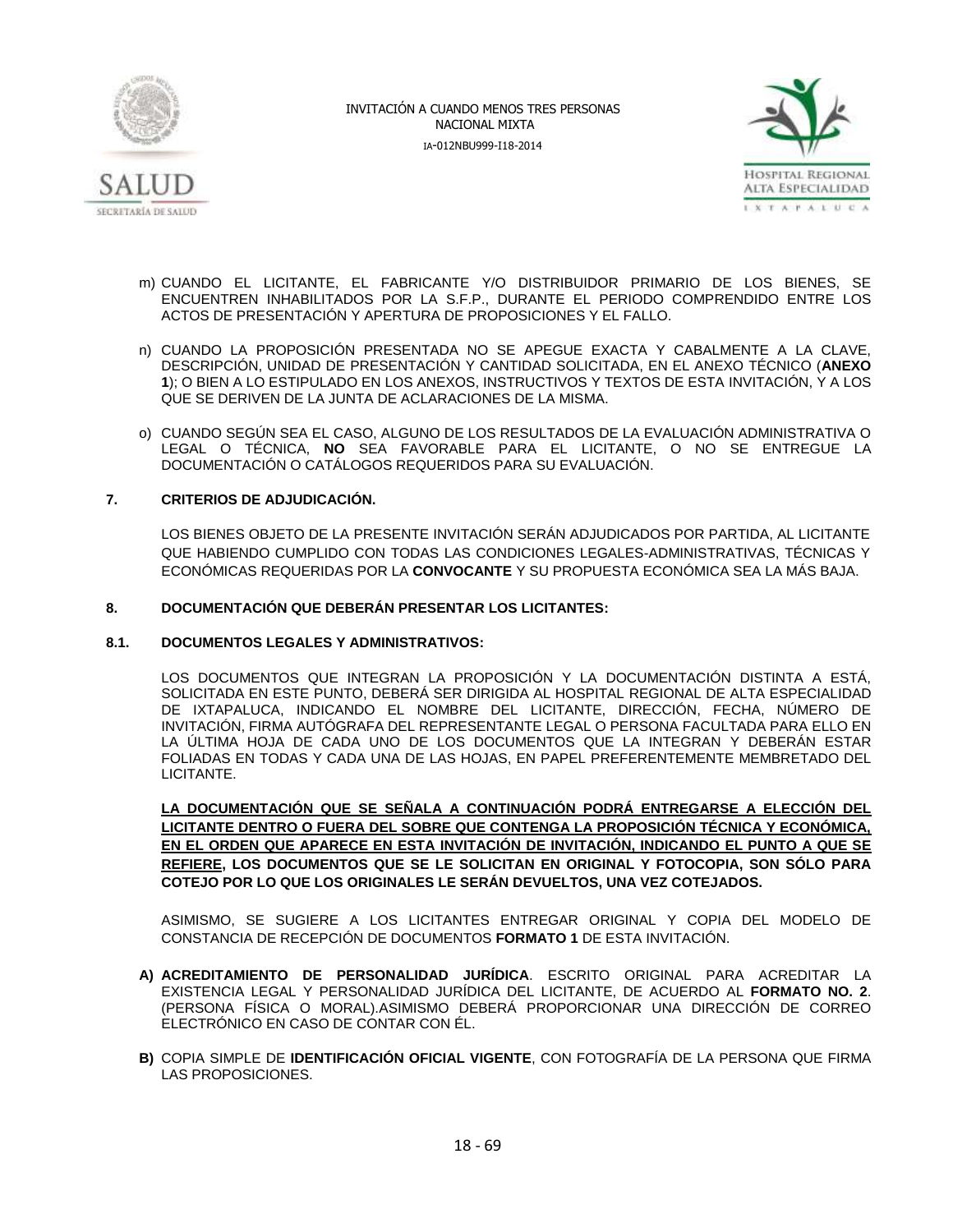



- **C) FACULTADES SUFICIENTES PARA COMPROMETERSE**. ESCRITO LIBRE EN PAPEL MEMBRETADO, MISMO QUE DEBE ESTAR AVALADO POR LA PERSONA FACULTADA LEGALMENTE PARA ELLO, **BAJO PROTESTA DE DECIR VERDAD**, QUE CUENTA CON FACULTADES SUFICIENTES PARA COMPROMETERSE POR SÍ O POR SU REPRESENTADA Y EXPRESE SU INTERÉS EN PARTICIPAR, INDICANDO EL NÚMERO DE LA PRESENTE INVITACIÓN.
- **D) ESCRITO DE NO EXISTIR IMPEDIMENTO PARA PARTICIPAR.** DECLARACIÓN POR ESCRITO, **BAJO PROTESTA DE DECIR VERDAD** QUE NO SE ENCUENTRA EN ALGUNO DE LOS SUPUESTOS ESTABLECIDOS POR LOS ARTÍCULOS 50 Y 60 DE LA LEY. **FORMATO 3**.
- **E) DOMICILIO DEL LICITANTE**. EL LICITANTE DEBERÁ MANIFESTAR, MEDIANTE ESCRITO, QUE EL DOMICILIO SEÑALADO EN LA PROPOSICIÓN SERÁ EL LUGAR DONDE RECIBIRÁ TODA CLASE DE NOTIFICACIONES QUE RESULTEN DE LOS ACTOS Y CONTRATO QUE SE CELEBRE EN ESTA INVITACIÓN, PARA EL CASO DE QUE EL DOMICILIO PRINCIPAL DE SU EMPRESA SE ENCUENTRE FUERA DEL ÁREA METROPOLITANA SE SOLICITA CITAR OTRO DOMICILIO Y TELÉFONO (DE SUCURSAL, OFICINA, BODEGA, ETC.) UBICADO EN EL DISTRITO FEDERAL. (PERSONA FÍSICA Y MORAL).
- **F) DECLARACIÓN DE INTEGRIDAD**. ESCRITO EN LA QUE MANIFIESTE **BAJO PROTESTA DE DECIR VERDAD**, MEDIANTE ESCRITO QUE POR SÍ MISMOS O A TRAVÉS DE INTERPÓSITA PERSONA SE ABSTENDRÁ DE ADOPTAR CONDUCTAS PARA QUE LOS SERVIDORES PÚBLICOS DE "LA CONVOCANTE" INDUZCAN O ALTEREN LAS EVALUACIONES DE LAS PROPOSICIONES EL RESULTADO DEL PROCEDIMIENTO U OTROS ASPECTOS QUE OTORGUEN CONDICIONES MÁS VENTAJOSAS CON RELACIÓN A LOS DEMÁS LICITANTES. **FORMATO 4**
- **G)** EN SU CASO, EL **CONVENIO ORIGINAL DE PARTICIPACIÓN CONJUNTA** A QUE HACEN REFERENCIA LAS FRACCIONES II Y III DEL ARTÍCULO 44 DEL REGLAMENTO DE LA LEY, Y LOS ESCRITOS ORIGINALES SEÑALADOS EN LA FRACCIÓN VIII DEL ARTÍCULO 48 DEL REGLAMENTO DE LA LEY.

EN EL CASO DE LAS PROPOSICIONES CONJUNTAS, DE CONFORMIDAD CON LO ESTIPULADO POR LAS FRACCIONES II Y III DEL ARTÍCULO 44 DEL REGLAMENTO DE LA LEY, DEBERÁ OBSERVARSE LO SIGUIENTE:

CUALQUIERA DE LOS INTEGRANTES DE LA AGRUPACIÓN, PODRÁ PRESENTAR EL ESCRITO MEDIANTE EL CUAL MANIFIESTE SU INTERÉS EN PARTICIPAR EN LA JUNTA DE ACLARACIONES Y EN EL PROCEDIMIENTO DE CONTRATACIÓN;

LAS PERSONAS QUE INTEGRAN LA AGRUPACIÓN DEBERÁN CELEBRAR EN LOS TÉRMINOS DE LA LEGISLACIÓN APLICABLE EL CONVENIO DE PROPOSICIÓN CONJUNTA, EN EL QUE SE ESTABLECERÁN CON PRECISIÓN LOS ASPECTOS SIGUIENTES:

- NOMBRE, DOMICILIO Y REGISTRO FEDERAL DE CONTRIBUYENTES DE LAS PERSONAS INTEGRANTES, SEÑALANDO, EN SU CASO, LOS DATOS DE LOS INSTRUMENTOS PÚBLICOS CON LOS QUE SE ACREDITA LA EXISTENCIA LEGAL DE LAS PERSONAS MORALES Y, DE HABERLAS, SUS REFORMAS Y MODIFICACIONES ASÍ COMO EL NOMBRE DE LOS SOCIOS QUE APAREZCAN EN ÉSTAS;
- NOMBRE Y DOMICILIO DE LOS REPRESENTANTES DE CADA UNA DE LAS PERSONAS AGRUPADAS, SEÑALANDO, EN SU CASO, LOS DATOS DE LAS ESCRITURAS PÚBLICAS CON LAS QUE ACREDITEN LAS FACULTADES DE REPRESENTACIÓN;
- DESIGNACIÓN DE UN REPRESENTANTE COMÚN, OTORGÁNDOLE PODER AMPLIO Y SUFICIENTE, PARA ATENDER TODO LO RELACIONADO CON LA PROPOSICIÓN Y CON EL PROCEDIMIENTO DE INVITACIÓN;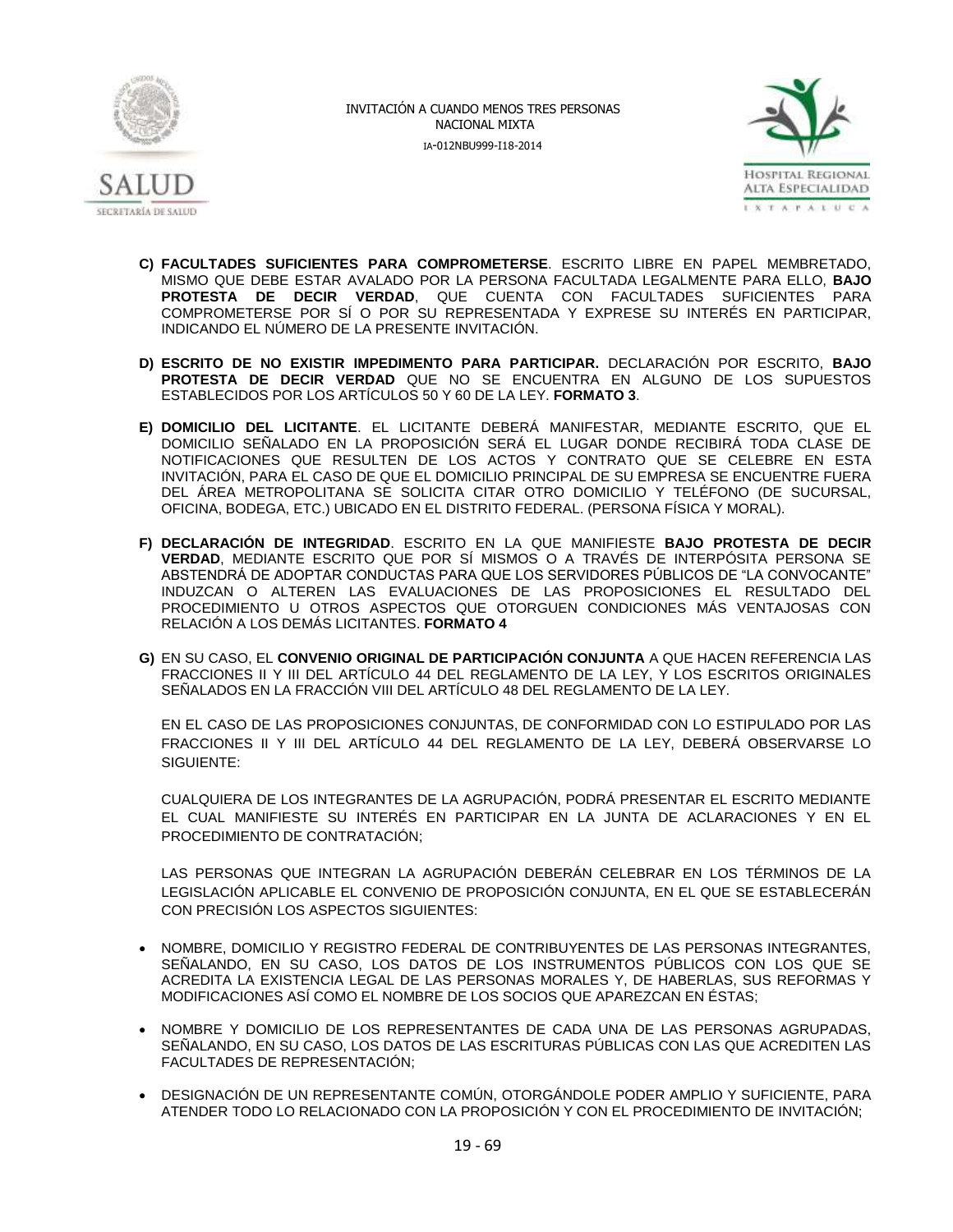



- DESCRIPCIÓN DE LAS PARTES OBJETO DEL CONTRATO QUE CORRESPONDERÁ CUMPLIR A CADA PERSONA INTEGRANTE, ASÍ COMO LA MANERA EN QUE SE EXIGIRÁ EL CUMPLIMIENTO DE LAS OBLIGACIONES, Y
- ESTIPULACIÓN EXPRESA DE QUE CADA UNO DE LOS FIRMANTES QUEDARÁ OBLIGADO JUNTO CON LOS DEMÁS INTEGRANTES, YA SEA EN FORMA SOLIDARIA O MANCOMUNADA, SEGÚN SE CONVENGA, PARA EFECTOS DEL PROCEDIMIENTO DE CONTRATACIÓN Y DEL CONTRATO, EN CASO DE QUE SE LES ADJUDIQUE EL MISMO;

ASIMISMO DE CONFORMIDAD CON LO ESTIPULADO POR EL ARTÍCULO 48 FRACCIÓN VIII DEL REGLAMENTO DE LA LEY, DEBERÁ ENTREGAR LOS SIGUIENTES REQUISITOS:

SE REQUERIRÁ A LOS LICITANTES QUE ENTREGUEN JUNTO CON EL SOBRE CERRADO, LOS ESCRITOS SIGUIENTES:

- LA DECLARACIÓN PREVISTA EN LA FRACCIÓN VIII DEL ARTÍCULO 29 DE LA LEY, RELATIVA A NO ENCONTRARSE EN ALGUNO DE LOS SUPUESTOS ESTABLECIDOS POR LOS ARTÍCULOS 50 Y 60 DE LA MISMA;
- LA DECLARACIÓN DE INTEGRIDAD A QUE HACE REFERENCIA LA FRACCIÓN IX DEL ARTÍCULO 29 DE LA LEY;
- EN SU CASO, EL DOCUMENTO EXPEDIDO POR AUTORIDAD COMPETENTE O EL ESCRITO A QUE SE REFIERE EL ARTÍCULO 34 DE ESTE REGLAMENTO.
- **H) CARTA DE ACEPTACIÓN POR EL USO DE MEDIOS ELECTRÓNICOS DE COMUNICACIÓN.** LOS LICITANTES QUE PARTICIPEN A TRAVÉS DE MEDIOS REMOTOS DE COMUNICACIÓN, MANIFIESTEN QUE SE TENDRÁ POR NO PRESENTADAS SUS PROPOSICIONES Y, EN SU CASO, LA DOCUMENTACIÓN REQUERIDA POR LA CONVOCANTE, CUANDO EL ARCHIVO ELECTRÓNICO EN EL QUE SE CONTENGAN LAS PROPOSICIONES Y/O DEMÁS INFORMACIÓN NO PUEDA ABRIRSE POR TENER ALGÚN VIRUS INFORMÁTICO O POR CUALQUIER OTRA CAUSA AJENA A LA CONVOCANTE. **FORMATO 16**

**NOTA IMPORTANTE:** LA CARTA DE ACEPTACIÓN DEBERÁ SER ENVIADA A MÁS TARDAR DIEZ MINUTOS ANTES DEL INICIO DEL ACTO DE PRESENTACIÓN Y APERTURA DE PROPOSICIONES, A LA CUENTA DE CORREO ELECTRÓNICO [JAALCARAZ@HRAEI.GOB.MX;](mailto:JAALCARAZ@HRAEI.GOB.MX) SIENDO RESPONSABILIDAD DEL LICITANTE CONFIRMAR DICHA RECEPCIÓN AL TELÉFONO 59729800-1277 Y 1278 SE TOMARÁ COMO HORA DE RECEPCIÓN LA QUE REGISTRE EL CORREO ELECTRÓNICO.

EL ESCRITO DEBE CONTENER: LA DECLARACIÓN POR PARTE DEL REPRESENTANTE LEGAL DEL LICITANTE DE QUE ACEPTA QUE SE TENDRÁ POR NO PRESENTADAS SUS PROPOSICIONES Y, EN SU CASO, LA DOCUMENTACIÓN REQUERIDA POR LA CONVOCANTE, CUANDO EL ARCHIVO ELECTRÓNICO EN EL QUE SE CONTENGAN LAS PROPOSICIONES Y/O DEMÁS INFORMACIÓN NO PUEDA ABRIRSE POR TENER ALGÚN VIRUS INFORMÁTICO O POR CUALQUIER OTRA CAUSA AJENA A LA CONVOCANTE, LA FIRMA AUTÓGRAFA DEL REPRESENTANTE LEGAL DEL LICITANTE, ASÍ COMO EL NOMBRE DEL MISMO.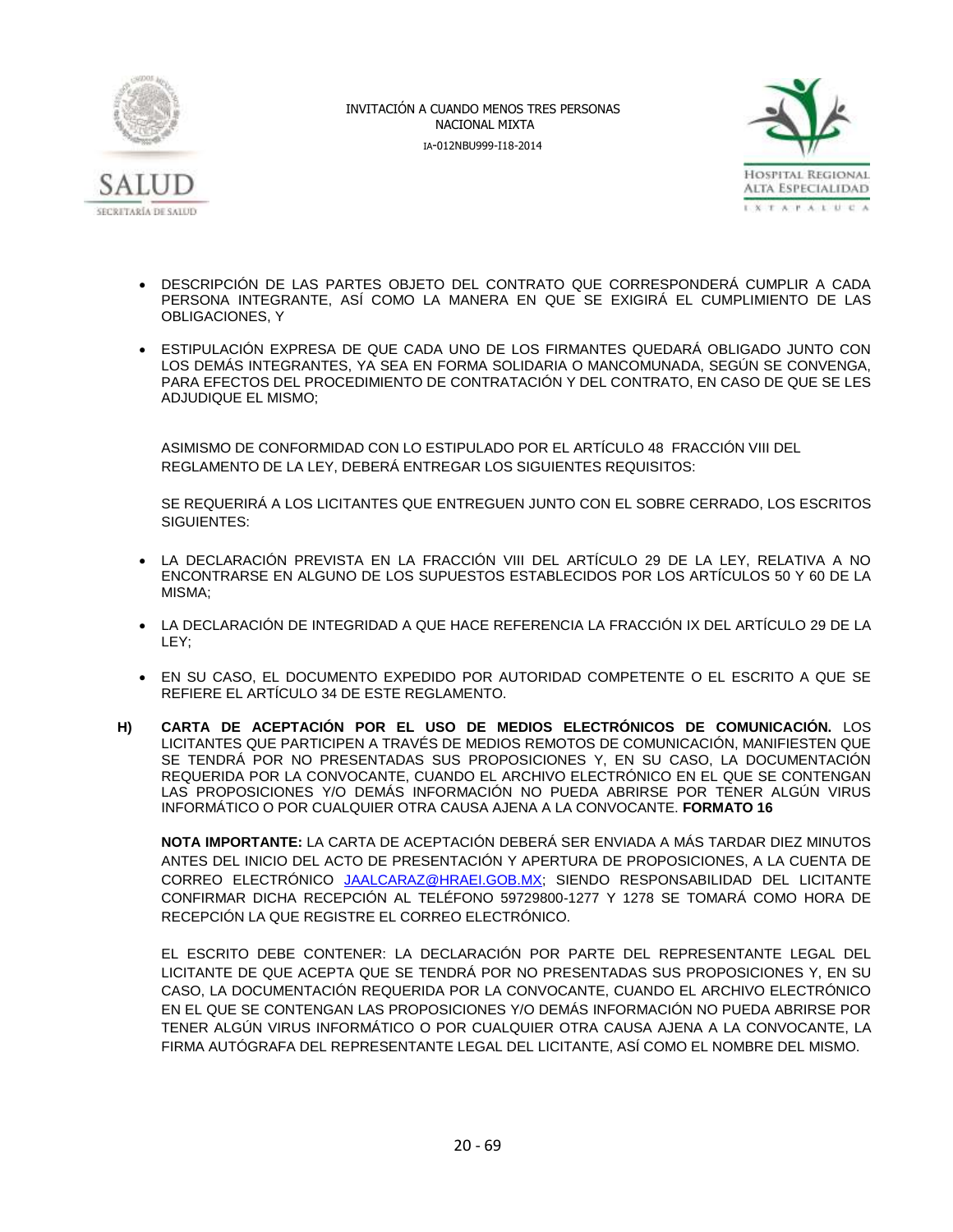



- **I) OPINIÓN ANTE EL SAT.** CARTA COMPROMISO DONDE EXPRESE QUE A LA FECHA EN QUE SE TENGA CONOCIMIENTO DEL FALLO O ADJUDICACIÓN DEL CONTRATO, DEBERÁ(N) PRESENTAR OPINIÓN FAVORABLE VIGENTE EXPEDIDA POR EL SISTEMA DE ADMINISTRACIÓN TRIBUTARIA (SAT), RELACIONADO CON EL CUMPLIMIENTO DE SUS OBLIGACIONES FISCALES EN LOS TÉRMINOS QUE ESTABLECE LA REGLA I.2.1.16 DE LA RESOLUCIÓN MISCELÁNEA FISCAL PARA 2014, PUBLICADA EN EL DIARIO OFICIAL DE LA FEDERACIÓN (DOF) EL 30 DE DICIEMBRE DE 2013 PARA EL EJERCICIO FISCAL 2014, DE CONFORMIDAD CON LO PREVISTO EN EL ARTÍCULO 32D, DEL CÓDIGO FISCAL DE LA FEDERACIÓN, LA CUAL SE ENTREGARÁ EN LA COORDINACIÓN DE CONTRATOS DEL HOSPITAL.
- **J) PERSONAL DISCAPACITADO**. DOCUMENTO FIRMADO AUTÓGRAFAMENTE POR LA PERSONA FACULTADA LEGALMENTE PARA ELLO, EN EL QUE SE SEÑALE QUE, ES PERSONA FÍSICA, CON DISCAPACIDAD Y EN CASO DE SER PERSONA MORAL, QUE CUENTA CON PERSONAL CON DISCAPACIDAD EN UNA PROPORCIÓN DEL CINCO POR CIENTO CUANDO MENOS DE LA TOTALIDAD DE SU PLANTA DE EMPLEADOS, EN AMBOS CASOS DEBERÁ ANEXAR EL (LOS) AVISO(S) DE ALTA AL RÉGIMEN OBLIGATORIO DEL INSTITUTO MEXICANO DEL SEGURO SOCIAL, CON LO QUE SE COMPROBARÁ QUE LA ANTIGÜEDAD DEL PERSONAL DISCAPACITADO, NO SEA INFERIOR A SEIS MESES **(ESCRITO LIBRE).**
- **K) RESPONSABILIDADES ADMINISTRATIVAS.** ESCRITO DEL LICITANTE EN EL QUE MANIFIESTE QUE EN LA EMPRESA QUE REPRESENTA, NINGUNO DE LOS SOCIOS O DIRECTIVOS NI EL SUSCRITO, DESEMPEÑAMOS UN EMPLEO, CARGO O COMISIÓN EN EL SERVICIO PÚBLICO, NI ESTAMOS INHABILITADOS PARA ELLO. LO ANTERIOR, EN TÉRMINOS DE LO DISPUESTO POR LA FRACCIÓN XX DEL ARTÍCULO 8 DE LA LEY FEDERAL DE RESPONSABILIDADES ADMINISTRATIVAS DE LOS SERVIDORES PÚBLICOS. **FORMATO 5.**
- **L) SOLICITUD DE REGISTRO.** ESCRITO DEL LICITANTE EN QUE MANIFIESTE QUE ESE DESEO DE SU REPRESENTADA PARTICIPAR EN ESTA INVITACIÓN, POR SÍ O EN REPRESENTACIÓN DE UN TERCERO, INDICANDO LOS DATOS GENERALES DEL INTERESADO Y EN SU CASO DEL REPRESENTANTE, POR LO QUE SE TIENE PLENO CONOCIMIENTO DE TODAS Y CADA UNA DE LAS CONDICIONES Y ANEXOS SEÑALADOS, ASÍ COMO LO ESTABLECIDO EN LA JUNTA DE ACLARACIONES, MANIFESTANDO MI ACEPTACIÓN, DE CONFORMIDAD CON LO ESTABLECIDO EN EL ARTÍCULO 45, TERCER PÁRRAFO DEL REGLAMENTO DE LA LEY.**(FORMATO 6)**

### **8.2. DOCUMENTOS QUE INTEGRAN LA PROPOSICIÓN TÉCNICA**

- **A)** ORIGINAL Y COPIA DEL OFICIO DE INVITACIÓN PARA PARTICIPAR EN EL PRESENTE PROCEDIMIENTO, PARA SU COTEJO.
- **B) PROPUESTA TÉCNICA.** (SE PODRÁ UTILIZAR EL FORMATO PROPORCIONADO EN EL **FORMATO 7** DE ESTA INVITACIÓN, INDICANDO TODOS LOS REQUISITOS SOLICITADOS EN EL ANEXO 1), DEBERÁ PRESENTARSE CONFORME A LO SIGUIENTE:
- IMPRESA EN PAPEL, PREFERENTEMENTE MEMBRETADO DEL LICITANTE, SIN TACHADURAS NI ENMENDADURAS.
- DEBERÁ SER CLARA, PRECISA E INDUBITABLE DETALLANDO LAS CARACTERÍSTICAS TÉCNICAS Y FÍSICAS DE LOS BIENES REQUERIDOS, EN CONCORDANCIA CON LO SOLICITADO EN EL **ANEXO NO. 1** DE ESTA INVITACIÓN, SIN INDICAR COSTO.
- DEBERÁ CONTENER NOMBRE COMERCIAL Y/O MARCA Y ORIGEN DEL BIEN PROPUESTO POR PARTIDA.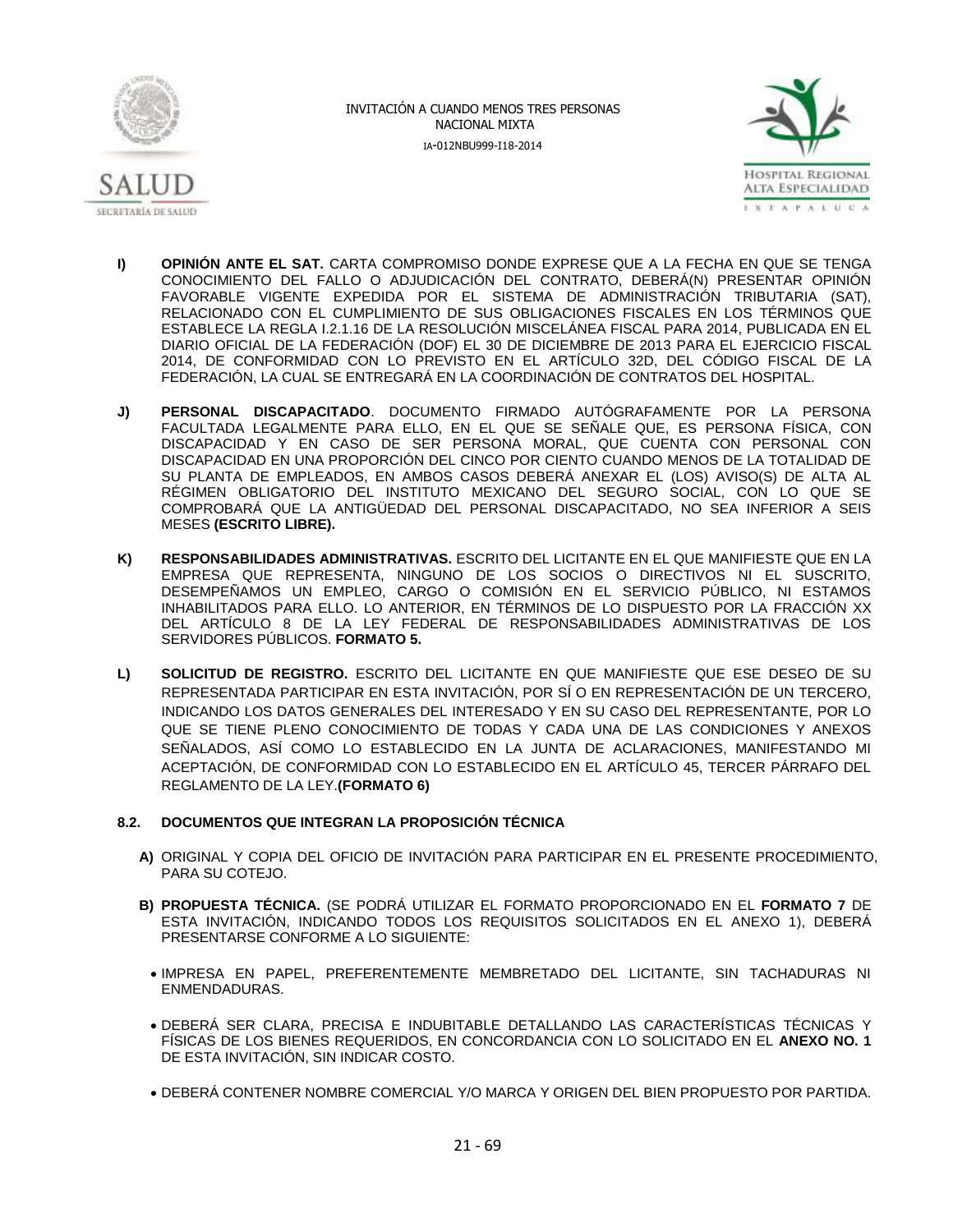



- DEBERÁ SER FIRMADA POR LA PERSONA LEGALMENTE FACULTADA PARA ELLO, EN LA ÚLTIMA HOJA DE LA PROPOSICIÓN; POR LO QUE NO PODRÁN DESECHARSE CUANDO LAS DEMÁS HOJAS QUE LA INTEGRAN Y SUS ANEXOS CAREZCAN DE FIRMA.
- SE PRESENTARÁ EN IDIOMA ESPAÑOL, ASÍ COMO TODOS Y CADA UNO DE LOS DOCUMENTOS QUE LA INTEGRAN.
- EL LICITANTE DEBERÁ DESCRIBIR EL BIEN QUE OFERTA, EN CONGRUENCIA A LAS ESPECIFICACIONES DEL **ANEXO TÉCNICO (ANEXO 1)**
- **C) CARTA GARANTÍA DE LOS BIENES**. ESCRITO ORIGINAL DEL LICITANTE EN EL QUE SEÑALE QUE OTORGA EL PERÍODO DE GARANTÍA DE LOS BIENES, CONFORME A LO SOLICITADO EN LA PRESENTE INVITACIÓN, Y EN EL QUE SE COMPROMETE A LA REPOSICIÓN DE LOS BIENES OFERTADOS QUE PRESENTEN DEFECTOS A SIMPLE VISTA, ESPECIFICACIONES DISTINTAS A LAS ESTABLECIDAS EN EL PEDIDO O SUS ANEXOS, DEFECTOS DE FABRICACIÓN O VICIOS OCULTOS, POR UNO DE LAS MISMAS O SUPERIORES CARACTERÍSTICAS AL OFERTADO.
- **D)** ESCRITO DEL LICITANTE **BAJO PROTESTA DE DECIR VERDAD**, EN EL QUE MANIFIESTE QUE LOS BIENES QUE OFERTA CUENTAN POR LO MENOS CON EL 50% DE CONTENIDO NACIONAL, DE CONFORMIDAD CON EL ARTÍCULO 28, FRACCIÓN I DE LA LEY Y LAS REGLAS PARA LA DETERMINACIÓN, ACREDITACIÓN Y VERIFICACIÓN DEL CONTENIDO NACIONAL DE LOS BIENES QUE SE OFERTAN Y SE ENTREGAN EN LOS PROCEDIMIENTOS DE CONTRATACIÓN, QUE CELEBRAN LAS DEPENDENCIAS Y ENTIDADES DE LA ADMINISTRACIÓN PÚBLICA FEDERAL. **(FORMATO 8)**
- **E)** EL LICITANTE DEBERÁ MANIFESTAR EL **CUMPLIMIENTO DE LAS NORMAS.** PARA EL CASO DE PAPEL PARA USO DE OFICINA, ÉSTE DEBERÁ TENER UN CONTENIDO MÍNIMO DE 50% DE MATERIAL RECICLADO, DE FIBRAS NATURALES NO DERIVADAS DE LA MADERA DE MATERIAS PRIMAS PROVENIENTES DE BOSQUES Y PLANTACIONES QUE SE MANEJAN DE MANERA SUSTENTABLE O DE SUS COMBINACIONES Y ELABORADO EN PROCESOS CON BLANQUEADO LIBRE DE CLORO Y CUMPLIR CON LAS NORMAS OFICIALES MEXICANAS NOM-050SCFI-2004 "INFORMACIÓN COMERCIAL-ETIQUETADO GENERAL DE PRODUCTOS" Y NMX-AA-144-SCFI 2008 "CARACTERÍSTICAS Y ESPECIFICACIONES TÉCNICAS DEL CONTENIDO DE FIBRA DE MATERIAL RECICLABLE Y CLORO PARA LA FABRICACIÓN DE PAPEL PARA IMPRESORAS Y FOTOCOPIADORAS QUE SEAN ADQUIRIDOS POR LAS DEPENDENCIAS Y ENTIDADES DE LA ADMINISTRACIÓN PÚBLICA FEDERAL".
- **F) FICHAS TÉCNICAS, CATÁLOGOS**. DEBIDAMENTE REFERENCIADOS A CADA UNA DE LAS PARTIDAS QUE SE COTICEN. ASÍ MISMO TAMBIÉN SE PODRÁ PRESENTAR LA URL EN LA QUE SE PUEDAN CONSULTAR LAS PARTIDAS, HACIENDO REFERENCIA A CADA UNA DE ELLAS. (ARCHIVOS).
- **G) CAPACIDAD DE RECURSOS.** ESCRITO EN EL QUE MANIFIESTE QUE EN CASO DE RESULTAR ADJUDICADO CUENTA CON LA CAPACIDAD ECONÓMICA Y TÉCNICA PARA DAR CUMPLIMIENTO AL PEDIDO QUE DERIVE DE DICHA ADJUDICACIÓN Y QUE PERMITA LA ENTREGA OPORTUNA DE LOS BIENES.
- **H) PATENTES, MARCAS Y DERECHOS DE AUTOR.** ESCRITO DEL LICITANTE EN EL QUE MANIFIESTE QUE ASUMIRÁ LA RESPONSABILIDAD TOTAL EN CASO DE QUE AL PROPORCIONAR LOS BIENES OBJETO DE LA PRESENTE INVITACIÓN, SE INFRINJAN PATENTES, MARCAS O DERECHOS DE AUTOR, EXIMIENDO A LA CONVOCANTE DE CUALQUIER RESPONSABILIDAD. **FORMATO 9**
- **I)** ESCRITO DEL LICITANTE, EN EL QUE MANIFIESTE **"BAJO PROTESTA DE DECIR VERDAD"** QUE LOS BIENES QUE OFERTA SON DE NACIONALIDAD MEXICANA, CONFORME A LO ESTABLECIDO EN EL ARTÍCULO 35 PÁRRAFO PRIMERO DEL REGLAMENTO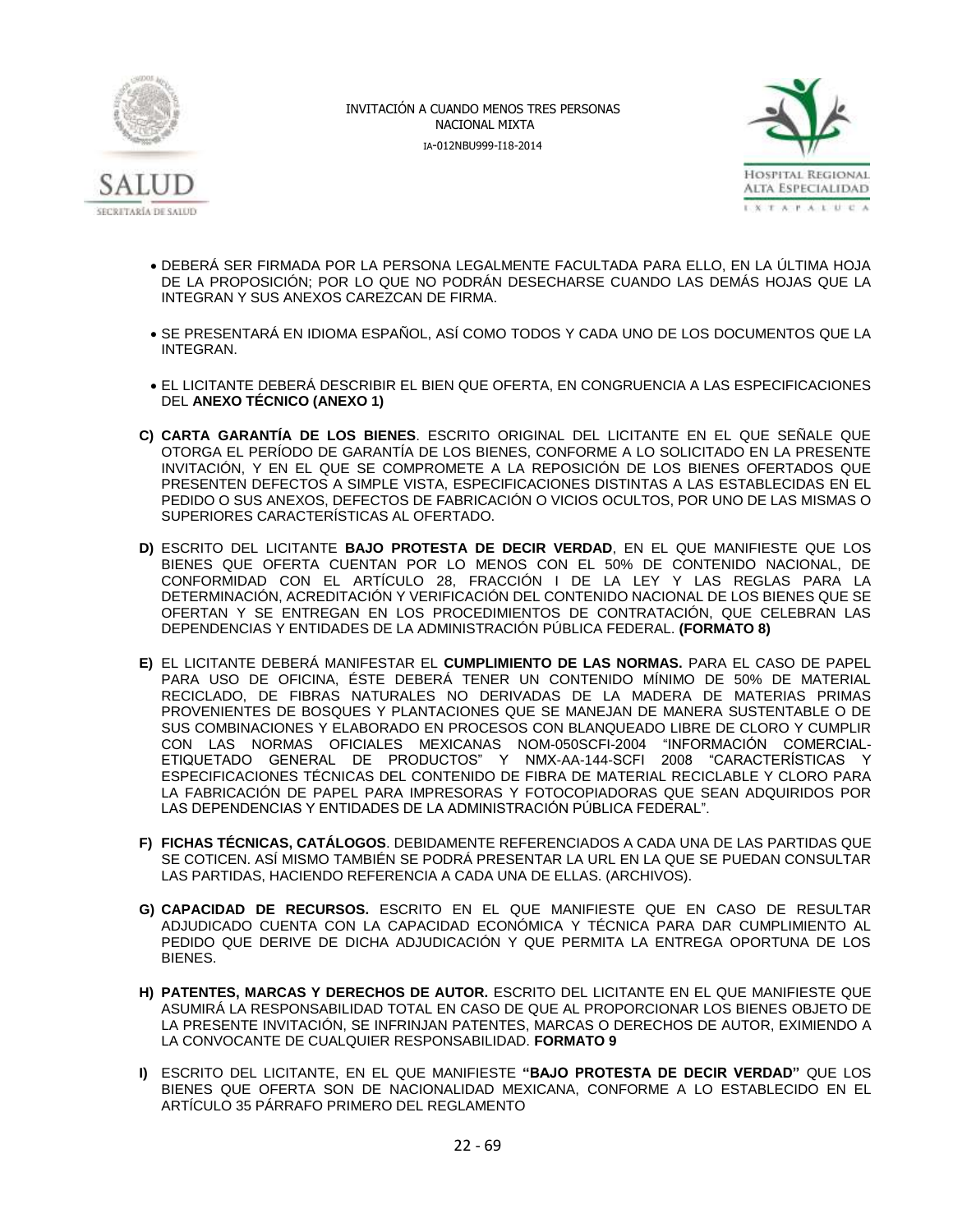



### **8.3. DOCUMENTOS QUE INTEGRAN LA PROPOSICIÓN ECONÓMICA:**

- **A)** LA PROPUESTA ECONÓMICA, (SE PODRÁ UTILIZAR EL **FORMATO 10** DE ESTA INVITACIÓN), DEBERÁ PRESENTARSE CONFORME A LO SIGUIENTE:
- IMPRESA EN PAPEL, PREFERENTEMENTE EN PAPEL MEMBRETADO DEL LICITANTE, SIN TACHADURAS NI ENMENDADURAS Y DEBERÁ FOLIARSE DE MANERA INDIVIDUAL EN CADA UNA DE SUS HOJAS.
- "LA CONVOCANTE" NO PAGARÁ COMISIONES, GASTOS DE EXPEDICIÓN, EMPAQUETADO Y/O TRANSPORTE, POR LO QUE LAS PROPOSICIONES ECONÓMICAS NO DEBERÁN INCLUIRLOS.
- **SEÑALAR EL PRECIO UNITARIO Y TOTAL, EN PESOS MEXICANOS, A DOS DECIMALES, CON NÚMERO Y** LETRA, EL CUAL DEBE SER CONGRUENTE CON LA UNIDAD DE MEDIDA SOLICITADA.
- DEBERÁ SER CLARA, PRECISA E INDUBITABLE.
- DEBERÁ SEÑALAR QUE LOS PRECIOS COTIZADOS PARA LOS BIENES OBJETO DE LA PRESENTE INVITACIÓN SERÁN FIJOS.
- EN TODOS LOS CASOS, DEBERÁ SER FIRMADA POR LA PERSONA LEGALMENTE FACULTADA PARA ELLO EN LA ÚLTIMA HOJA DE LA PROPOSICIÓN QUE LAS CONTENGA; POR LO QUE NO AFECTARÁ LA SOLVENCIA DE LA PROPOSICIÓN CUANDO LAS DEMÁS HOJAS QUE LA INTEGRAN Y SUS ANEXOS CAREZCAN DE FIRMA, POR LO QUE NO PODRÁ DESECHARSE POR ESTA CAUSA.
- **B) MANIFESTACIÓN DE ESTRATIFICACIÓN MIPYMES.** LOS LICITANTES QUE SE ENCUENTREN CATALOGADOS COMO MICRO, PEQUEÑA O MEDIANA EMPRESA NACIONAL, DEBERÁN PRESENTAR UN ESCRITO EN EL QUE **BAJO PROTESTA DE DECIR VERDAD** MANIFIESTEN TAL CONDICIÓN, COMPROMETIÉNDOSE PARA EL CASO DE RESULTAR ADJUDICADOS, A INSCRIBIRSE EN EL DIRECTORIO DE PROVEEDORES DEL GOBIERNO FEDERAL DE NACIONAL FINANCIERA, INSTITUCIÓN DE BANCA DE DESARROLLO, Y A EXHIBIR ANTE ESTA ENTIDAD LAS DOCUMENTALES QUE AVALEN DICHA CIRCUNSTANCIA, DE ACUERDO AL **FORMATO NO. 11** EN ESTA INVITACIÓN, EN CASO DE NO ENCONTRARSE EN ESTE SUPUESTO DEBERÁN MANIFESTARLO POR ESCRITO.

#### **9. INCONFORMIDADES**

CONTRA LOS ACTOS DEL PROCEDIMIENTO DE INVITACIÓN PODRÁ INTERPONERSE INCONFORMIDAD ANTE LA SECRETARÍA DE LA FUNCIÓN PÚBLICA O EL ÓRGANO INTERNO DE CONTROL DE "LA CONVOCANTE".

 **SECRETARÍA DE LA FUNCIÓN PÚBLICA**: INSURGENTES SUR 1735, COL. GUADALUPE INN, DELEGACIÓN ÁLVARO OBREGÓN, C.P. 01020 MÉXICO, D.F., +52 (55) 2000-3000.

LA INCONFORMIDAD SERÁ PRESENTADA, A ELECCIÓN DEL LICITANTE, POR ESCRITO O A TRAVÉS DE MEDIOS REMOTOS DE COMUNICACIÓN ELECTRÓNICA MEDIANTE EL PROGRAMA INFORMÁTICO QUE LES PROPORCIONE LA SECRETARÍA DE LA FUNCIÓN PÚBLICA.

**10. EVALUACIÓN DE LA PERCEPCIÓN DE TRANSPARENCIA DEL PROCEDIMIENTO DE LA INVITACIÓN**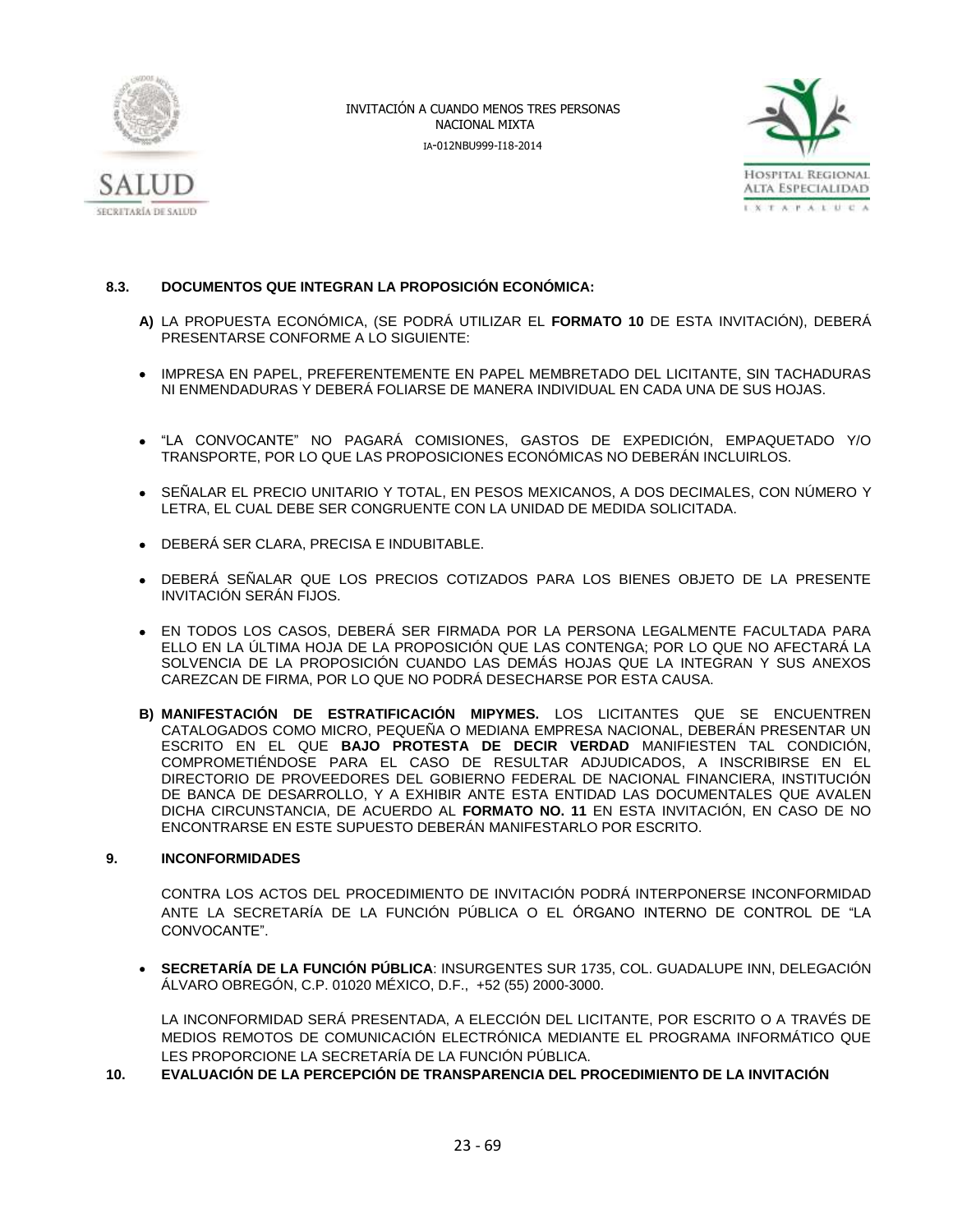



CON EL FIN DE EVALUAR LA PERCEPCIÓN DE TRANSPARENCIA DE LOS LICITANTES SE SOLICITA LLENAR EL FORMATO RESPECTIVO EL CUAL DEBERÁ ENTREGARSE DEBIDAMENTE REQUISITADO EN EL ACTO PÚBLICO DE CADA PROCEDIMIENTO AL SERVIDOR PÚBLICO DE LA CONVOCANTE.

### **11.FORMATOS**

| NO.                            | <b>DESCRIPCIÓN DEL DOCUMENTO.</b>                        |
|--------------------------------|----------------------------------------------------------|
| <b>ANEXO1</b>                  | ANEXO TÉCNICO                                            |
| <b>FORMATO</b><br>1            | CONSTANCIA DE RECEPCIÓN DE DOCUMENTOS                    |
| <b>FORMATO</b><br>$\mathbf{2}$ | ACREDITAMIENTO DE PERSONALIDAD JURIDICA                  |
| 3<br><b>FORMATO</b>            | ESCRITO RELATIVO AL ARTÍCULO 50 Y 60 DE LA LEY DE        |
|                                | ADQUISICIONES, ARRENDAMIENTOS Y SERVICIOS DEL SECTOR     |
|                                | <b>PUBLICO</b>                                           |
| <b>FORMATO</b><br>4            | DECLARACIÓN DE INTEGRIDAD                                |
| <b>FORMATO</b><br>5            | RESPONSABILIDADES ADMINISTRATIVAS                        |
| 6<br><b>FORMATO</b>            | SOLICITUD DE REGISTRO                                    |
| <b>FORMATO</b><br>7            | PROPUESTA TÉCNICA                                        |
| <b>FORMATO</b><br>8            | <b>CONTENIDO NACIONAL</b>                                |
| <b>FORMATO</b><br>9            | PATENTES, MARCAS Y DERECHOS DE AUTOR                     |
| <b>FORMATO 10</b>              | PROPUESTA ECONÓMICA                                      |
| <b>FORMATO 11</b>              | MANIFESTACIÓN DE ESTRATIFICACIÓN MIPYMES                 |
| <b>FORMATO 12</b>              | MODELO DE PEDIDO                                         |
| <b>FORMATO 13</b>              | PRESENTACIÓN DE PREGUNTAS PARA LA JUNTA DE ACLARACIONES  |
| <b>FORMATO 13-A</b>            | PRESENTACIÓN DE PREGUNTAS PARA LA JUNTA DE ACLARACIONES  |
| <b>FORMATO 14</b>              | FIANZA PARA CUMPLIMIENTO DE CONTRATOS Y/O PEDIDOS Y      |
|                                | CALIDAD DE LOS BIENES                                    |
| <b>FORMATO 15</b>              | PROGRAMA CADENAS PRODUCTIVAS                             |
| <b>FORMATO 16</b>              | CONOCIMIENTO DE ACEPTACIÓN DE QUE SE TENDRA COMO NO      |
|                                | ENVIADA SU PROPOSICIÓN, CUANDO EL ARCHIVO ELECTRÓNICO NO |
|                                | PUEDA ABRIRSE POR TENER ALGÚN VIRUS INFORMÁTICO O POR    |
|                                | OTRA CAUSA AJENA                                         |

LOS FORMATOS LISTADOS SON ÚNICAMENTE ENUNCIATIVOS POR LO QUE DEBERÁ APEGARSE A LOS REQUISITOS SOLICITADOS EN LA PRESENTE INVITACIÓN.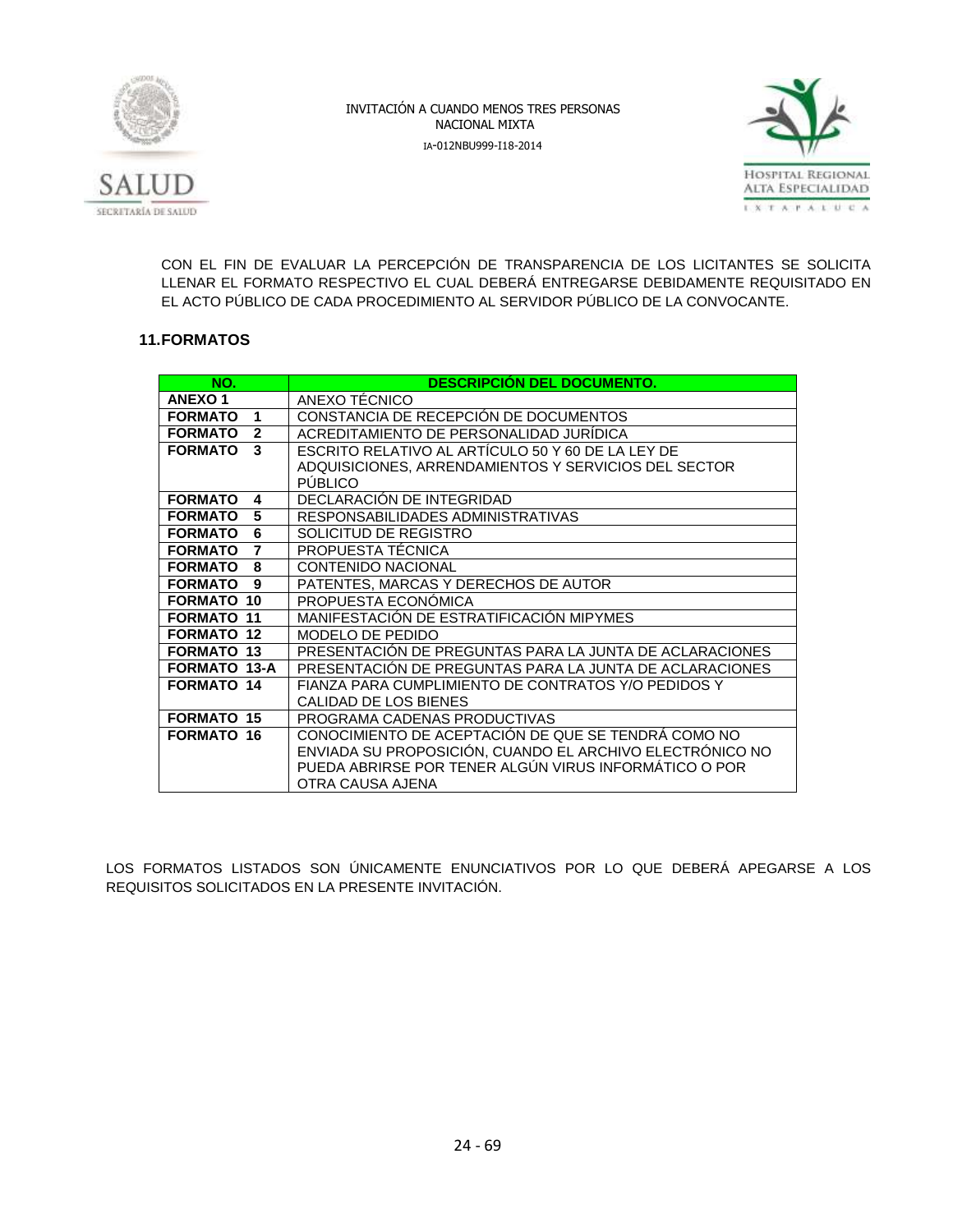



**ANEXO 1**

### **ANEXO TÉCNICO**

| "ADQUISICIÓN Y SUMINISTRO DE MATERIALES Y ÚTILES DE OFICINA" |                            |                                                                                                                     |                                   |                            |  |
|--------------------------------------------------------------|----------------------------|---------------------------------------------------------------------------------------------------------------------|-----------------------------------|----------------------------|--|
|                                                              | <b>PARTIDA CLAVE HRAEI</b> | <b>DESCRIPCION DE AL ARTÍCULO</b>                                                                                   | <b>UNIDAD DE</b><br><b>COMPRA</b> | <b>ADQUISICION</b><br>2014 |  |
| $\mathbf{1}$                                                 | HRAEI-MO0004               | ARILLO P/ENGARGOLAR METALICO<br>COLOR NEGRO 1/2" DE DIAMETRO. CAJA<br>CON 20 PIEZAS.                                | <b>CAJA</b>                       | 4                          |  |
| 2                                                            | HRAEI-MO0005               | ARILLO P/ENGARGOLAR METALICO<br>COLOR NEGRO DE 3/8" DE DIAMETRO.<br>CAJA CON 100 PIEZAS.                            | <b>CAJA</b>                       | 5                          |  |
| 3                                                            | HRAEI-MO0007               | ARILLO P/ENGARGOLAR METALICO<br>COLOR NEGRO 1/4" DE DIAMETRO. CAJA<br>CON 20 PIEZAS.                                | <b>CAJA</b>                       | 18                         |  |
| 4                                                            | HRAEI-MO0009               | CARPETA REGISTRADORA DE 3" TAM<br>CARTA C/HERRAJES METALICO DE 2<br>ARGOLLAS PASTA DURA DE CARTON                   | PIEZA                             | 592                        |  |
| 5                                                            | HRAEI-MO0010               | CARPETA REGISTRADORA DE 3" TAM<br>OFICIO C/HERRAJES METALICO DE 2<br>ARGOLLAS PASTA DURA DE CARTON                  | PIEZA                             | 146                        |  |
| 6                                                            | HRAEI-MO0012               | BLOCK T/PROFESIONAL COLOR AMARILLO<br>RAYADO C/50 HOJAS                                                             | PIEZA                             | 25                         |  |
| 7                                                            | HRAEI-MO0014               | BLOCK TAQUIGRAFIA CON 50 HOJAS                                                                                      | PIEZA                             | 10                         |  |
| 8                                                            | HRAEI-MO0015               | BOLIGRAFO BARRIL PUNTO MEDIANO<br>TINTA ROJA                                                                        | PIEZA                             | 280                        |  |
| 9                                                            | HRAEI-MO0016               | BOLIGRAFO BARRIL PUNTO FINO NEGRO                                                                                   | PIEZA                             | 1,504                      |  |
| 10                                                           | HRAEI-MO0017               | BOLIGRAFO BARRIL PUNTO MEDIANO<br><b>TINTA AZUL</b>                                                                 | PIEZA                             | 1,360                      |  |
| 11                                                           | HRAEI-MO0018               | BOLIGRAFO BARRIL PUNTO MEDIANO<br>TINTA NEGRA                                                                       | PIEZA                             | 2,616                      |  |
| 12                                                           | HRAEI-MO0019               | <b>BOLIGRAFO PUNTO FINO BARRIL TINTA</b><br>ROJA                                                                    | PIEZA                             | 305                        |  |
| 13                                                           | HRAEI-MO0020               | BOLIGRAFO BARRIL PUNTO MEDIANO<br>TINTA VERDE                                                                       | PIEZA                             | 148                        |  |
| 14                                                           | HRAEI-MO0021               | BORRADOR PARA PIZARRON BLANCO                                                                                       | PIEZA                             | 24                         |  |
| 15                                                           | HRAEI-MO0022               | BROCHES PARA ARCHIVAR DE 8 CM. CAJA<br>CON 50 PIEZAS.                                                               | <b>CAJA</b>                       | 116                        |  |
| 16                                                           | HRAEI-MO0023               | CAJA DE CARTÓN PARA ARCHIVO<br>T/CARTA DE 50X31X25 CMS RESISTENCIA<br>DE 9 A 11 KG MEDIDAS 50X31X25 CMS +/-<br>2 CM | PIEZA                             | 94                         |  |
| 17                                                           | HRAEI-MO0024               | CAJA DE CARTON TAMAÑO OFICIO                                                                                        | PIEZA                             | 12                         |  |
| 18                                                           | HRAEI-MO0025               | CALAVERA METALICA ENGELS(PARA<br>BORRAR)                                                                            | PIEZA                             | 5                          |  |
| 19                                                           | HRAEI-MO0026               | CALCULADORA BASICA DE BOLSILLO DE 8<br><b>DIGITOS</b>                                                               | PIEZA                             | 12                         |  |
| 20                                                           | HRAEI-MO0027               | CARPETA AZUL CLARO T/CARTA<br>P/ARCHIVO PRESSBOARD C/BROCHE DE 8<br>СM                                              | PIEZA                             | 770                        |  |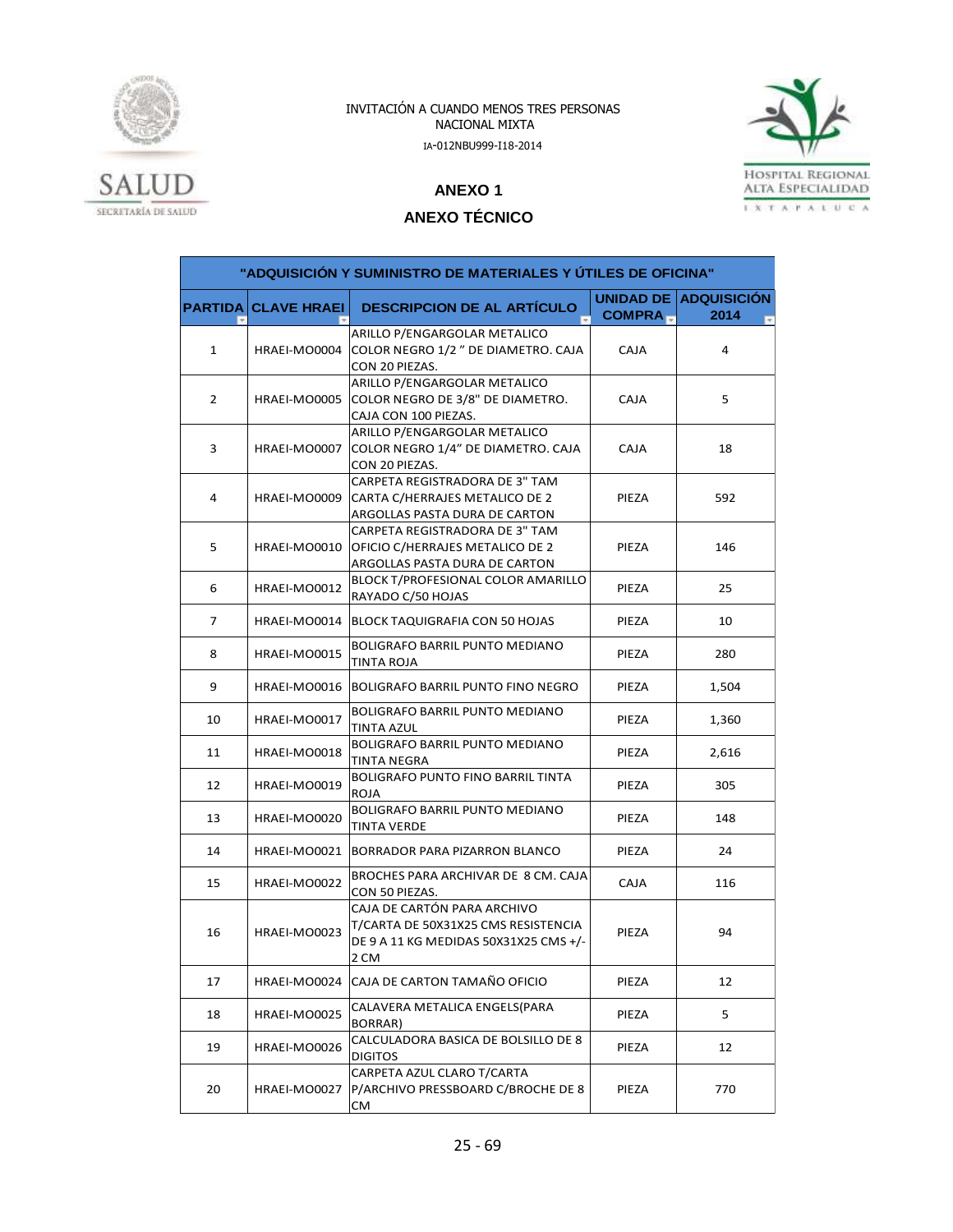



|    |                    | CARPETA AZUL CLARO T/OFICIO            |       |     |
|----|--------------------|----------------------------------------|-------|-----|
| 21 | HRAEI-MO0028       | P/ARCHIVO PRESSBOARS C/BROCHE DE 8     | PIEZA | 74  |
|    |                    | <b>CM</b>                              |       |     |
|    |                    | CARPETA AZUL PARA ARCHIVO              |       |     |
| 22 | HRAEI-MO0029       | C/COSTILLA C/ PERCALINA C/BROCHE DE    | PIEZA | 196 |
|    |                    | 8 TAM CARTA                            |       |     |
|    |                    | CARPETA BLANCA DE 1" T/ CARTA DE       |       |     |
| 23 | HRAEI-MO0030       | VINIL C/CUBIERTA PLÁSTICA              | PIEZA | 152 |
|    | <b>TRANPARENTE</b> |                                        |       |     |
|    |                    | CARPETA BLANCA DE 2" T/ CARTA DE       |       |     |
| 24 | HRAEI-MO0031       | VINIL C/CUBIERTA PLÁSTICA              | PIEZA | 378 |
|    |                    | <b>TRANPARENTE</b>                     |       |     |
|    |                    | CARPETA BLANCA DE 3" T/ CARTA DE       |       |     |
|    |                    |                                        |       |     |
| 25 | HRAEI-MO0032       | VINIL C/CUBIERTA PLÁSTICA              | PIEZA | 366 |
|    |                    | <b>TRANPARENTE</b>                     |       |     |
| 26 | HRAEI-MO0033       | CARPETA DE ARGOLLAS T/ESQUELA          | PIEZA | 10  |
|    |                    |                                        |       |     |
| 27 |                    | HRAEI-MO0035 CARPETA PANORAMICA 11/2"  | PIEZA | 24  |
|    |                    |                                        |       |     |
| 28 | HRAEI-MO0043       | CHAROLA PORTA PAPELES DE ACRÍLICO O    | PIEZA | 18  |
|    |                    | PLASTICO TAM OFICIO TRIPLE             |       |     |
|    |                    | CHAROLA PORTAPAPELES DE PLASTICO T/    |       |     |
| 29 | HRAEI-MO0044       | OFICIO CON DOS NIVELES                 | PIEZA | 34  |
|    |                    | CINTA ADHESIVA DE 12 MM X 33 Mts       |       |     |
| 30 | HRAEI-MO0045       | TRANSPARENTE                           | PIEZA | 478 |
|    |                    | CINTA ADHESIVA DIUREX DE 12mm X 65     |       |     |
| 31 | HRAEI-MO0046       | <b>Mts TRANSPARENTE</b>                | PIEZA | 300 |
|    |                    | CINTA ADHESIVA TRANSPARENTE DE         |       |     |
| 32 | HRAEI-MO0047       | 18mm X 65 Mts                          | PIEZA | 712 |
|    |                    |                                        |       |     |
| 33 | HRAEI-MO0048       | CINTA CANELA DE 48 mm X 150 Mts        | PIEZA | 120 |
|    |                    |                                        |       |     |
| 34 | HRAEI-MO0049       | CINTA MAGICA DE 12 mm X 65 Mts         | PIEZA | 74  |
|    |                    |                                        |       |     |
| 35 |                    | HRAEI-MO0050 CINTA MASKING 3/4" (18MM) | PIEZA | 42  |
|    |                    |                                        |       |     |
| 36 |                    | HRAEI-MO0051 CINTA MASKING TAPE 1"     | PIEZA | 62  |
|    |                    |                                        |       |     |
| 37 | HRAEI-MO0052       | CINTA MASKING TAPE 1/2"                | PIEZA | 34  |
|    |                    |                                        |       |     |
|    |                    |                                        |       |     |
| 38 | HRAEI-MO0053       | CINTA MASKING TAPE 2" (48X50)          | PIEZA | 100 |
|    |                    |                                        |       |     |
| 39 | HRAEI-MO0054       | CINTA METRICA AHULADA                  | PIEZA | 50  |
|    |                    | CLIP ESTANDAR VARIOS COLORES. CAJA     |       |     |
| 40 | HRAEI-MO0055       | CON 100 PIEZAS.                        | CAJA  | 62  |
|    |                    |                                        |       |     |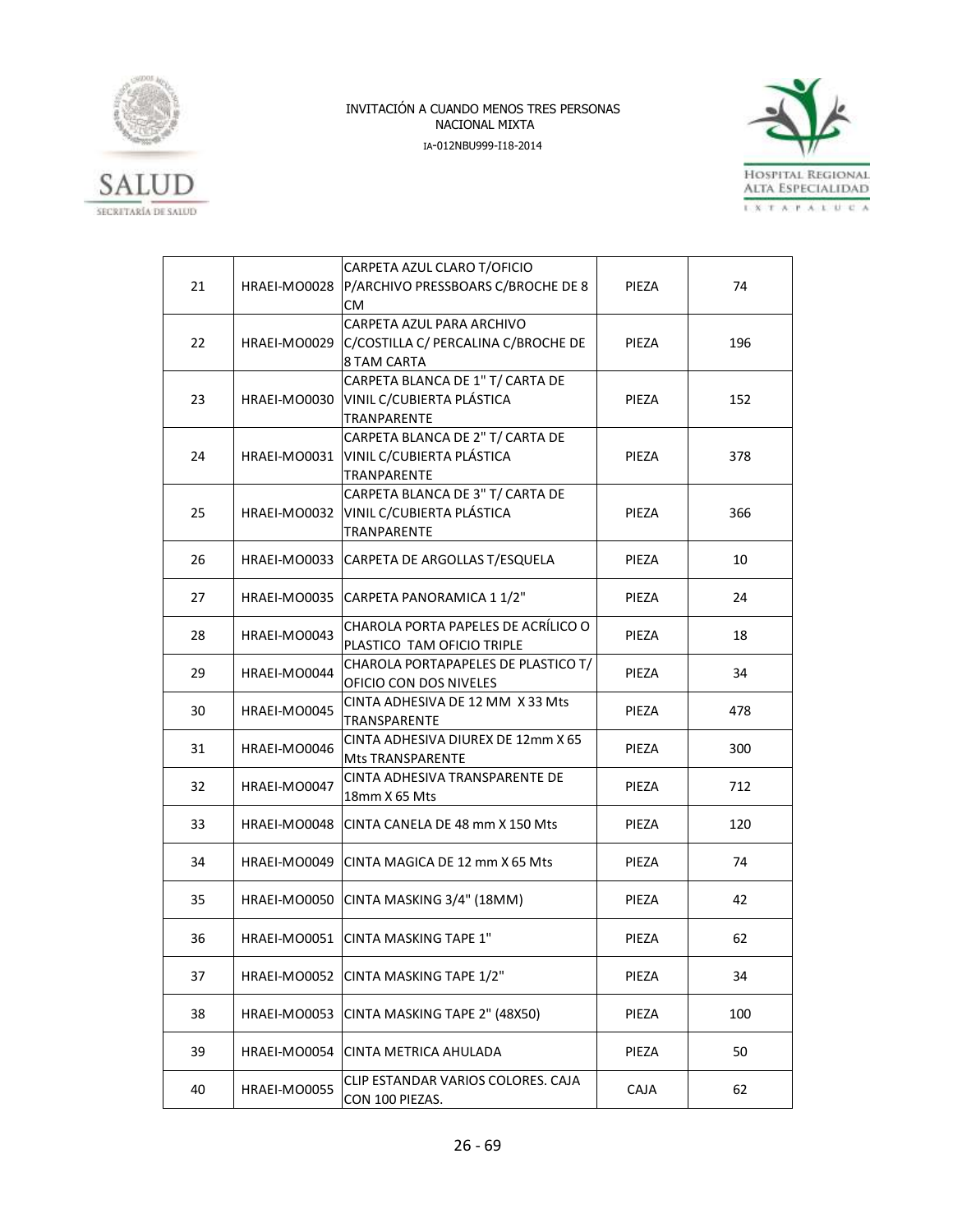



| 41 | HRAEI-MO0056 | CLIP CUADRADO No 1<br>ELECTROGALVANIZADOS. CAJA CON 100<br>PIEZAS.                      | <b>CAJA</b> | 25  |
|----|--------------|-----------------------------------------------------------------------------------------|-------------|-----|
| 42 | HRAEI-MO0057 | <b>CLIP CUADRADO No 2</b><br>ELECTROGALVANIZADOS. CAJA CON 100<br>PIEZAS.               | <b>CAJA</b> | 96  |
| 43 |              | HRAEI-MO0058 CLIP GOTICO #1. CAJA CON 100 PIEZAS.                                       | <b>CAJA</b> | 25  |
| 44 |              | HRAEI-MO0059 CLIP GOTICO #2. CAJA CON 100 PIEZAS.                                       | CAJA        | 25  |
| 45 |              | HRAEI-MO0060 ICLIP MARIPOSA #1. CAJA CON 12 PIEZAS.                                     | CAJA        | 25  |
| 46 |              | HRAEI-MO0061 CLIP MARIPOSA #2. CAJA CPN 50 PIEZAS.                                      | CAJA        | 25  |
| 47 | HRAEI-MO0062 | CLIP SUJETADOR CHICO NEGRO DE 3/4"<br>DE PRESION. CAJA CON 12 PIEZAS.                   | <b>CAJA</b> | 68  |
| 48 | HRAEI-MO0063 | CLIP SUJETADOR PUNTA CUADRADA<br>COLOR NEGRO DE 1 ¼". CAJA CON 12<br>PIEZAS.            | <b>CAJA</b> | 25  |
| 49 | HRAEI-MO0064 | CLIP SUJETADOR PUNTA CUADRADA<br>COLOR NEGRO DE 2". CAJA CON 12<br>PIEZAS.              | CAJA        | 19  |
| 50 | HRAEI-MO0065 | COJÍN ENTINTADOR PARA SELLO DE<br><b>GOMA No 2 SIN TINTA ESTUCHE DE</b><br><b>METAL</b> | PIEZA       | 30  |
| 51 |              | HRAEI-MO0066 COJIN PARA SELLO NUMERO 2                                                  | PIEZA       | 12  |
| 52 | HRAEI-MO0067 | COJIN PARA SELLO SIN ENTINTAR DEL NO.<br>1 METALICO                                     | PIEZA       | 12  |
| 53 | HRAEI-MO0068 | <b>CORRECTOR LIQUIDO DE 20 MIL</b><br>EXCLUSIVA ESPONJA APLICADORA                      | PIEZA       | 156 |
| 54 | HRAEI-MO0069 | CORRECTOR LIQUIDO TIPO PLUMA DE 7<br>ML                                                 | PIEZA       | 138 |
| 55 |              | HRAEI-MO0076 CUTTER CORTY CHICO 3055                                                    | PIEZA       | 70  |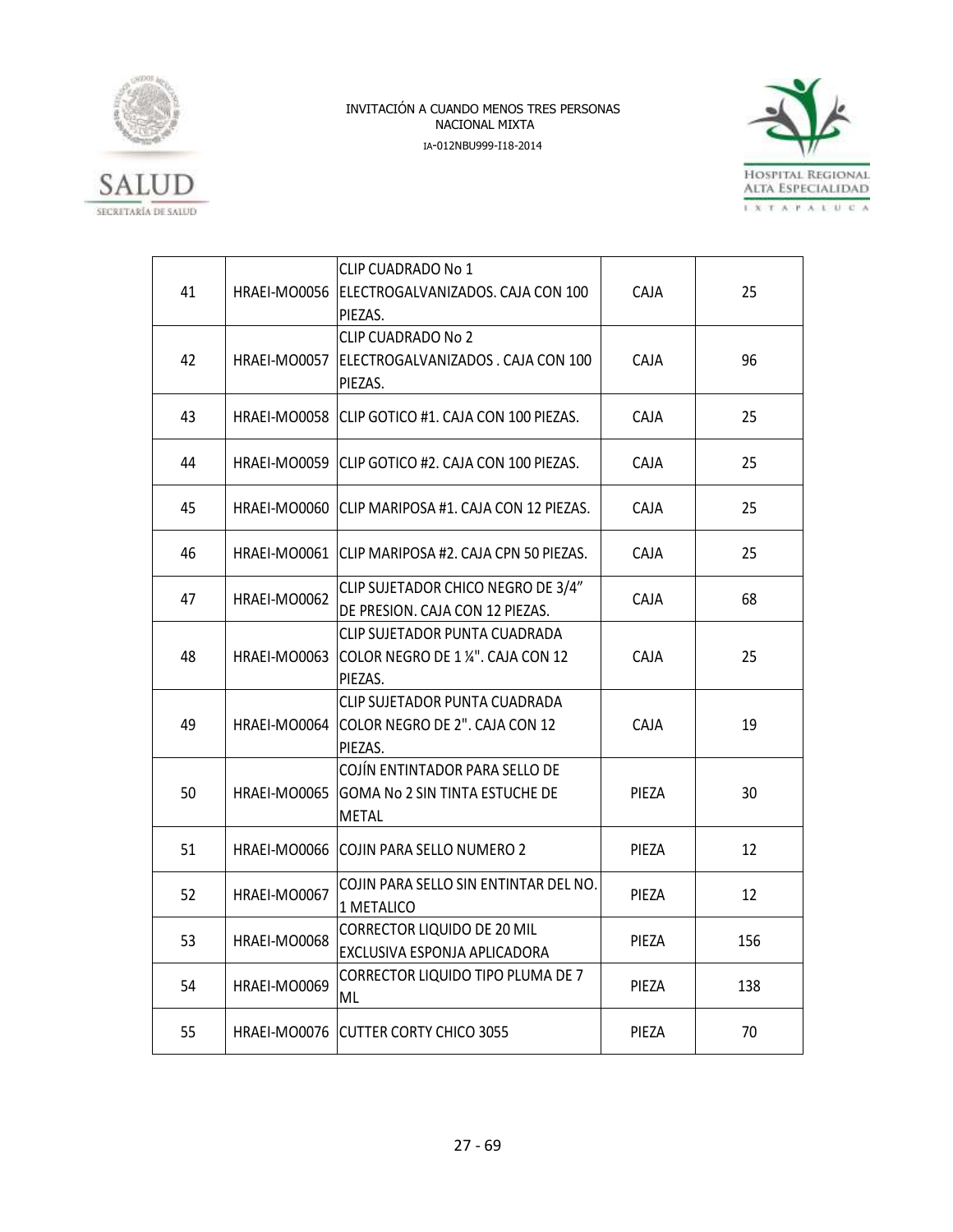



| 56 | HRAEI-MO0077 | CUTTER GRANDE MANGO DE PLÁSTICO<br>CON BOTÓN DE SEGURIDAD                                   | PIEZA          | 90  |
|----|--------------|---------------------------------------------------------------------------------------------|----------------|-----|
| 57 | HRAEI-MO0078 | DEDAL DE HULE DEL No 11                                                                     | PIEZA          | 122 |
| 58 | HRAEI-MO0079 | DEDAL DE HULE DEL No 12                                                                     | PIEZA          | 85  |
| 59 | HRAEI-MO0080 | DEDAL DE HULE DEL No 13                                                                     | PIEZA          | 82  |
| 60 | HRAEI-MO0081 | DESENGRAPADORA METALICA CUBIERTA<br>C/PLASTICO                                              | PIEZA          | 90  |
| 61 | HRAEI-MO0082 | DESPACHADOR P/CINTA ADHESIVA CHICO<br>DE PLASTICO COLOR NEGRO                               | PIEZA          | 12  |
| 62 | HRAEI-MO0083 | DESPACHADOR P/CINTA ADHESIVA<br>GRANDE DE PLASTICO COLOR NEGRO                              | PIEZA          | 22  |
| 63 | HRAEI-MO0084 | <b>ENGRAPADORA ESTANDAR</b>                                                                 | PIEZA          | 164 |
| 64 | HRAEI-MO0085 | ENGRAPADORA P/USO PESADO<br>C/CAPACIDAD DE 50 HOJAS                                         | PIEZA          | 50  |
| 65 | HRAEI-MO0086 | ETIQUETAS P/IMPRESORA LASER<br>ADHERIBLES 25 mm X 102 mm. PAQUETE<br>CON 2000 PIEZAS.       | <b>PAQUETE</b> | 14  |
| 66 | HRAEI-MO0087 | ETIQUETAS P/IMPRESORA LASER<br>ADHERIBLES PARA CD/DVD CIRCULARES.<br>PAQUETE CON 50 PIEZAS. | <b>PAQUETE</b> | 23  |
| 67 | HRAEI-MO0088 | ETIQUETAS BLANCAS AUTOADHERI-BLES<br>DE 5 cm X 10 cm. PAQUETE CON CON 100<br>PIEZAS.        | PAQUETE        | 110 |
| 68 | HRAEI-MO0089 | ETIQUETAS DE 6.7 cm X 2.5 cm. PAQUETE<br>CON 750 PIEZAS.                                    | <b>PAQUETE</b> | 20  |
| 69 | HRAEI-MO0090 | FOLDER AZUL T/CARTA SEMICRAFT<br>C/PERCALINA Y BROCHE                                       | PIEZA          | 530 |
| 70 | HRAEI-MO0091 | FOLDER BEIGE T/OFICIO. CAJA CON 100<br>PIEZAS.                                              | <b>CAJA</b>    | 16  |
| 71 | HRAEI-MO0092 | FOLDER BEIGE T/CARTA. CAJA CON 100<br>PIEZAS.                                               | CAJA           | 87  |
| 72 | HRAEI-MO0093 | FOLDER DE CARTULINA TAMAÑO CARTA<br>COLOR AZUL. CAJA CON 100 PIEZAS.                        | CAJA           | 25  |
| 73 | HRAEI-MO0094 | FOLDER MANILA AZUL CLARO T/OFICIO.<br>CAJA CON 100 PIEZAS.                                  | CAJA           | 240 |
| 74 | HRAEI-MO0095 | FOLDER MANILA AZUL CLARO T/CARTA.<br>CAJA CON 100 PIEZAS.                                   | <b>CAJA</b>    | 48  |
| 75 | HRAEI-MO0096 | FOLDER T/CARTA COLGANTE OXFORD<br><b>VERDE TRAD.</b>                                        | <b>JUEGO</b>   | 50  |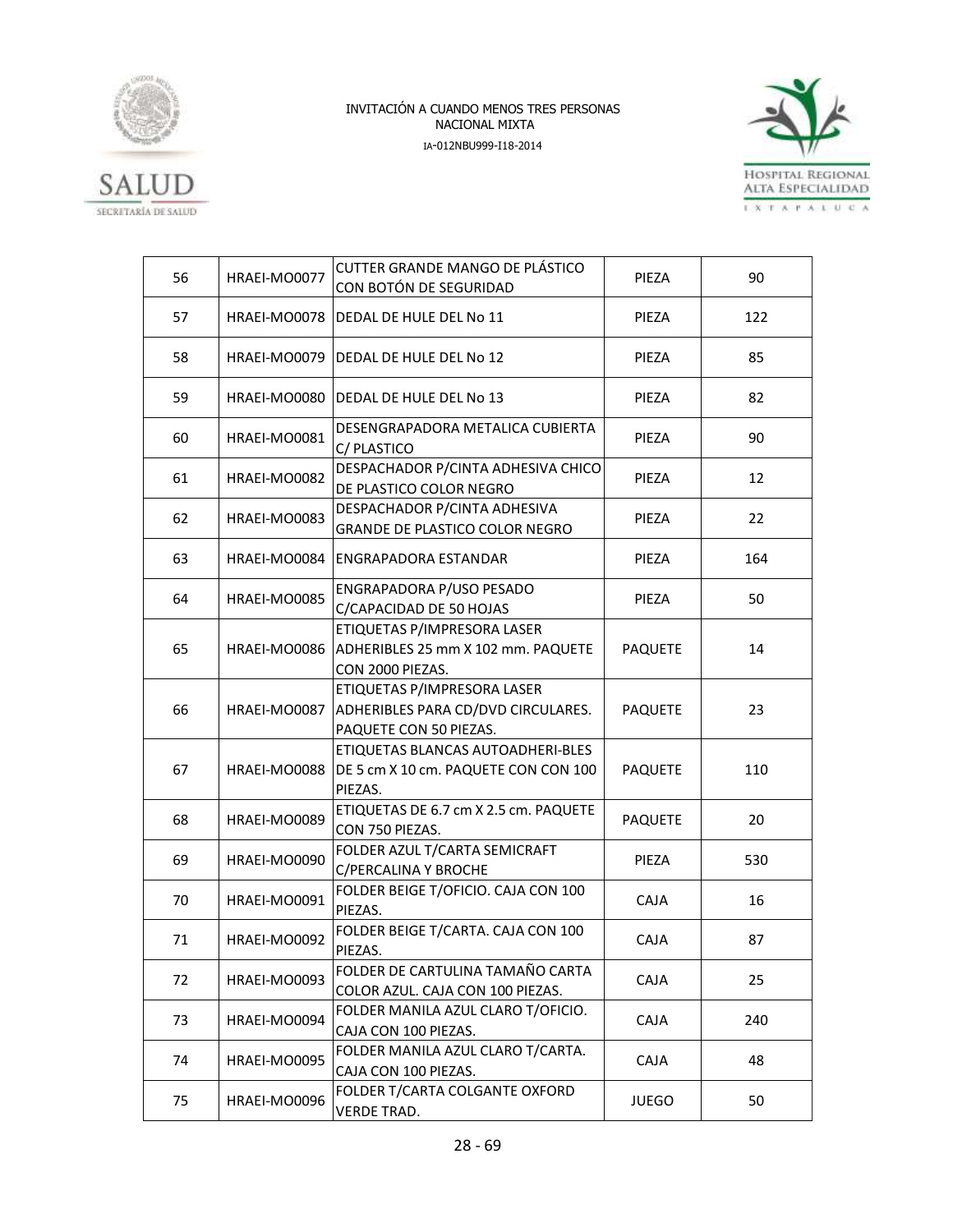



| 76 | HRAEI-MO0099 | CARPETA PRESBOARD BACO C/BROCHE<br>OFI AZUL CLARO C-182 BACO                      | PIEZA        | 400   |
|----|--------------|-----------------------------------------------------------------------------------|--------------|-------|
| 77 | HRAEI-MO0101 | FOLDER VERDE T/CARTA. CAJA CON 100<br>PIEZAS.                                     | <b>CAJA</b>  | 17    |
| 78 | HRAEI-MO0102 | <b>FOLIADOR NUMERICO 8 DIGITOS</b>                                                | PIEZA        | 18    |
| 79 | HRAEI-MO0103 | <b>FOLIADOR NUMERICO DE 6 DIGITOS</b><br><b>AUTOMATICO</b>                        | PIEZA        | 25    |
| 80 | HRAEI-MO0104 | GOMA MIGAJÓN PARA BORRAR LÁPIZ SIN<br>DAÑAR LA HOJA BLANCA O BEIGE                | PIEZA        | 56    |
| 81 | HRAEI-MO0105 | GOMA RETRACTIL P/BORRAR LAPIZ                                                     | PIEZA        | 132   |
| 82 | HRAEI-MO0106 | <b>GOMA SUAVE FACTIS P/BORRAR</b>                                                 | PIEZA        | 214   |
| 83 | HRAEI-MO0107 | GRAPAS ESTANDAR PILOT NO.400. CAJA<br>CON 500 PIEZAS.                             | <b>CAJA</b>  | 77    |
| 84 | HRAEI-MO0108 | GRAPA USO PESADO DE 1/2". CAJA CON<br>1000 PIEZAS.                                | <b>CAJA</b>  | 100   |
| 85 | HRAEI-MO0109 | GUIA ALFABETICA TAMAÑO CARTA A-Z<br>JUEGO EN225 ESSELTE                           | <b>JUEGO</b> | 18    |
| 86 | HRAEI-MO0112 | SEPARADOR RAPIDEX IMPRESO 15<br>DIVISIONES 21368 ESSELTE                          | <b>JUEGO</b> | 25    |
| 87 | HRAEI-MO0113 | LAPIZ ADHESIVO PELIKAN PELIFIX DE 40<br><b>GRS</b>                                | PIEZA        | 92    |
| 88 | HRAEI-MO0114 | LAPIZ ADHESIVO PELIKAN PELIFIX 10 GRS.                                            | PIEZA        | 299   |
| 89 | HRAEI-MO0115 | LAPIZ BICOLOR DIXON HEXAGONAL                                                     | PIEZA        | 50    |
| 90 | HRAEI-MO0116 | LAPIZ TICONDEROGA GD 2 2551<br><b>MOD.24132 DIXON</b>                             | PIEZA        | 1,916 |
| 91 | HRAEI-MO0117 | LAPIZ BICOLOR PELIKAN ROJO/AZUL<br>30330213 PELIKAN                               | PIEZA        | 135   |
| 92 | HRAEI-MO0119 | LIBRETA FORMA FRANCESA PASTA DURA<br>DE 96 HOJAS DE RAYA                          | PIEZA        | 41    |
| 93 | HRAEI-MO0122 | LIBRETA FORMA PROFESIONAL C/100<br>HOJAS CUADRO GRANDE (C7) CON<br><b>ESPIRAL</b> | PIEZA        | 280   |
| 94 | HRAEI-MO0124 | LIBRETA FORMA PROFESIONAL C/100<br>HOJAS CUADRO CHICO (C5) CON ESPIRAL            | PIEZA        | 100   |
| 95 | HRAEI-MO0125 | LIBRO FLORETE FORMA FRANCESA 192<br>HOJAS                                         | PIEZA        | 18    |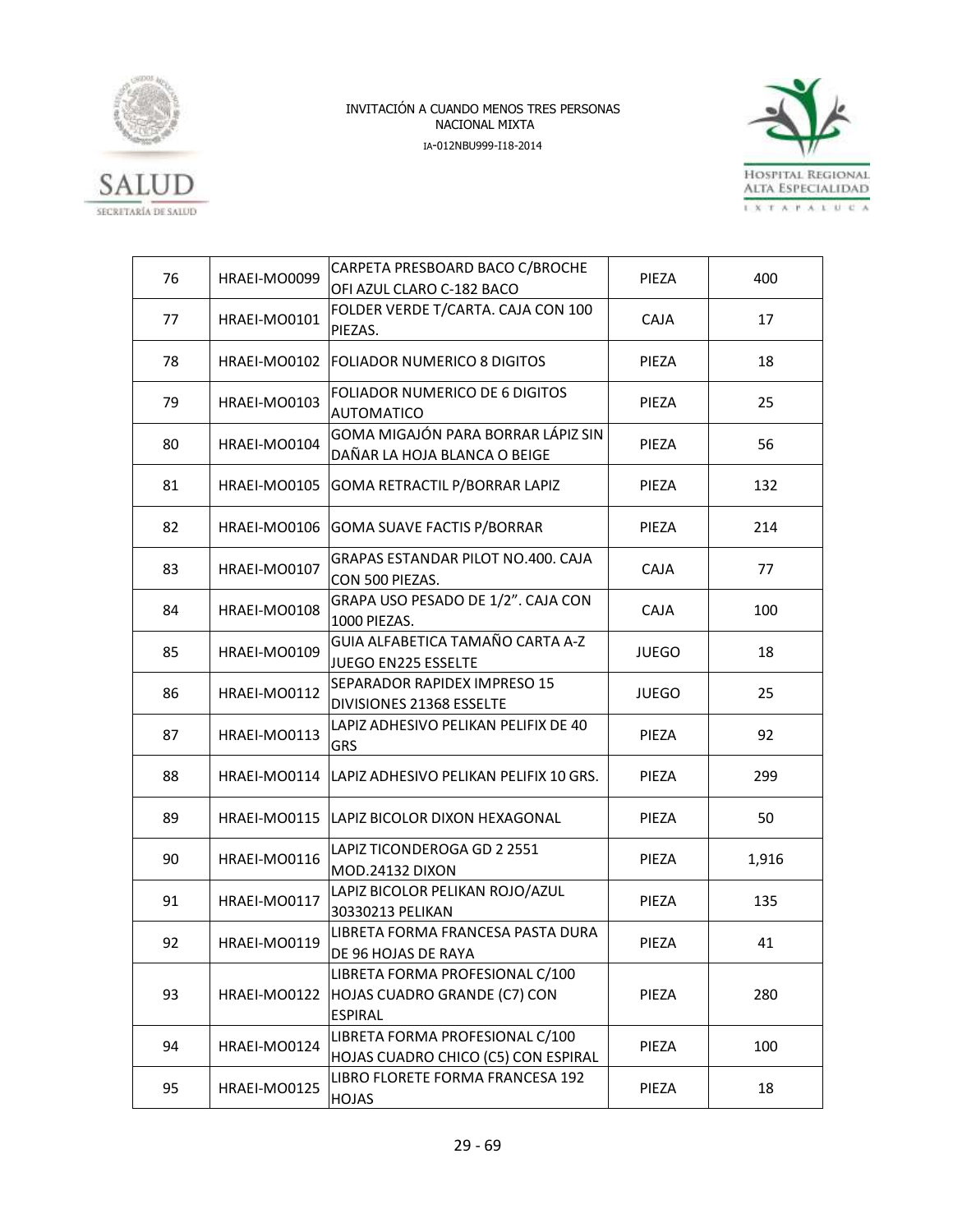



| 96  | HRAEI-MO0126 | LIBRO FLORETE FORMA FRANCESA 96                            | PIEZA          | 50  |
|-----|--------------|------------------------------------------------------------|----------------|-----|
|     |              | <b>HOJAS</b><br>LIBRO FLORETE FORMA ITALIANA 192           |                |     |
| 97  | HRAEI-MO0127 | HOJAS                                                      | PIEZA          | 25  |
| 98  | HRAEI-MO0128 | LIBRO FLORETE FORMA ITALIANA 96<br><b>HOJAS</b>            | PIEZA          | 74  |
| 99  | HRAEI-MO0129 | LIGAS DE HULE COLOR NATURAL # 64. 100<br>PIEZAS.           | <b>CAJA</b>    | 40  |
| 100 | HRAEI-MO0130 | LIGAS DE HULE COLOR NATURAL #18.100<br>PIEZAS.             | <b>CAJA</b>    | 156 |
| 101 | HRAEI-MO0132 | MARCADOR DE TINTA PERMANENTE<br><b>COLOR AZUL BACO</b>     | PIEZA          | 74  |
| 102 | HRAEI-MO0133 | MARCADOR DE TINTA PERMANENTE<br><b>COLOR VERDE BACO</b>    | PIEZA          | 50  |
| 103 | HRAEI-MO0134 | MARCADOR DE TINTA PERMANENTE<br><b>COLOR NEGRO BACO</b>    | PIEZA          | 170 |
| 104 | HRAEI-MO0135 | MARCADOR DE TINTA PERMANENTE<br>COLOR ROJO BACO            | PIEZA          | 44  |
| 105 |              | HRAEI-MO0136   MARCADOR CERA PHANO ROJO CARMIN             | PIEZA          | 236 |
| 106 | HRAEI-MO0137 | MARCATEXTO AZUL FLUORESCENTE                               | PIEZA          | 150 |
| 107 |              | HRAEI-MO0138   MARCATEXTO NARANJA FLUORESCENTE             | PIEZA          | 212 |
| 108 | HRAEI-MO0139 | <b>MARCATEXTOS VERDE FLUORESCENTE</b>                      | PIEZA          | 150 |
| 109 | HRAEI-MO0140 | MARCATEXTO AMARILLO FLUORESCENTE                           | PIEZA          | 694 |
| 110 | HRAEI-MO0141 | MICA ADHERIBLE DE .66 X 50 MTS. DE 5<br>PUNTOS. 50 METROS. | <b>ROLLO</b>   | 84  |
| 111 | HRAEI-MO0145 | NAVAJA P/CUTTER CHICO. PAQUETE CON<br>10 PIEZAS.           | <b>PAQUETE</b> | 12  |
| 112 | HRAEI-MO0146 | NAVAJA P/CUTTER GRANDE. PAQUETE<br>CON 10 PIEZAS.          | <b>PAQUETE</b> | 36  |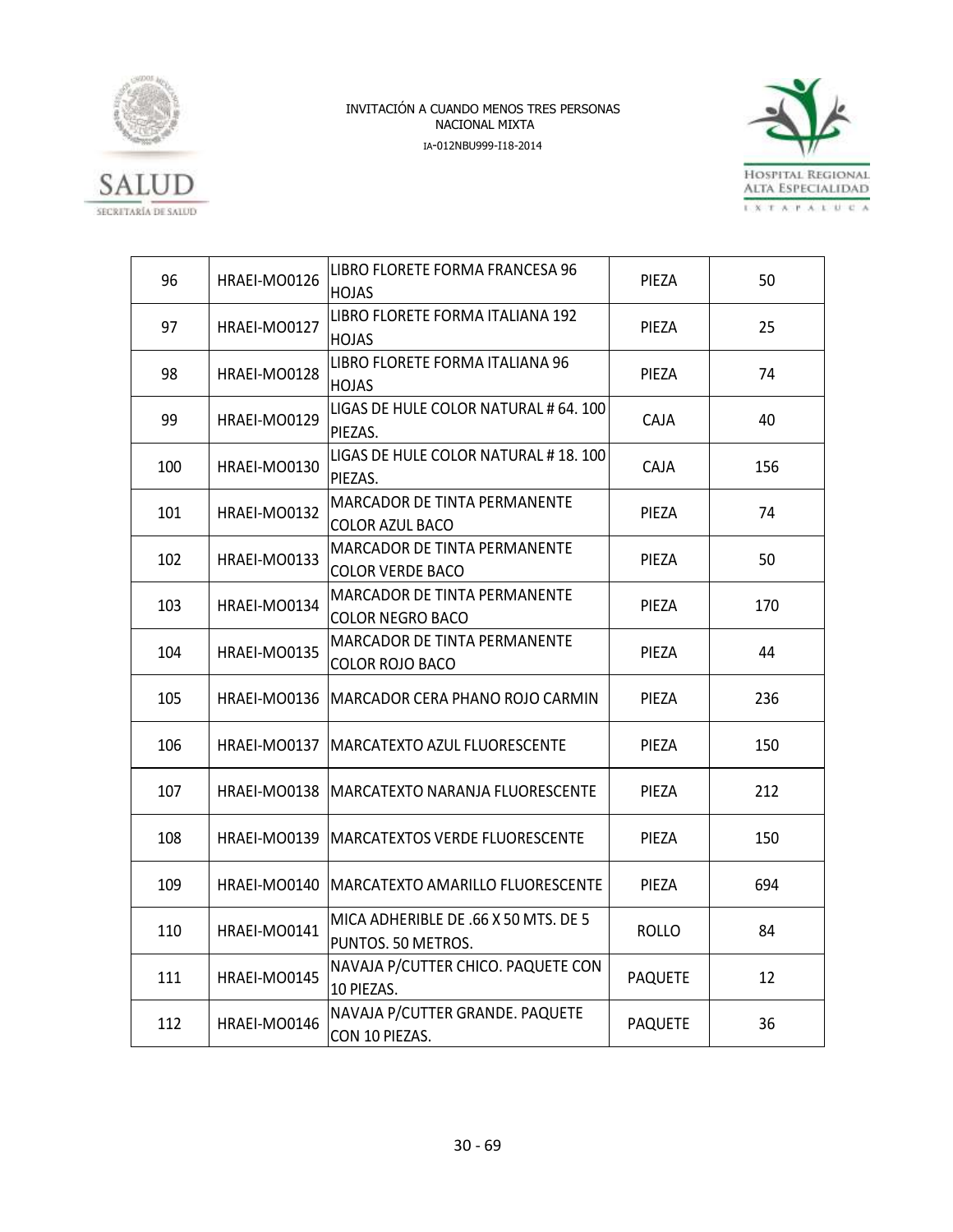



|     |                     | PAPEL BOND DOBLE CARTA CORTE         |                |     |
|-----|---------------------|--------------------------------------|----------------|-----|
| 113 | HRAEI-MO0148        | PERFECTO75 GRS/M2. CAJA CON 10       | <b>CAJA</b>    | 18  |
|     |                     | PAQUETES.                            |                |     |
|     |                     | PAPEL BOND BLANCO P/USO EN           |                |     |
|     |                     | FOTOCOPIADORA IMPRESORA LÁSER        |                |     |
| 114 | HRAEI-MO0149        | TAM CARTA LIBRE DE CLORO 93%         | CAJA           | 183 |
|     |                     | BLANCURA MED 21.6 X 27.9 CMS. CAJA   |                |     |
|     |                     | CON 10 PAQUETES.                     |                |     |
|     |                     | PAPEL BOND BLANCO P/USO EN           |                |     |
|     |                     | FOTOCOPIADORA IMPRESORA LÁSER        |                |     |
| 115 | HRAEI-MO0150        | TAM OFICIO LIBRE DE CLOR 93%         | CAJA           | 10  |
|     |                     | BLANCURA MED 21.5 X 34 CMS. CAJA     |                |     |
|     |                     | CON 10 PAQUETES.                     |                |     |
|     |                     | PAPEL BRILLANTE P/IMPRESION T/CARTA  |                |     |
| 116 | HRAEI-MO0151        | HP LASER JET 24 gr. PAQUETE CON 500  | <b>PAQUETE</b> | 5   |
|     |                     | HOJAS.                               |                |     |
|     |                     | PAPEL CARBON TAMAÑO CARTA.           |                |     |
| 117 | HRAEI-MO0152        | PAQUETE CON 100 HOJAS.               | <b>PAQUETE</b> | 5   |
|     |                     | PAPEL CARBON TAMAÑO OFICIO.          | <b>PAQUETE</b> |     |
| 118 | HRAEI-MO0153        | PAQUETE CON 100 PIEZAS.              |                | 5   |
|     | HRAEI-MO0154        | PAPEL KRAFT P/ENVOLTURA ANCHO 75     |                |     |
| 119 |                     | cm X 20 Kg APROX                     | <b>ROLLO</b>   | 5   |
|     |                     | PAPEL OPALINA BLANCA T/ CARTA de 225 |                |     |
| 120 | <b>HRAEI-MO0155</b> | Grs. PAQUETE CON 100 PIEZAS.         | <b>PAQUETE</b> | 67  |
|     | HRAEI-MO0156        | PAPEL OPALINA BLANCA T/CARTA.        |                |     |
| 121 |                     | PAQUETE CON 100 HOJAS.               | <b>PAQUETE</b> | 39  |
|     |                     | PAPEL TAMAÑO DOBLE CARTA 36 KG       |                |     |
| 122 | HRAEI-MO0157        | BLANCO. PAQUETE 500 HOJAS.           | <b>PAQUETE</b> | 5   |
|     |                     | PAPELERA DE 3 NIVELES DE ACRILICO    |                |     |
| 123 | HRAEI-MO0158        | TAMAÑO OFICIO                        | PIEZA          | 12  |
|     |                     | PEGAMENTO BLANCO PARA PAPEL,         |                |     |
| 124 | HRAEI-MO0159        | CARTULINA Y MADERA PRESENTACIÓN 1    | <b>ENVASE</b>  | 5   |
|     |                     | L APROX                              |                |     |
|     |                     | PERFORADORA C/REGLA DE DOS           |                |     |
| 125 | HRAEI-MO0160        | ORIFICIOS 7 Y 8 CM                   | PIEZA          | 82  |
|     |                     | PERFORADORA METÁLICA USO COMUN       |                |     |
| 126 | HRAEI-MO0162        | CON REGLA DE TRES ORIFICIOS          | PIEZA          | 155 |
|     |                     | PILAS ALCALINA AA. PAQUETE CON 4     |                |     |
| 127 | HRAEI-MO0163        | PIEZAS.                              | <b>PAQUETE</b> | 300 |
|     |                     |                                      |                |     |
| 128 | HRAEI-MO0166        | PLUMA DE GEL PUNTO FINO TINTA AZUL   | PIEZA          | 44  |
|     |                     | PLUMA DE GEL PUNTO FINO TINTA        |                |     |
| 129 | HRAEI-MO0167        | NEGRA                                | PIEZA          | 124 |
|     |                     |                                      |                |     |
| 130 | HRAEI-MO0168        | PLUMA DE GEL PUNTO FINO TINTA ROJA   | PIEZA          | 78  |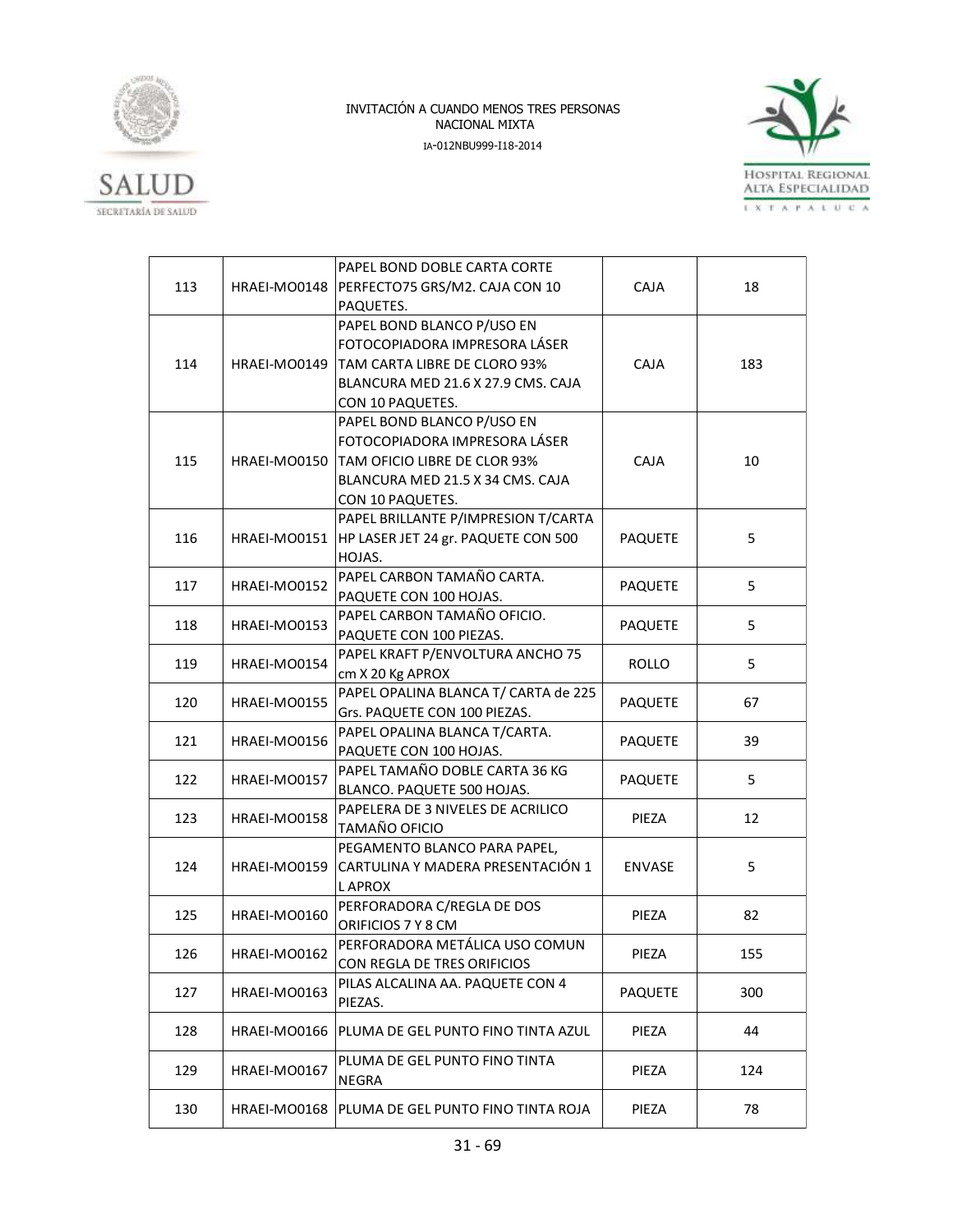



| 131 | HRAEI-MO0169 | PLUMIN DESLIZADOR PUNTO MEDIANO<br><b>TINTA AZUL</b>                                       | PIEZA          | 18  |
|-----|--------------|--------------------------------------------------------------------------------------------|----------------|-----|
| 132 | HRAEI-MO0170 | PLUMIN EXTRA FINO P/ESCRITURA TINTA<br><b>NEGRO</b>                                        | PIEZA          | 14  |
| 133 | HRAEI-MO0171 | PLUMON PUNTO FINO TINTA<br>PERMANENTE NEGRA P/CD'S                                         | PIEZA          | 228 |
| 134 | HRAEI-MO0172 | PORTACLIPS DE ACRILICO C/IMAN COLOR<br><b>HUMO</b>                                         | PIEZA          | 84  |
| 135 | HRAEI-MO0173 | IPORTA GAFETE DE ACRILICO DELGADO                                                          | PIEZA          | 21  |
| 136 | HRAEI-MO0174 | PORTA GAFETE TRANSPARENTE VERTICAL<br>DE 12 X 9 CM. APROX. CON CORDON                      | PIEZA          | 30  |
| 137 | HRAEI-MO0176 | PORTAMINAS CON CLIP SUJETADOR 0.5<br>MM (PORTA LAPIZ COLOR HUMO<br>SABLON)                 | PIEZA          | 22  |
| 138 | HRAEI-MO0177 | PROTECTOR DE HOJAS T/CARTA<br>POLIPROPILENO ESTANDAR SIN BRILLO.<br>PAQUETE CON 100 PIEZAS | <b>PAQUETE</b> | 200 |
| 139 |              | HRAEI-MO0178   PUNTILLA 0.5 mm                                                             | PIEZA          | 300 |
| 140 | HRAEI-MO0179 | REFUERZOS ENGOMADOS. 100 PIEZAS.                                                           | CAJA           | 16  |
| 141 |              | HRAEI-MO0180 REGLA METALICA DE 30 cm                                                       | PIEZA          | 200 |
| 142 | HRAEI-MO0181 | REVISTERO DE PLASTICO NEGRO T/CARTA<br>PUNTA REDONDA                                       | PIEZA          | 20  |
| 143 | HRAEI-MO0182 | RODA PLUMA P/MEDIANO 08 mm TINTA<br><b>NEGRO</b>                                           | PIEZA          | 25  |
| 144 |              | HRAEI-MO0184 SACAPUNTAS ELECTRICO DE PLASTICO                                              | PIEZA          | 22  |
| 145 |              | HRAEI-MO0185 SACAPUNTAS ESCOLAR METALICO                                                   | PIEZA          | 138 |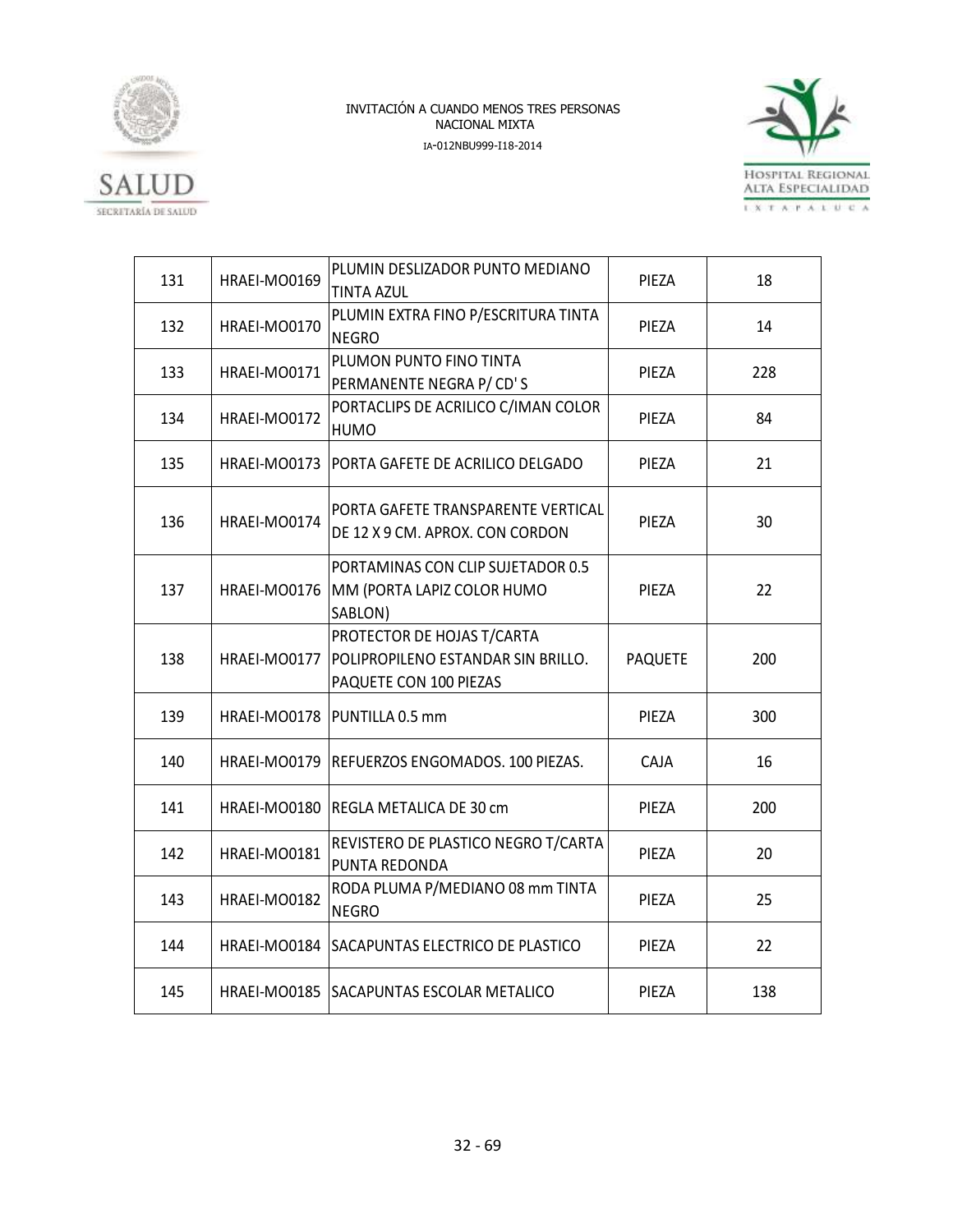



| 146 | HRAEI-MO0190 | SEPARADOR DE 15 POSICIONES CON            | <b>JUEGO</b> | 276 |
|-----|--------------|-------------------------------------------|--------------|-----|
|     |              | PESTAÑAS DE COLORES S/NUMERO              |              |     |
|     |              | SEPARADORES T/CARTA P/CARPETA C/10        |              |     |
| 147 | HRAEI-MO0192 | POSICIONES PESTAÑA PLASTICA EN            | <b>JUEGO</b> | 202 |
|     |              | COLOR PERFORADOS SIN NUMERACION           |              |     |
|     |              | SEPARADORES T/CARTA P/CARPETA C/5         |              |     |
| 148 | HRAEI-MO0193 | POSICIONES PESTAÑA PLASTICA               | <b>JUEGO</b> | 280 |
|     |              | PERFORADO SIN NUMERACION                  |              |     |
|     |              | SEPARADORES T/CARTA P/CARPETA C/12        |              |     |
| 149 | HRAEI-MO0194 | POSICIONES NUMERADOS PESTAÑA DE           | <b>JUEGO</b> | 260 |
|     |              | <b>COLOR</b>                              |              |     |
|     |              | SEPARADORES T/CARTA P/CARPETA C/8         |              |     |
| 150 | HRAEI-MO0195 | POSICIONES PERFORADO PESTAÑA              | <b>JUEGO</b> | 162 |
|     |              | PLASTICA EN COLOR                         |              |     |
|     |              | SEPARADORES T/CARTA P/CARPETA C/15        |              |     |
|     |              | POSICIONES PESTAÑA PLASTICA EN            |              |     |
| 151 | HRAEI-MO0196 | COLOR PERFORADOS NUMERADO                 | <b>JUEGO</b> | 36  |
|     |              | VERTICAL/HORIZONTAL                       |              |     |
|     |              | SOBRE AMARILLO T/MEDIA ESQUELA            |              |     |
| 152 | HRAEI-MO0199 | GRAMAJE 90 KG SOLAPA ENGOMADA             | PIEZA        | 100 |
|     | HRAEI-MO0200 | SOBRE BLANCO T/LEGAL GRAMAJE 60 KG        |              |     |
| 153 |              | SOLAPA ENGOMADA                           | PIEZA        | 180 |
| 154 | HRAEI-MO0202 | SOBRE BOLSA TAMAÑO OFICIO                 | PIEZA        | 120 |
|     |              | CONSOLAPA                                 |              |     |
|     |              | SOBRE COLOR MANILATIPO BOLSA              |              |     |
| 155 | HRAEI-MO0203 | T/CARTA PAPEL BOND GRAMAJE 60 KG          | PIEZA        | 426 |
|     |              | SOLAPA ENGOMADA RONDANA E HILO            |              |     |
| 156 | HRAEI-MO0207 | SOBRE PARA RADIOGRAFIA TAMAÑO             | PIEZA        | 20  |
|     |              | <b>MINISTRO</b>                           |              |     |
| 157 |              | HRAEI-MO0211 TABLA CON CLIP TAMAÑO OFICIO | PIEZA        | 46  |
|     |              |                                           |              |     |
| 158 | HRAEI-MO0217 | TINTA NEGRA P/SELLO DE GOMA               | PIEZA        | 18  |
|     |              | CONTENIDO 23 o60 ml                       |              |     |
| 159 | HRAEI-MO0218 | TINTA P/COJIN CON CANICA APLICADORA       | PIEZA        | 22  |
|     |              | <b>COLOR AZUL</b>                         |              |     |
| 160 | HRAEI-MO0219 | TINTA P/COJIN CON CANICA APLICADORA       | PIEZA        | 10  |
|     |              | <b>COLOR ROJA</b>                         |              |     |
|     |              | ARILLO P/ENGARGOLAR METALICO CJA 20       |              |     |
| 161 | HRAEI-MO0224 | PZAS COLOR NEGRO 1" DE DIAMETRO.          | <b>CAJA</b>  | 12  |
|     |              | CAJA CON 20 PIEZAS.                       |              |     |
|     |              | ARILLO P/ENGARGOLAR METALICO CJA 20       |              |     |
| 162 | HRAEI-MO0225 | PZAS COLOR NEGRO 5/8" DE DIAMETRO.        | <b>CAJA</b>  | 10  |
|     |              | CAJA CON 20 PIEZAS.                       |              |     |
|     |              | ARILLO P/ENGARGOLAR METALICO              |              |     |
| 163 | HRAEI-MO0226 | COLOR NEGRO DE 3/16" DE DIAMETRO.         | <b>CAJA</b>  | 260 |
|     |              | CAJA CON 20 PIEZAS.                       |              |     |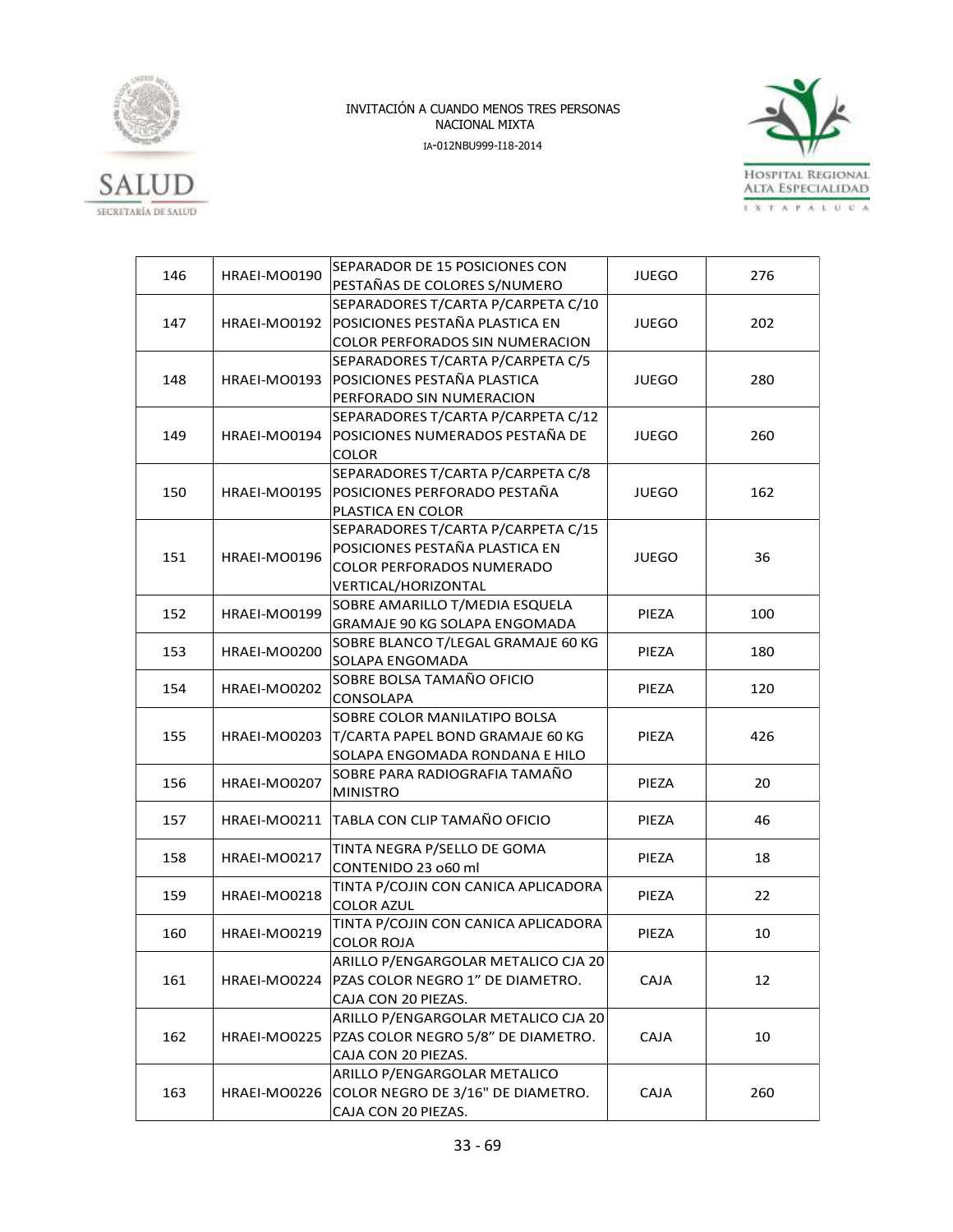



| 164 | HRAEI-MO0227                                                                                         | BANDERITAS DIFERENTES COLORES 119 x<br>PIEZA<br>432 (AZUL)                                                         |              | 162 |
|-----|------------------------------------------------------------------------------------------------------|--------------------------------------------------------------------------------------------------------------------|--------------|-----|
| 165 | HRAEI-MO0228                                                                                         | BANDERITAS DIFERENTES COLORES 254 X<br>PIEZA<br>432 (ROJAS)                                                        |              | 194 |
| 166 | HRAEI-MO0229                                                                                         | BLOCK DE HOJAS PARA ROTAFOLIO<br>BLANCO C/25 HOJAS                                                                 | <b>BLOCK</b> | 20  |
| 167 | HRAEI-MO0230                                                                                         | <b>BLOCK DE NOTAS ADHERIBLES MINICUBO</b><br>DE 47.6 X 47.6 MM COLOR PASTEL                                        | PIEZA        | 150 |
| 168 | HRAEI-MO0231                                                                                         | BLOCK NOTAS REMOVIBLES TAMAÑO 2 X<br>3 AMARILLO (PASTEL) P/NOTAS C/100<br>PIEZA<br>C/ADHESIVO                      |              | 26  |
| 169 | BLOCK NOTAS REMOVIBLES TAMAÑO 3 X<br>HRAEI-MO0232<br>3 AMARILLO (PASTEL) P/NOTAS C/100<br>C/ADHESIVO |                                                                                                                    | PIEZA        | 200 |
| 170 | HRAEI-MO0233                                                                                         | BLOCK NOTAS REMOVIBLES TAMAÑO 3 X<br>4 AMARILLO (PASTEL) P/NOTAS C/100<br>HJAS C/ADHESIVO                          | PIEZA        | 28  |
| 171 | HRAEI-MO0234                                                                                         | BLOCK NOTAS REMOVIBLES TAMAÑO 3 X<br>5 AMARILLO (PASTEL) P/NOTAS C/100<br>HJAS C/ADHESIVO                          | PIEZA        | 64  |
| 172 | HRAEI-MO0235                                                                                         | BLOCK T/CARTA CUADRO CHICO<br><b>CUBIERTA PLASTIFICADA DE 80 HOJAS</b><br>PIEZA                                    | PIEZA        | 5   |
| 173 |                                                                                                      | CAJA DE CARTÓN PARA ARCHIVO<br>HRAEI-MO0236 MUERTO DE 73X 41X 30 MEDIDAS<br>EXTERIORES 0.72 X 36 X 27 +/- 2 CM CON | PIEZA        | 20  |
| 174 | HRAEI-MO0237                                                                                         | CAJA DE CARTÓN PARA ARCHIVO<br>T/CARTA 60x35x25 CM +/-2 CM<br>RESISTENCIA DE 9 A 11 KG                             | PIEZA        | 22  |
| 175 | HRAEI-MO0239                                                                                         | CARPETA BLANCA 1 1/2" DE 3 ARGOLLAS<br>C/CUBIERTA PLASTICA TRANSPARENTE                                            | PIEZA        | 174 |
| 176 | HRAEI-MO0240                                                                                         | CARPETA BLANCA DE 5" T/ CARTA DE<br>VINIL C/CUBIERTA PLÁSTICA<br>TRANPARENTE                                       | PIEZA        | 112 |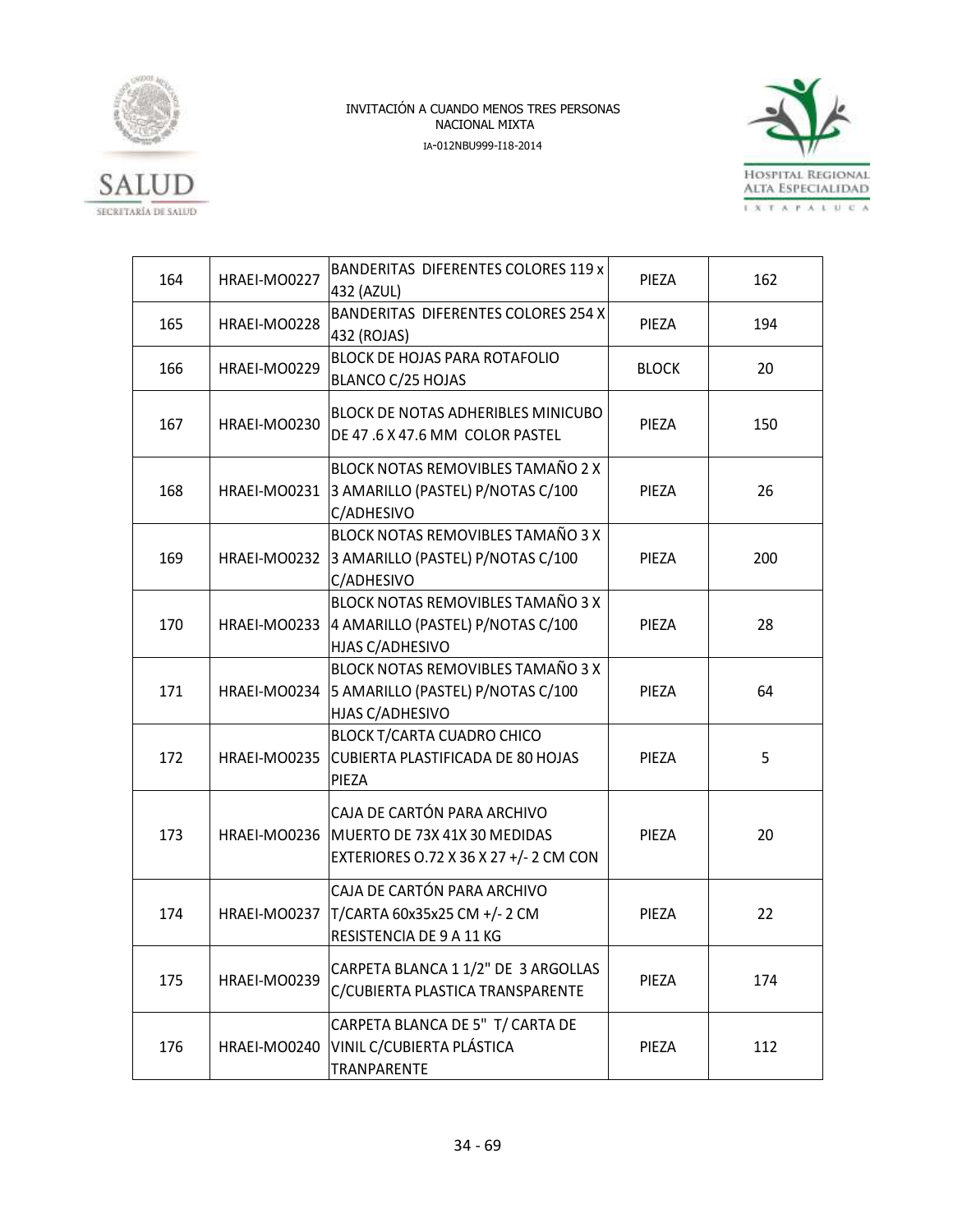



| 177 | HRAEI-MO0241 | CERA CUENTA FACIL PARA CONTAR<br><b>BILLETES Y HOJAS</b>                                                                                      | PIEZA          |       |
|-----|--------------|-----------------------------------------------------------------------------------------------------------------------------------------------|----------------|-------|
| 178 | HRAEI-MO0242 | DISCO COMPACTO DE ESCRITURA<br>CAPACIDAD DE 700MB/80                                                                                          | PIEZA          | 1,932 |
| 179 | HRAEI-MO0243 | DISCO COMPACTO DVD 24 X DVD-R DL 85<br>PIEZA<br><b>GB 240 MIN</b>                                                                             |                | 200   |
| 180 | HRAEI-MO0244 | DISCO COMPACTO DVD DVD-R 47 GB X<br>120 MIN                                                                                                   | PIEZA          |       |
| 181 | HRAEI-MO0245 | FOLDER T/CARTA P/ARCHIVO<br>SUSPENDIDO DE CARTÓN C/JINETE DE<br>PLÁSTIC PARA IDENTIFICACIÓN. CAJA<br>CON 25 PIEZAS.                           | CAJA           | 33    |
| 182 |              | HRAEI-MO0247   LAPICERO METALICO 05 MM                                                                                                        | PIEZA          | 100   |
| 183 | HRAEI-MO0248 | LIBRETA FORMA FRANCESA C/96 HOJAS<br>DE CUADRO GRANDE PASTA DURA                                                                              | PIEZA          | 247   |
| 184 | HRAEI-MO0249 | LIBRETA FORMA FRANCESA C/96 HOJAS<br>RAYADAS PASTA DURA                                                                                       | PIEZA          | 34    |
| 185 | HRAEI-MO0250 | LIBRETA FORMA ITALIANA C/96 HOJAS<br><b>CUADRO CHICO PASTA DURA</b>                                                                           | PIEZA          | 10    |
| 186 | HRAEI-MO0251 | LIMPIA PIZARRON P/PIZARRON BLANCO<br>LIQUIDO DE 180 ML                                                                                        | PIEZA          | 12    |
| 187 | HRAEI-MO0252 | MARCADOR BASE AGUA COLOR AZUL<br><b>OSCURO</b>                                                                                                | PIEZA          | 25    |
| 188 |              | HRAEI-MO0253   MARCADOR BASE AGUA COLOR NEGRO                                                                                                 | PIEZA          | 25    |
| 189 |              | HRAEI-MO0254   MARCADOR BASE AGUA COLOR ROJO                                                                                                  | PIEZA          | 25    |
| 190 | HRAEI-MO0255 | <b>MARCADOR DE TINTA FUGAZ BORRABLE</b><br>ESTUCHE VINIL O CARTON P/PIZARRON<br>CAJA<br>DIFERENTE COLOR TAPA HERMETICA.<br>CAJA CON 4 PIEZAS. |                | 68    |
| 191 | HRAEI-MO0257 | PAPEL OPALINA BLANCA T/CARTA<br>120/125 gr. PAQUETE CON 100 HOJAS.                                                                            | <b>PAQUETE</b> | 50    |
| 192 | HRAEI-MO0259 | PASTAS DE PLASTICO TRANSPARENTE P/<br>ENGARGOLAR T/CARTA. PAQUETE CON<br>25 PIEZAS.                                                           | <b>PAQUETE</b> | 72    |
| 193 | HRAEI-MO0260 | PEGAMENTO KRAZY KOLA LOCA<br>PEGAMENTO C/BROCHA 2 GRS                                                                                         | 64<br>PIEZA    |       |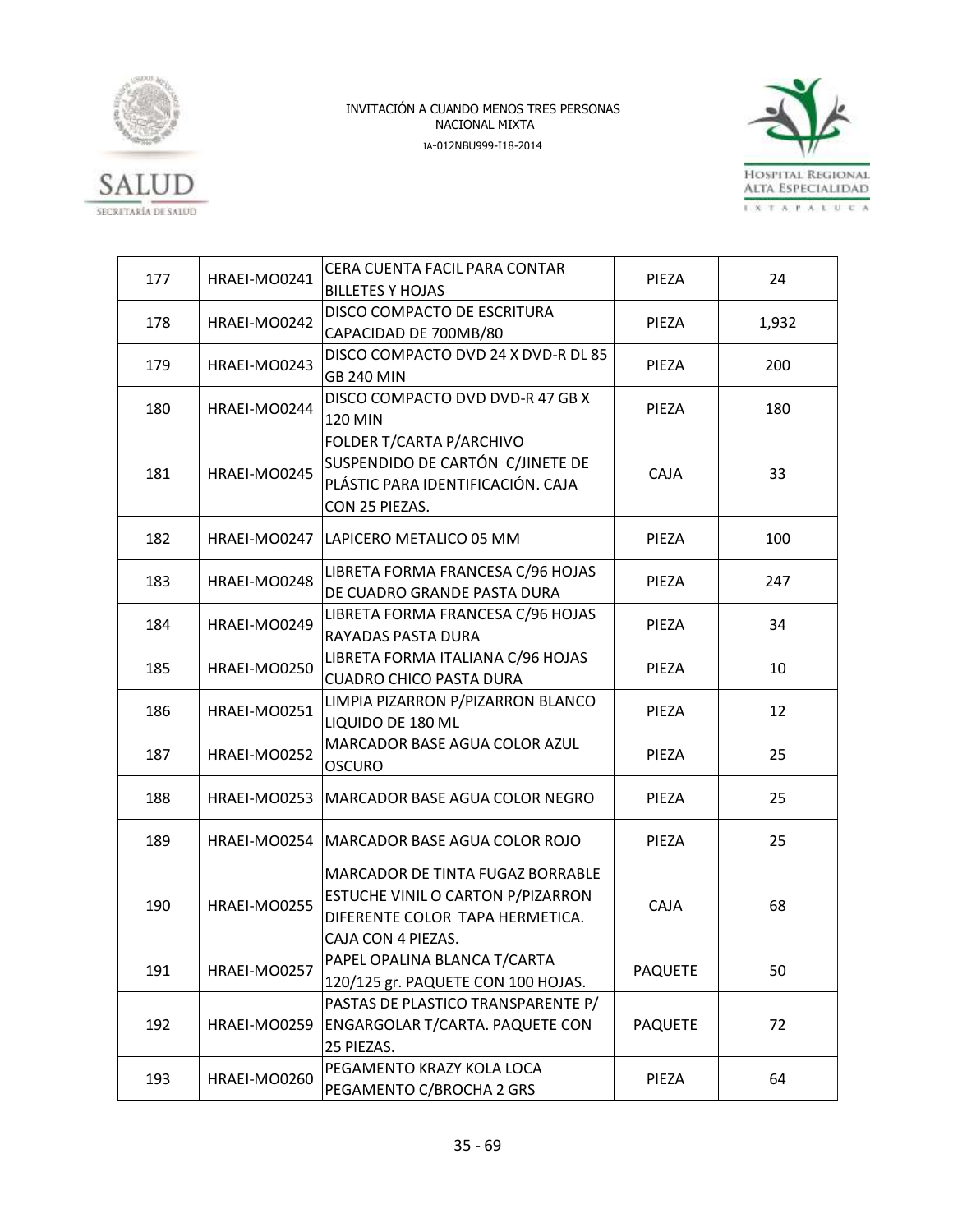



| 194 | HRAEI-MO0261 | PILAS ALCALINA AAA PAQUETE CON 4<br><b>PAQUETE</b><br>PIEZAS                                                             |              | 50  |
|-----|--------------|--------------------------------------------------------------------------------------------------------------------------|--------------|-----|
| 195 | HRAEI-MO0262 | <b>PILAS ALCALINA 9 V</b><br>PIEZA                                                                                       |              | 42  |
| 196 | HRAEI-MO0263 | PLUMIN EXTRA FINO P/ESCRITURA TINTA<br>PIEZA<br><b>ROJO</b>                                                              |              | 25  |
| 197 | HRAEI-MO0264 | SEPARADOR ALFABETICO T/CARTA                                                                                             | <b>JUEGO</b> |     |
| 198 | HRAEI-MO0265 | SEPARADORES T/CARTA P/CARPETA C/31<br>POSICIONES PESTAÑA PLASTICA EN<br>COLOR PERFORADOS NUMERADO<br>VERTICAL/HORIZONTAL | <b>JUEGO</b> | 50  |
| 199 | HRAEI-MO0266 | SOBRE BLANCO TIPO BOLSA T/OFICIO<br>GRAMAJE 120 KG SOLAPA ENGOMADA                                                       | <b>JUEGO</b> | 290 |
| 200 | HRAEI-MO0268 | TARJETERO COLOR CAFÉ DE VINYL<br>T/CARTA P/100 TARJETAS DE<br>PRESENTACIÓN                                               | PIEZA        | 34  |
| 201 | HRAEI-MO0269 | TINTA ROJA P/SELLO DE GOMA<br>CONTENIDO 23 060 ml                                                                        | PIEZA        | 5   |
| 202 | HRAEI-MO0270 | TIJERAS DE ACERO INOXIDABLE COSTURA<br>DE 6" TOTALMENTE CROMADAS                                                         | PIEZA        | 96  |
| 203 | HRAEI-MO0271 | CD R-W 80 MINUTOS 700 MB 12X VELOC<br>4X                                                                                 | PIEZA        | 12  |
| 204 | HRAEI-MO0277 | CAJA DE CARTÓN PARA ARCHIVO<br>T/CARTA DE 60x35x25 CM +/- 2 CM<br><b>RESISTENCIA</b>                                     | PIEZA        | 20  |
| 205 | HRAEI-MO0278 | CAJA DE CARTÓN PARA ARCHIVO<br>MUERTO DE 75X 40X 30 MEDIDAS<br><b>EXTERIORES</b>                                         | PIEZA        | 126 |
| 206 | HRAEI-MO0280 | <b>BOLIGRAFO BARRIL PUNTO FINO AZUL</b>                                                                                  | PIEZA        | 25  |
| 207 | HRAEI-MO0281 | <b>CLIP CUADRADO #3</b><br>ELECTROGALVANIZADOS. CAJA CON 100<br>PIEZAS.                                                  | CAJA         | 5   |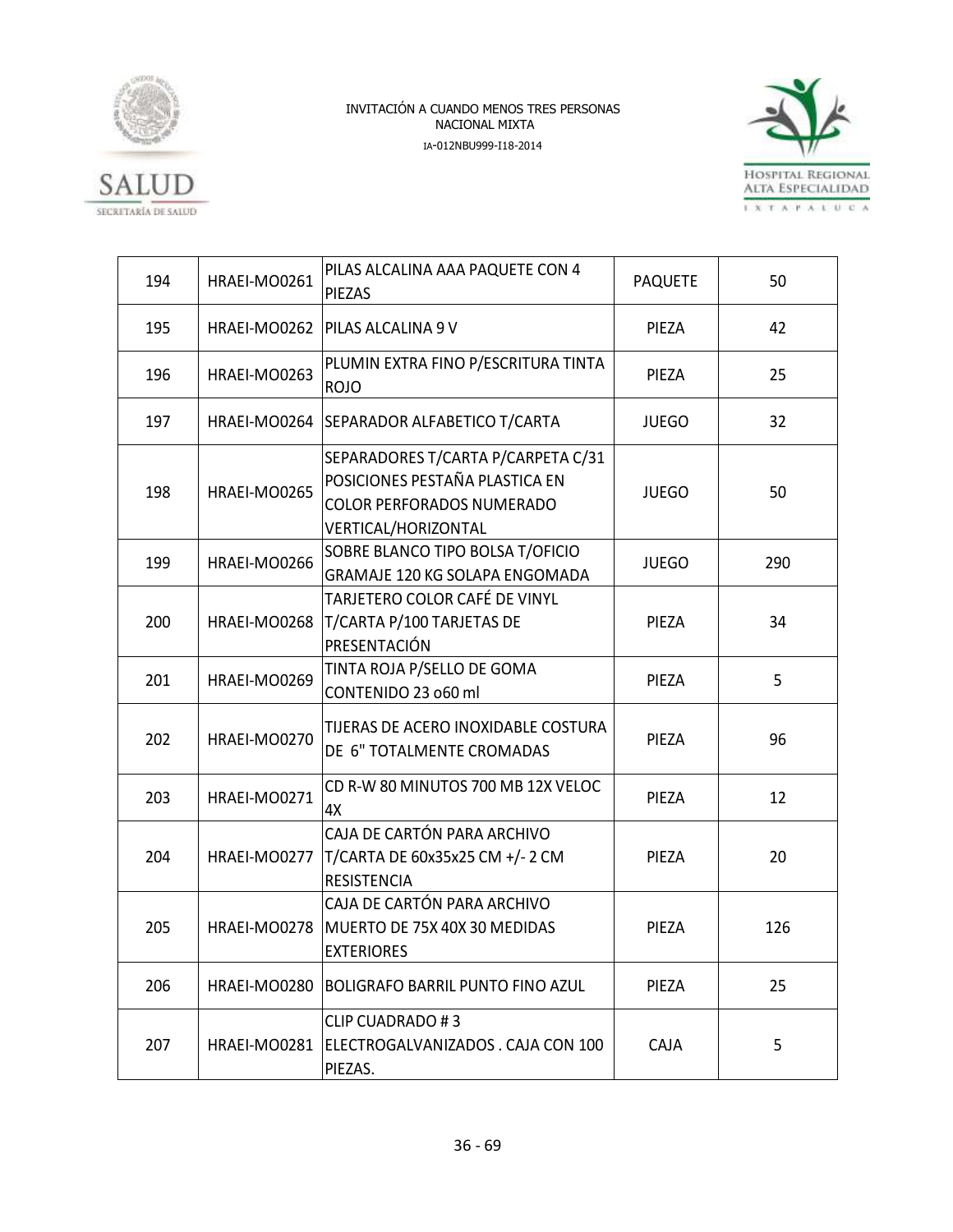



| 208 |              | HRAEI-MO0282 CLIP GOTICO #3. CAJA CON 100 PIEZAS.       | CAJA           | 5   |
|-----|--------------|---------------------------------------------------------|----------------|-----|
| 209 | HRAEI-MO0293 | BLOCK NOTAS REMOVIBLES C/100 HOJAS<br>MEDIDAS (1/2 X 2) | PIEZA          | 12  |
| 210 |              | HRAEI-MO0295 LAPIZ ADHESIVO EN TUBO DE 20 GRS           | PIEZA          | 100 |
| 211 |              | HRAEI-MO0296 CINTA MASKING TAPE 12MM X 50M              | <b>PIFZA</b>   | 50  |
| 212 | HRAEI-MO0298 | PILAS DE BOTÓN LR41. PAQUETE DE 25<br><b>PIEZAS</b>     | <b>PAQUETE</b> | 26  |
| 213 |              | HRAEI-MO0299   PILAS DE BOTÓN CR2032 DE 3 VOLTS.        | PIEZA          | 10  |

- **1.-PLAZO DE ENTREGA:** LA ENTREGA DE LOS BIENES SERÁ DENTRO DE LOS DIEZ DÍAS POSTERIORES A LA EMISIÓN DEL FALLO.
- **2.- LUGAR DONDE SE SUMINISTRARÁN LOS BIENES:** EL SUMINISTRO DE PAPELERÍA Y ÚTILES DE OFICINA, SE REALIZARÁ EN EL ALMACÉN GENERAL DE LA CONVOCANTE, EN EL DOMICILIO UBICADO EN: CARRETERA FEDERAL MÉXICO PUEBLA, KM 34.5, PUEBLO ZOQUIAPAN, IXTAPALUCA, C.P. 56530, ESTADO DE MÉXICO. EN UN HORARIO DE LAS 09:00 A LAS 15:00 HRS.
- **3.- CONDICIONES DE ENTREGA:** LA ENTREGA DE LOS BIENES SE REALIZARÁ CONFORME A LA UNIDAD DE MEDIDA, DESCRIPCIÓN DEL BIEN, CANTIDAD SOLICITADA EN BUENAS CONDICIONES Y DEBIDAMENTE EMPAQUETADOS, CONFORME AL ANEXO TÉCNICO Y SU PROPUESTA.

**LA RECEPCIÓN SATISFACTORIA DE LOS BIENES SE CONSIDERARÁ UNA VEZ QUE EL LICITANTE CUMPLA CON LAS CONDICIONES QUE A CONTINUACIÓN SE DESCRIBEN:**

SI ESTOS CUMPLEN CON LAS MARCAS, ESPECIFICACIONES Y CARACTERÍSTICAS DETALLADAS EN EL ANEXO TÉCNICO Y EN LA PROPUESTA TÉCNICA PRESENTADA POR EL LICITANTE.

EL LICITANTE SE OBLIGA A QUE LOS BIENES CUMPLAN CON LAS NORMAS OFICIALES EXPEDIDAS POR LA SECRETARÍA DE ECONOMÍA, ASÍ COMO CON LA ORDEN DE SUMINISTRO.

EL LICITANTE SERÁ RESPONSABLE DE GARANTIZAR LA INTEGRIDAD DE LOS BIENES HASTA EL MOMENTO DE SU ENTREGA EN EL ALMACÉN DE LA CONVOCANTE.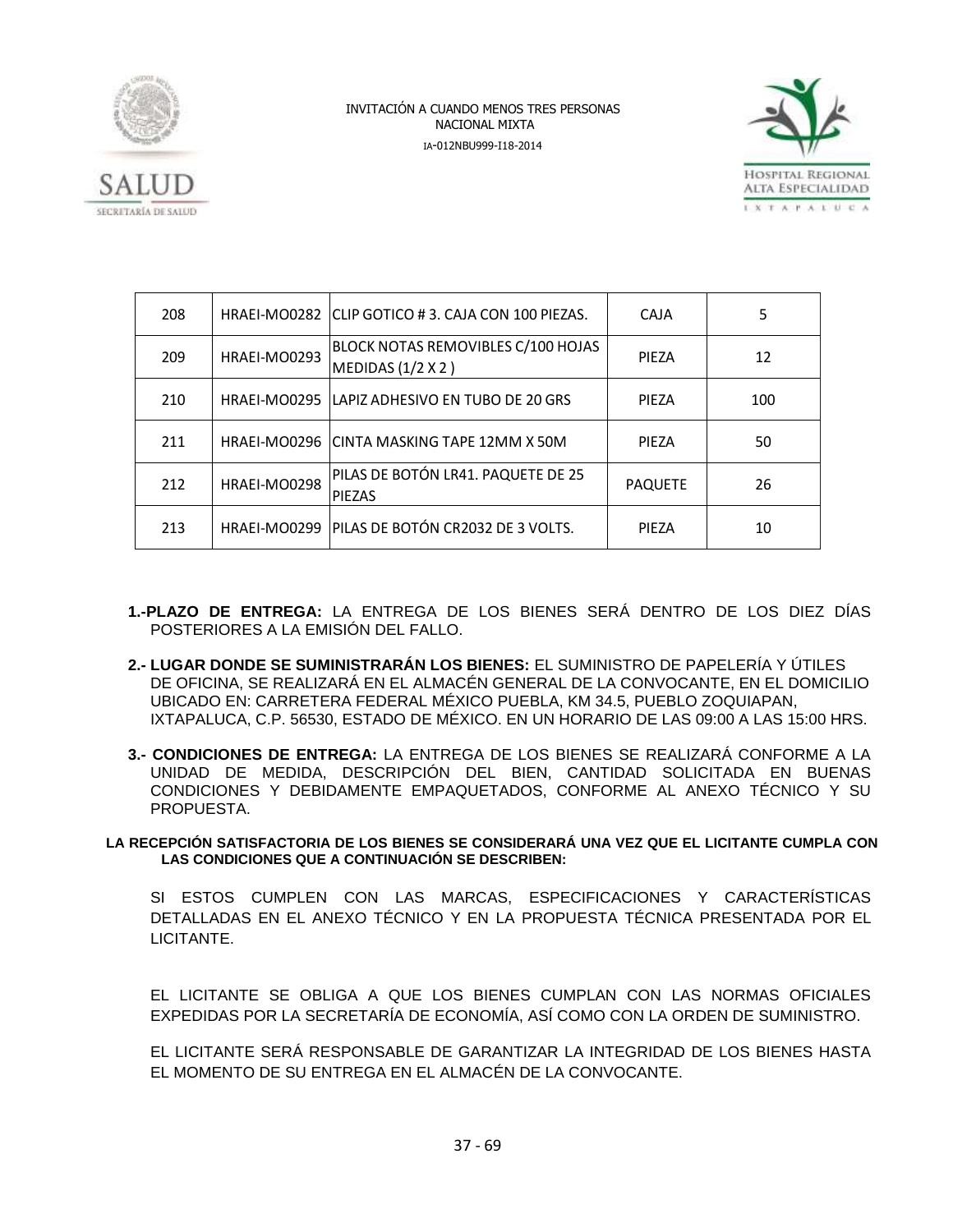



EN CADA ENTREGA DE LOS BIENES EN EL ALMACÉN GENERAL DE LA CONVOCANTE, EL LICITANTE DEBERÁ PRESENTAR LA ORDEN DE SUMINISTRO, ASÍ COMO LA REMISIÓN RESPECTIVA, EN LA QUE RELACIONE LA DESCRIPCIÓN DEL BIEN, CANTIDAD, IMPORTE UNITARIO E IMPORTE TOTAL DE LOS BIENES QUE ENTREGA, ASIMISMO RECABARÁ EL SELLO DE RECIBIDO DEL ALMACÉN EN EL VALE DE ENTRADA.

EL LICITANTE RESPONDERÁ SOBRE CUALQUIER DEFECTO O VICIO OCULTO QUE PRESENTEN LOS BIENES DENTRO DE LOS 12 MESES DESPUÉS DE SU ENTREGA.

PARA EL CASO DE PAPEL PARA USO DE OFICINA SE VERIFICARÁ EL CUMPLIMIENTO DE LOS ASPECTOS DE SUSTENTABILIDAD AMBIENTAL DURANTE LA ENTREGA DE LOS MISMOS, MEDIANTE EL CUMPLIMENTO DE LAS NORMAS OFICIALES MEXICANAS, NOM-050-SCFI-2004 "INFORMACIÓN COMERCIAL-ETIQUETADO GENERAL DE PRODUCTOS" Y NMX-AA-144-SCFI-2008 "CARACTERÍSTICAS Y ESPECIFICACIONES TÉCNICAS DEL CONTENIDO DE FIBRA DE MATERIAL RECICLABLE Y CLORO PARA LA FABRICACIÓN DE PAPEL PARA IMPRESORAS Y FOTOCOPIADORAS QUE SEA ADQUIRIDO POR LAS DEPENDENCIAS Y ENTIDADES DE LA ADMINISTRACIÓN PÚBLICA FEDERAL".

**EL LICITANTE DEBERÁ SUMINISTRAR LOS BIENES A PARTIR DEL DÍA SIGUIENTE DE LA EMISIÓN DEL FALLO, DENTRO DE LOS DIEZ DÍAS POSTERIORES AL MISMO.**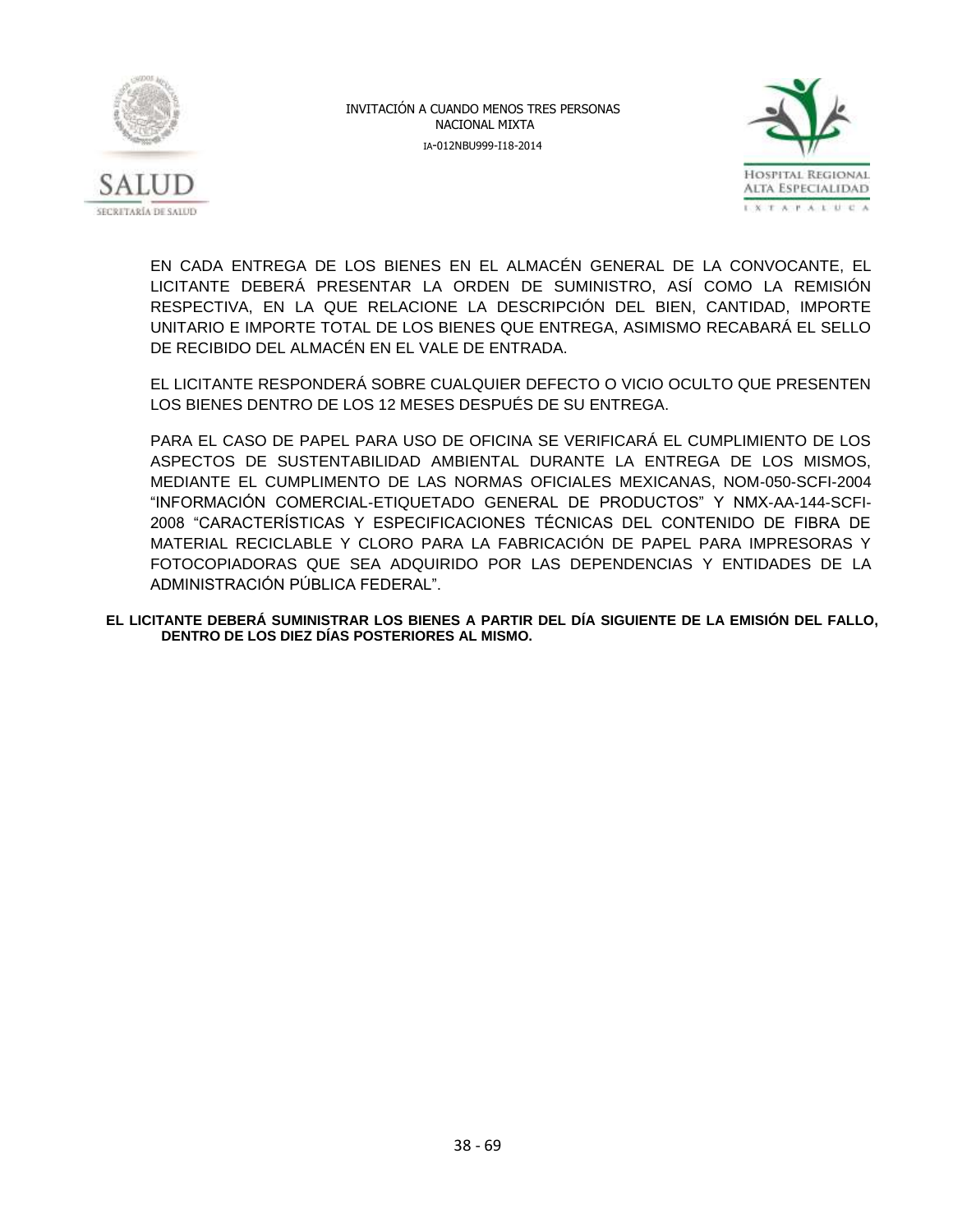



### **FORMATO Nº 1 DE CONSTANCIA DE RECEPCIÓN DE DOCUMENTOS**

NÚMERO DE INVITACIÓN:

NOMBRE DEL LICITANTE:

|                | <b>CONSTANCIA DE RECEPCIÓN DE DOCUMENTOS</b>                                                                              | S <sub>1</sub> | NO O NO<br><b>APLICA</b> |
|----------------|---------------------------------------------------------------------------------------------------------------------------|----------------|--------------------------|
|                | VI. DOCUMENTOS ADICIONALES Y DATOS QUE DEBERÁN PRESENTAR LOS LICITANTES                                                   |                |                          |
|                | <b>DOCUMENTOS LEGALES Y ADMINISTRATIVOS</b>                                                                               |                |                          |
| A)             | <b>ACREDITAMIENTO DE PERSONALIDAD JURÍDICA. ESCRITO ORIGINAL</b>                                                          |                |                          |
|                | PARA ACREDITAR LA EXISTENCIA LEGAL Y PERSONALIDAD JURÍDICA<br>DEL LICITANTE, DE ACUERDO AL FORMATO NO. 2. (PERSONA FÍSICA |                |                          |
|                | O MORAL).ASIMISMO DEBERÁ PROPORCIONAR UNA DIRECCIÓN DE                                                                    |                |                          |
|                | CORREO ELECTRÓNICO EN CASO DE CONTAR CON ÉL.                                                                              |                |                          |
| B)             | COPIA SIMPLE DE IDENTIFICACIÓN OFICIAL VIGENTE, CON                                                                       |                |                          |
| $\overline{c}$ | FOTOGRAFÍA DE LA PERSONA QUE FIRMA LAS PROPOSICIONES.<br>FACULTADES SUFICIENTES PARA COMPROMETERSE. ESCRITO               |                |                          |
|                | LIBRE EN PAPEL MEMBRETADO, MISMO QUE DEBE ESTAR AVALADO                                                                   |                |                          |
|                | POR LA PERSONA FACULTADA LEGALMENTE PARA ELLO, BAJO                                                                       |                |                          |
|                | PROTESTA DE DECIR VERDAD, QUE CUENTA CON FACULTADES<br>SUFICIENTES PARA COMPROMETERSE POR SÍ O POR SU                     |                |                          |
|                | REPRESENTADA Y EXPRESE SU INTERÉS EN PARTICIPAR.                                                                          |                |                          |
|                | INDICANDO EL NÚMERO DE LA PRESENTE INVITACIÓN.                                                                            |                |                          |
| D)             | ESCRITO DE NO EXISTIR IMPEDIMENTO PARA PARTICIPAR.                                                                        |                |                          |
|                | DECLARACIÓN POR ESCRITO, BAJO PROTESTA DE DECIR VERDAD<br>QUE NO SE ENCUENTRA EN ALGUNO DE LOS SUPUESTOS                  |                |                          |
|                | ESTABLECIDOS POR LOS ARTÍCULOS 50 Y 60 DE LA LEY. FORMATO 3.                                                              |                |                          |
| E)             | DOMICILIO DEL LICITANTE. EL LICITANTE DEBERÁ MANIFESTAR,                                                                  |                |                          |
|                | MEDIANTE ESCRITO, QUE EL DOMICILIO SEÑALADO EN LA<br>PROPOSICIÓN SERÁ EL LUGAR DONDE RECIBIRÁ TODA CLASE DE               |                |                          |
|                | NOTIFICACIONES QUE RESULTEN DE LOS ACTOS Y CONTRATO QUE                                                                   |                |                          |
|                | SE CELEBRE EN ESTA INVITACIÓN, PARA EL CASO DE QUE EL                                                                     |                |                          |
|                | DOMICILIO PRINCIPAL DE SU EMPRESA SE ENCUENTRE FUERA DEL                                                                  |                |                          |
|                | ÁREA METROPOLITANA SE SOLICITA CITAR OTRO DOMICILIO Y<br>TELÉFONO (DE SUCURSAL, OFICINA, BODEGA, ETC.) UBICADO EN EL      |                |                          |
|                | DISTRITO FEDERAL. (PERSONA FÍSICA Y MORAL).                                                                               |                |                          |
| F)             | DECLARACIÓN DE INTEGRIDAD. ESCRITO EN LA QUE MANIFIESTE                                                                   |                |                          |
|                | BAJO PROTESTA DE DECIR VERDAD, MEDIANTE ESCRITO QUE POR                                                                   |                |                          |
|                | SÍ MISMOS O A TRAVÉS DE INTERPÓSITA PERSONA SE ABSTENDRÁ<br>DE ADOPTAR CONDUCTAS PARA QUE LOS SERVIDORES PÚBLICOS         |                |                          |
|                | DE "LA CONVOCANTE" INDUZCAN O ALTEREN LAS EVALUACIONES DE                                                                 |                |                          |
|                | LAS PROPOSICIONES EL RESULTADO DEL PROCEDIMIENTO U OTROS                                                                  |                |                          |
|                | ASPECTOS QUE OTORGUEN CONDICIONES MÁS VENTAJOSAS CON<br>RELACIÓN A LOS DEMÁS LICITANTES. FORMATO 4                        |                |                          |
| G)             | EN SU CASO, EL CONVENIO ORIGINAL DE PARTICIPACIÓN                                                                         |                |                          |
|                | <b>CONJUNTA A QUE HACEN REFERENCIA LAS FRACCIONES II Y III DEL</b>                                                        |                |                          |
|                | ARTÍCULO 44 DEL REGLAMENTO DE LA LEY, Y LOS ESCRITOS                                                                      |                |                          |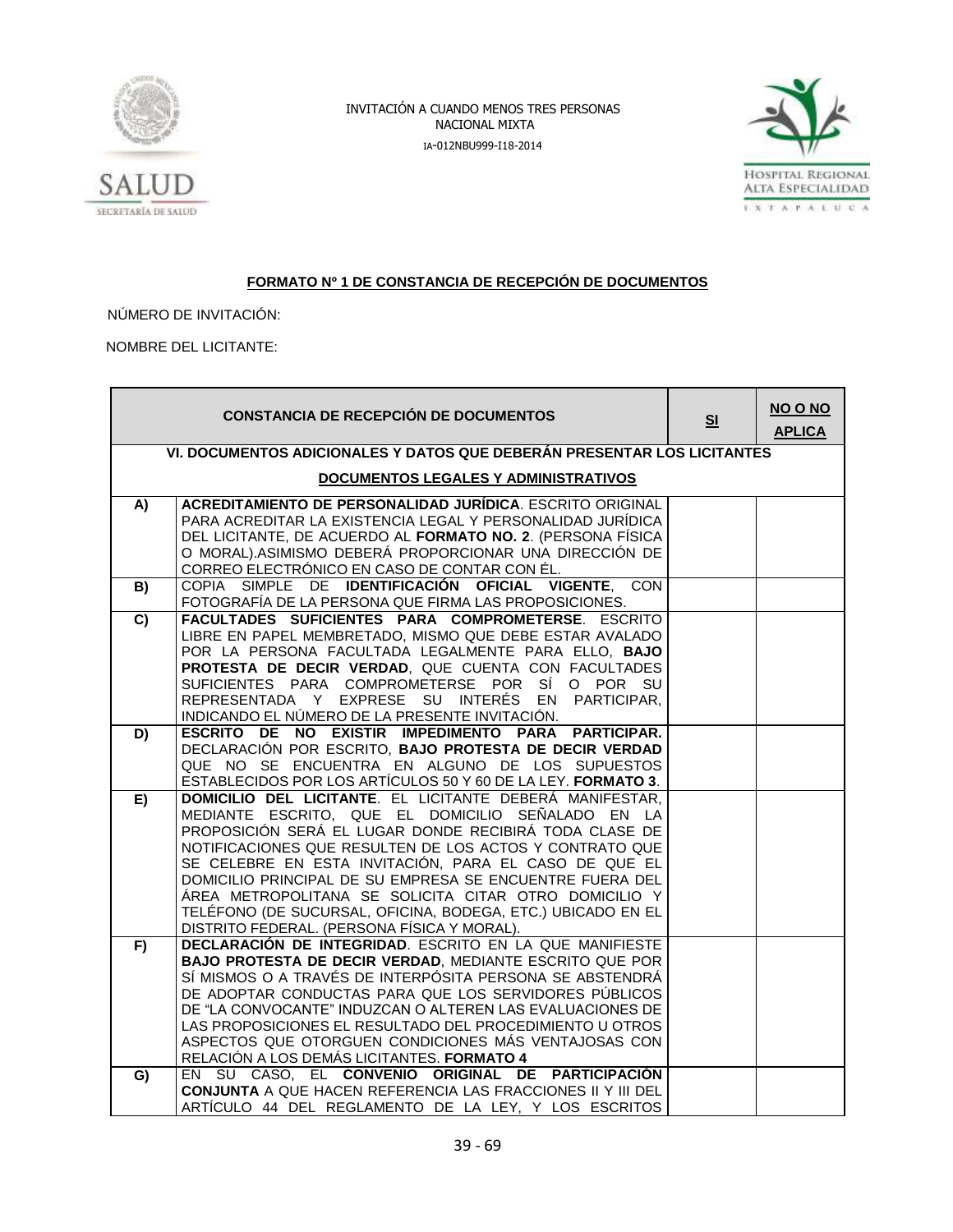



|          | <b>CONSTANCIA DE RECEPCIÓN DE DOCUMENTOS</b>                                                                                                                                                                                                                                                                                                                                                                                                                                                                                                                                                                                                                                                                                                                                                                                                                                                  | S <sub>1</sub> | NO O NO<br><b>APLICA</b> |
|----------|-----------------------------------------------------------------------------------------------------------------------------------------------------------------------------------------------------------------------------------------------------------------------------------------------------------------------------------------------------------------------------------------------------------------------------------------------------------------------------------------------------------------------------------------------------------------------------------------------------------------------------------------------------------------------------------------------------------------------------------------------------------------------------------------------------------------------------------------------------------------------------------------------|----------------|--------------------------|
|          | ORIGINALES SEÑALADOS EN LA FRACCIÓN VIII DEL ARTÍCULO 48 DEL<br>REGLAMENTO DE LA LEY.                                                                                                                                                                                                                                                                                                                                                                                                                                                                                                                                                                                                                                                                                                                                                                                                         |                |                          |
| H)       | CARTA DE ACEPTACIÓN POR EL USO DE MEDIOS ELECTRÓNICOS DE<br><b>COMUNICACIÓN.</b> LOS LICITANTES QUE PARTICIPEN A TRAVÉS DE<br>MEDIOS REMOTOS DE COMUNICACIÓN, MANIFIESTEN QUE SE<br>TENDRÁ POR NO PRESENTADAS SUS PROPOSICIONES Y, EN SU<br>CASO, LA DOCUMENTACIÓN REQUERIDA POR LA CONVOCANTE,<br>CUANDO EL ARCHIVO ELECTRÓNICO EN EL QUE SE CONTENGAN LAS<br>PROPOSICIONES Y/O DEMÁS INFORMACIÓN NO PUEDA ABRIRSE POR<br>TENER ALGÚN VIRUS INFORMÁTICO O POR CUALQUIER OTRA CAUSA<br>AJENA A LA CONVOCANTE. FORMATO 16                                                                                                                                                                                                                                                                                                                                                                      |                |                          |
| I)<br>J) | OPINIÓN ANTE EL SAT. CARTA COMPROMISO DONDE EXPRESE QUE<br>A LA FECHA EN QUE SE TENGA CONOCIMIENTO DEL FALLO O<br>ADJUDICACIÓN DEL CONTRATO, DEBERÁ(N) PRESENTAR OPINIÓN<br>FAVORABLE VIGENTE<br>EXPEDIDA<br><b>POR</b><br>EL -<br><b>SISTEMA</b><br>DE<br>ADMINISTRACIÓN TRIBUTARIA (SAT), RELACIONADO CON EL<br>CUMPLIMIENTO DE SUS OBLIGACIONES FISCALES EN LOS TÉRMINOS<br>QUE ESTABLECE LA REGLA 1.2.1.16 DE LA RESOLUCIÓN MISCELÁNEA<br>FISCAL PARA 2014, PUBLICADA EN EL DIARIO OFICIAL DE LA<br>FEDERACIÓN (DOF) EL 30 DE DICIEMBRE DE 2013 PARA EL EJERCICIO<br>FISCAL 2014, DE CONFORMIDAD CON LO PREVISTO EN EL ARTÍCULO<br>32D, DEL CÓDIGO FISCAL DE LA FEDERACIÓN, LA CUAL SE<br>ENTREGARÁ EN LA COORDINACIÓN DE CONTRATOS DEL HOSPITAL.<br><b>DISCAPACITADO.</b><br><b>DOCUMENTO</b><br><b>PERSONAL</b><br><b>FIRMADO</b><br>AUTÓGRAFAMENTE POR LA PERSONA FACULTADA LEGALMENTE |                |                          |
|          | PARA ELLO, EN EL QUE SE SEÑALE QUE, ES PERSONA FÍSICA, CON<br>DISCAPACIDAD Y EN CASO DE SER PERSONA MORAL, QUE CUENTA<br>CON PERSONAL CON DISCAPACIDAD EN UNA PROPORCIÓN DEL<br>CINCO POR CIENTO CUANDO MENOS DE LA TOTALIDAD DE SU<br>PLANTA DE EMPLEADOS, EN AMBOS CASOS DEBERÁ ANEXAR EL<br>(LOS) AVISO(S) DE ALTA AL RÉGIMEN OBLIGATORIO DEL INSTITUTO<br>MEXICANO DEL SEGURO SOCIAL, CON LO QUE SE COMPROBARÁ<br>QUE LA ANTIGÜEDAD DEL PERSONAL DISCAPACITADO, NO SEA<br>INFERIOR A SEIS MESES (ESCRITO LIBRE).                                                                                                                                                                                                                                                                                                                                                                          |                |                          |
| K)       | RESPONSABILIDADES ADMINISTRATIVAS. ESCRITO DEL LICITANTE<br>EN EL QUE MANIFIESTE QUE EN LA EMPRESA QUE REPRESENTA,<br>NINGUNO DE LOS SOCIOS O DIRECTIVOS NI EL SUSCRITO,<br>DESEMPEÑAMOS UN EMPLEO, CARGO O COMISIÓN EN EL SERVICIO<br>PÚBLICO, NI ESTAMOS INHABILITADOS PARA ELLO. LO ANTERIOR, EN<br>TÉRMINOS DE LO DISPUESTO POR LA FRACCIÓN XX DEL ARTÍCULO 8<br>DE LA LEY FEDERAL DE RESPONSABILIDADES ADMINISTRATIVAS DE<br>LOS SERVIDORES PÚBLICOS. FORMATO 5.                                                                                                                                                                                                                                                                                                                                                                                                                         |                |                          |
| L)       | SOLICITUD DE REGISTRO. ESCRITO DEL LICITANTE EN QUE<br>MANIFIESTE QUE ESE DESEO DE SU REPRESENTADA PARTICIPAR EN<br>ESTA INVITACIÓN, POR SÍ O EN REPRESENTACIÓN DE UN TERCERO,<br>INDICANDO LOS DATOS GENERALES DEL INTERESADO Y EN SU<br>CASO DEL REPRESENTANTE, POR LO QUE SE TIENE PLENO                                                                                                                                                                                                                                                                                                                                                                                                                                                                                                                                                                                                   |                |                          |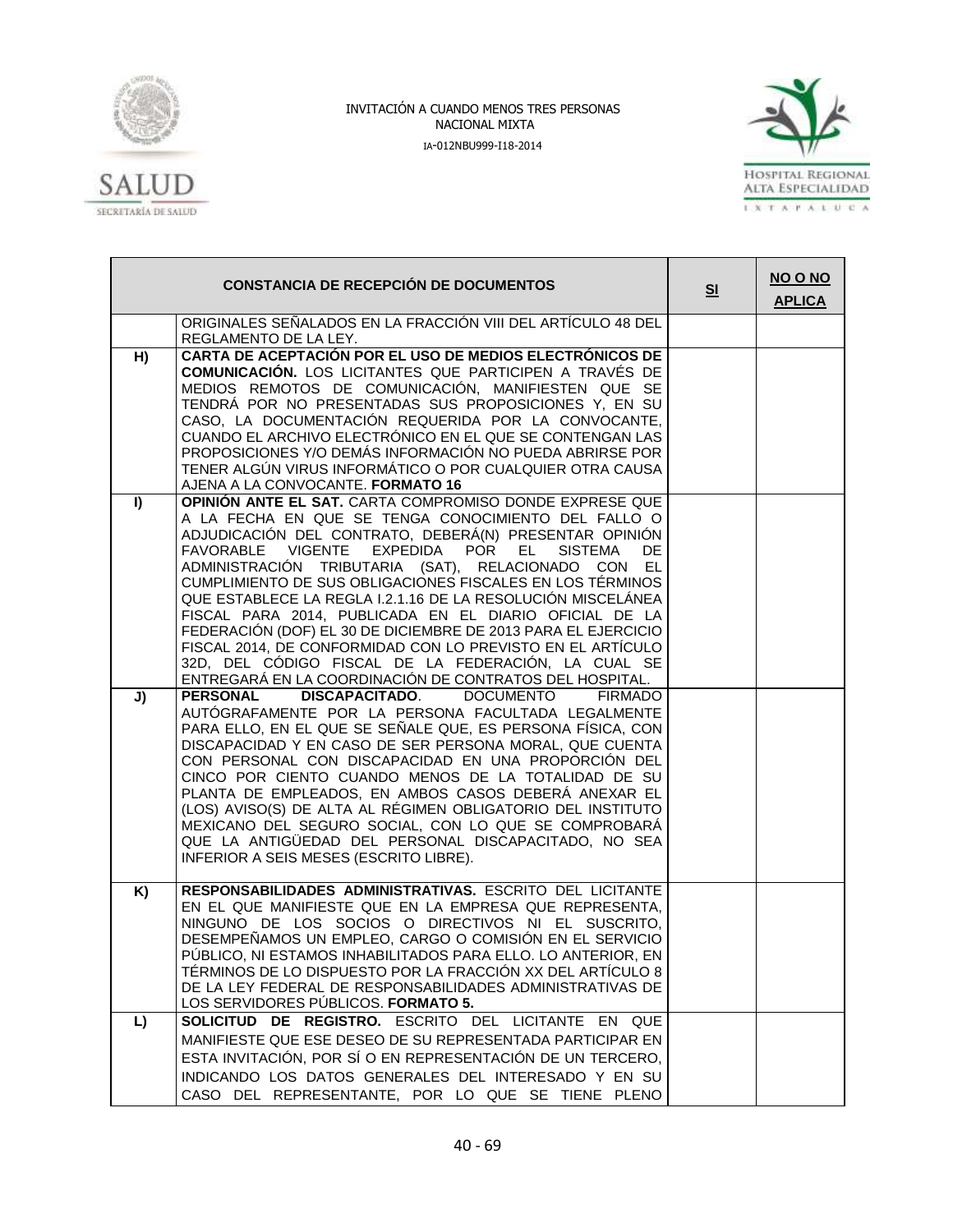



|    | <b>CONSTANCIA DE RECEPCIÓN DE DOCUMENTOS</b>                                                                            | S <sub>1</sub> | NO O NO<br><b>APLICA</b> |
|----|-------------------------------------------------------------------------------------------------------------------------|----------------|--------------------------|
|    | CONOCIMIENTO DE TODAS Y CADA UNA DE LAS CONDICIONES Y                                                                   |                |                          |
|    | ANEXOS SEÑALADOS, ASÍ COMO LO ESTABLECIDO EN LA JUNTA DE                                                                |                |                          |
|    | ACLARACIONES, MANIFESTANDO MI ACEPTACIÓN, DE CONFORMIDAD                                                                |                |                          |
|    | CON LO ESTABLECIDO EN EL ARTÍCULO 45, TERCER PÁRRAFO DEL                                                                |                |                          |
|    | REGLAMENTO DE LA LEY.(FORMATO 6)                                                                                        |                |                          |
|    |                                                                                                                         |                |                          |
|    | DOCUMENTOS QUE INTEGRAN EL SOBRE DE LA PROPOSICIÓN TÉCNICA Y ECONÓMICA                                                  |                |                          |
|    | LA PROPOSICIÓN TÉCNICA                                                                                                  |                |                          |
| A) | ORIGINAL Y COPIA DEL OFICIO DE INVITACIÓN PARA PARTICIPAR EN<br>EL PRESENTE PROCEDIMIENTO, PARA SU COTEJO.              |                |                          |
| B) | PROPUESTA TÉCNICA. (SE PODRÁ UTILIZAR EL FORMATO                                                                        |                |                          |
|    | PROPORCIONADO EN EL FORMATO 7 DE ESTA INVITACIÓN,                                                                       |                |                          |
|    | INDICANDO TODOS LOS REQUISITOS SOLICITADOS EN EL ANEXO 1).                                                              |                |                          |
| C) | CARTA GARANTÍA DE LOS BIENES. ESCRITO ORIGINAL DEL                                                                      |                |                          |
|    | LICITANTE EN EL QUE SEÑALE QUE OTORGA EL PERÍODO DE                                                                     |                |                          |
|    | GARANTÍA DE LOS BIENES, CONFORME A LO SOLICITADO EN LA                                                                  |                |                          |
|    | PRESENTE INVITACIÓN, Y EN EL QUE SE COMPROMETE A LA                                                                     |                |                          |
|    | REPOSICIÓN DE LOS BIENES OFERTADOS QUE PRESENTEN                                                                        |                |                          |
|    | DEFECTOS A SIMPLE VISTA, ESPECIFICACIONES DISTINTAS A LAS                                                               |                |                          |
|    | ESTABLECIDAS EN EL PEDIDO O SUS ANEXOS, DEFECTOS DE                                                                     |                |                          |
|    | FABRICACIÓN O VICIOS OCULTOS, POR UNO DE LAS MISMAS O                                                                   |                |                          |
|    | SUPERIORES CARACTERÍSTICAS AL OFERTADO.                                                                                 |                |                          |
| D) | ESCRITO DEL LICITANTE BAJO PROTESTA DE DECIR VERDAD, EN EL                                                              |                |                          |
|    | QUE MANIFIESTE QUE LOS BIENES QUE OFERTA CUENTAN POR LO                                                                 |                |                          |
|    | MENOS CON EL 50% DE CONTENIDO NACIONAL, DE CONFORMIDAD<br>CON EL ARTÍCULO 28, FRACCIÓN I DE LA LEY Y LAS REGLAS PARA LA |                |                          |
|    | DETERMINACIÓN, ACREDITACIÓN Y VERIFICACIÓN DEL CONTENIDO                                                                |                |                          |
|    | NACIONAL DE LOS BIENES QUE SE OFERTAN Y SE ENTREGAN EN                                                                  |                |                          |
|    | LOS PROCEDIMIENTOS DE CONTRATACIÓN, QUE CELEBRAN LAS                                                                    |                |                          |
|    | DEPENDENCIAS Y ENTIDADES DE LA ADMINISTRACIÓN PÚBLICA                                                                   |                |                          |
|    | FEDERAL. (FORMATO 8)                                                                                                    |                |                          |
| E) | EL LICITANTE DEBERÁ MANIFESTAR EL CUMPLIMIENTO DE LAS                                                                   |                |                          |
|    | NORMAS. PARA EL CASO DE PAPEL PARA USO DE OFICINA, ÉSTE                                                                 |                |                          |
|    | DEBERÁ TENER UN CONTENIDO MÍNIMO DE 50% DE MATERIAL                                                                     |                |                          |
|    | RECICLADO, DE FIBRAS NATURALES NO DERIVADAS DE LA MADERA                                                                |                |                          |
|    | DE MATERIAS PRIMAS PROVENIENTES DE BOSQUES<br>- Y                                                                       |                |                          |
|    | PLANTACIONES QUE SE MANEJAN DE MANERA SUSTENTABLE O DE                                                                  |                |                          |
|    | SUS COMBINACIONES Y ELABORADO EN PROCESOS CON                                                                           |                |                          |
|    | BLANQUEADO LIBRE DE CLORO Y CUMPLIR CON LAS NORMAS                                                                      |                |                          |
|    | <b>OFICIALES</b><br><b>MEXICANAS</b><br>NOM-050SCFI-2004<br>"INFORMACIÓN                                                |                |                          |
|    | COMERCIAL-ETIQUETADO GENERAL DE PRODUCTOS" Y NMX-AA-144-                                                                |                |                          |
|    | SCFI 2008 "CARACTERÍSTICAS Y ESPECIFICACIONES TÉCNICAS DEL                                                              |                |                          |
|    | CONTENIDO DE FIBRA DE MATERIAL RECICLABLE Y CLORO PARA LA                                                               |                |                          |
|    | FABRICACIÓN DE PAPEL PARA IMPRESORAS Y FOTOCOPIADORAS                                                                   |                |                          |
|    | QUE SEAN ADQUIRIDOS POR LAS DEPENDENCIAS Y ENTIDADES DE                                                                 |                |                          |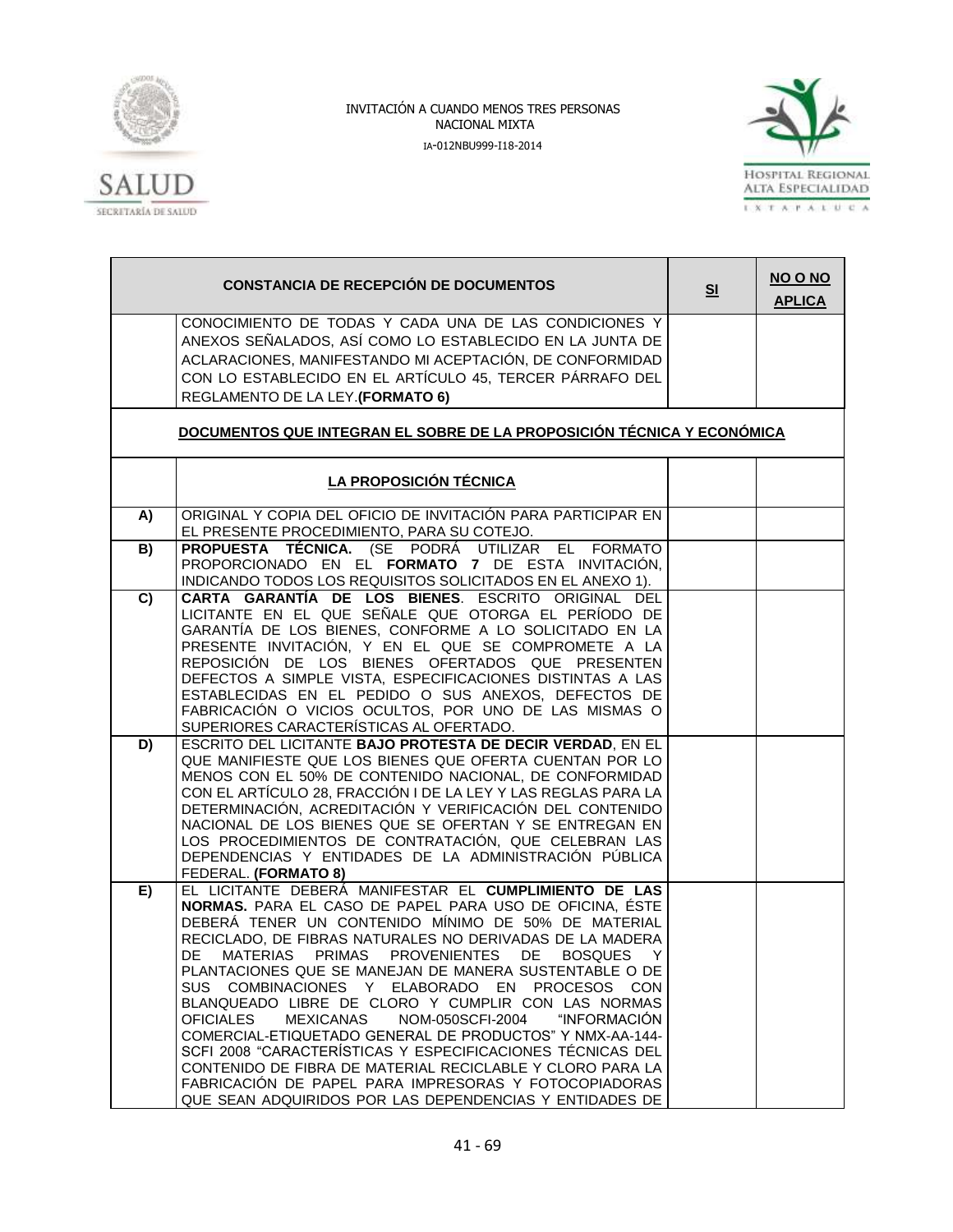



|                | <b>CONSTANCIA DE RECEPCIÓN DE DOCUMENTOS</b>                                                                                                                                                                                                                                                                                                                                                                                                                                                                                                                                                                                                                                                    | S <sub>1</sub> | NO O NO<br><b>APLICA</b> |
|----------------|-------------------------------------------------------------------------------------------------------------------------------------------------------------------------------------------------------------------------------------------------------------------------------------------------------------------------------------------------------------------------------------------------------------------------------------------------------------------------------------------------------------------------------------------------------------------------------------------------------------------------------------------------------------------------------------------------|----------------|--------------------------|
|                | LA ADMINISTRACIÓN PÚBLICA FEDERAL".                                                                                                                                                                                                                                                                                                                                                                                                                                                                                                                                                                                                                                                             |                |                          |
| $\overline{F}$ | FICHAS TÉCNICAS, CATÁLOGOS. DEBIDAMENTE REFERENCIADOS A<br>CADA UNA DE LAS PARTIDAS QUE SE COTICEN. ASÍ MISMO TAMBIÉN<br>SE PODRÁ PRESENTAR LA URL EN LA QUE SE PUEDAN CONSULTAR<br>LAS PARTIDAS, HACIENDO REFERENCIA A CADA UNA DE ELLAS.<br>(ARCHIVOS).                                                                                                                                                                                                                                                                                                                                                                                                                                       |                |                          |
| G)             | CAPACIDAD DE RECURSOS. ESCRITO EN EL QUE MANIFIESTE QUE<br>EN CASO DE RESULTAR ADJUDICADO CUENTA CON LA CAPACIDAD<br>ECONÓMICA Y TÉCNICA PARA DAR CUMPLIMIENTO AL PEDIDO QUE<br>DERIVE DE DICHA ADJUDICACIÓN Y QUE PERMITA LA ENTREGA<br>OPORTUNA DE LOS BIENES.                                                                                                                                                                                                                                                                                                                                                                                                                                |                |                          |
| H)             | PATENTES, MARCAS Y DERECHOS DE AUTOR. ESCRITO DEL<br>LICITANTE EN<br>EL QUE MANIFIESTE QUE<br>ASUMIRÁ LA<br>RESPONSABILIDAD TOTAL EN CASO DE QUE AL PROPORCIONAR LOS<br>BIENES OBJETO DE LA PRESENTE INVITACIÓN, SE INFRINJAN<br>PATENTES, MARCAS O DERECHOS DE AUTOR, EXIMIENDO A LA<br>CONVOCANTE DE CUALQUIER RESPONSABILIDAD. FORMATO 9                                                                                                                                                                                                                                                                                                                                                     |                |                          |
| $\mathbf{I}$   | ESCRITO DEL LICITANTE, EN EL QUE MANIFIESTE "BAJO PROTESTA<br>DE DECIR VERDAD" QUE LOS BIENES QUE OFERTA SON DE<br>NACIONALIDAD MEXICANA, CONFORME A LO ESTABLECIDO EN EL<br>ARTÍCULO 35 PÁRRAFO PRIMERO DEL REGLAMENTO                                                                                                                                                                                                                                                                                                                                                                                                                                                                         |                |                          |
|                | LA PROPOSICIÓN ECONÓMICA                                                                                                                                                                                                                                                                                                                                                                                                                                                                                                                                                                                                                                                                        |                |                          |
| A)             | LA PROPUESTA ECONÓMICA, (SE PODRÁ UTILIZAR EL FORMATO 10<br>DE ESTA INVITACIÓN)                                                                                                                                                                                                                                                                                                                                                                                                                                                                                                                                                                                                                 |                |                          |
| B)             | <b>MANIFESTACIÓN DE ESTRATIFICACIÓN MIPYMES. LOS LICITANTES</b><br>QUE SE ENCUENTREN CATALOGADOS COMO MICRO, PEQUEÑA O<br>MEDIANA EMPRESA NACIONAL, DEBERÁN PRESENTAR UN ESCRITO<br>EN EL QUE BAJO PROTESTA DE DECIR VERDAD MANIFIESTEN TAL<br>CONDICIÓN, COMPROMETIÉNDOSE PARA EL CASO DE RESULTAR<br>ADJUDICADOS, A INSCRIBIRSE EN EL<br><b>DIRECTORIO</b><br>DE.<br>PROVEEDORES DEL GOBIERNO FEDERAL DE NACIONAL FINANCIERA,<br>INSTITUCIÓN DE BANCA DE DESARROLLO, Y A EXHIBIR ANTE ESTA<br>ENTIDAD LAS DOCUMENTALES QUE AVALEN DICHA CIRCUNSTANCIA,<br>DE ACUERDO AL FORMATO NO. 11 EN ESTA INVITACIÓN, EN CASO DE<br>NO ENCONTRARSE EN ESTE SUPUESTO DEBERÁN MANIFESTARLO<br>POR ESCRITO. |                |                          |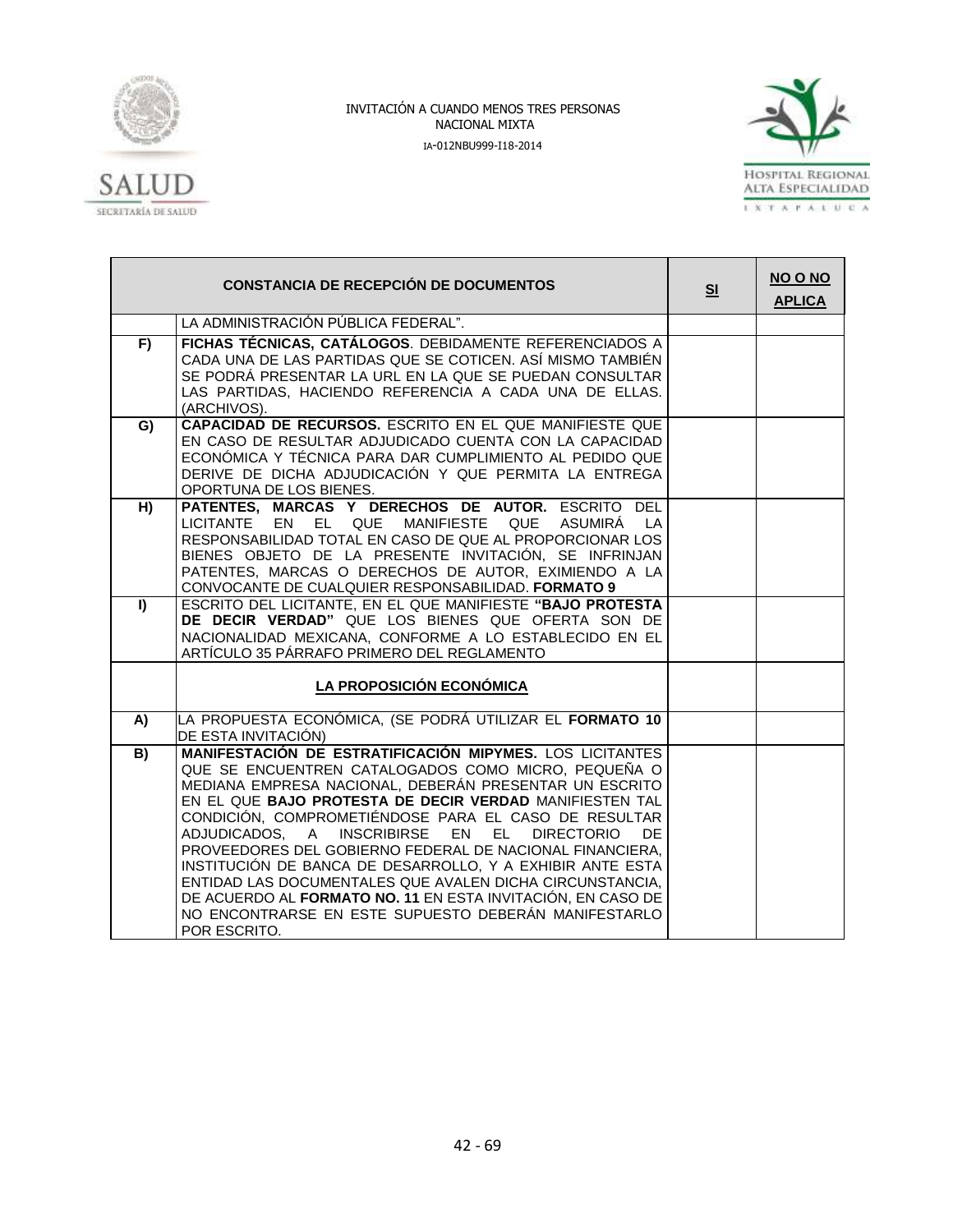



#### **FORMATO NO. 2 PARA ACREDITAR LA EXISTENCIA LEGAL Y PERSONALIDAD JURÍDICA DE PERSONA FÍSICA O MORAL**

(NOMBRE) , MANIFIESTO BAJO PROTESTA DE DECIR VERDAD QUE LOS DATOS AQUÍ ASENTADOS, SON CIERTOS Y HAN SIDO DEBIDAMENTE VERIFICADOS, ASÍ COMO QUE CUENTO CON FACULTADES SUFICIENTES PARA SUSCRIBIR LA PROPOSICIÓN A NOMBRE Y REPRESENTACIÓN DE: (PERSONA FÍSICA O MORAL).

### **NO. DE INVITACIÓN:**

| NOMBRE O RAZÓN SOCIAL DE LA EMPRESA:                                                                                                                                                                 |
|------------------------------------------------------------------------------------------------------------------------------------------------------------------------------------------------------|
| REGISTRO FEDERAL DE CONTRIBUYENTES: _______________________                                                                                                                                          |
| REGISTRO PATRONAL DEL IMSS: ________________                                                                                                                                                         |
| NACIONALIDAD: NACIONALIDAD:                                                                                                                                                                          |
| DOMICILIO: (EL CASO DE QUE EL DOMICILIO PRINCIPAL DE SU EMPRESA SE ENCUENTRE FUERA DEL ÁREA<br>METROPOLITANA, SE SOLICITA TAMBIÉN OTRO DOMICILIO DE SUCURSAL, OFICINA, BODEGA, ETC. UBICADO EN EL    |
| CALLE Y NÚMERO: ___________                                                                                                                                                                          |
| COLONIA: _____________                                                                                                                                                                               |
| DELEGACIÓN: _______________                                                                                                                                                                          |
| CÓDIGO POSTAL:                                                                                                                                                                                       |
| ENTIDAD FEDERATIVA:                                                                                                                                                                                  |
| TELÉFONO Y FAX: (EN CASO DE QUE EL TELÉFONO PRINCIPAL DE SU EMPRESA SE ENCUENTRE FUERA DEL ÁREA<br>METROPOLITANA, SE SOLICITA TAMBIÉN OTRO TELÉFONO DE SUCURSAL, OFICINA, BODEGA, ETC. UBICADO EN EL |
| CORREO ELECTRÓNICO:                                                                                                                                                                                  |
| NO. DE ESCRITURA PÚBLICA EN LA QUE CONSTA SU ACTA CONSTITUTIVA:                                                                                                                                      |
| FECHA:                                                                                                                                                                                               |
| NOMBRE, NÚMERO Y LUGAR DEL NOTARIO PÚBLICO ANTE EL CUAL SE DIO FE DE LA MISMA:                                                                                                                       |
| FOLIO MERCANTIL:                                                                                                                                                                                     |
| FECHA DE INSCRIPCIÓN EN EL FOLIO MERCANTIL: _____________                                                                                                                                            |
| REGISTRO PÚBLICO DE LA PROPIEDAD Y DEL COMERCIO: CONTRA                                                                                                                                              |
| RELACIÓN DE ACCIONISTAS:                                                                                                                                                                             |
| APELLIDO PATERNO: APELLIDO MATERNO: NOMBRE (S):<br>R.F.C.<br>$\%$                                                                                                                                    |
| DESCRIPCIÓN DEL OBJETO SOCIAL: _________________                                                                                                                                                     |
| REFORMAS AL ACTA CONSTITUTIVA: UNITED ACTS                                                                                                                                                           |
| NOMBRE DE LA PERSONA FACULTADA Y CON PODER NOTARIAL PARA FIRMAR LAS PROPOSICIONES:                                                                                                                   |
| REGISTRO FEDERAL DE CONTRIBUYENTES: ________________                                                                                                                                                 |
|                                                                                                                                                                                                      |
| DATOS DEL DOCUMENTO MEDIANTE EL CUAL ACREDITA SU PERSONALIDAD Y FACULTADES:                                                                                                                          |
| ESCRITURA PÚBLICA NÚMERO:                                                                                                                                                                            |
| FECHA: _________                                                                                                                                                                                     |
| NOMBRE, NÚMERO Y LUGAR DEL NOTARIO PÚBLICO ANTE EL CUAL SE<br>OTORGÓ:                                                                                                                                |
|                                                                                                                                                                                                      |

LUGAR Y FECHA PROTESTO LO NECESARIO

\_\_\_\_\_\_\_\_\_\_\_\_\_\_\_\_\_\_\_\_\_\_\_\_\_\_\_\_\_\_\_\_ NOMBRE Y FIRMA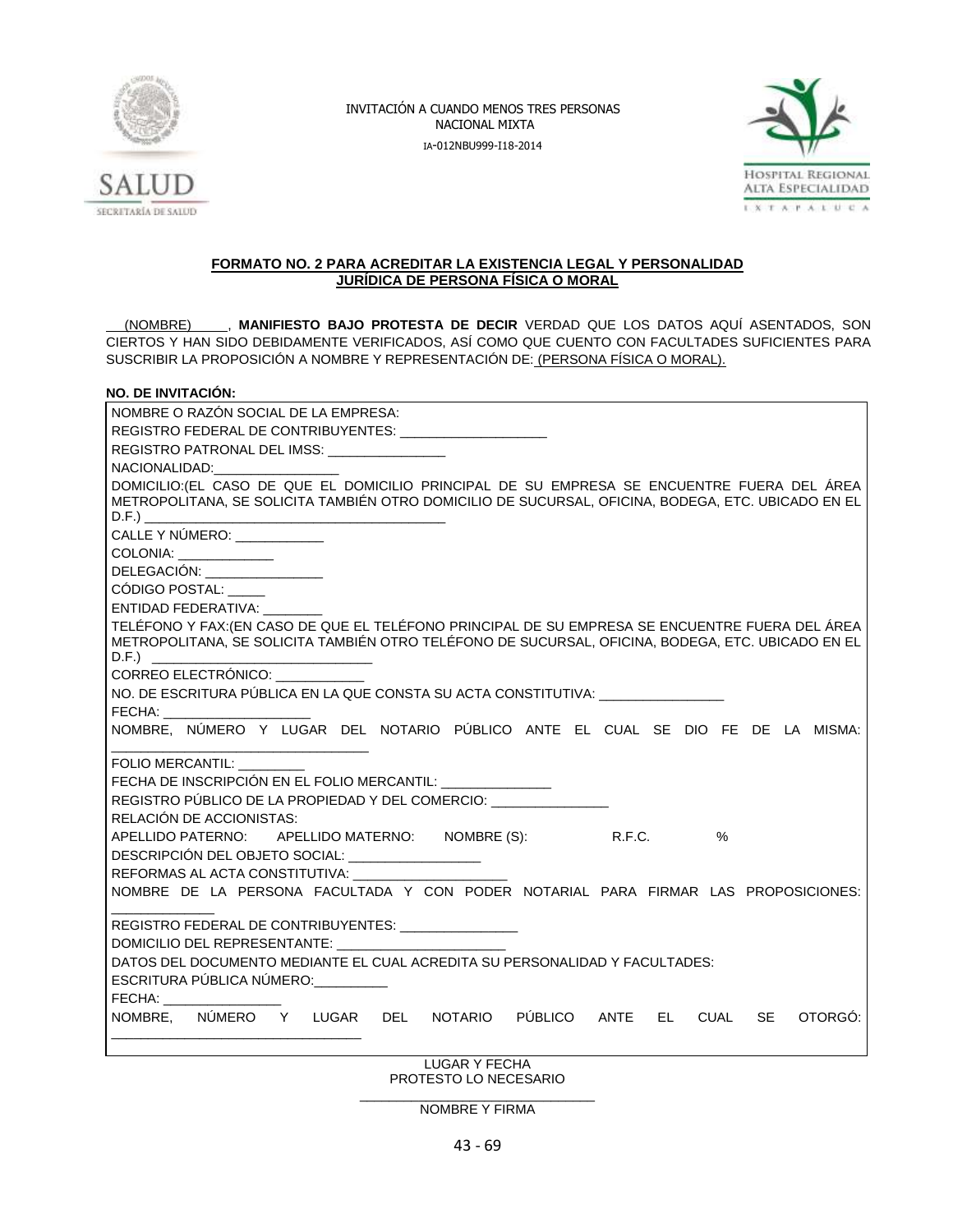



### **FORMATO Nº 3 ESCRITO RELATIVO AL ARTÍCULO 50 Y 60 DE LA LEY DE ADQUISICIONES, ARRENDAMIENTOS Y SERVICIOS DEL SECTOR PÚBLICO**

**F E C H A**

#### **HOSPITAL REGIONAL DE ALTA ESPECIALIDAD DE IXTAPALUCA P R E S E N T E.**

EN RELACIÓN A LA INVITACIÓN A CUANDO MENOS TRES PERSONAS NACIONAL MIXTA (NÚMERO DE LA INVITACIÓN) PARA LA ADQUISICIÓN DE (BIENES A ADQUIRIR), EL SUSCRITO (NOMBRE DEL REPRESENTANTE LEGAL DE LA EMPRESA LICITANTE), EN MI CALIDAD DE REPRESENTANTE LEGAL DE LA (NOMBRE DE LA EMPRESA), COMPAREZCO ANTE USTED, PARA **DECLARAR BAJO PROTESTA DE DECIR VERDAD**:

QUE NINGUNO DE LOS INTEGRANTES DE MI REPRESENTADA SE ENCUENTRA BAJO LOS SUPUESTOS QUE ESTABLECE EL ARTÍCULO **50** O DE NO HABER SIDO INHABILITADO POR ALGUNO DE LOS SUPUESTOS SEÑALADOS POR EL ARTÍCULO **60** DE LA LEY DE ADQUISICIONES, ARRENDAMIENTOS Y SERVICIOS DEL SECTOR PÚBLICO.

MI REPRESENTADA SE DA POR ENTERADA QUE EN CASO DE LA INFORMACIÓN AQUÍ PROPORCIONADA RESULTASE FALSA, SERÁ CAUSA DE SANCIONES CONFORME A LA LEY DE ADQUISICIONES, ARRENDAMIENTOS Y SERVICIOS DEL SECTOR PÚBLICO.

### **A T E N T A M E N T E (NOMBRE O RAZÓN SOCIAL DEL LICITANTE)**

#### **\_\_\_\_\_\_\_\_\_\_\_\_\_\_\_\_\_\_\_\_\_\_\_\_\_\_\_\_\_\_\_\_\_\_\_\_\_\_\_\_\_\_\_\_\_\_\_\_ (NOMBRE Y FIRMA DEL REPRESENTANTE LEGAL)**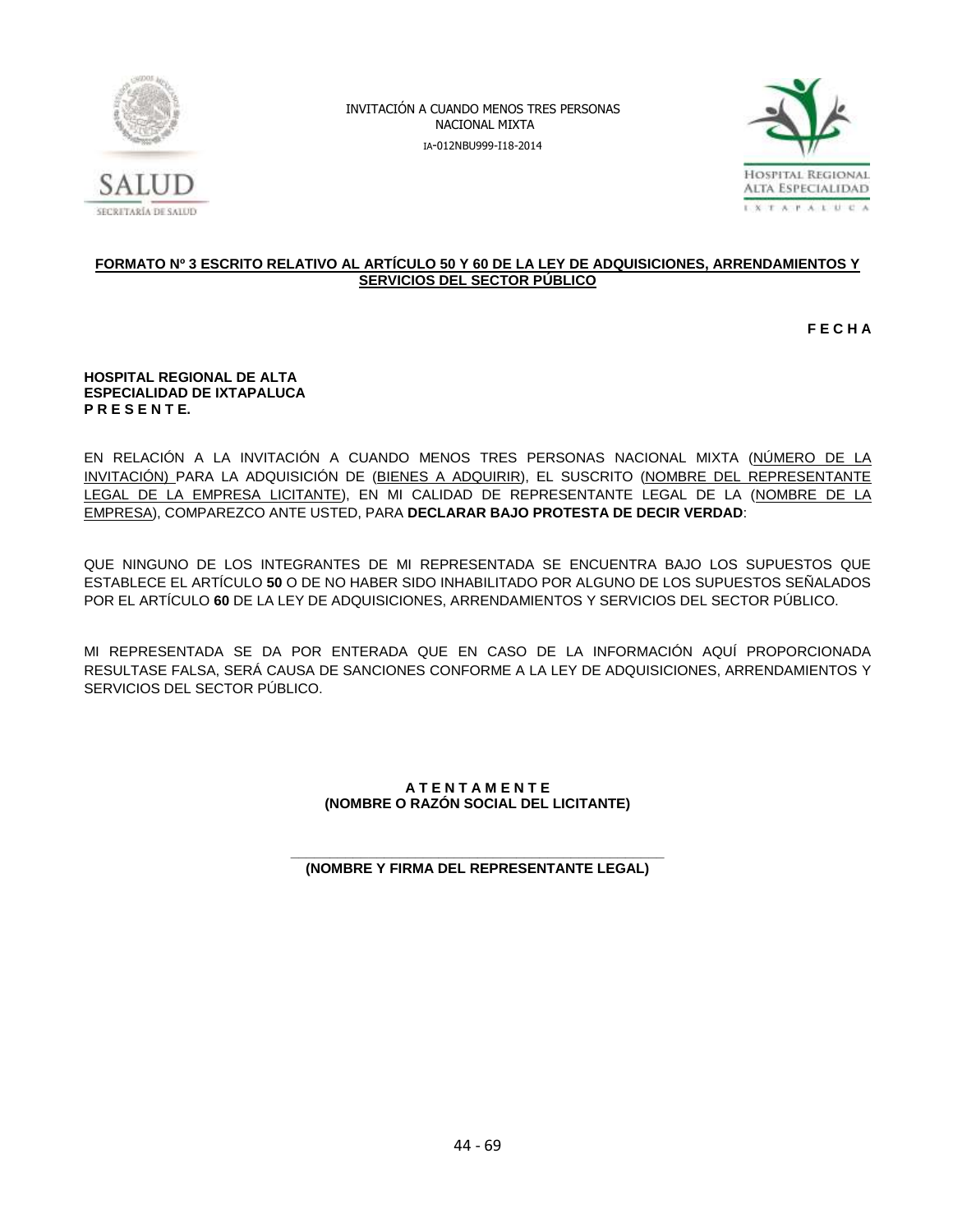



### **FORMATO Nº 4 DECLARACIÓN DE INTEGRIDAD**

 $DE$   $DE$   $DE$ 

**HOSPITAL REGIONAL DE ALTA ESPECIALIDAD DE IXTAPALUCA** CARRETERA MÉXICO PUEBLA KM 34.5, COLONIA ZOQUIAPAN, IXTAPALUCA, C.P. 56530 ESTADO DE MÉXICO. **PRESENTE**.

C.\_\_\_\_\_\_\_\_\_\_\_\_\_\_\_\_\_, REPRESENTANTE LEGAL DE LICITANTE \_\_\_\_\_\_\_\_\_\_\_\_\_\_\_\_\_\_\_\_\_\_\_\_\_\_\_\_, QUIÉN PARTICIPA EN EL PROCEDIMIENTO DE INVITACIÓN A CUANDO MENOS TRES PERSONAS NACIONAL MIXTA NO. \_\_\_\_\_\_\_\_\_\_\_\_\_\_\_\_\_\_, **MANIFIESTO BAJO PROTESTA DE DECIR VERDAD**, QUE POR MÍ O POR INTERPÓSITA PERSONA, NOS ABSTENDREMOS DE ADOPTAR CONDUCTAS, PARA QUE LOS SERVIDORES PÚBLICOS DEL HOSPITAL REGIONAL DE ALTA ESPECIALIDAD DE IXTAPALUCA, INDUZCAN O ALTEREN LAS EVALUACIONES DE LAS PROPOSICIONES, EL RESULTADO DEL PROCEDIMIENTO, U OTROS ASPECTOS QUE OTORGUEN CONDICIONES MÁS VENTAJOSAS CON RELACIÓN A LOS DEMÁS PARTICIPANTES.

### **ATENTAMENTE**

\_\_\_\_\_\_\_\_\_\_\_\_\_\_\_\_\_\_\_\_\_\_\_\_\_\_\_ NOMBRE, CARGO Y FIRMA DEL REPRESENTANTE LEGAL

**NOTA:** ESTE ESCRITO DEBERÁ SER PRESENTADO, PREFERENTEMENTE, EN PAPEL MEMBRETADO DE LICITANTE.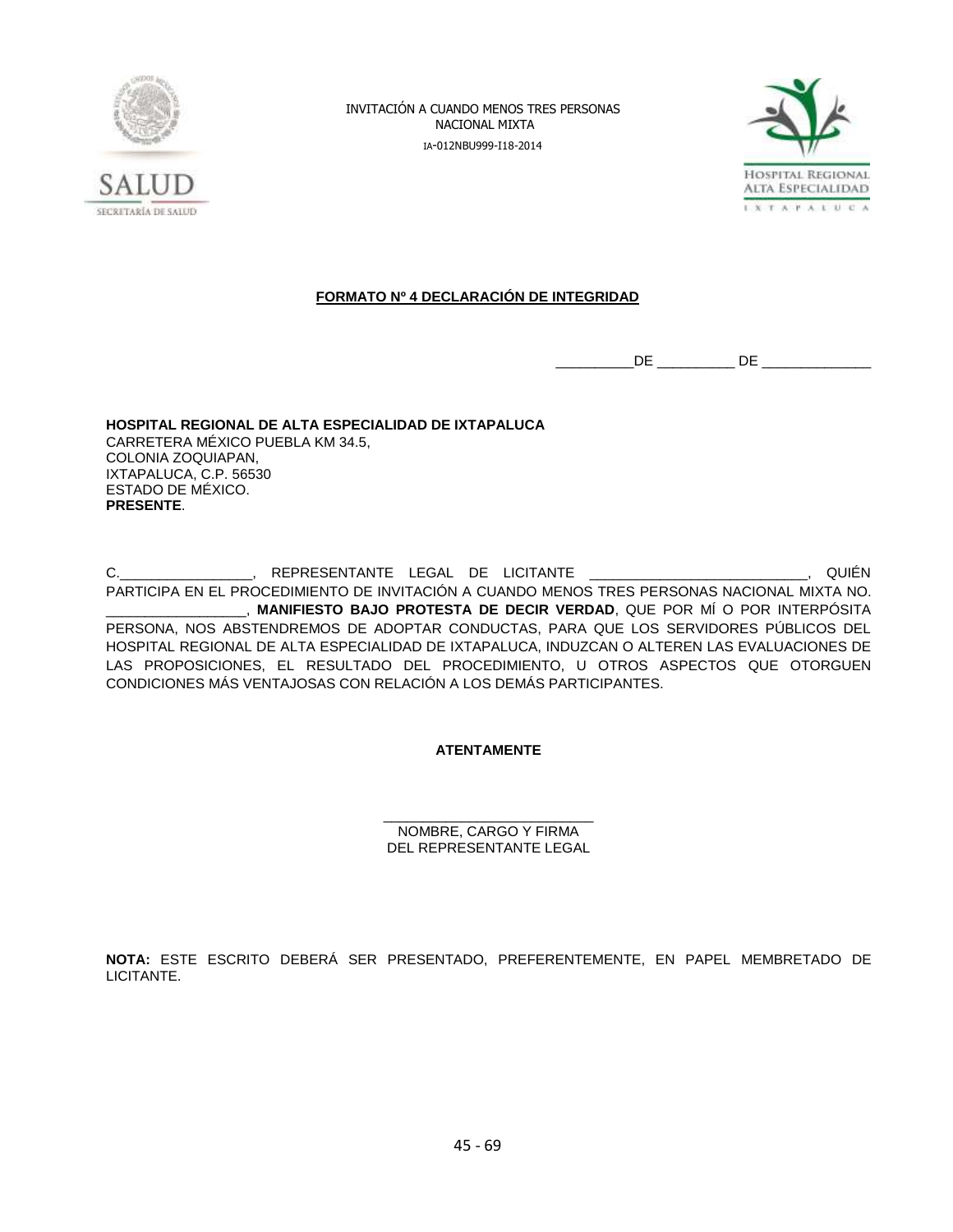



### **FORMATO Nº 5 RESPONSABILIDADES ADMINISTRATIVAS**

MÉXICO, D.F. A - - - - DE - - - - - 2014

**HOSPITAL REGIONAL DE ALTA ESPECIALIDAD DE IXTAPALUCA. P R E S E N T E.**

C. - - - - - - - EN MI CARÁCTER DE REPRESENTANTE LEGAL DE - - - - - -, **DECLARO BAJO PROTESTA DE DECIR VERDAD**, QUE EN LA EMPRESA QUE REPRESENTO, NINGUNO DE LOS SOCIOS O DIRECTIVOS NI EL SUSCRITO, DESEMPEÑAMOS UN EMPLEO, CARGO O COMISIÓN EN EL SERVICIO PÚBLICO, NI ESTAMOS INHABILITADOS PARA ELLO. LO ANTERIOR, EN TÉRMINOS DE LO DISPUESTO POR LA FRACCIÓN XX DEL ARTÍCULO 8 DE LA LEY FEDERAL DE RESPONSABILIDADES ADMINISTRATIVAS DE LOS SERVIDORES PÚBLICOS.

A T E N T A M E N T E

### **REPRESENTANTE LEGAL DE LA EMPRESA**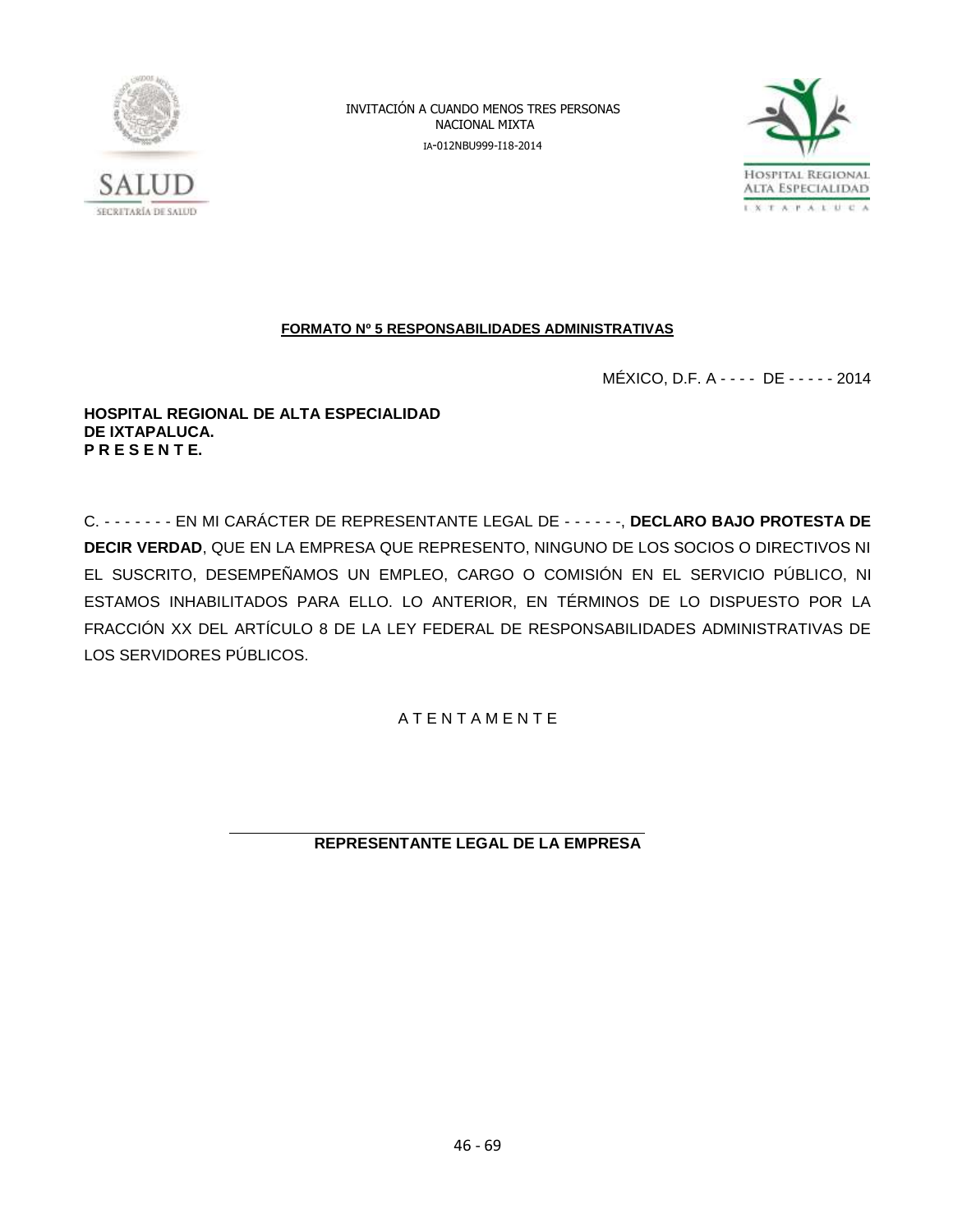



### **FORMATO Nº 6 SOLICITUD DE REGISTRO**

MÉXICO, D.F. A \_\_ DE \_\_\_\_\_\_\_ DE 20\_\_.

#### **HOSPITAL REGIONAL DE ALTA ESPECIALIDAD DE IXTAPALUCA P R E S E N T E.**

ME REFIERO A LA INVITACIÓN DE FECHA (FECHA DE OFICIO DE INVITACIÓN), POR MEDIO DE LA CUAL EL HOSPITAL REGIONAL DE ALTA ESPECIALIDAD DE IXTAPALUCA, CONVOCÓ A PARTICIPAR EN LA INVITACIÓN A CUANDO MENOS TRES PERSONAS NACIONAL MIXTA Nº (NÚMERO DE LA INVITACIÓN) RELATIVA A LA ADQUISICIÓN DE (BIENES SEÑALADOS EN EL ANEXO TÉCNICO).

SOBRE EL PARTICULAR COMUNICO A USTED QUE MÍ REPRESENTADA CUMPLE CON LOS REQUISITOS ESTABLECIDOS EN LA INVITACIÓN PARA PARTICIPAR Y POR LO TANTO COMO REPRESENTANTE LEGAL DE (NOMBRE O RAZÓN SOCIAL DE LA EMPRESA) MANIFIESTO A USTED LO SIGUIENTE:

QUE ES DESEO DE MI REPRESENTADA PARTICIPAR EN ESTA INVITACIÓN, MISMA QUE NOS FUE ENVIADA MEDIANTE OFICIO Y ANEXO POR LA CONVOCANTE, POR LO QUE SE TIENE PLENO CONOCIMIENTO DE TODAS Y CADA UNA DE LAS CONDICIONES, ESPECIFICACIONES DE LA MISMA Y ANEXO TÉCNICO, ASÍ COMO LO ESTABLECIDO EN LA JUNTA DE ACLARACIONES, MANIFESTANDO MI ACEPTACIÓN.

ASIMISMO, EXPRESO QUE SE CONOCE LO ESTABLECIDO POR LA LEY DE ADQUISICIONES, ARRENDAMIENTOS Y SERVICIOS DEL SECTOR PÚBLICO Y SU REGLAMENTO.

DE CONFORMIDAD CON LO ANTERIOR, SE SOLICITA SE TENGA POR REGISTRADO A ÉSTE LICITANTE PARA LA INVITACIÓN EN MENCIÓN.

**A T E N T A M E N T E**

\_\_\_\_\_\_\_\_\_\_\_\_\_\_\_\_\_\_\_\_\_\_\_\_\_\_\_\_\_\_\_\_\_\_\_\_\_\_\_\_ (NOMBRE Y FIRMA DEL REPRESENTANTE LEGAL)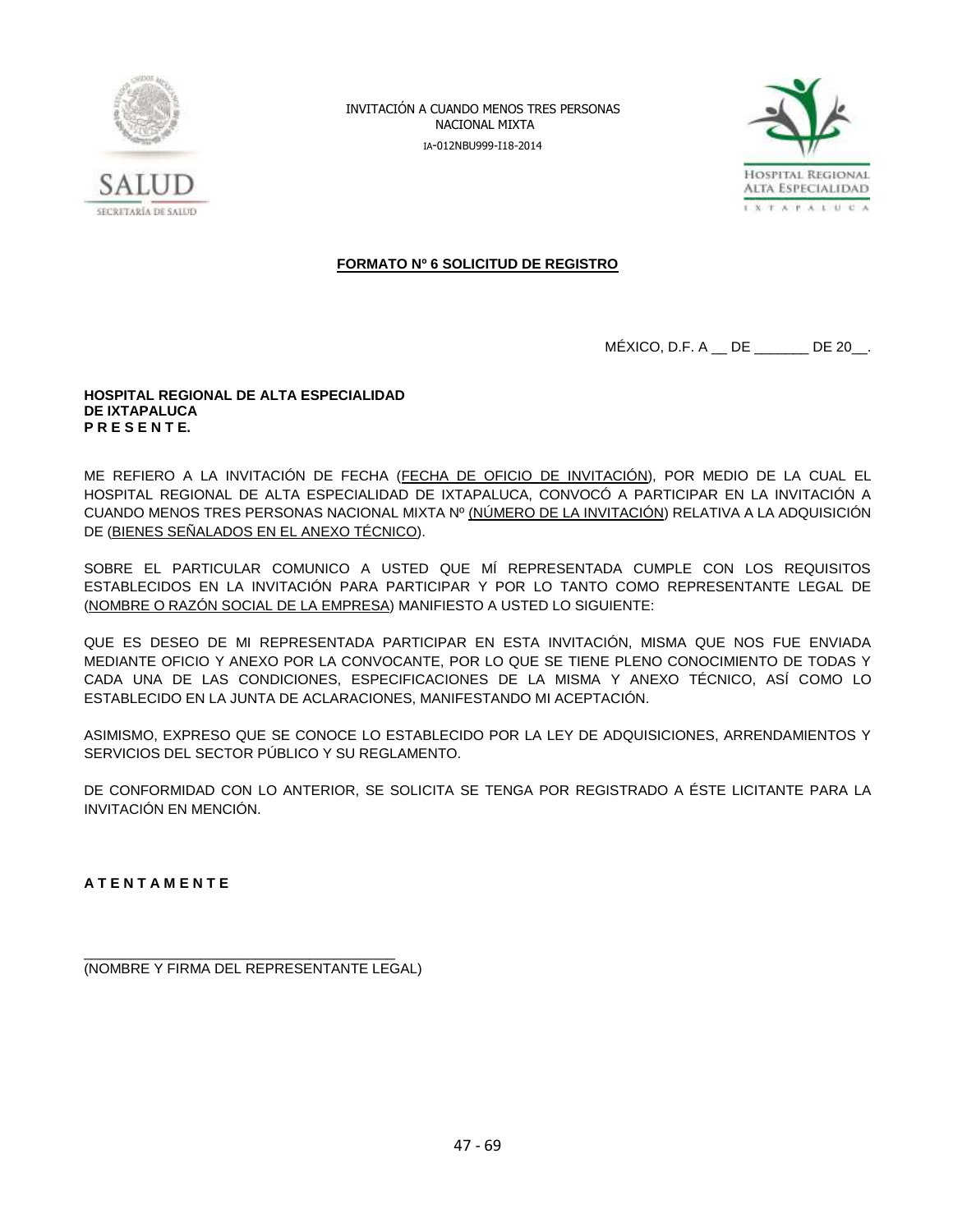



### **FORMATO NO. 7 PROPOSICIÓN TÉCNICA**

(PAPEL MEMBRETADO DEL LICITANTE)

**HOSPITAL REGIONAL DE ALTA ESPECIALIDAD DE IXTAPALUCA** PRESENTE

INVITACIÓN A CUANDO MENOS TRES PERSONAS NACIONAL MIXTA NO. \_\_\_\_\_\_\_\_\_\_ PARA LA ADQUISICIÓN DE: \_\_\_\_\_\_\_\_\_\_\_\_\_\_\_\_\_\_\_\_\_\_\_\_\_\_\_\_\_\_\_\_\_\_\_\_\_\_\_\_\_\_\_\_\_\_\_\_\_\_\_\_\_\_\_\_\_

PROPOSICIÓN TÉCNICA PRESENTADA POR: (NOMBRE O RAZÓN SOCIAL DEL LICITANTE).

| <b>PARTIDA</b> | <b>CLAVE</b><br><b>HRAEI</b> | UNIDAD DE<br><b>MEDIDA</b> | <b>DESCRIPCIÓN</b><br><b>COMPLETA DEL</b><br><b>BIEN</b><br><b>OFERTADO</b> | <b>CANTIDAD</b> | <b>NOMBRE</b><br><b>COMERCIAL Y/O</b><br><b>MARCA</b> | <b>PAÍS DE ORIGEN</b><br><b>DEL BIEN</b> | <b>FABRICANTE</b> |
|----------------|------------------------------|----------------------------|-----------------------------------------------------------------------------|-----------------|-------------------------------------------------------|------------------------------------------|-------------------|
|                |                              |                            |                                                                             |                 |                                                       |                                          |                   |
| າ              |                              |                            |                                                                             |                 |                                                       |                                          |                   |
| 3              |                              |                            |                                                                             |                 |                                                       |                                          |                   |

### **(DEBERÁ INCLUIR LOS DEMÁS REQUISITOS SOLICITADOS EN EL ANEXO 1 ANEXO TÉCNICO)**

MÉXICO, D.F. A \_\_\_\_ DE \_\_\_\_\_\_\_\_\_\_\_\_\_\_\_\_DE 20\_\_

DATOS DEL REPRESENTANTE

DENOMINACIÓN DEL LICITANTE \_\_\_\_\_\_\_\_\_\_\_\_\_\_\_\_\_\_\_\_\_\_\_\_\_\_\_\_\_\_

NOMBRE DEL REPRESENTANTE LEGAL

FIRMA DEL REPRESENTANTE LEGAL \_\_\_\_\_\_\_\_\_\_\_\_\_\_\_\_\_\_\_\_\_\_\_\_\_\_\_\_\_\_\_\_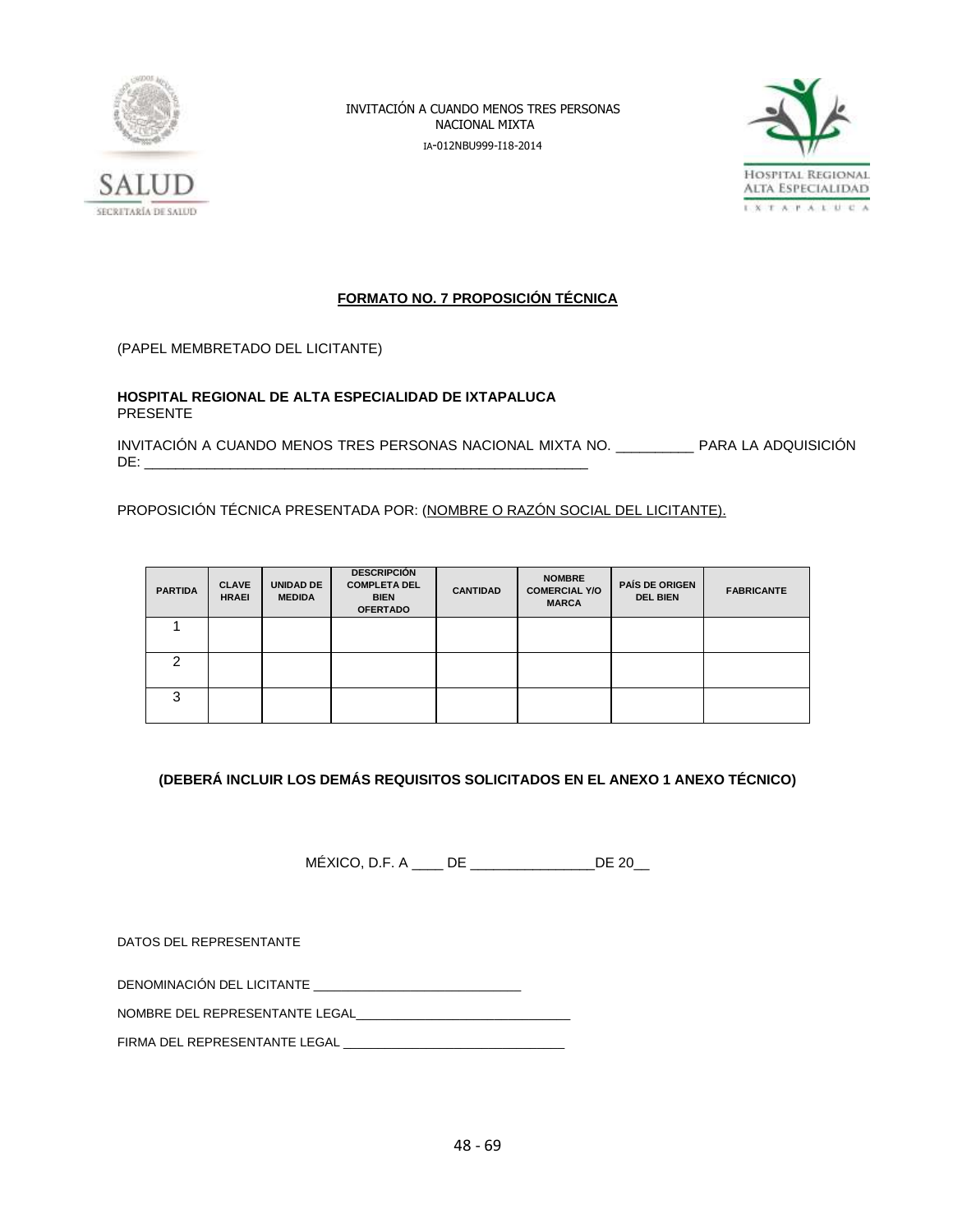



 $DE$  DE  $(1)$ 

### **FORMATO Nº 8 PORCENTAJE DE CONTENIDO NACIONAL DE LOS BIENES ENTREGADOS**

### **MANIFESTACIÓN QUE DEBERÁN PRESENTAR LOS LICITANTES QUE RESULTEN ADJUDICADOS.**

 $(2)$ 

PRESENTE.

ME REFIERO AL PROCEDIMIENTO DE\_\_\_\_\_\_\_\_\_\_(3)\_\_\_\_\_\_\_\_\_\_\_ NÚMERO. \_\_\_\_\_(4)\_\_\_\_\_ EN EL QUE MI REPRESENTADA, LA EMPRESA \_\_\_\_\_\_\_\_\_\_\_\_\_\_\_(5)\_\_\_\_\_\_\_\_\_\_\_\_\_\_\_\_\_\_\_ PARTICIPÓ Y RESULTÓ ADJUDICADA  $CON LA(S) PARTIDA(S)$  (6)

SOBRE EL PARTICULAR, Y EN LOS TÉRMINOS DE LO PREVISTO POR LA REGLA 9 DE LAS "REGLAS PARA LA DETERMINACIÓN, ACREDITACIÓN Y VERIFICACIÓN DEL CONTENIDO NACIONAL DE LOS BIENES QUE SE OFERTAN Y ENTREGAN EN LOS PROCEDIMIENTOS DE CONTRATACIÓN, QUE CELEBREN LAS DEPENDENCIAS Y ENTIDADES DE LA ADMINISTRACIÓN PÚBLICA FEDERAL", EL QUE SUSCRIBE **MANIFIESTA BAJO PROTESTA DE DECIR VERDAD**, QUE LOS BIENES ENTREGADOS CORRESPONDIENTES A LA(S) PARTIDA(S) ANTES SEÑALADA(S) FUE(RON) PRODUCIDO(S) EN LOS ESTADOS UNIDOS MEXICANOS POR LA EMPRESA  $(7)$   $\qquad \qquad$   $\qquad \qquad$   $\qquad$   $\qquad$   $\qquad$   $\qquad$   $\qquad$   $\qquad$   $\qquad$   $\qquad$   $\qquad$   $\qquad$   $\qquad$   $\qquad$   $\qquad$   $\qquad$   $\qquad$   $\qquad$   $\qquad$   $\qquad$   $\qquad$   $\qquad$   $\qquad$   $\qquad$   $\qquad$   $\qquad$   $\qquad$   $\qquad$   $\qquad$   $\qquad$   $\qquad$   $\qquad$   $\qquad$   $\qquad$   $\qquad$ 

ATENTAMENTE

 $(9)$ 

INSTRUCTIVO PARA EL LLENADO DEL FORMATO PARA LA MANIFESTACIÓN QUE DEBERÁN PRESENTAR LOS LICITANTES ADJUDICADOS.

| <b>NUMERO</b>  | <b>DESCRIPCIÓN</b>                                                                                                                |
|----------------|-----------------------------------------------------------------------------------------------------------------------------------|
|                | SEÑALAR LA FECHA DE SUSCRIPCIÓN DEL DOCUMENTO.                                                                                    |
| $\overline{2}$ | ANOTAR EL NOMBRE DE LA ENTIDAD QUE CONVOCA O INVITA.                                                                              |
| 3              | PRECISAR EL PROCEDIMIENTO DE QUE SE TRATE, LICITACIÓN PÚBLICA, INVITACIÓN A<br>CUANDO MENOS TRES PERSONAS O ADJUDICACIÓN DIRECTA. |
| 4              | INDICAR EL NÚMERO DEL PROCEDIMIENTO RESPECTIVO.                                                                                   |
| 5              | CITAR EL NOMBRE O RAZÓN SOCIAL DE LA EMPRESA LICITANTE.                                                                           |
| 6              | SEÑALAR EL NÚMERO DE PARTIDA QUE CORRESPONDA.                                                                                     |
| $\overline{7}$ | INDICAR EL NOMBRE O RAZÓN SOCIAL DE LA EMPRESA FABRICANTE DE LOS BIENES<br>ENTREGADOS.                                            |
| 8              | INDICAR EL RESULTADO DEL CÁLCULO DEL PORCENTAJE DE CONTENIDO NACIONAL DE<br>LOS BIENES ENTREGADOS.                                |
| 9              | ANOTAR EL NOMBRE Y FIRMA DEL REPRESENTANTE DE LA EMPRESA LICITANTE.                                                               |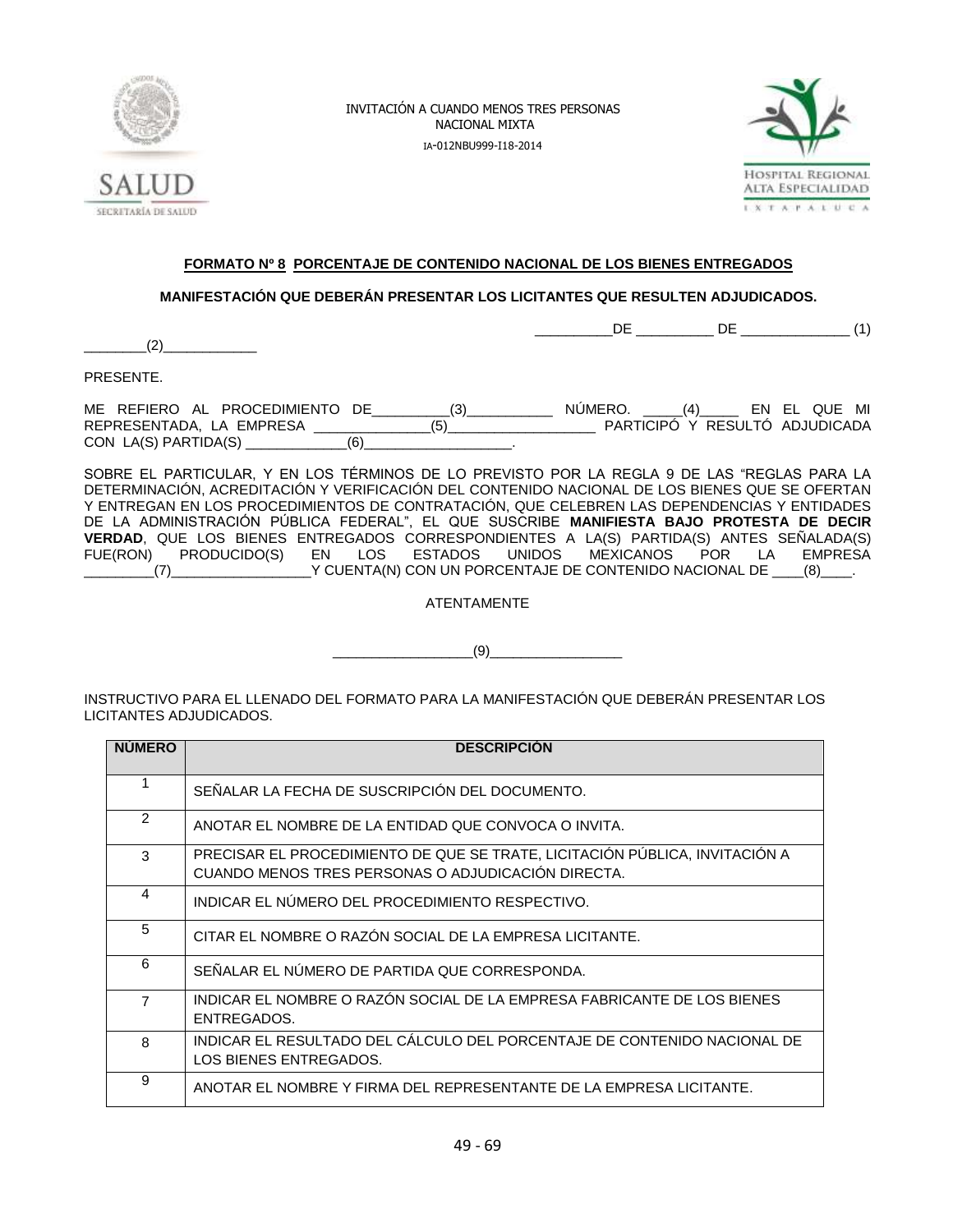



### **FORMATO Nº 9 PATENTES, MARCAS Y DERECHOS DE AUTOR**

**FECHA** 

**HOSPITAL REGIONAL DE ALTA ESPECIALIDAD DE IXTAPALUCA** CARRETERA MÉXICO PUEBLA KM 34.5, COLONIA ZOQUIAPAN, IXTAPALUCA, C.P. 56530, ESTADO DE MÉXICO. **PRESENTE**.

C. The contract of the contract of the contract of the contract of the contract of the contract of the contract of the contract of the contract of the contract of the contract of the contract of the contract of the contrac EN CASO DE QUE AL PROPORCIONAR LOS BIENES **OBJETO DE LA PRESENTE INVITACIÓN**, **SE INFRINJAN PATENTES, MARCAS O DERECHOS DE AUTOR**, EXIMIENDO A LA CONVOCANTE DE CUALQUIER RESPONSABILIDAD. .

A T E N T A M E N T E

\_\_\_\_\_\_\_\_\_\_\_\_\_\_\_\_\_\_\_\_\_\_\_\_\_\_\_\_\_\_\_\_\_\_\_\_\_\_\_\_\_\_\_\_\_\_\_\_\_\_\_\_\_\_\_\_ (NOMBRE, CARGO Y FIRMA DEL REPRESENTANTE LEGAL)

(EN HOJA MEMBRETADA DE LA EMPRESA)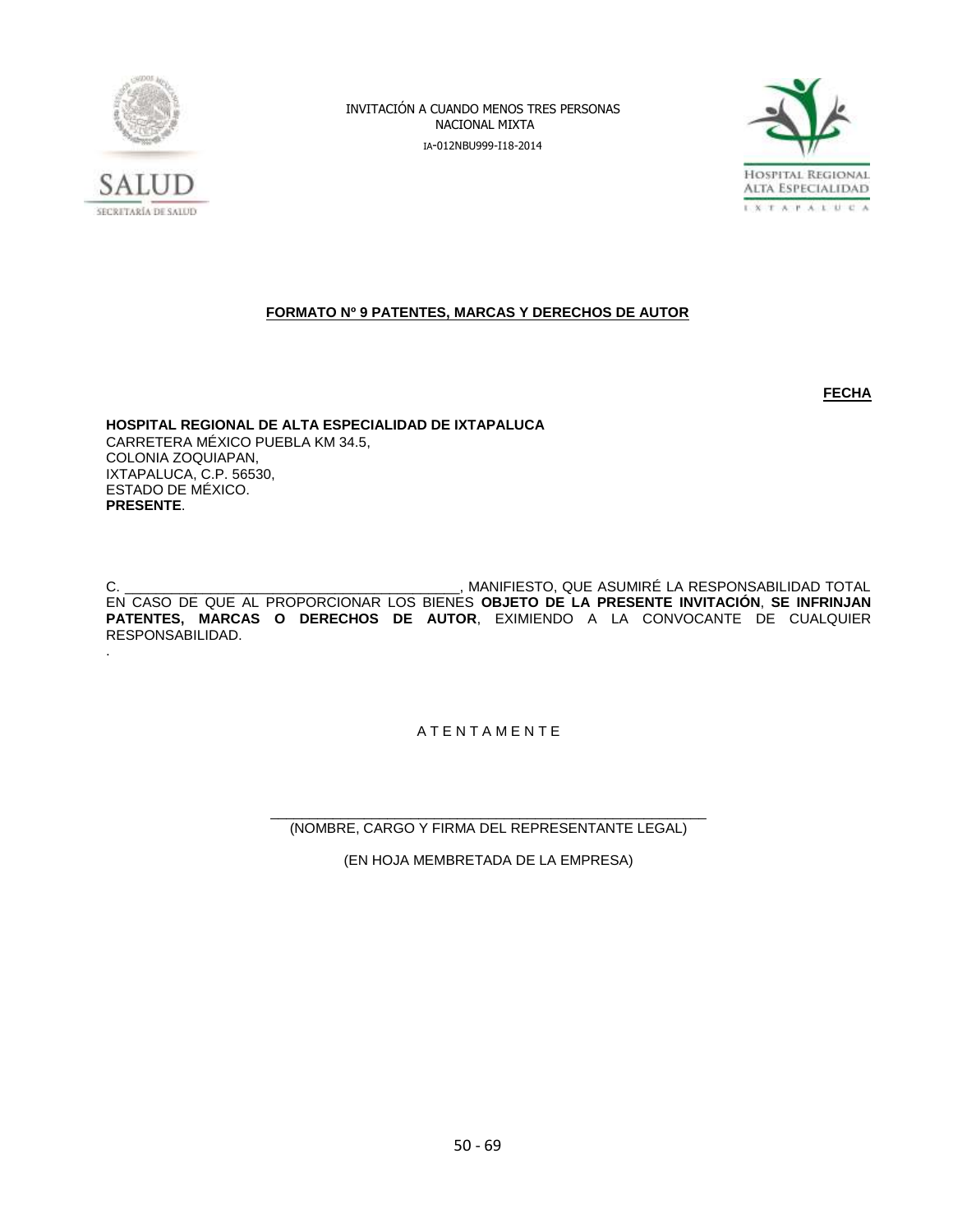



### **FORMATO NO. 10 PROPOSICIÓN ECONÓMICA**

(PAPEL MEMBRETADO DEL LICITANTE)

### **HOSPITAL REGIONAL DE ALTA ESPECIALIDAD DE IXTAPALUCA** PRESENTE

\_\_\_\_\_\_\_\_\_\_\_\_\_\_\_\_\_\_\_\_\_\_\_\_\_\_\_\_\_\_\_\_\_\_\_\_\_\_\_\_\_\_\_\_\_\_\_\_\_\_\_\_\_\_\_\_\_\_\_

INVITACIÓN A CUANDO MENOS TRES PERSONAS NACIONAL MIXTA NO.\_\_\_\_\_\_\_\_\_\_\_ PARA LA ADQUISICIÓN DE:

PROPOSICIÓN ECONÓMICA PRESENTADA POR: NOMBRE O RAZÓN SOCIAL, DOMICILIO Y R.F.C. DEL LICITANTE.

| <b>PARTIDA</b> | <b>CLAVE</b><br><b>HRAEI</b> | <b>DESCRIPCIÓN COMPLETA DEL BIEN</b><br><b>OFERTADO</b> | <b>UNIDAD DE</b><br><b>MEDIDA</b> | <b>CANTIDAD</b> | <b>PRECIO</b><br><b>UNITARIO</b> | <b>MONTO TOTAL</b> |
|----------------|------------------------------|---------------------------------------------------------|-----------------------------------|-----------------|----------------------------------|--------------------|
|                |                              |                                                         |                                   |                 | $($ \$)                          | $($ \$)            |
| $\overline{2}$ |                              |                                                         |                                   |                 | $($ \$)                          | $($ \$)            |
| $\cdots$       |                              |                                                         |                                   |                 | $($ \$)                          | $($ \$)            |
| $\cdots$       |                              |                                                         |                                   |                 | $($ \$)                          | $($ \$)            |
|                |                              |                                                         |                                   |                 | <b>SUBTOTAL</b>                  | $($ \$)            |
|                |                              |                                                         |                                   |                 | <b>IVA</b>                       | $($ \$)            |
|                |                              |                                                         |                                   |                 | <b>TOTAL</b>                     | $($ \$)            |

**IMPORTE TOTAL CON NÚMERO Y LETRA (\_\_\_\_\_\_\_\_\_\_\_\_\_\_\_PESOS 00/100 M.N.)**

LOS PRECIOS SEÑALADOS EN ESTA PROPOSICIÓN ECONÓMICA SERÁN EN MONEDA NACIONAL, A DOS DECIMALES, FIJOS, Y ESTARÁN VIGENTES POR EL EJERCICIO FISCAL 2014, HASTA EL TOTAL CUMPLIMIENTO DEL PEDIDO QUE DERIVE DE ESTA INVITACIÓN PÚBLICA NACIONAL MIXTA

MÉXICO, D.F. A DE DE 20

DATOS DEL REPRESENTANTE

DENOMINACIÓN DEL LICITANTE

NOMBRE DEL REPRESENTANTE LEGAL

FIRMA DEL REPRESENTANTE LEGAL \_\_\_\_\_\_\_\_\_\_\_\_\_\_\_\_\_\_\_\_\_\_\_\_\_\_\_\_\_\_\_\_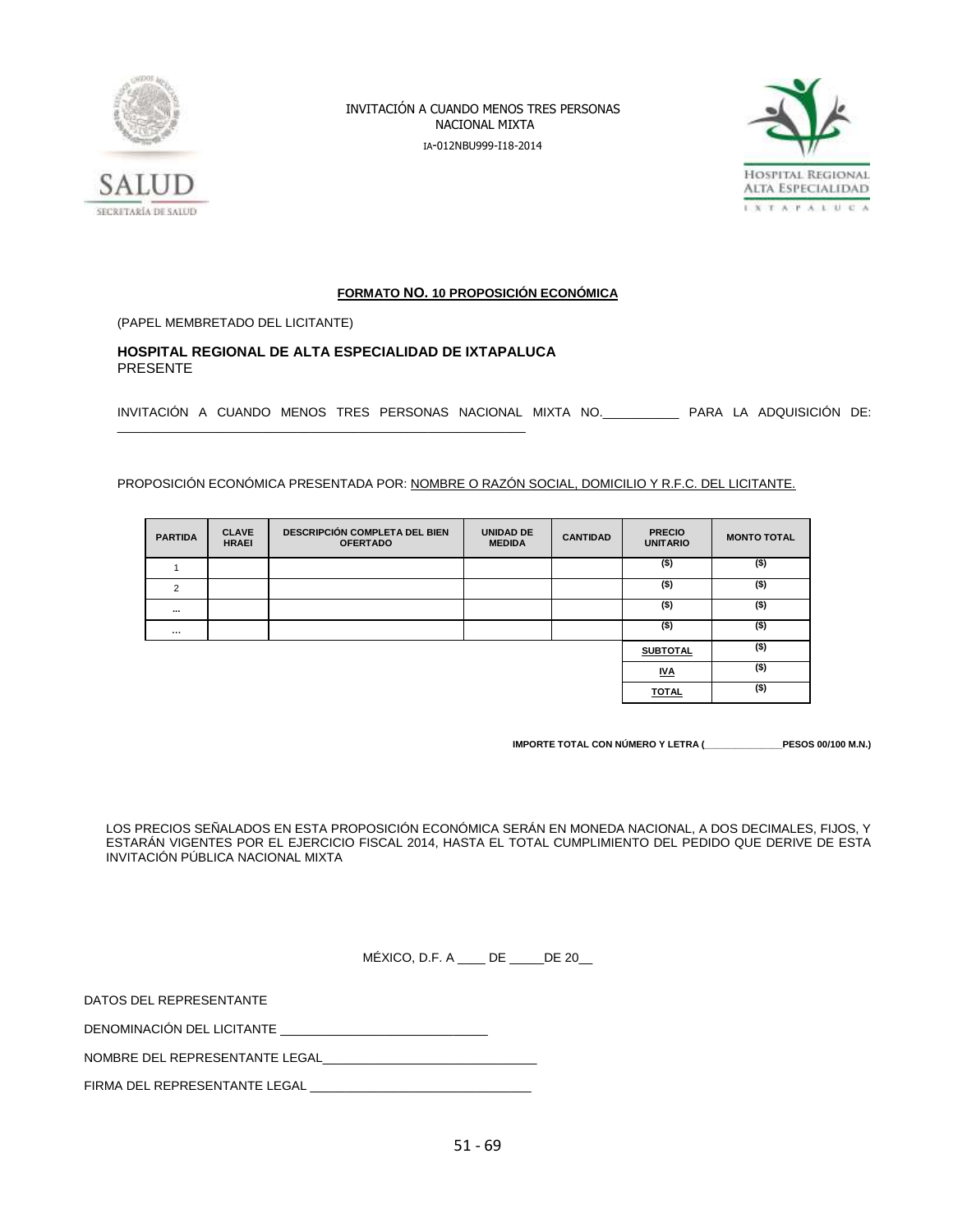



### **FORMATO Nº 11 DE MANIFESTACIÓN PARA LAS MIPYMES**

 $DE$  DE  $(1)$ 

 $^{(2)}$ 

P R E S E N T E.

ME REFIERO AL PROCEDIMIENTO \_\_\_\_\_\_\_\_\_\_\_\_\_\_\_\_\_\_\_ (3) NO. \_\_\_\_\_\_\_\_\_\_\_\_\_\_(4) EN EL QUE MI REPRESENTADA, LA EMPRESA \_\_\_\_\_\_\_\_\_\_\_\_\_\_\_\_\_\_\_\_\_\_\_\_\_\_\_\_\_\_(5) PARTICIPA A TRAVÉS DE LA PROPOSICIÓN QUE SE CONTIENE EN EL PRESENTE SOBRE.

SOBRE EL PARTICULAR, Y EN LOS TÉRMINOS DE LO PREVISTO POR LOS "LINEAMIENTOS PARA FOMENTAR LA PARTICIPACIÓN DE LAS MICRO, PEQUEÑAS Y MEDIANAS EMPRESAS EN LOS PROCEDIMIENTOS DE ADQUISICIÓN Y ARRENDAMIENTO DE BIENES MUEBLES, ASÍ COMO LA CONTRATACIÓN DE SERVICIOS QUE REALICEN LAS DEPENDENCIAS Y ENTIDADES DE LA ADMINISTRACIÓN PÚBLICA FEDERAL", DECLARO BAJO PROTESTA DE DECIR VERDAD, QUE MI REPRESENTADA PERTENECE AL SECTOR \_\_\_\_\_\_\_\_(6), CUENTA CON \_\_\_\_\_\_(7) EMPLEADOS DE<br>PLANTA REGISTRADOS ANTE EL IMSS Y CON \_\_\_\_\_\_(8) PERSONAS SUBCONTRATADAS Y QUE EL MONTO DE LAS PLANTA REGISTRADOS ANTE EL IMSS Y CON \_\_\_\_\_\_\_(8) PERSONAS SUBCONTRATADAS Y QUE EL MONTO DE LAS VENTAS ANUALES DE MI REPRESENTADA ES DE \_\_\_\_\_\_\_\_\_\_\_\_\_\_\_\_\_\_\_(9) OBTENIDO EN EL EJERCICIO FISCAL CORRESPONDIENTE A LA ÚLTIMA DECLARACIÓN ANUAL DE IMPUESTOS FEDERALES. CONSIDERANDO LO ANTERIOR, MI REPRESENTADA SE ENCUENTRA EN EL RANGO DE UNA EMPRESA \_\_\_\_\_\_\_(10), ATENDIENDO A LO SIGUIENTE:

| <b>ESTRATIFICACIÓN</b> |                                           |                                                                                 |                                                         |                                            |
|------------------------|-------------------------------------------|---------------------------------------------------------------------------------|---------------------------------------------------------|--------------------------------------------|
| <b>TAMAÑO</b><br>(19)  | <b>SECTOR</b><br>(6)                      | DE<br><b>RANGO</b><br><b>NUMERO</b><br><b>DE</b><br>TRABAJADORES<br>$(7) + (8)$ | RANGO DE MONTO DE<br><b>VENTAS ANUALES (MDP)</b><br>(9) | <b>TOPE</b><br><b>MÁXIMO</b><br>COMBINADO* |
| <b>MICRO</b>           | <b>TODAS</b>                              | HASTA 10                                                                        | <b>HASTA \$4</b>                                        | 4.6                                        |
| <b>PEQUEÑA</b>         | <b>COMERCIO</b>                           | <b>DESDE 11 HASTA</b><br>30                                                     | <b>DESDE \$4.01 HASTA \$100</b>                         | 93                                         |
|                        | Υ<br><b>INDUSTRIA</b><br><b>SERVICIOS</b> | DESDE 11 HASTA<br>50                                                            | <b>DESDE \$4.01 HASTA \$100</b>                         | 95                                         |
|                        | <b>COMERCIO</b>                           | DESDE 31 HASTA<br>100                                                           | <b>DESDE</b><br><b>HASTA</b><br>100.01                  | 235                                        |
| <b>MEDIANA</b>         | <b>SERVICIOS</b>                          | DESDE 51 HASTA<br>100                                                           | \$250                                                   |                                            |
|                        | <b>INDUSTRIA</b>                          | <b>DESDE 51 HASTA</b><br>250                                                    | <b>DESDE</b><br>\$100.01<br><b>HASTA</b><br>\$250       | 250                                        |

\* TOPE MÁXIMO COMBINADO = (TRABAJADORES) X 10% + (VENTAS ANUALES) X 90%.

- (7) (8) EL NÚMERO DE TRABAJADORES SERÁ EL QUE RESULTE DE LA SUMATORIA DE LOS PUNTOS (7) Y (8).
- (10) EL TAMAÑO DE LA EMPRESA SE DETERMINARÁ A PARTIR DEL PUNTAJE OBTENIDO CONFORME A LA SIGUIENTE FÓRMULA: PUNTAJE DE LA EMPRESA = (NÚMERO DE TRABAJADORES) X 10% + (MONTO DE VENTAS ANUALES) X 90% EL CUAL DEBE SER IGUAL O MENOR AL TOPE MÁXIMO COMBINADO DE SU CATEGORÍA.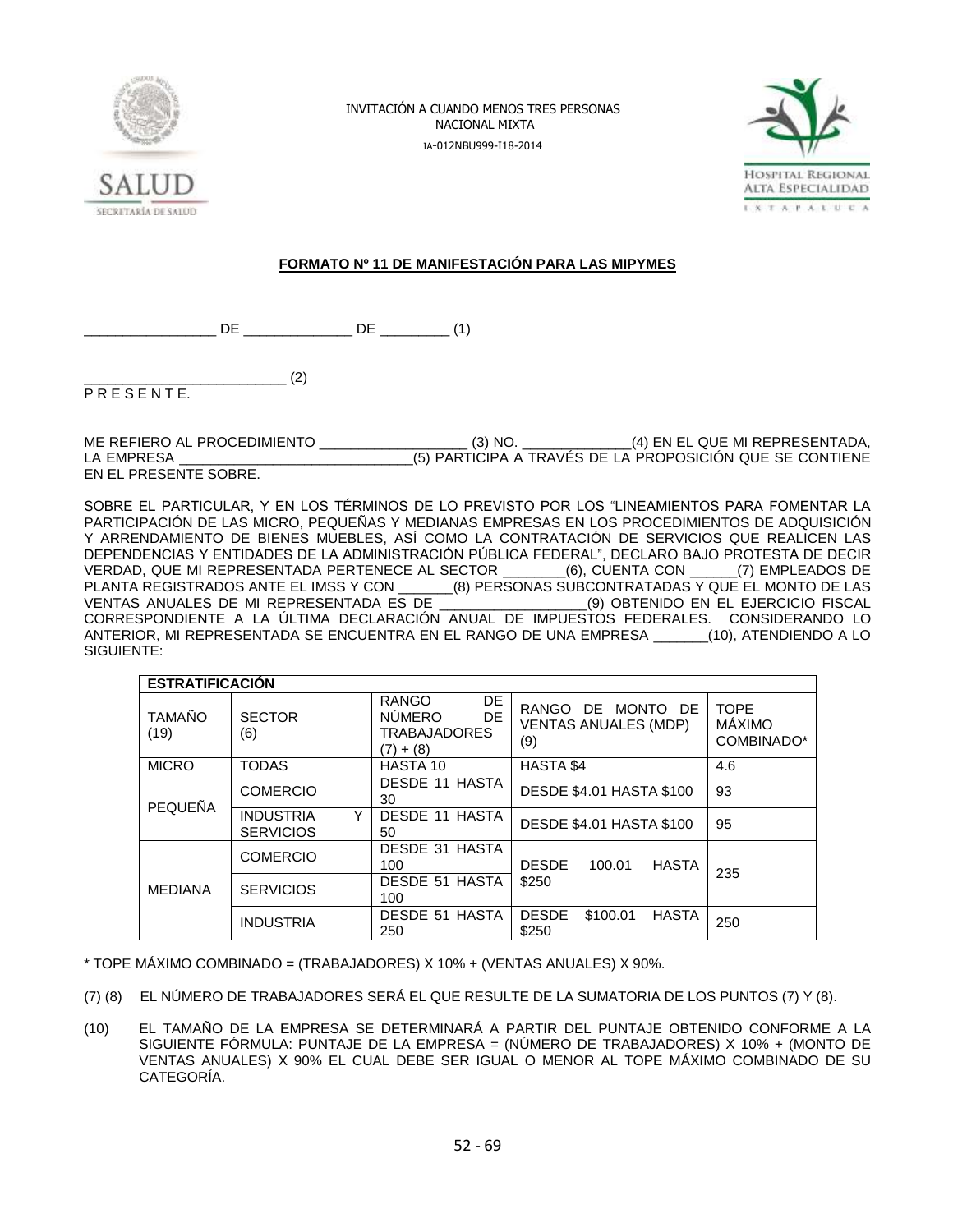



ASIMISMO, MANIFIESTO BAJO PROTESTA DE DECIR VERDAD, QUE EL REGISTRO FEDERAL DE CONTRIBUYENTES<br>DE MI REPRESENTADA ES: (11); Y QUE EL REGISTRO FEDERAL DE CONTRIBUYENTES THE MITTED MI REPRESENTAGE MI REPRESENT AND THE MITTED MINORE AND LOTE THAT A LOST BE MINOR AND MINORE LOST BE<br>DE LOS BIENES QUE INTEGRAN MI OFERTA, ES(SON): DEL(LOS) FABRICANTE(S) DE LOS BIENES QUE INTEGRAN MI OFERTA, ES(SON):  $(12).$ 

### **A T E N T A M E N T E**

### **INSTRUCTIVO**

 $\frac{1}{2}$  (13)

INSTRUCTIVO PARA EL LLENADO DEL FORMATO PARA LA MANIFESTACIÓN QUE DEBERÁN PRESENTAR LOS LICITANTES PARA DAR CUMPLIMIENTO A LO DISPUESTO EN LOS LINEAMIENTOS PARA FOMENTAR LA PARTICIPACIÓN DE LAS MICRO, PEQUEÑAS Y MEDIANAS EMPRESAS EN LOS PROCEDIMIENTOS DE ADQUISICIÓN Y ARRENDAMIENTO DE BIENES MUEBLES, ASÍ COMO LA CONTRATACIÓN DE SERVICIOS QUE REALICEN LAS DEPENDENCIAS Y ENTIDADES DE LA ADMINISTRACIÓN PÚBLICA FEDERAL.

| <b>NÚMERO</b>   | <b>DESCRIPCION</b>                                                                 |
|-----------------|------------------------------------------------------------------------------------|
|                 | SEÑALAR LA FECHA DE SUSCRIPCIÓN DEL DOCUMENTO.                                     |
| 2               | ANOTAR EL NOMBRE DE LA DEPENDENCIA O ENTIDAD CONVOCANTE.                           |
| 3               | PRECISAR EL PROCEDIMIENTO DE QUE SE TRATE, LICITACIÓN PÚBLICA, INVITACIÓN A CUANDO |
|                 | MENOS TRES PERSONAS O ADJUDICACIÓN DIRECTA.                                        |
| 4               | INDICAR EL NUMERO RESPECTIVO DEL PROCEDIMIENTO.                                    |
| 5               | CITAR EL NOMBRE O RAZÓN SOCIAL O DENOMINACIÓN DE LA EMPRESA.                       |
| 6               | INDICAR CON LETRA EL SECTOR AL QUE PERTENECE (INDUSTRIA, COMERCIO O SERVICIOS).    |
|                 | ANOTAR EL NÚMERO DE TRABAJADORES DE PLANTA INSCRITOS EN EL IMSS.                   |
| 8               | EN SU CASO, ANOTAR EL NÚMERO DE PERSONAS SUBCONTRATADAS.                           |
| 9               | SEÑALAR EL RANGO DE MONTO DE VENTAS ANUALES EN MILLONES DE PESOS (MDP),            |
|                 | CONFORME AL REPORTE DE SU EJERCICIO FISCAL CORRESPONDIENTE A LA ÚLTIMA             |
|                 | DECLARACIÓN ANUAL DE IMPUESTOS FEDERALES.                                          |
| 10              | SEÑALAR CON LETRA EL TAMAÑO DE LA EMPRESA (MICRO, PEQUEÑA O MEDIANA), CONFORME     |
|                 | A LA FÓRMULA ANOTADA AL PIE DEL CUADRO DE ESTRATIFICACIÓN.                         |
| 11              | INDICAR EL REGISTRO FEDERAL DE CONTRIBUYENTES DEL LICITANTE.                       |
| 12 <sup>2</sup> | CUANDO EL PROCEDIMIENTO TENGA POR OBJETO LA ADQUISICIÓN DE BIENES Y EL LICITANTE Y |
|                 | FABRICANTE SEAN PERSONAS DISTINTAS, INDICAR EL<br>REGISTRO<br>FEDERAL<br>DE.       |
|                 | CONTRIBUYENTES DEL(LOS FABRICANTE(S) DE LOS BIENES QUE INTEGRAN LA OFERTA.         |
| 13              | ANOTAR EL NOMBRE Y FIRMA DEL REPRESENTANTE DE LA EMPRESA LICITANTE.                |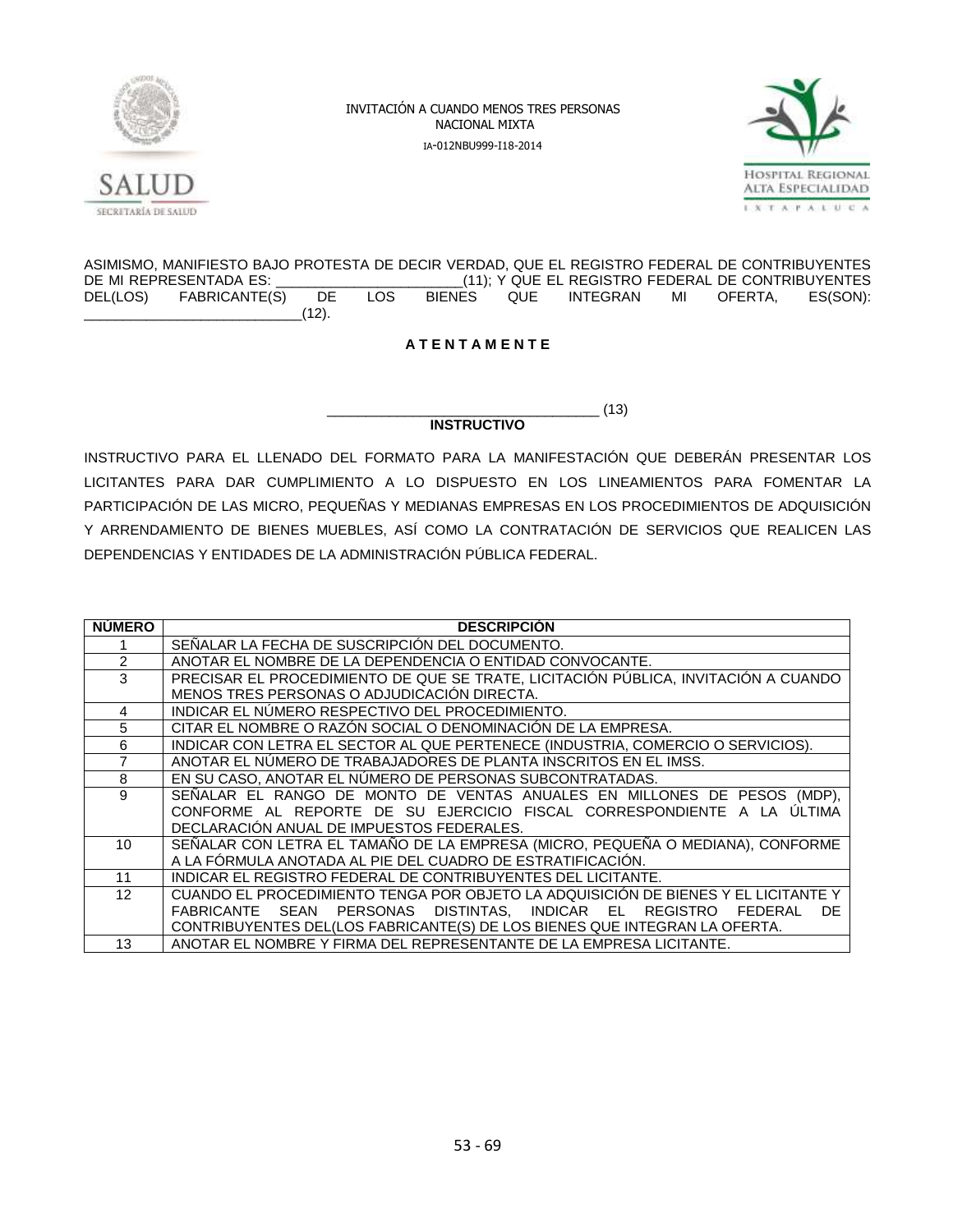



### **FORMATO 12**

### **MODELO DE PEDIDO**

| HOSPITAL REGIONAL DE ALTA<br>ESPECIALIDAD DE INTAPALUCA<br>SALUD<br>DIRECCIÓN DE ADMINISTRACIÓN Y<br>FINANZAS<br>SUBDIRECCIÓN DE RECURSOS<br><b>RODIGIONI</b><br>MATERIALES Y SERVICIOS<br>GENERALES<br>PEDIDO |                                                                                                 | NOMBRE DEL PROVEEDOR:<br>DOMICILIO DEL PROVEEDOR:<br>REGISTRO FEDERAL DE CONTRIBUYENTES: | FUNDAMENTO LEGAL DE ADJUDICACIÓN:<br>ARTÍCULOS<br>MODALIDAD DE LA ADJUDICACIÓN:                                                                                                                                                                                                                                                        |                                  |                               |               |        |  |
|----------------------------------------------------------------------------------------------------------------------------------------------------------------------------------------------------------------|-------------------------------------------------------------------------------------------------|------------------------------------------------------------------------------------------|----------------------------------------------------------------------------------------------------------------------------------------------------------------------------------------------------------------------------------------------------------------------------------------------------------------------------------------|----------------------------------|-------------------------------|---------------|--------|--|
| FECHA DE FIRMA:                                                                                                                                                                                                | HOJA:<br>1 DE 1                                                                                 | LUGAR DE ENTREGA DE LOS BIENES:                                                          | ALMACEN GENERAL DEL HOSPITAL REGIONAL DE ALTA ESPECIALIDAD DE IXTAPALUCA<br>CARRETERA FEDERAL MÉXICO-PUEBLA KM 34.5. ZOQUIAPAN, IXTAPALUCA, ESTADO DE MÉXICO, C.P. 56530                                                                                                                                                               | PORCENTAJE DE PENA CONVENCIONAL: |                               |               |        |  |
| NÚMERO DE PEDIDO:                                                                                                                                                                                              |                                                                                                 | VIGENCIA DEL PEDIDO:                                                                     | MONTO DE LA PÓLIZA DE GARANTIA DE<br><b>CUMPLIMIENTOL:</b>                                                                                                                                                                                                                                                                             |                                  |                               |               |        |  |
| SUFICIENCIA<br>PRESUPUESTARIA:                                                                                                                                                                                 | REQUISICIÓN:                                                                                    | FUNDAMENTO LEGAL Y PLAZO PARA EFECTUAR EL PAGO:                                          | EN TÉRMINOS DEL ARTÍCULO 51 DE LA LEY DE ADQUISICIONES, ARRENDAMIENTOS Y SERVICIOS DEL SECTOR                                                                                                                                                                                                                                          |                                  | PORCENTAJE DE DEDUCTIVAS:     |               |        |  |
| PARTIDA PRESUPUESTARIA:                                                                                                                                                                                        |                                                                                                 | SATISFACCIÓN DEL ADMINISTRADOR DEL PEDIDO.                                               | PÚBLICO. LOS PAGOS QUE SE GENEREN SE REALIZARAN DENTRO DE LOS 20 (VEINTE) DÍAS NATURALES CONTADOS<br>A PARTIR DE LA ENTREGA DE LAS FACTURAS RESPECTIVAS. UNA VEZ ENTREGÃOOS LOS BIENES A ENTERA                                                                                                                                        |                                  | <b>ANTICIPO:</b><br>NO APLICA |               |        |  |
|                                                                                                                                                                                                                |                                                                                                 | <b>DESCRIPCIÓN DE LOS BIENES</b>                                                         |                                                                                                                                                                                                                                                                                                                                        |                                  |                               |               |        |  |
|                                                                                                                                                                                                                |                                                                                                 |                                                                                          | LA ADQUISICIÓN DE ________________________________CON LAS CARACTERÍSTICAS, ESPECIFICACIONES Y PRECIOS                                                                                                                                                                                                                                  |                                  |                               | <b>MONTO</b>  |        |  |
| CUAL FORMA PARTE INTEGRANTE DEL MISMO.                                                                                                                                                                         |                                                                                                 |                                                                                          | UNITARIOS DE LOS BIENES. QUE SE ENCUENTRAN DESCRITOS EN EL ANEXO ÚNICO DEL PRESENTE PEDIDO. EL                                                                                                                                                                                                                                         |                                  |                               | <b>MINIMO</b> | MÁXIMO |  |
|                                                                                                                                                                                                                | EL __________________EN SU CARÁCTER DE ___________________________DEL HOSPITAL REGIONAL DE ALTA |                                                                                          |                                                                                                                                                                                                                                                                                                                                        |                                  |                               |               |        |  |
| ESPECIALIDAD DE IXTAPALUCA. SERA EL SERVIDOR PÚBLICO ENCARGADO DE REALIZAR LA ADMINISTRACIÓN Y<br>VERIFICACIÓN DEL PRESENTE PEDIDO, LO ANTERIOR, SIN PERJUICIO DE QUE DURANTE LA VIGENCIA DE ESTE              |                                                                                                 |                                                                                          |                                                                                                                                                                                                                                                                                                                                        |                                  |                               |               |        |  |
|                                                                                                                                                                                                                |                                                                                                 |                                                                                          |                                                                                                                                                                                                                                                                                                                                        |                                  | SUBTOTAL<br>LV.A.<br>TOTAL    |               |        |  |
| CUALES SERÁN DEBIDA Y OPORTUNAMENTE NOTIFICADAS AL PROVEEDOR.                                                                                                                                                  |                                                                                                 |                                                                                          | INSTRUMENTO, LA TITULAR DEL ÁREA REQUIRENTE REALICE NUEVAS DESIGNACIONES PARA TALES EFECTOS, LAS                                                                                                                                                                                                                                       |                                  |                               |               |        |  |
|                                                                                                                                                                                                                |                                                                                                 |                                                                                          | LEIDO POR LAS PARTES Y ENTERADAS DE SU CONTENIDO Y ALCANCE LEGAL. SE FIRMA EL PRESENTE PEDIDO Y SU ANEXO ÚNICO POR QUINTUPLICADO POR LOS QUE EN ÉL INTERVINIERON, COMO<br>CONSTANCIA DE SU ACEPTACIÓN, CON DOMICILIO UBICADO EN CARRETERA FEDERAL MÉXICO-PUEBLA KM, 34.5, ZOQUIAPAN, IXTAPALUCA, CÓDIGO POSTAL 56530 ESTADO DE MÉXICO. |                                  |                               |               |        |  |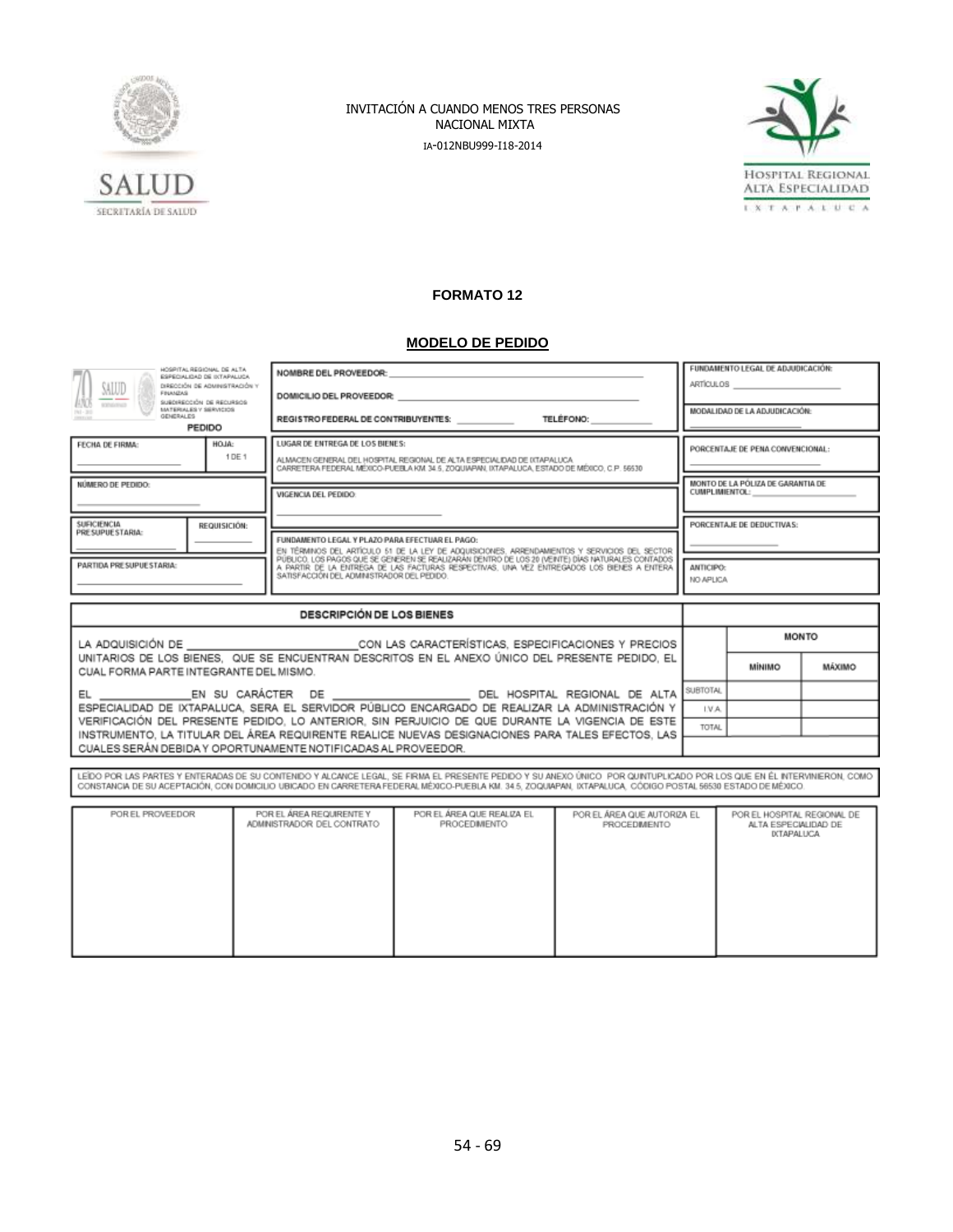



|                                                                                                                                                                                                                                                                                                                                                                                                                                                                                                                     | PEDIDO PARA LA ADQUISICIÓN DE LOS BIENES SEÑALADOS AL ANVERSO, EN ADELANTE "LOS BIENES" QUE CELEBRAN POR UNALo establecido en la presente Cláusda deberá ser interpretado sin perjuicio de que el Titular del "AREA REQUIRENTE                                                                                                                                                                                                                                                                                                                                                                                         |                                                                                                                                                                                                                                                                                                                                                                                  |
|---------------------------------------------------------------------------------------------------------------------------------------------------------------------------------------------------------------------------------------------------------------------------------------------------------------------------------------------------------------------------------------------------------------------------------------------------------------------------------------------------------------------|------------------------------------------------------------------------------------------------------------------------------------------------------------------------------------------------------------------------------------------------------------------------------------------------------------------------------------------------------------------------------------------------------------------------------------------------------------------------------------------------------------------------------------------------------------------------------------------------------------------------|----------------------------------------------------------------------------------------------------------------------------------------------------------------------------------------------------------------------------------------------------------------------------------------------------------------------------------------------------------------------------------|
|                                                                                                                                                                                                                                                                                                                                                                                                                                                                                                                     | PARTE, HOOMPLINE DE ALTA ESPECIALIDAD DE KTAPALUG, EN LO SUCESIVO EL "HRAET, REPRESENTAD EN ESTE poddo.<br>ACTO POR LOS SERVIDORES PÚBLICOS CON LOS CAROS Y CARACTERES SEÑALADOS EN EL ANVERSO, Y POR LA OTRA LA CUARTA- VIGENDA-                                                                                                                                                                                                                                                                                                                                                                                      | sus obligaciones                                                                                                                                                                                                                                                                                                                                                                 |
| CONJUNTAMENTE Y EN LO SUCESIVO SE LES DENOMINARA "LAS PARTES". MISMAS QUE MANIFIESTAN FORMALIZAR EL<br>PRESENTE PEDIDO AL TENOR DE LAS SIGUIENTES:                                                                                                                                                                                                                                                                                                                                                                  | PERSANDOLONAL RESOLUTION CONCERNO EN ENCOLONAL RESOLUTION DES SURFAINDUNG EN ENGLIS EN ENGLIS EN ENGLIS EN ENGLIS EN ENGLIS EN ENGLIS EN ENGLIS EN ENGLIS EN ENGLIS EN ENGLIS EN ENGLIS EN ENGLIS EN ENGLIS EN ENGLIS EN ENGLI<br>precisamente hasta en tanto éste, dé cabal cumplimiento a las obligaciones a su cargo.<br>QUINTA - OBLIGACIONES DEL "PROVEEDOR":                                                                                                                                                                                                                                                     | temporal del presente instrumento, podrá suspender la entrega de "LOS BIENES", en cuyo caso, únicamente se pagarán aquellos que hubiesen                                                                                                                                                                                                                                         |
| DECLARACIONES                                                                                                                                                                                                                                                                                                                                                                                                                                                                                                       |                                                                                                                                                                                                                                                                                                                                                                                                                                                                                                                                                                                                                        | La suspensión del presente pedido se sustentará mediante dictamen emitido por el Titular del "ÁREA REQUIRENTE", en el que se precise las                                                                                                                                                                                                                                         |
|                                                                                                                                                                                                                                                                                                                                                                                                                                                                                                                     | LE "WARE debut a state of the constant of the constant of the constant of the constant of the constant of the constant of the constant of the constant of the constant of the constant of the constant of the constant of the                                                                                                                                                                                                                                                                                                                                                                                          | A petición del Titular del "ÁREA REQUIRENTE" se podrá suspender temporalmente el pedido en todo o en parte, en cualquier momento, sin que                                                                                                                                                                                                                                        |
| Estados Unidos Mexicanos, 1", párrafo tercero y 45de la Ley Orgánica de la Administración Pública Federal 14, fracción II, de la Ley Federal de las establecido para la entrega de los mémos en el "ANEXO ÚNICO".<br>Entidados Pa                                                                                                                                                                                                                                                                                   |                                                                                                                                                                                                                                                                                                                                                                                                                                                                                                                                                                                                                        | El Titular del "ÁREA REQUIRENTE" y el "PROVEEDOR" pactarán el plazo de suspersión, a cuyo término, el presente pedido podrá continua                                                                                                                                                                                                                                             |
| iunio de 2012                                                                                                                                                                                                                                                                                                                                                                                                                                                                                                       | "LOS BIENES" así como contar con las licencias, autorizaciones vio permisos que en su caso sean necesarias, de conformidad con el artículo 31 terminación anticipada del instrumento legal.                                                                                                                                                                                                                                                                                                                                                                                                                            | Observar y cumplir en todo momento las Normas Oficiales, tanto nacionales como internacionales que resulten aplicables para la adquisición de produciendo todos sus efectos legales, una vez que hayan desaparecido las causas                                                                                                                                                   |
| 1.2 El Director General que firma el presente pedido tiene facultades en términos de lo dispuesto por l "os artículos 16, fracción IV del Estatuto<br>Orgánico del Hospital Regional de Alta Especialidad de Ixtapaluca, en los p<br>bienes muebles y la prestación de servicios de cualquier naturaleza, con expección de los servicios relacionados con la obraública.                                                                                                                                            | del Reglamento de la Ley de Adquisiciones, Arrendamientos y Servicios del Sector Público.<br>3. Responder de la totalidad de los daños y/o perjuicios causados a los bienes o trabajadores del "HRAEI" o a los bienes y personal de tenceros, debidamente acreditados por el Titular del "AREA REQUIRENTE". El Titular del                                                                                                                                                                                                                                                                                             | NOVENA .- PRÓRROGAS .- Únicamente se otorgarán<br>as por causas imputables a el "HRAEI" y en casos fortultos o de fuerza mayor                                                                                                                                                                                                                                                   |
| 13 Darantonder under nur norseidader al  "ÅDEA DEOUIDENTE" exteria la administérie de  "LOS BIENES", con las características<br>especificaciones y términos, contenidos en el presente instrumento legal y efANEXO ÚNICO" que forma parte del mismo                                                                                                                                                                                                                                                                 |                                                                                                                                                                                                                                                                                                                                                                                                                                                                                                                                                                                                                        | casados por é darme la empresa de 105 BENES" o por el persoal que corrate pas la esta esta entre entre o prompa que os estables entre la esta el procedida el esta entre el esta entre el esta el esta el esta el esta el esta                                                                                                                                                   |
| 141a presente contratación se adjudicó al "PROVEEDOR en atención a la solicitud formulada por el Titular del "ÁREA REQUIRENTE" medianti                                                                                                                                                                                                                                                                                                                                                                             | 4. Asumir la responsabilidad total en caso de que infrina la normatividad relativa a derechos inherentes a la propiedad intelectual, patentes, marcas DÉCIMA - CASO FORTUITO O FUERZA MAYOR - Ninguna de "LAS PARTES" será res<br>y derechos de autor con motivo de la entrega de "LOS BIENES", por tal motivo el "HRAEI" en ningún caso será responsable por violaciones de<br>derechos de propiedad industrial, patentes, marcas o derechos de autor cometidos po                                                                                                                                                    | obligaciones derivadas del presente pedido que resulten directa o indirectamente de caso fortulto o fuerza mayor. En este sentido, será<br>responsabilidad del Titular del "AREA REQUIRENTE" justificar la existencia del caso fo                                                                                                                                                |
| el procedimiento señalado al anverso, con las partidas y/o conceptos precisados en el anverso, por ser él, quien a criterio del "AREA<br>REQUIRENTE" ofrece las mejores condiciones del mercado en cuanto al precio y calidad a f<br>nados Justificación y estudio referencial, suscritos por dicho servidor público                                                                                                                                                                                                | viole algún derecho de los antes especificados, se obliga a indemnizar y sacar en paz y a salvo al "HRAEI" de cualquier controversia o demanda dictaminar procedente el señalamiento que realice el "PROVEEDOR" en relación a<br>que suría al respecto.                                                                                                                                                                                                                                                                                                                                                                | DECIMA DOIMED A - TEDMINACIÓN ANTICIDAD A DEL DEDIDO - El "HDAEP" a través de la Disección de Administración y Elegente y a patició                                                                                                                                                                                                                                              |
|                                                                                                                                                                                                                                                                                                                                                                                                                                                                                                                     | us promine and the company of the company of the state of the state of the state of the company of the company of the company of the company of the company of the company of the company of the company of the company of the                                                                                                                                                                                                                                                                                                                                                                                         |                                                                                                                                                                                                                                                                                                                                                                                  |
| referido "ANEXO ÚNICO" se encuentra firmado nor "LAS PARTES"<br>1.6 El "ÁREA REQUIRENTE" cuenta con los recursos suficientes para cubrir las obligaciones derivadas del presente pedido en términos del                                                                                                                                                                                                                                                                                                             | del uniforme que en su caso. les proporcione, el cual será suministrado por él, sin costo alguno para el "HRAEI".<br>6. Cumplir con la totalidad de las obligaciones que se establecen en el presente pedido y su "ANEXO ÚNICO"                                                                                                                                                                                                                                                                                                                                                                                        | bien cuando, por causas justificadas se extinga la necesidad de requerir "LOS BIENES" originalmente adjudicados y se demuestre por conducto<br>tiento de las obligaciones pactadas, se ocasion<br>Estado.                                                                                                                                                                        |
|                                                                                                                                                                                                                                                                                                                                                                                                                                                                                                                     | arious Angloise Americaniming y Switch of Nicky Mids (accumate of Mids) and Anglois and Company and The Switch Angloise of the Switch Angloise and the Switch Angloise and Angloise and Angloise and Angloise and Angloise and<br>'HRAEI", deberá portar invariablemente a la vista, iden                                                                                                                                                                                                                                                                                                                              | tificación expedida por el "PROVEEDOR" y cumplir con los requisitos de acceso y entrega de los bienes por causas de fuerza mayor, debidamente acreditadas por más de una ser                                                                                                                                                                                                     |
| 1.7 Su clave de Registro Federal de Contribuyentes es: HRA120609DQ4 y su domicilio para efectos fiscales es el ubicado en Carretera Federal<br>México-Puebla Km. 34.5. Zoguiapan, Ixtapaluca código postal 56530. Estado de México.                                                                                                                                                                                                                                                                                 | permanencia en las instalaciones, establecidos por el "HRAEI".<br>8. Cubrir los impuestos y derechos que se generen con motivo de la adquisición de "LOS BIENES" objeto del presente pedido.                                                                                                                                                                                                                                                                                                                                                                                                                           | De igual forma, procederá la terminación anticipada de este instrumento cuando se determine la nulidad parcial o total de los actos que dieror<br>al presente pedido, con motivo de la resolución de una inconformidad o intervención de oficio emitida por la Secretaría de la Función Pública                                                                                  |
| señala como su domicilio el precisado en la declaración anterior                                                                                                                                                                                                                                                                                                                                                                                                                                                    | 1.8 Para todos los efectos legales del presente pedido, así como para todas las notificaciones que "LAS PARTES" deban efectuarse al respecto, 9. Otorgar fisma por el porcentaje setalado en el "ANEXO ÚNICO" respecto del imp                                                                                                                                                                                                                                                                                                                                                                                         |                                                                                                                                                                                                                                                                                                                                                                                  |
| II.- Declara el "PROVEEDOR", bajo protesta de decirverdad, a través de su "REPRESENTANTE LEGAL", que:                                                                                                                                                                                                                                                                                                                                                                                                               | .<br>Agregado, la cual deberá ser expedida por institución autorizada para ello a favor de la Tesorería de la Federación<br>10. Garantizar la entrega de "LOS BIENES" objeto del presente pedido contra fallas vio vicios ocultos, considerando la naturaleza de<br>"LOS                                                                                                                                                                                                                                                                                                                                               | extension en consideráva proceso a posterior a la minna Lo arterior, de conformidad con lo estabelido en los articulos 54 Bio de la Loy de reconomiento de la consideráva de la consideráva de la consideráva de la consideráv                                                                                                                                                   |
| Il 1 Es una sociedad legalmente constituida conforme a las leves mexicanas. Jo qual acredita con el testimonio de la escritura núltra cuyos datos se<br>describen al rubro y de conformidad con su objeto sodal, puede vender "LOS BIENES" materia del presente pedido. Apéndice 1                                                                                                                                                                                                                                  | BIENES", durante la vigencia del presente pedido.<br>11. Entregar a favor de el "HRAEI" en los términos y fecha señalada en el "ANEXO ÚNICO", una póliza de seguro de responsabilidad civil general DÉCIMA SEGUNDA - CANCELACIÓN DE PARTIDAS Y SU SANCIÓN - Para el caso de que "LO                                                                                                                                                                                                                                                                                                                                    | satisfacción que para tal efecto emita el "ADMINISTRADOR DEL PEDIDO"                                                                                                                                                                                                                                                                                                             |
| II.2 Cuenta con facultades para suscribir el presente pedido, acreditando la personalidad con la que se ostenta con el testimonio de la escritura                                                                                                                                                                                                                                                                                                                                                                   | avaite for the composition can all the information and the composition of presents for the sequent in particular chan entropological property in the composition of the composition of the composition of the composition of t                                                                                                                                                                                                                                                                                                                                                                                         |                                                                                                                                                                                                                                                                                                                                                                                  |
| pública que se describe al rubro; que dichas facultades no le han sido modificadas, limitadas, canceladas o en forma alguna revocadas, por lo que<br>surten plenos efectos para la celebración del presente instrumento jurídico/lpéndice 2                                                                                                                                                                                                                                                                         |                                                                                                                                                                                                                                                                                                                                                                                                                                                                                                                                                                                                                        | or and the company and the company of the company of the company of the company of the company of the company of the company of the company of the company of the company of the company of the company of the company of the                                                                                                                                                    |
| IL3 Su clave de Registro Federal de Contribuyentes et el señalado en el anyeso                                                                                                                                                                                                                                                                                                                                                                                                                                      | "PROVEEDOR" deberá entregar el endoso correspondiente o la designación expresa del "HRAEI" como beneficiario preferente.                                                                                                                                                                                                                                                                                                                                                                                                                                                                                               | siempre y cuando la suma total del monto de las cancelaciones no rebase el 10% (diez por ciento) del importe total del pedido                                                                                                                                                                                                                                                    |
| II.4 Cuenta con la experiencia, capacidad técnica, humana, material y financiera propia y suficiente, así como con una adecuada organización<br>administrativa, personal calificado, equipo e instalaciones apropiadas para cumplir con las obligaciones derivadas del presente pedido y su<br>"ANEXO ÚNICO", de tal forma que no será considerado el "HRAEI" como sustituto del                                                                                                                                    | 12. Mantener la estricta confidencialidad de la información ylo documentación relacionada con el presente pedido, bajo la pena de incurrir en En el supuesto de que sea rescindido el presente pedido, no procederá la contabi<br>responsabilidad penal, civil o de otra índole, y por lo tanto, no podrá ser divulgada, transmitida, ni utilizada en beneficio propio o de tercero.<br>13. Asumir expresamente cualquier responsabilidad que se derive del incumplimiento por parte de sus empleados o consultores a las obligaciones DÉCIMA TERCERA: "PENAS CONVENCIONALES" Y "DEDUCCIONES". Atendiendo a lo dispues | dáusula, toda vez que se deberá hacer efectiva la garantía de cumplimiento.                                                                                                                                                                                                                                                                                                      |
| Resolución Miscelánea Fiscal para 2012, publicada en el Diario Oficial de la Federción el 28 de diciembre de 2011                                                                                                                                                                                                                                                                                                                                                                                                   | 157abs decode the control and a substanting of the control of the control of the control of the control of the control of the control of the control of the control of the control of the control of the control of the contro                                                                                                                                                                                                                                                                                                                                                                                         | "ANEXO ÚNICO", aplicado al valor de "LOS BIENES", sobre su importe facturado por cada día natural de atraso en la entrega de "LOS                                                                                                                                                                                                                                                |
| ILS Formaliza este documento con la segundad de que ninguno de los socios o directivos que la integran, ni su "REPRESENTANTE LEGAL"se cooperariam forma razonable para que aquella retorne la possión e impedirá usos no autor<br>encuentran en alguno de los supuestos previstos en los artículos 50 y 60 antepenúlti mo párrafo de la Ley de Adquisiciones. Arrer                                                                                                                                                 | 14. Notificar inmediatamente a el "HRAEI" en caso de descubrir el uso, revelación o divulgación no autorizados de la información confidencial y                                                                                                                                                                                                                                                                                                                                                                                                                                                                        | BIENES". El "PROVEEDOR" pagará el importe correspondente a dicha pena convencional mediante el formato autorizado para tal efecto por el<br>Servicio de Administración Tributaria                                                                                                                                                                                                |
| II.7 Para todos los efectos legales del presente pedido, así como para todas las notificaciones que "LAS PARTES" deban efectuarse al respecto.                                                                                                                                                                                                                                                                                                                                                                      | 15. Railar toda is engations y gate discussions in engine the discussion of electrological engine of the controlled the company in a same de toda is pass conventions a places of "ROVEDOF" is considered and controlled the c<br>de su personal, primas de seguros, impuestos y cualquier otro concepto, serán exclusivamente a su cargo, cuenta y riesgo, por lo que no podrán derecho de el "HRAEI" de optar entre exigir entre el cumplimiento del pedido o                                                                                                                                                        |                                                                                                                                                                                                                                                                                                                                                                                  |
| señala como su domicilio el precisado en el anverso. Cualquier cambio de domicilio deberá ser notificado por escrito ael "HRAEF", con el acuse de<br>recibo respectivo, con por lo menos 10 (diez) dias naturales de anticipación<br>aviso, todas las comunicaciones se entenderán válidamente hechas en el domicilio señalado.                                                                                                                                                                                     | ser exigidos a el "HRAEI".                                                                                                                                                                                                                                                                                                                                                                                                                                                                                                                                                                                             | El pago de "LOS BIENES" objeto del presente pedido, quedará condicionado proporcionalmente, al pago que el "PROVEEDOR" deba efectua                                                                                                                                                                                                                                              |
| III.- "LAS PARTES" manifiestan que:                                                                                                                                                                                                                                                                                                                                                                                                                                                                                 |                                                                                                                                                                                                                                                                                                                                                                                                                                                                                                                                                                                                                        | 16. No transferier of ma partial is that discussional and a presence the comparties devector de composance of the second order a concept of postage of presence of a structure in the second of the second of the second of Se                                                                                                                                                   |
| III.1 Se reconocen mutuamente la personalidad con que se ostentan:                                                                                                                                                                                                                                                                                                                                                                                                                                                  | 17. Africanse al "Programa de Cadenas Productivas"<br>SEXTA - ORI IGACIONES DE EL "HRAEI"                                                                                                                                                                                                                                                                                                                                                                                                                                                                                                                              | "LAS PARTES" acuerdan que las garantías que se otorgan son independientes a la pena convencional que se estipula en esta cláusula.<br>Atendiendo a lo dispuesto en el artículo 53 Bis de la Ley de Adquisiciones, Arrendamientos<br>cumplimiento parcial o deficiente de cualquiera de las obligaciones contractuales a cargo del "PROVEEDOR", el "HRAEI" aplicará una deductiva |
| III.2 Saben y conocen que la Secretaria de la Función Pública en el ejercicio de sus facultades, podrá realizar las visitas e inspecciones que esti                                                                                                                                                                                                                                                                                                                                                                 | perinter a la deperience op relations endemnits y arrival a painter point in the series of the series of the series of the series of the series of the series of the series of the series of the series of the series of the s                                                                                                                                                                                                                                                                                                                                                                                         | sobre el importe de "LOS BIENES" paralal o deficientemente entregados, la cual será calculada hasta la fecha en que materialmente se de "LOS BIENES" paralal o deficientemente para consumer de "LOS BIENES" paralal o deficie                                                                                                                                                   |
| Reglamento de la Ley de Adquisiciones, Arrendamientos y Servicios del Sector Público, la Secretaría de la Función Pública y el órgano interno de<br>control en la "HRAEI", con motivo de las auditorias, visitas o inspecciones q                                                                                                                                                                                                                                                                                   | quedará condicionado, proporcionalmente, al pago que el "PROVEEDOR" deba efectuar por concepto de penas convencionales por atraso.                                                                                                                                                                                                                                                                                                                                                                                                                                                                                     | Sin que cada concepto de deducciones exceda a la parte proporcional de la garantía de cumplimiento que le corresponda del monto total del                                                                                                                                                                                                                                        |
| III.3 Los instrumentos dedvados del propedimiento de contratación señalados en la Declaración I.4. la solicitud de colización, la colización                                                                                                                                                                                                                                                                                                                                                                        | documentación relacionada con el presente pedicio, por lo que este último debera preporcionar la información que en su momento le sea requerids; 2. Vigilar y supervisar en todo momento el cumplimiento del celeto, conforme<br>"ANEXO UNICO"                                                                                                                                                                                                                                                                                                                                                                         | "PROVEEDOR" presente para su cobro, inmediatamente después de que el "AREA REQUIRENTE" tenga cuantificada la deducción<br>correspondente o mediante su entero a favor de la Tescrería de la Federación por el "PROVEEDOR", sin pe                                                                                                                                                |
| obligaciones en la presente contratación                                                                                                                                                                                                                                                                                                                                                                                                                                                                            | presentada por "EL PROVEEDOR", el presente pedido y su "ANEXO ÚNICO", son los instrumentos que vinculary determinan los derechos y 3. Proporcionar por excitoal "PROVEEDOR" as instrucciones que estime convenientes relaciona<br>datos y especificaciones, así como a las modificaciones que en su caso ordene el "HRAEI"                                                                                                                                                                                                                                                                                             | Fi nago de "LOS RIENES" quedatá condicionado proporcionalmente, al nago que el "PROVEEDOR" deba efectuar por concepto de deductivas                                                                                                                                                                                                                                              |
| III.4 Todas las notificaciones que deban realizarse con motivo del presente pedido, deberán hacerse por escrito, mediante entrega directa con<br>acuse de recibo, fax o correo electrónico o vía correo certificado con acuse de                                                                                                                                                                                                                                                                                    | 4. A designar como Supervisor o Viglante del cumplimiento de las obligaciones del presente Pedido al Arquitecto Francisco Reyes Alcántara,<br>Coordinador de Mantenimiento quien será el responsable de llevar a cabo la revisión                                                                                                                                                                                                                                                                                                                                                                                      | Será responsabilidad del "ADMINISTRADOR DEL PEDIDO" determinar el importe que se aplicará por concepto de deductivas y documentarlas                                                                                                                                                                                                                                             |
| declaraciones. Las notificaciones se considerarán entregadas en la fecha que aparece en el regibo de confirmación de entrega del correo, o en la del objeto del presente Pedido.<br>confirmación de entrega del servicio de mensajería, fax o correo electrónico                                                                                                                                                                                                                                                    | 5. Exigir el cumplimiento o el reintegro de las cantidades pagadas en demasía                                                                                                                                                                                                                                                                                                                                                                                                                                                                                                                                          | así como notificar por escrito a la Dirección de Administración y Finanzas del "HRAEI" quien a su vez informará el importe de la misma a la<br>Subdirección de Recursos Financieros                                                                                                                                                                                              |
| IIL5 En caso de discrepancia entre la convocatoria a la licitación pública, la invitación a cuando menos tres personas o la solicitud de cotización y el<br>modelo del Pedido, prevalecerá lo establecido en la convocatoria, invitación o solicitud respectiva.                                                                                                                                                                                                                                                    | 6. En caso de que la factura presentada para su pago contenga errores o deficiencias, el "HRAEI" dentro de los 3 (tres) días hábiles siguientes al                                                                                                                                                                                                                                                                                                                                                                                                                                                                     | DECIMA CUARTA - MODIFICACIONES AL PEDIDO - Las modificaciones que por razones fundadas pudieran realizarse al presente pedido,<br>deberán invariablemente formalizarse por escrito, mediante la celebración del convenio modificatorio respectivo a través de la Dirección de                                                                                                    |
| III.6 Se sujetan al tenor de las siguientes:<br>CLÁUSULAS                                                                                                                                                                                                                                                                                                                                                                                                                                                           | ásu recepió, notas jor como al "MOVEDO" ta didiencia que debes como como a como a menos antrón de la errega del Americado y Francus de de "MARF", americado sogir se al caso a los previos como a como como como estaba de la<br>7. Proceder a la liberación de la nóliza de fanza de cumplimiento dentro de los 30 ftreintal disc patuziles destrués de baber dado nor recibido. Cuando se convenza el incremento de "LOS RIFNES" el "PROVEEDOR" dehecá entrec                                                                                                                                                        |                                                                                                                                                                                                                                                                                                                                                                                  |
| PRIMERA - OBJETO - El "PROVEEDOR" se obliga a entregar a el "HRAEI", "LOS BIENES" descritos en el anverso, en los términos y                                                                                                                                                                                                                                                                                                                                                                                        | "LOS BIENES", previa aceptación por parte del "HRAEI"                                                                                                                                                                                                                                                                                                                                                                                                                                                                                                                                                                  | complimento de la garantía de la garantía de <b>oscreco, en "PRUVEEUUR"</b> deberá entregar la modificación respectiva de la garantía de<br>Sector Público.<br>Sector Público.                                                                                                                                                                                                   |
| condiciones establecidos en el presente pedido y en su "ANEXO ÚNICO"<br>SEGUNDA - MONTO, FORMA Y LUGAR DE PAGO - "LAS PARTES" acuerdan que el precio de "LOS RIENES" será la capidad señalada en el                                                                                                                                                                                                                                                                                                                 | SEPTIMA - RESCISIÓN ADMINISTRATIVA DEL PEDIDO - El "PROVEEDOR" acepta en forma expresa que el "HRAEI", a petición del Titular del<br>"ÁREA REQUIRENTE", quien aportará los elementos necesarios para encauzar los procedimientos, pueda rescindir administrativa<br>presente Pedido, por cualquiera de las causas que a continuación se señalan:                                                                                                                                                                                                                                                                       | ente el DÉCIMA QUINTA.- TÍTULOS DE LAS CLÁUSULAS.- Los títulos de las cláusulas del pedido se utilizan exclusivamente para conveniencia de                                                                                                                                                                                                                                       |
| anverso, la cual se pagará en moneda nacional y será fija e inalterable durante su vigencia y hasta el total cumplimiento del objeto del Pedido, dicho<br>pagó que se genere con motivo de la entrega de "LOS BIENES" se efectuará dentro de los 20 (veinte) días naturales contados a partir de la 1. Por incumplimiento de las obligaciones pactadas en este pedido vio en su "ANEXO Ú<br>na de la factura de que se trate<br>sferencia de fondos, a la cuenta bancaria a nombre del "PROVEEDOR" que para tal efe |                                                                                                                                                                                                                                                                                                                                                                                                                                                                                                                                                                                                                        | "LAS PARTES" y no tienen ninguna significación legal o contractual, sólo tienen por objeto facilitar la referencia a cada una de ellas, su<br>Has PARTES" y no tienen ninguna significación legal o contractual, sólo tienen por<br>contenido del clausulado del presente nedido.                                                                                                |
| proporcione por escrito a el "HRAEI"                                                                                                                                                                                                                                                                                                                                                                                                                                                                                | 2. Por no entregar "LOS BIENES" conforme a las especificaciones, características, términos y calidad que se re<br>e, en los lugares y fechas qui<br>sean comunicadas al "PROVEEDOR", o bien, estén establecidas en el presente instrumento o en su "ANEXO ÚNICO".                                                                                                                                                                                                                                                                                                                                                      | DECIMA SEXTA - LEGISLACIÓN Y JURISDICCIÓN - "LAS PARTES" se obligan a sujetarse estrictamente al obieto de este pedido, en todas y                                                                                                                                                                                                                                               |
| TERCERA - ADMINISTRACIÓN Y VIGILANCIA DEL PEDIDO. El área encargada de administrar, supervisar y verificar el cumplimiento de este<br>pedido y de su "ANEXO ÚNICO", en términos del articulo 84, séptimo párrafo del Reglamento de la Ley de Adquisiciones, Arrendamientos y<br>Servicios del Sector Público; así como de supervisar en todo tiempo, dentro del ámbito                                                                                                                                              | ntos y 3. Por contravención de los términos del pedido o de las disposiciones de la normatividad aplicable al caso                                                                                                                                                                                                                                                                                                                                                                                                                                                                                                     | cada una de las clássicas que lo integran y a sur "ANEXO ONCO", así como a las inserientes productivas y presidence la Ley<br>de Adquisicions, Arrendamientes y Servicios del Sector Público y su Regiamento; la Ley Foderal de P                                                                                                                                                |
| perjuido de que durante la vigencia del mismo, el Titular del "ÁREA REQUIRENTE" realice nuevas designaciones, las cuales serán debida y pedido;<br>oportunamente notificadas al "PROVEEDOR".                                                                                                                                                                                                                                                                                                                        | instrumento sean proporcionados por el "PROVEEDOR" conforme se obligó a hacerio, será el servidor público que se designa al anyerso, sin 4. Cuando el "PROVEEDOR", no entregue la garantía de cumplimiento de conformidad con                                                                                                                                                                                                                                                                                                                                                                                          | Para la interpretación y cumplimiento del presente pedido, así como para la resolución de cualquier controversia que pudiera surgir con motivo de<br>mismo, "LAS PARTES" se someten a la jurisdicción y competencia de los Tribun                                                                                                                                                |
| FL "PROVEEDOR" acesta que el "ADMINISTRADOR DEL PEDIDO" implemente las acciones que estime peresarias para la administración y<br>supervisión del mismo en los términos de su objeto y que en tanto éste no acepte por escrito "LOS BIENES", no se tendrán por recibidos                                                                                                                                                                                                                                            | owww.<br>8. Complete and the complete of the complete and the state of the state of the state of the state of the state of the state of the state of the state of the state of the state of the state of the state of the state o<br>"PROVEEDOR"                                                                                                                                                                                                                                                                                                                                                                       | Las firmas de "LAS PARTES" del presente pedido calzan al anyerso del mismo                                                                                                                                                                                                                                                                                                       |
| aceptados los mismos.<br>Si de la verificación a que se refiere el primer párrafo de la presente Cláusula, o de la notificación que se hiciere al "PROVEEDOR" respecto a la                                                                                                                                                                                                                                                                                                                                         | 6. Por subcontratar o transferir la totalidad o parte de "LOS BIENES", derechos u obligaciones establecidos en este pedido, a excepción de los<br>derechos de cobro:                                                                                                                                                                                                                                                                                                                                                                                                                                                   |                                                                                                                                                                                                                                                                                                                                                                                  |
| entrega de "LOS BIENES", se desprendiera que éstos no cumplen con las características solicitadas, se entenderá que los mismos no fueron<br>entregados; para tal efecto, el "PROVEEDOR" tendrá 5 (cinco) dias hábiles a fin de reponentas conforme a lo pactado en el presente pedia<br>"ANEXO ÚNICO", cuya procedencia deberá determinarse por el Titular del "ÁREA REQUIREN                                                                                                                                       | 1 el presente pedido y su 7. Si se comprueba la falsedad de alguna manifestación contenida en el apartado de declaraciones del "PROVEEDOR" o durante el procedimiento<br>de adjudicación correspondiente                                                                                                                                                                                                                                                                                                                                                                                                               |                                                                                                                                                                                                                                                                                                                                                                                  |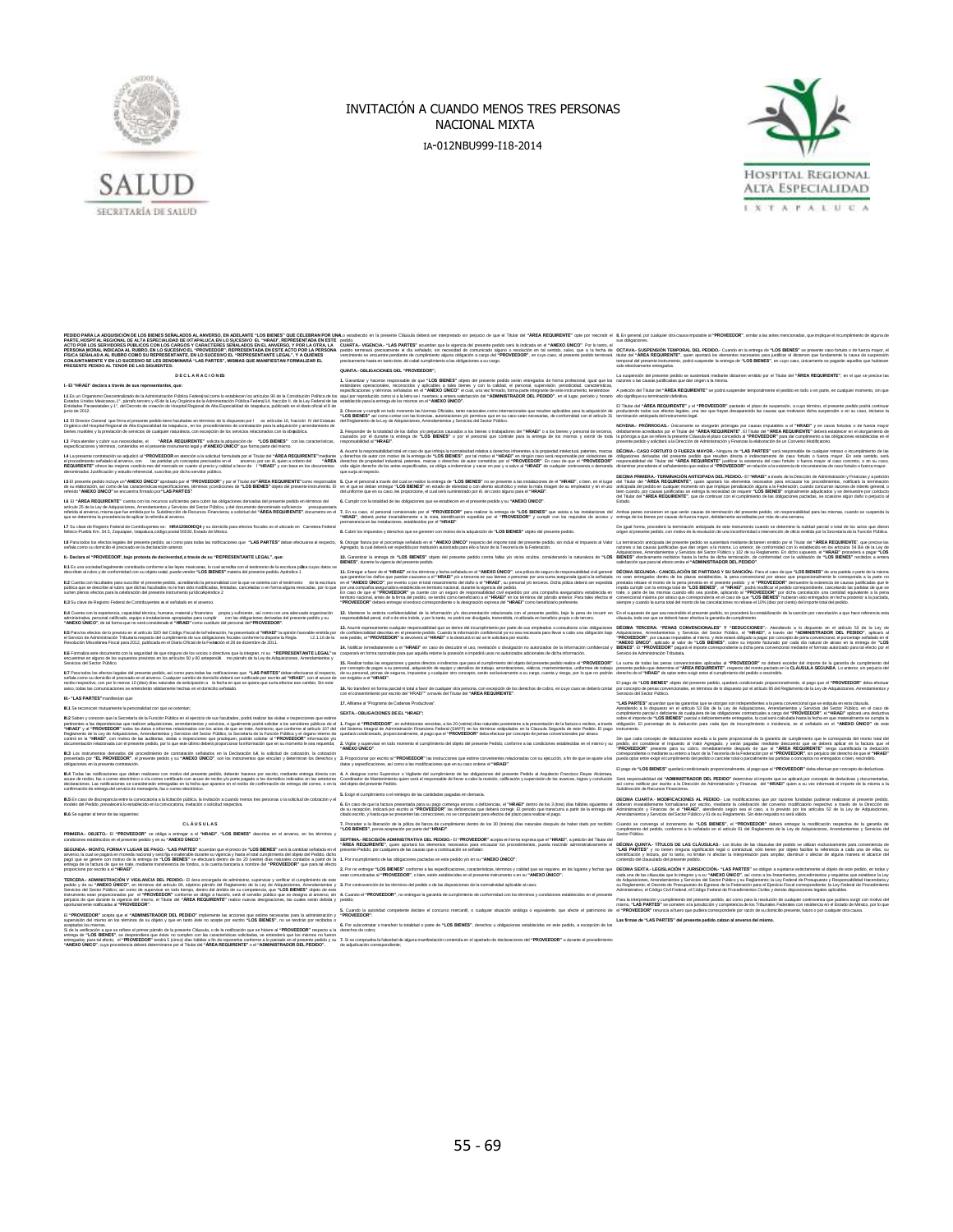



### **FORMATO Nº 13 PRESENTACIÓN DE PREGUNTAS PARA LA JUNTA DE ACLARACIONES**

**DUDAS DE CARÁCTER LEGAL Y ADMINISTRATIVO** (PAPEL MEMBRETADO DEL LICITANTE)

MÉXICO, D.F. A \_\_ DE \_\_\_\_\_\_ DE 20\_\_.

**HOSPITAL REGIONAL DE ALTA ESPECIALIDAD DE IXTAPALUCA.** P R E S E N T E.

| INVITACIÓN Nº·<br>.<br>_____ |  |
|------------------------------|--|
|                              |  |

DESCRIPCIÓN: \_\_\_\_\_\_\_\_\_\_\_\_\_\_\_\_\_\_\_\_\_\_\_\_\_\_\_\_\_\_\_\_\_\_\_\_\_\_\_\_\_\_\_\_\_\_\_\_\_\_\_\_\_\_\_\_\_\_\_\_\_\_\_\_\_

PREGUNTA:

RESPUESTA:

### **ATENTAMENTE**

\_\_\_\_\_\_\_\_\_\_\_\_\_\_\_\_\_\_\_\_\_\_\_\_\_\_\_\_\_\_\_\_\_\_\_\_\_\_\_\_\_\_\_\_\_\_\_\_\_\_\_\_\_\_\_\_\_\_\_\_\_\_\_\_\_\_\_\_\_\_\_\_\_\_\_\_\_\_\_\_\_\_\_\_\_\_\_\_\_

\_\_\_\_\_\_\_\_\_\_\_\_\_\_\_\_\_\_\_\_\_\_\_\_\_\_\_\_\_\_\_\_\_\_\_\_\_\_\_\_\_\_\_\_\_\_\_\_\_\_\_\_\_\_\_\_\_\_\_\_\_\_\_\_\_\_\_\_\_\_\_\_\_\_\_\_\_\_\_\_\_\_\_\_\_\_\_\_\_

**\_\_\_\_\_\_\_\_\_\_\_\_\_\_\_\_\_\_\_\_\_\_\_\_\_\_\_\_\_\_\_\_\_\_\_\_\_\_\_\_\_\_\_\_ NOMBRE Y FIRMA DEL REPRESENTANTE LEGAL**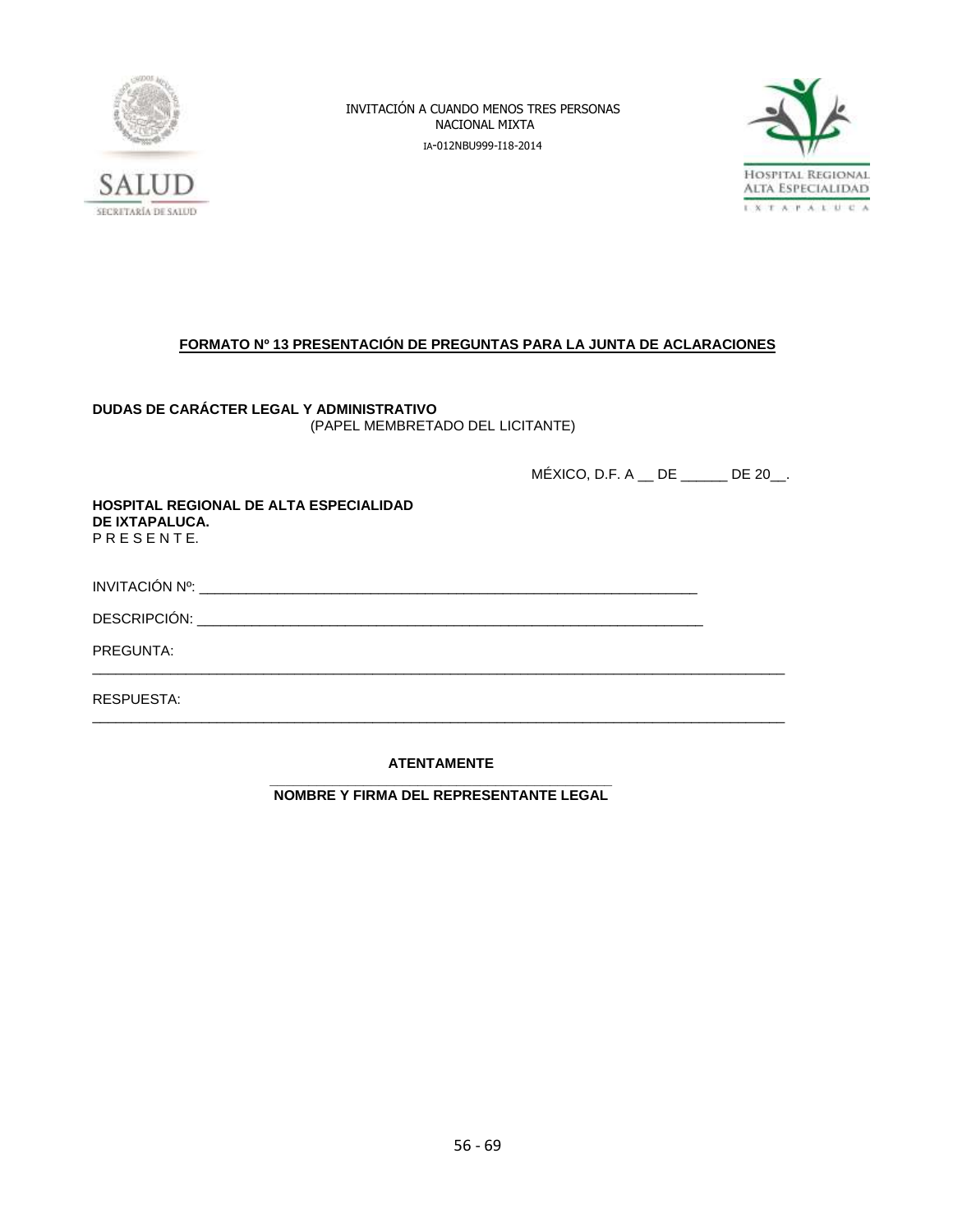



### **FORMATO Nº 13-A PRESENTACIÓN DE PREGUNTAS PARA LA JUNTA DE ACLARACIÓNES**

**DUDAS DE CARÁCTER TÉCNICO**

(PAPEL MEMBRETADO DEL PROVEEDOR)

MÉXICO, D.F. A \_\_ DE \_\_\_\_\_\_ DE 20\_\_.

**HOSPITAL REGIONAL DE ALTA ESPECIALIDAD DE IXTAPALUCA.** P R E S E N T E.

INVITACIÓN Nº: \_\_\_\_\_\_\_\_\_\_\_\_\_\_\_\_\_\_\_\_\_\_\_\_\_\_\_\_\_\_\_\_\_\_\_\_\_\_\_\_\_\_\_\_\_\_\_\_\_\_\_\_\_\_\_\_\_\_\_\_\_\_\_\_

NO. DE PARTIDA: \_\_\_\_\_\_\_\_\_\_\_\_\_\_\_\_\_\_\_\_\_\_\_\_\_\_\_\_\_\_\_\_\_\_\_\_\_\_\_\_\_\_\_\_\_\_\_\_\_\_\_\_\_\_\_\_\_\_\_\_\_\_\_

DESCRIPCIÓN: \_\_\_\_\_\_\_\_\_\_\_\_\_\_\_\_\_\_\_\_\_\_\_\_\_\_\_\_\_\_\_\_\_\_\_\_\_\_\_\_\_\_\_\_\_\_\_\_\_\_\_\_\_\_\_\_\_\_\_\_\_\_\_\_\_

PREGUNTA:

RESPUESTA:

**ATENTAMENTE**

#### **\_\_\_\_\_\_\_\_\_\_\_\_\_\_\_\_\_\_\_\_\_\_\_\_\_\_\_\_\_\_\_\_\_\_\_\_\_\_\_\_\_\_\_\_ NOMBRE Y FIRMA DEL REPRESENTANTE LEGAL**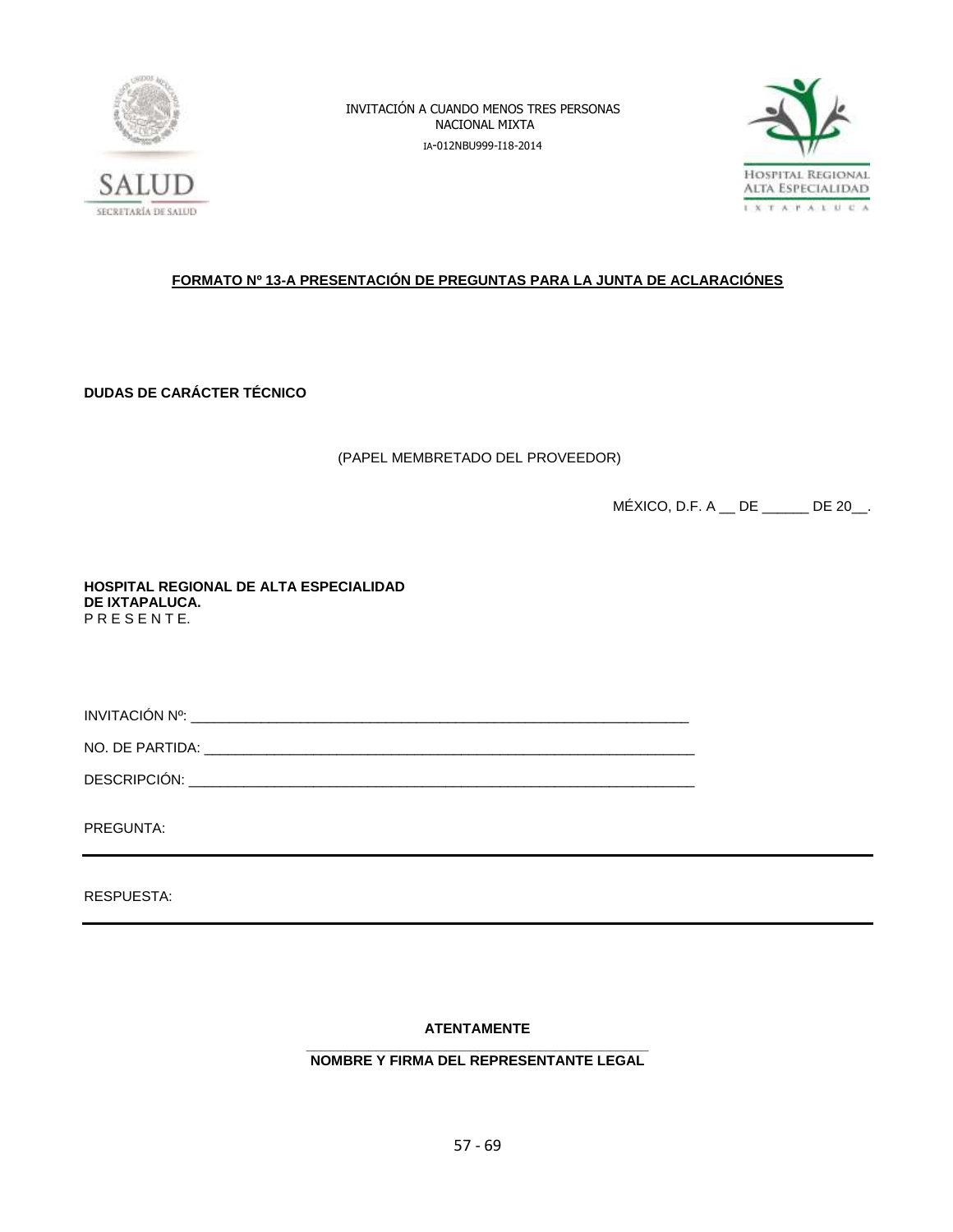



### **FORMATO Nº 14 FIANZA PARA CUMPLIMIENTO DE CONTRATOS Y/O PEDIDOS Y CALIDAD DE LOS BIENES**

### **CONTRATO DIVISIBLE**

### FIADO: (NOMBRE DE LA PERSONA FÍSICA O RAZÓN SOCIAL DE LA PERSONA MORAL CONTRATADA) BENEFICIARIO:

HOSPITAL REGIONAL DE ALTA ESPECIALIDAD DE IXTAPALUCA

### ANTE: HOSPITAL REGIONAL DE ALTA ESPECIALIDAD DE IXTAPALUCA

|                      |            | PARA GARANTIZAR POR, (NOMBRE DE LA PERSONA FÍSICA O RAZON SOCIAL DE LA PERSONA MORAL                                                           |            |           |              |    |                  |    |                                                                                |  |  |               |               |                        |
|----------------------|------------|------------------------------------------------------------------------------------------------------------------------------------------------|------------|-----------|--------------|----|------------------|----|--------------------------------------------------------------------------------|--|--|---------------|---------------|------------------------|
| CONTRATADA)          |            |                                                                                                                                                |            |           | <b>CON</b>   |    | <b>DOMICILIO</b> |    | <b>EN</b>                                                                      |  |  |               | <b>NÚMERO</b> |                        |
| <b>COLONIA</b>       |            |                                                                                                                                                |            |           | , DELEGACIÓN |    |                  |    | <u> Tanzania (h. 1888).</u><br>Naskiĝoj                                        |  |  | CÓDIGO POSTAL |               | <b>CON</b>             |
| R.F.C.               |            | (DE LA PERSONA FÍSICA O MORAL CONTRATADA) EL FIEL Y EXACTO CUMPLIMIENTO DE                                                                     |            |           |              |    |                  |    |                                                                                |  |  |               |               |                        |
| TODAS                |            | CADA                                                                                                                                           | <b>UNA</b> | <b>DE</b> |              |    |                  |    | LAS OBLIGACIONES A SU CARGO DERIVADAS DEL                                      |  |  |               |               | <b>CONTRATO-PEDIDO</b> |
|                      |            | <u>(SEÑALAR, EN SU CASO, SI ES ABIERTO) NÚMERO.</u><br>IA _____ (SEÑALAR FECHA DE FIRMA DEL CONTRATO-PEDIDO) _______ DE 2013, CON UNA VIGENCIA |            |           |              |    |                  |    |                                                                                |  |  |               |               |                        |
| <b>FECHA</b>         |            |                                                                                                                                                |            |           |              |    |                  |    |                                                                                |  |  |               |               |                        |
| DEL                  |            | DF                                                                                                                                             |            |           |              | AL |                  | DE | DE 2014, QUE TIENE                                                             |  |  |               |               | POR OBJETO             |
|                      |            |                                                                                                                                                |            |           |              |    |                  |    | ESPECIFICAR EL OBJETO DEL CONTRATO-PEDIDO (SEÑALAR LOS BIENES A ADQUIRIR, O EL |  |  |               |               |                        |
|                      |            | SERVICIO A CONTRATAR, O EL TIPO DE ARRENDAMIENTO, O LO SEÑALADO EN EL FORMATO DE CONTRATO-                                                     |            |           |              |    |                  |    |                                                                                |  |  |               |               |                        |
|                      |            | PEDIDO, EN EL CONCEPTO "OBJETO DE LA CONTRATACIÓN") CON LAS CARACTERISTICAS Y                                                                  |            |           |              |    |                  |    |                                                                                |  |  |               |               |                        |
|                      |            | DEMÁS ESPECIFICACIONES QUE SE DETALLAN EN SU ANEXO ÚNICO; DERIVADO DE SEÑALAR EL                                                               |            |           |              |    |                  |    |                                                                                |  |  |               |               |                        |
|                      |            | NÚMERO DEL PROCEDIMIENTO DE CONTRATACIÓN) (QUE CELEBRAN EL HOSPITAL REGIONAL DE                                                                |            |           |              |    |                  |    |                                                                                |  |  |               |               |                        |
|                      |            | ALTA ESPECIALIDAD DE IXTAPALUCA, REPRESENTADO EN ESTE ACTO POR                                                                                 |            |           |              |    |                  |    |                                                                                |  |  |               |               | NOMBRE DEL             |
|                      |            | FUNCIONARIO DEL HOSPITAL QUE FIRMA EL CONTRATO-PEDIDO (HACER MENCIÓN ÚNICAMENTE DEL                                                            |            |           |              |    |                  |    |                                                                                |  |  |               |               |                        |
|                      |            | FUNCIONARIO DE MAYOR JERARQUIA ADMINISTRATIVA ―EN PRIMER LUGAR EL DIRECTOR GENERAL, Y EN                                                       |            |           |              |    |                  |    |                                                                                |  |  |               |               |                        |
|                      |            | CASO DE NO FIRMARLO ÉSTE, SEÑALAR AL DIRECTOR DE ADMINISTRACIÓN Y FINANZAS) [1989] [5] [1989] EN SU                                            |            |           |              |    |                  |    |                                                                                |  |  |               |               |                        |
| <b>CARÁCTER DE I</b> |            |                                                                                                                                                |            |           |              |    |                  |    | (DIRECTOR GENERAL O DIRECTOR DE ADMINISTRACIÓN Y FINANZAS)                     |  |  |               |               |                        |
|                      | <b>POR</b> | LA OTRA                                                                                                                                        |            |           |              |    |                  |    | (RAZÓN SOCIAL DE LA EMPRESA      , REPRESENTADA POR                            |  |  |               |               |                        |
|                      |            | NOMBRE DE LA PERSONA FÍSICA O DEL REPRESENTANTE LEGAL DE LA EMPRESA QUE FIRMA EL                                                               |            |           |              |    |                  |    |                                                                                |  |  |               |               |                        |
|                      |            | CONTRATO-PEDIDO) EN                                                                                                                            |            | - SU      |              |    |                  |    | CARÁCTER DE REPRESENTANTE LEGAL O ADMINISTRADOR ÚNICO O                        |  |  |               |               |                        |
|                      |            | APODERADO LEGAL CON UN IMPORTE (HACER REFERENCIA, ÚNICAMENTE, A LA PALABRA TOTAL                                                               |            |           |              |    |                  |    |                                                                                |  |  |               |               |                        |
|                      |            | O MÁXIMO EN CASO DE SER UN CONTRATO ABIERTO) DE SEÑALAR EL IMPORTE TOTAL O                                                                     |            |           |              |    |                  |    |                                                                                |  |  |               |               |                        |
|                      |            | MÁXIMO CON NÚMERO Y LETRA) ANTES DEL IVA., CONSTITUYENDOSE (NOMBRE DE                                                                          |            |           |              |    |                  |    |                                                                                |  |  |               |               |                        |
|                      |            | LA AFIANZADORA)                                                                                                                                |            |           |              |    |                  |    | , FIADORA HASTA POR UN IMPORTE DEL 10% DEL MONTO TOTAL O MÁXIMO                |  |  |               |               |                        |
|                      |            | CONTRATO-PEDIDO (CON NÚMERO Y LETRA) (QUE REPRESENTA EL 10% (DIEZ POR CIENTO) DEL                                                              |            |           |              |    |                  |    |                                                                                |  |  |               |               |                        |
| <b>IMPORTE</b>       |            |                                                                                                                                                |            |           |              |    |                  |    | (INDICAR, ÚNICAMENTE, SI ES EL IMPORTE TOTAL O EL IMPORTE MÁXIMO               |  |  |               |               | DEL                    |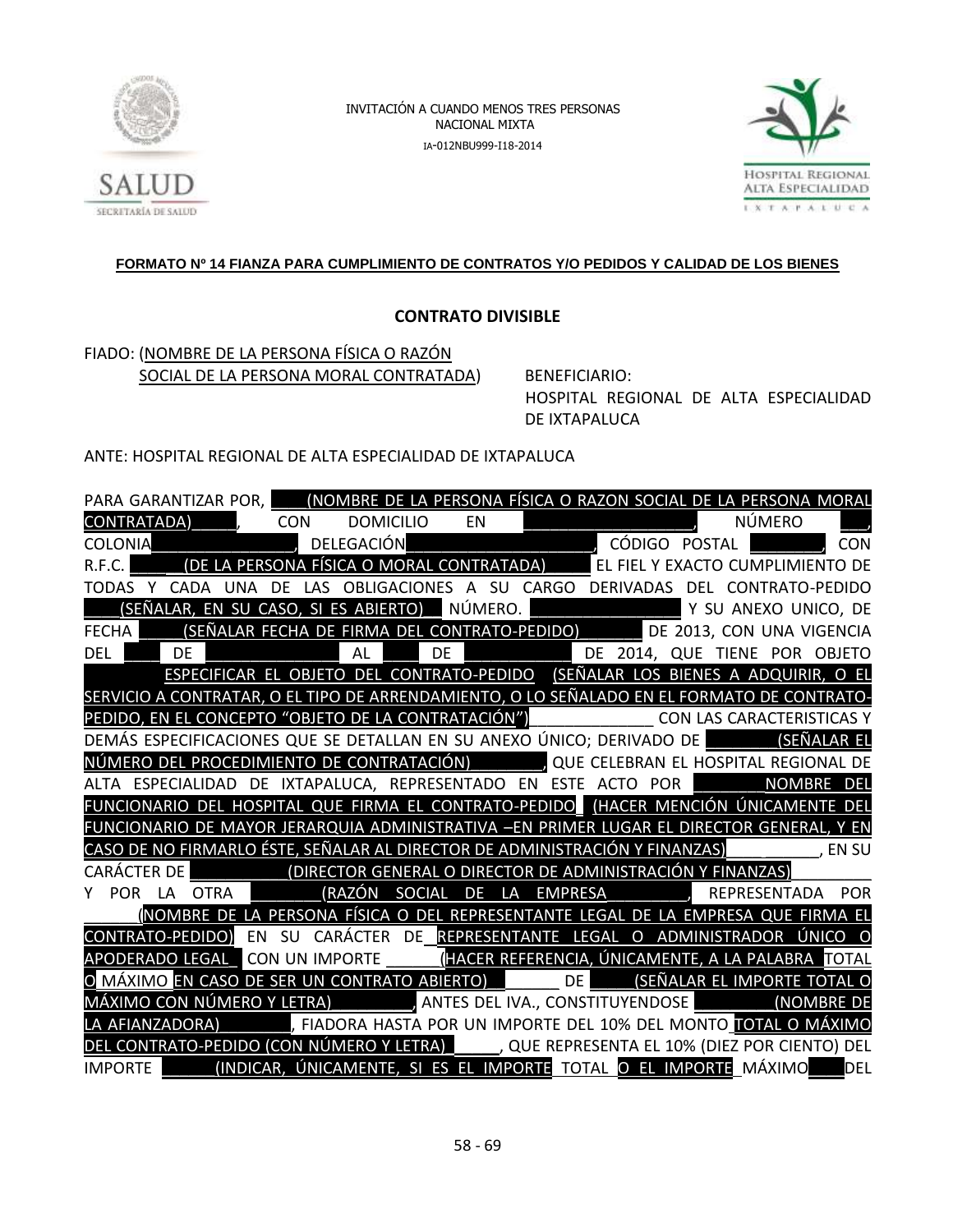



# VIGENCIA)\_\_\_\_.

### CONTRATO-PEDIDO NÚMERO\_\_\_\_\_\_\_\_\_\_\_\_\_\_\_\_\_CORRESPONDIENTE AL EJERCICIO FISCAL \_\_\_\_\_(AÑO DE

### \_\_\_\_\_\_\_\_\_(NOMBRE DE LA AFIANZADORA)\_\_\_\_\_\_\_\_, EXPRESAMENTE DECLARA:

- A) QUE LA PRESENTE FIANZA SE OTORGA ATENDIENDO A TODAS LAS ESTIPULACIONES CONTENIDAS EN EL CONTRATO-PEDIDO NÚMERO Y SU ANEXO ÚNICO;
- B) QUE LA FIANZA SE OTORGA DE CONFORMIDAD CON LO DISPUESTO POR LOS ARTÍCULOS 48, FRACCIÓN II Y ÚLTIMO PÁRRAFO, Y 49, FRACCIÓN II, DE LA LEY DE ADQUISICIONES, ARRENDAMIENTOS Y SERVICIOS DEL SECTOR PÚBLICO, Y DEMÁS NORMATIVIDAD APLICABLE EN LOS TÉRMINOS DEL CONTRATO-PEDIDO NÚMERO \_\_\_\_\_\_\_\_\_\_\_ Y SU ANEXO ÚNICO Y SE HARÁ EFECTIVA DE MANERA PROPORCIONAL AL MONTO DE LAS OBLIGACIONES NO CUMPLIDAS CUANDO \_\_\_\_(NOMBRE DE LA EMPRESA O PERSONA MORAL)\_\_\_\_, NO CUMPLA CON LAS OBLIGACIONES ESTABLECIDAS EN EL CONTRATO-PEDIDO NÚMERO \_\_\_\_\_\_\_\_\_\_\_ Y SU ANEXO ÚNICO, O INCURRA EN ALGUNO DE LOS SUPUESTOS DE INCUMPLIMIENTO ESTABLECIDOS EN DICHO INSTRUMENTO JURÍDICO;
- C) EN CASO DE QUE ESTA FIANZA SE HAGA EXIGIBLE \_\_\_(NOMBRE DE LA AFIANZADORA)\_\_\_ ACEPTA EXPRESAMENTE SOMETERSE AL PROCEDIMIENTO DE EJECUCIÓN ESTABLECIDO EN LOS ARTÍCULOS 93, 94 Y 118, DE LA LEY FEDERAL DE INSTITUCIONES DE FIANZAS EN VIGOR, PARA LA EFECTIVIDAD DE LA PRESENTE GARANTÍA, CON EXCLUSIÓN DE CUALQUIER OTRO PROCEDIMIENTO. TAMBIÉN SE SUJETARÁ PARA EL CASO DE COBRO DE INTERESES A LO QUE PREVÉ EL ARTÍCULO 95 BIS, DEL MISMO ORDENAMIENTO LEGAL, POR PAGO EXTEMPORÁNEO DEL IMPORTE DE LA OBLIGACIÓN;
- D) ESTA GARANTÍA ESTARÁ VIGENTE DURANTE LA SUBSTANCIACIÓN DE TODOS LOS RECURSOS LEGALES O JUICIOS QUE SE INTERPONGAN, HASTA QUE SE PRONUNCIE RESOLUCIÓN DEFINITIVA POR AUTORIDAD COMPETENTE, SALVO QUE LAS PARTES SE OTORGUEN FINIQUITO, DE FORMA TAL QUE SU VIGENCIA NO PODRÁ ACOTARSE EN RAZÓN DEL PLAZO DE EJECUCIÓN DEL CONTRATO-PEDIDO PRINCIPAL O FUENTE DE OBLIGACIONES, O CUALQUIER OTRA CIRCUNSTANCIA. ASÍ MISMO, ESTA FIANZA PERMANECERÁ EN VIGOR AÚN EN LOS CASOS EN QUE EL "HOSPITAL REGIONAL DE ALTA ESPECIALIDAD DE IXTAPALUCA", O EL SERVIDOR PÚBLICO QUE CUENTE CON FACULTADES PARA LA CANCELACIÓN DE FIANZAS, OTORGUE PRÓRROGA O ESPERAS A \_\_\_\_NOMBRE DE LA EMPRESA) PARA EL CUMPLIMIENTO DE SUS OBLIGACIONES, POR LO QUE (NOMBRE DE LA AFIANZADORA)\_\_\_\_, MANIFIESTA SU CONSENTIMIENTO, A TRAVÉS DE LA PRESENTE FIANZA. EN CASO DE OTORGAMIENTO DE PRÓRROGAS O ESPERAS A LA **INOMBRE DE** EMPRESA)\_\_\_\_\_\_\_, PARA EL CUMPLIMIENTO DE SUS OBLIGACIONES, DERIVADAS DE LA FORMALIZACIÓN DE CONVENIOS MODIFICATORIOS DE AMPLIACIÓN AL MONTO O AL PLAZO DEL CONTRATO-PEDIDO, SE DEBERÁ OBTENER LA MODIFICACIÓN DE LA FIANZA;
- E) LA PRESENTE GARANTÍA DE CUMPLIMIENTO DE CONTRATO-PEDIDO, PODRÁ SER LIBERADA ÚNICAMENTE MEDIANTE ESCRITO EXPEDIDO Y FIRMADO POR EL SERVIDOR PÚBLICO QUE CUENTE CON FACULTADES PARA LA CANCELACIÓN DE FIANZAS, CUANDO \_\_\_\_\_ (NOMBRE DE LA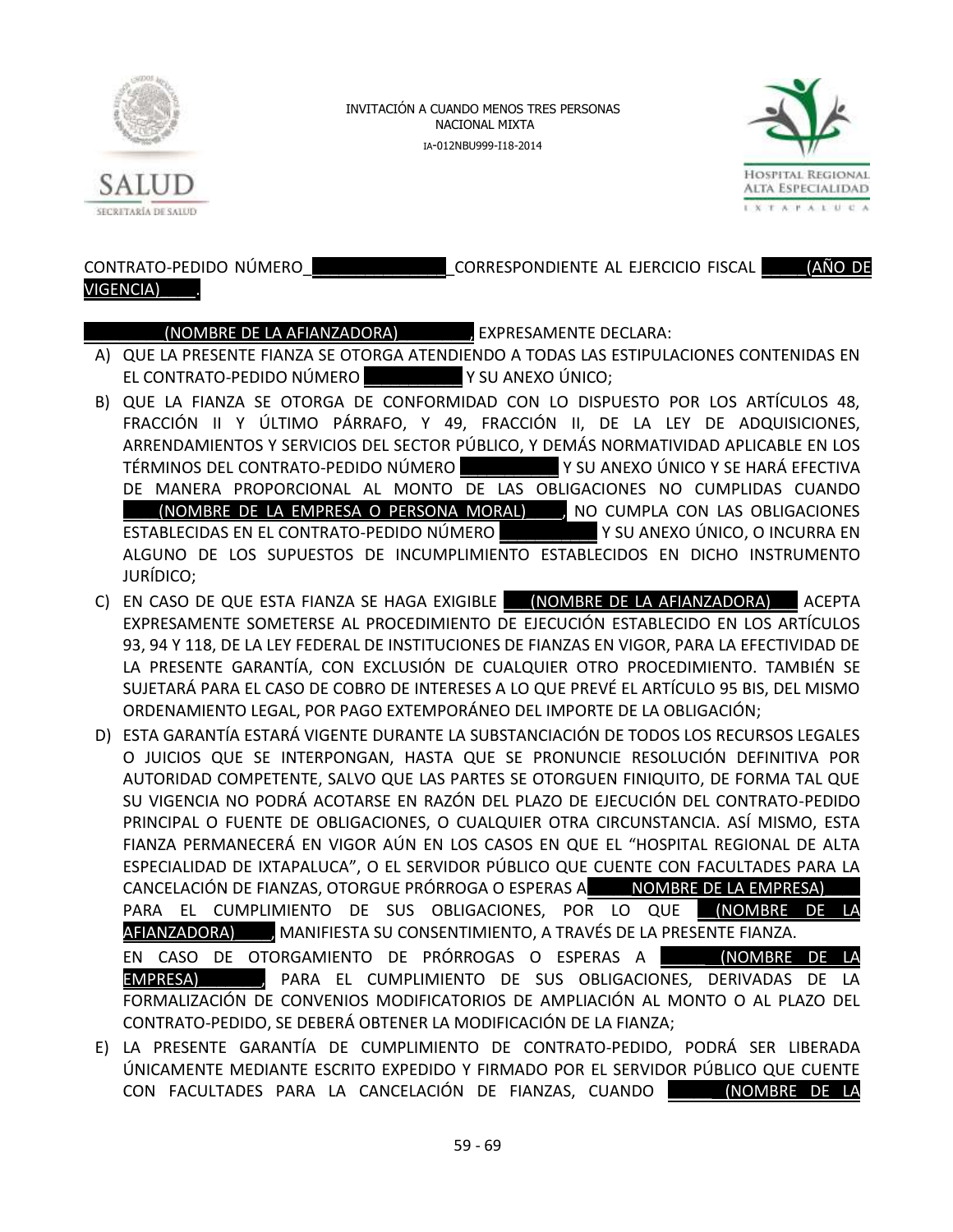



EMPRESA)\_\_\_\_\_\_\_ HAYA CUMPLIDO TODAS LAS OBLIGACIONES QUE SE DERIVEN DEL CONTRATO-PEDIDO QUE GARANTIZA;

- F) QUE (NOMBRE DE LA AFIANZADORA) SE SOMETE EXPRESAMENTE A LA JURISDICCIÓN DE LOS TRIBUNALES CON SEDE EN EL DISTRITO FEDERAL, RENUNCIANDO A LA QUE PUDIERA CORRESPONDERLE POR RAZÓN DE SU DOMICILIO PRESENTE O FUTURO O POR CUALQUIER OTRA CAUSA.
- G) TODA ESTIPULACIÓN QUE APAREZCA IMPRESA POR FORMATO POR PARTE DE \_\_\_\_(NOMBRE DE LA AFIANZADORA)\_\_\_\_\_\_ QUE CONTRAVENGA LAS ESTIPULACIONES AQUÍ ASENTADAS LAS CUALES COMPRENDEN EL PROEMIO Y LOS INCISOS A) AL F), SE CONSIDERARÁN COMO NO PUESTAS.---- FIN DE TEXTO -----------------------------------------------------------------------------------------

NOTA: PARA LA REQUISITACIÓN DEL PRESENTE FORMATO, SERÁ NECESARIO ELIMINAR LAS INSTRUCCIONES DE LLENADO Y SUSTITUIRLAS CON LA INFORMACIÓN EN ELLAS SOLICITADA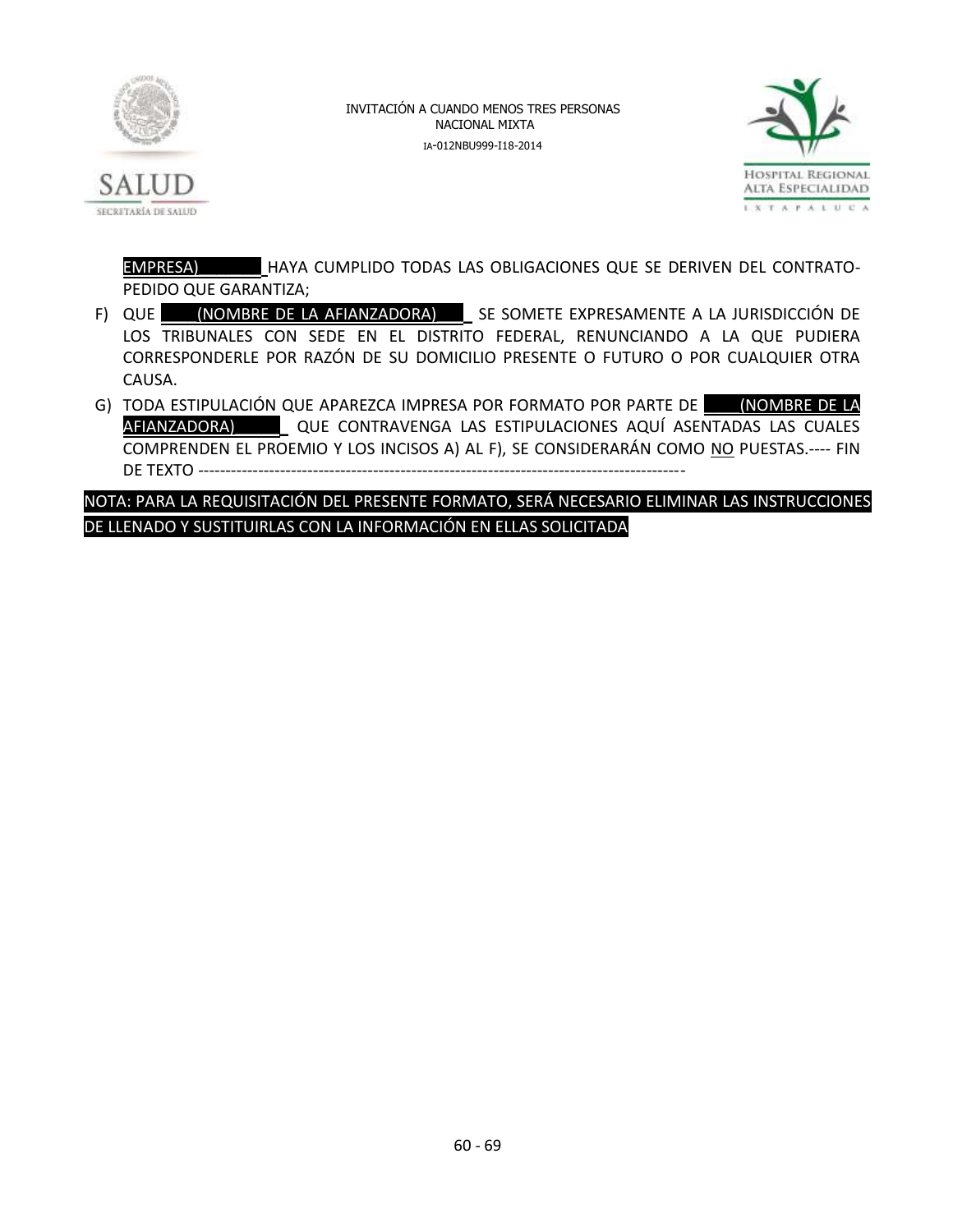



**FORMATO 15**

#### **PROGRAMA CADENAS PRODUCTIVAS**

### **LA CONFIANZA DE RECIBIR TUS PAGOS A TIEMPO**

¡TUS PAGOS EN SÓLO 5 DÍAS! TU CAPITAL DISPONIBLE CUANDO LO NECESITES.

¡COBRA DE INMEDIATO! NO DESPERDICIES MÁS TIEMPO NI RECURSOS. EL PROGRAMA CADENAS PRODUCTIVAS DE NAFINSA TE BRINDA LA LIQUIDEZ QUE TODO EMPRESARIO NECESITA PARA CRECER PORQUE YA NO TENDRÁS QUE ESPERAR LARGOS PLAZOS PARA RECIBIR TUS PAGOS. EL PASO PARA TENER EL CONTROL TOTAL DE TU DINERO.

#### ¿QUÉ ES?

ES UN PROGRAMA INTEGRAL PARA EL DESARROLLO DE PROVEEDORES DE GRANDES EMPRESAS, DEPENDENCIAS O ENTIDADES DEL GOBIERNO FEDERAL, GOBIERNOS ESTATALES Y MUNICIPALES, A TRAVÉS DEL CUAL, OBTIENEN LIQUIDEZ SOBRE SUS CUENTAS POR COBRAR, AL CONTAR CON LA POSIBILIDAD DE OPERARLOS EN FACTORAJE SIN NECESIDAD DE ESPERAR LA FECHA DE VENCIMIENTO DE LOS MISMOS, PERMITIÉNDOLES OBTENER MAYOR LIQUIDEZ PARA LA OPERACIÓN DE SU NEGOCIO, ADEMÁS TIENEN ACCESO A HERRAMIENTAS QUE LES PERMITEN INCREMENTAR SU COMPETITIVIDAD A TRAVÉS DE CURSOS DE CAPACITACIÓN Y ASISTENCIA TÉCNICA.

#### ¿PARA QUIÉN ES?

PARA LOS PROVEEDORES DE GRANDES EMPRESAS DEL SECTOR PRIVADO, DEL GOBIERNO FEDERAL, ESTATAL Y MUNICIPAL QUE FORMEN UNA CADENA PRODUCTIVA.

#### NUESTRA OFERTA:

OFRECER UNA SOLUCIÓN A LOS PROBLEMAS DE LIQUIDEZ PARA LA MICRO, PEQUEÑA Y MEDIANA EMPRESA AL ANTICIPAR MEDIANTE LA OPERACIÓN DE FACTORAJE, SUS CUENTAS POR COBRAR DE MANERA ELECTRÓNICA, A TRAVÉS DE LA RED DE INTERMEDIARIOS FINANCIEROS INCORPORADOS.

BENEFICIOS PARA EL PROVEEDOR:

- **OTORGA LIQUIDEZ INMEDIATA.**
- **REDUCE GASTOS DE COBRANZA.**
- **BRINDA CERTEZA EN EL FLUJO DE EFECTIVO SOBRE SUS DOCUMENTOS POR COBRAR.**
- **PERMITE CREAR UN HISTORIAL CREDITICIO, BRINDÁNDOLE LA POSIBILIDAD DE ACCEDER A OTRO TIPO DE FINANCIAMIENTO.**
- **ACCESO A CAPACITACIÓN Y ASISTENCIA TÉCNICA.**
- **PARTICIPA EN EL PROGRAMA COMPRAS DEL GOBIERNO**

BENEFICIOS PARA LAS EMPRESAS DE PRIMER ORDEN: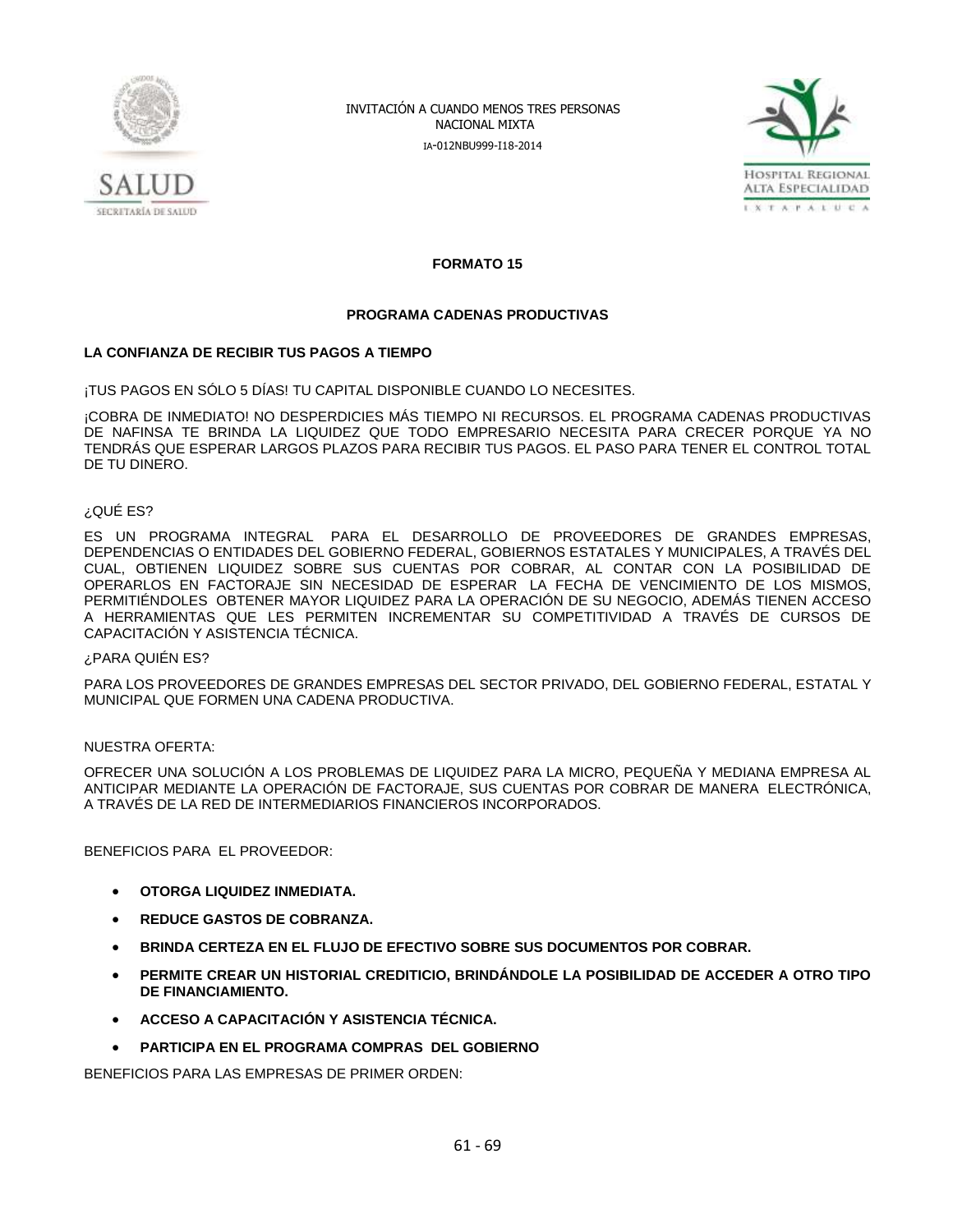



- **DESARROLLO DE SU RED DE PROVEEDORES AL OTÓRGALES LIQUIDEZ SOBRE SUS CUENTAS POR COBRAR.**
- **REDUCCIÓN DE COSTOS, RIESGOS Y TIEMPOS DE OPERACIÓN.**
- **POSIBILIDAD DE DESARROLLAR A SU RED DE DISTRIBUIDORES**
- **NEGOCIACIÓN DE MEJORES PLAZOS CON SUS PROVEEDORES.**
- **PERMITE UNA MEJOR ADMINISTRACIÓN DE PAGOS DE SU NEGOCIO.**
- **SIMPLIFICA SU OPERACIÓN BANCARIA AL CONTAR CON UN SOLO MECANISMO DE DISPERSIÓN DE FONDOS MULTIBANCO.**
- **TRABAJA CON EL INTERMEDIARIO FINANCIERO DE SU PREFERENCIA.**
- **OPTIMIZA RECURSOS EN SU FORMA DE OPERACIÓN.**

BENEFICIOS PARA LA DEPENDENCIA O ENTIDAD GUBERNAMENTAL:

- **EFICIENCIA EN LOS PROCESOS DE PAGO.**
- **DETONADOR DEL CRECIMIENTO ECONÓMICO SECTORIAL Y REGIONAL.**
- **FOMENTA EL GOBIERNO DIGITAL.**
- **PROPORCIONA MAYOR TRANSPARENCIA Y AGILIDAD EN LOS PAGOS PARA SUS PROVEEDORES.**
- **PERMITE EL DESARROLLO DE PROVEEDORES OTORGÁNDOLES LIQUIDEZ SOBRE SUS CUENTAS POR COBRAR.**
- **REDUCE COSTOS, RIESGOS Y TIEMPOS DE OPERACIÓN.**

CARACTERÍSTICAS DEL PROGRAMA:

- **OPERACIÓN DE FACTORAJE FINANCIERO SIN RECURSO.**
- **DESCUENTO HASTA POR EL 100% DEL IMPORTE DE LA CUENTA POR COBRAR.**
- **SIN COMISIONES.**
- **TASA DE INTERÉS FIJA**
- **EL PLAZO MÁXIMO DE LOS DOCUMENTOS QUE PODRÁ DESCONTAR PODRÁN SER DE HASTA 180 DÍAS TRATÁNDOSE DEL SECTOR PRIVADO Y PARA EL SECTOR PÚBLICO PODRÁ SER MENOR.**
- **EL FINANCIAMIENTO SE OTORGA A PARTIR DE LA OPERACIÓN EN FACTORAJE DE UN DOCUMENTO DADO DE ALTA EN LAS CADENAS PRODUCTIVAS.**
- **EL PAGO DE INTERESES ES POR ANTICIPADO LOS CUALES DESCUENTAN EL IMPORTE DE LA CUENTA POR COBRAR.**

REQUISITOS PARA LOS PROVEEDORES:

**SER UNA EMPRESA O PERSONA FÍSICA CON ACTIVIDAD EMPRESARIAL LEGALMENTE CONSTITUIDA.**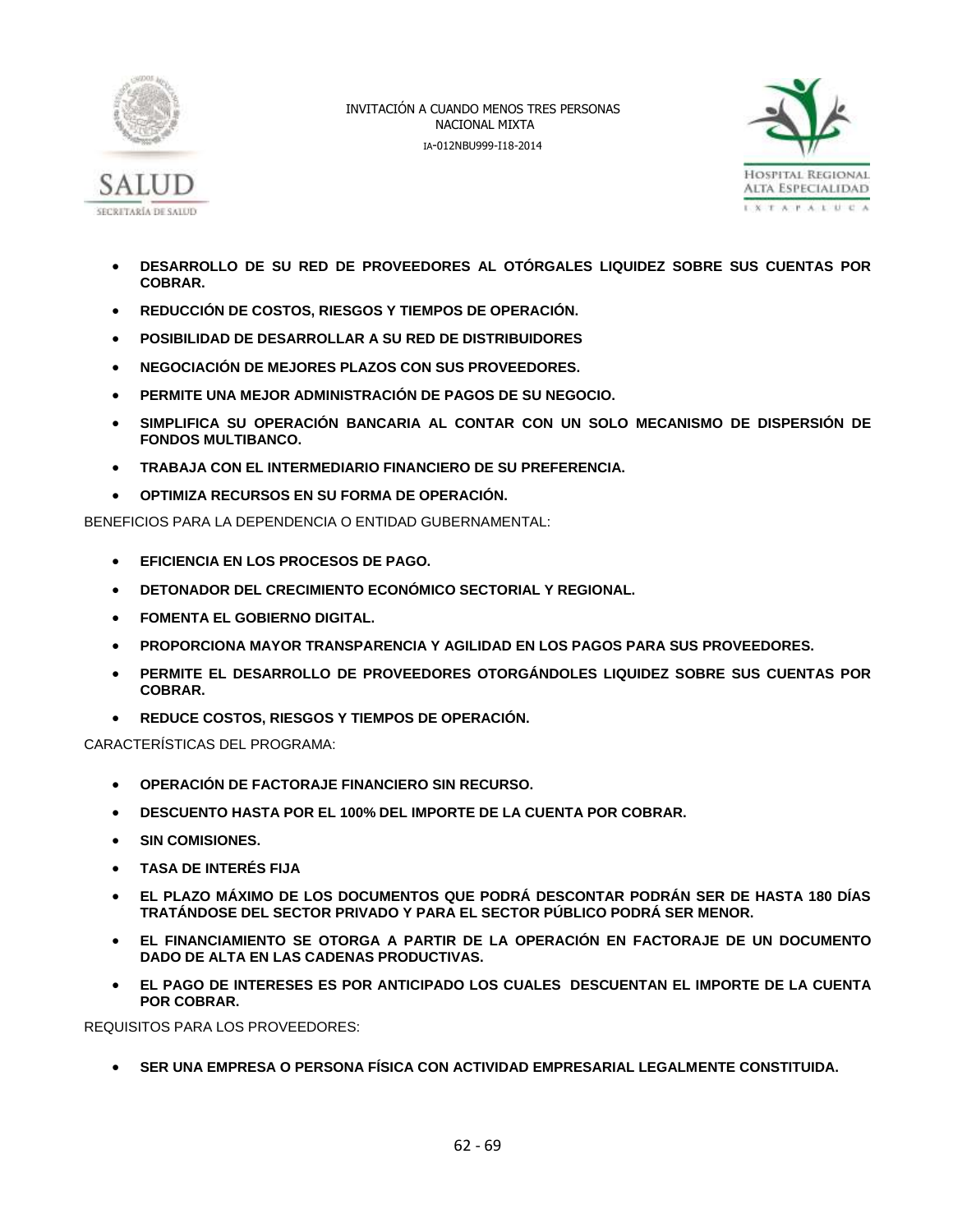



### **SER PROVEEDOR DE UNA EMPRESA DE PRIMER ORDEN, DE UNA DEPENDENCIA O ENTIDAD GUBERNAMENTAL INCORPORADA AL PROGRAMA DE CADENAS PRODUCTIVAS ADEMÁS DEBERÁ SER REFERENCIADO POR SU COMPRADOR PARA SER INCORPORADO.**

REQUISITOS PARA LAS EMPRESAS DE PRIMER ORDEN Y LAS DEPENDENCIAS O ENTIDADES GUBERNAMENTALES:

PARA CONOCER LOS REQUISITOS DE INCORPORACIÓN SE DEBERÁ DE CANALIZAR AL PROSPECTO CON LA DIRECCIÓN DE CADENAS PRODUCTIVAS.

### **DOCUMENTACIÓN**

*PARA PROVEEDORES QUE SON PERSONAS FÍSICAS:*

- **COMPROBANTE DE DOMICILIO FISCAL.**
- **VIGENCIA NO MAYOR A 2 MESES.**
- **COMPROBANTE DE DOMICILIO OFICIAL (RECIBO DE AGUA, LUZ, TELÉFONO FIJO, PREDIO).**
- **DEBE ESTAR A NOMBRE DE LA EMPRESA, EN CASO DE NO SER ASÍ, ADJUNTAR CONTRATO DE ARRENDAMIENTO, COMODATO.**
- **IDENTIFICACIÓN OFICIAL VIGENTE DEL (LOS) REPRESENTANTE(ES) LEGAL(ES), CON ACTOS DE DOMINIO.**
- **CREDENCIAL DE ELECTOR; PASAPORTE VIGENTE Ó FM2 (PARA EXTRANJEROS).**
- **LA FIRMA DEBERÁ COINCIDIR CON LA DEL CONVENIO.**
- **ALTA EN HACIENDA Y SUS MODIFICACIONES.**
- **FORMATO R-1 Ó R-2 EN CASO DE HABER CAMBIOS DE SITUACIÓN FISCAL (RAZÓN SOCIAL O DOMICILIO FISCAL).**
- **EN CASO DE NO TENER LAS ACTUALIZACIONES, PONDRÁN OBTENERLAS DE LA PÁGINA DEL SAT.**
- **ALTA EN HACIENDA Y SUS MODIFICACIONES.**
- **FORMATO R-1 Ó R-2 EN CASO DE HABER CAMBIOS DE SITUACIÓN FISCAL (RAZÓN SOCIAL O DOMICILIO FISCAL).**
- **EN CASO DE NO TENER LAS ACTUALIZACIONES, PONDRÁN OBTENERLAS DE LA PÁGINA DEL SAT.**

*PARA PROVEEDORES QUE SON PERSONAS MORALES:*

- **COPIA SIMPLE DEL ACTA CONSTITUTIVA (ESCRITURA CON LA QUE SE CONSTITUYE O CREA LA EMPRESA).**
- **ESTA ESCRITURA DEBE ESTAR DEBIDAMENTE INSCRITA EN EL REGISTRO PÚBLICO DE LA PROPIEDAD Y DE COMERCIO.**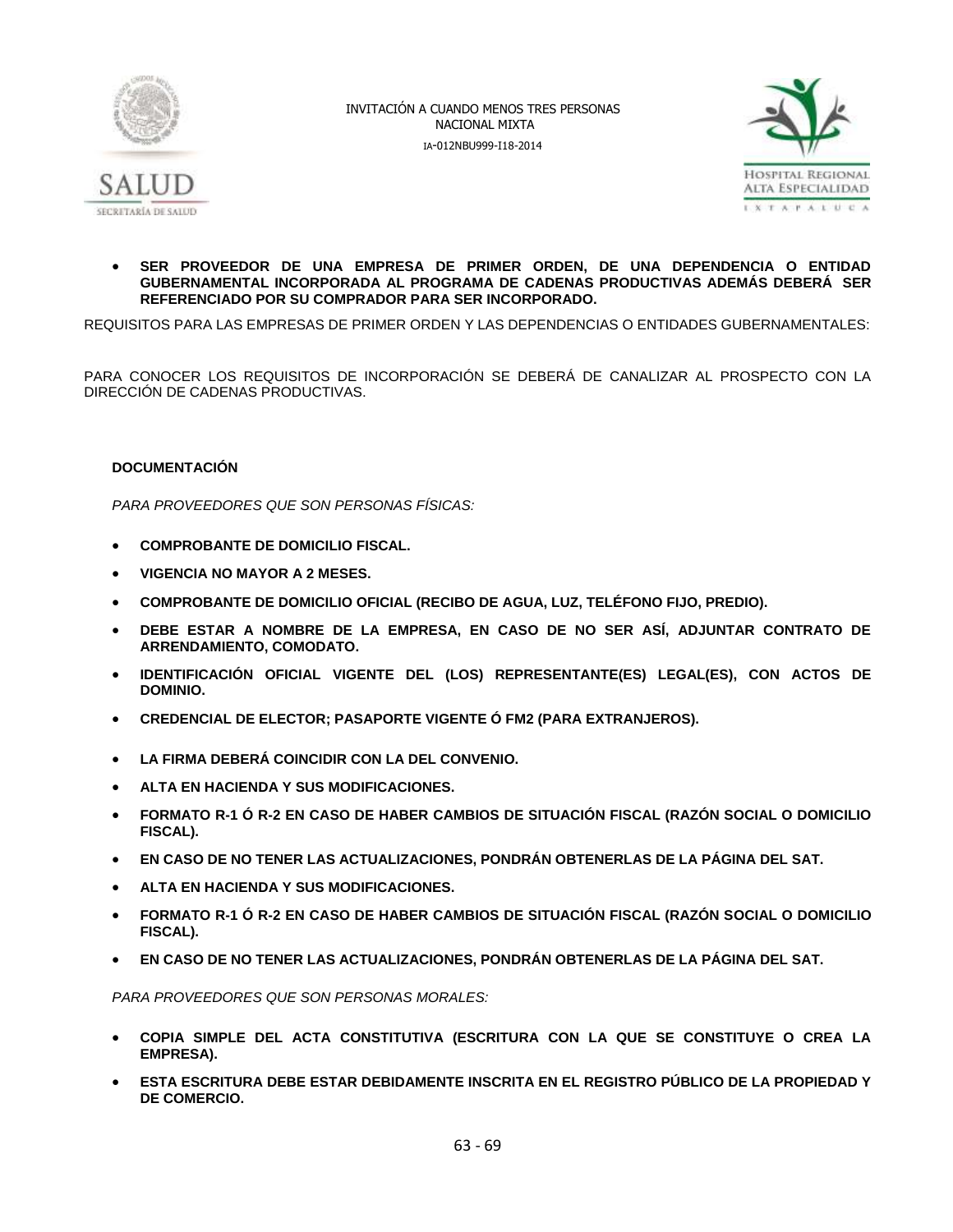



- **DEBE ANEXARSE COMPLETA Y LEGIBLE EN TODAS LAS HOJAS.**
- **COPIA SIMPLE DE LA ESCRITURA DE REFORMAS (MODIFICACIONES A LOS ESTATUTOS DE LA EMPRESA)**
- **CAMBIOS DE RAZÓN SOCIAL, FUSIONES, CAMBIOS DE ADMINISTRACIÓN, ETC.**
- **ESTAR DEBIDAMENTE INSCRITA EN EL REGISTRO PÚBLICO DE LA PROPIEDAD Y DEL COMERCIO.**
- **COMPLETA Y LEGIBLE EN TODAS LAS HOJAS.**
- **COPIA SIMPLE DE LA ESCRITURA PÚBLICA DE LOS PODERES Y FACULTADES DEL REPRESENTANTE LEGAL PARA ACTOS DE DOMINIO.**
- **LA ESCRITURA DEBE ESTAR INSCRITA EN EL REGISTRO PÚBLICO DE LA PROPIEDAD Y DE COMERCIO.**
- **DEBE ANEXARSE COMPLETA Y LEGIBLE EN TODAS LAS HOJAS.**
- **COMPROBANTE DE DOMICILIO FISCAL.**
- **VIGENCIA NO MAYOR A 2 MESES.**
- **COMPROBANTE DE DOMICILIO OFICIAL (RECIBO DE AGUA, LUZ, TELÉFONO FIJO, PREDIO)**
- **DEBE ESTAR A NOMBRE DE LA EMPRESA, EN CASO DE NO SER ASÍ, ADJUNTAR CONTRATO DE ARRENDAMIENTO, COMODATO.**
- **IDENTIFICACIÓN OFICIAL VIGENTE DEL (LOS) REPRESENTANTE(ES) LEGAL(ES), CON ACTOS DE DOMINIO.**
- **CREDENCIAL DE ELECTOR; PASAPORTE VIGENTE Ó FM2 (PARA EXTRANJEROS).**
- **LA FIRMA DEBERÁ COINCIDIR CON LA DEL CONVENIO.**
- **ALTA EN HACIENDA Y SUS MODIFICACIONES.**
- **FORMATO R-1 Ó R-2 EN CASO DE HABER CAMBIOS DE SITUACIÓN FISCAL (RAZÓN SOCIAL O DOMICILIO FISCAL).**
- **EN CASO DE NO TENER LAS ACTUALIZACIONES, PONDRÁN OBTENERLAS DE LA PÁGINA DEL SAT.**
- **CÉDULA DEL REGISTRO FEDERAL DE CONTRIBUYENTES (RFC, HOJA AZUL).**
- **ESTADO DE CUENTA BANCARIO DONDE SE DEPOSITARAN LOS RECURSOS.**
- **SUCURSAL, PLAZA, CLABE INTERBANCARIA.**
- **VIGENCIA NO MAYOR A 2 MESES.**
- **ESTADO DE CUENTA QUE EMITE LA INSTITUCIÓN FINANCIERA Y LLEGA SU DOMICILIO.**

¿CÓMO AFILIARTE A CADENAS PRODUCTIVAS SI ERES PROVEEDOR?

LA EMPRESA DE PRIMER ORDEN O DEPENDENCIA GUBERNAMENTAL PROPORCIONAN A NAFINSA SU BASE DE PROVEEDORES SUSCEPTIBLES DE DESCUENTO ELECTRÓNICO.

NAFINSA REGISTRA LA BASE DE PROVEEDORES RECIBIDA EN CADENAS PRODUCTIVAS E INICIA LA CAMPAÑA DE AFILIACIÓN.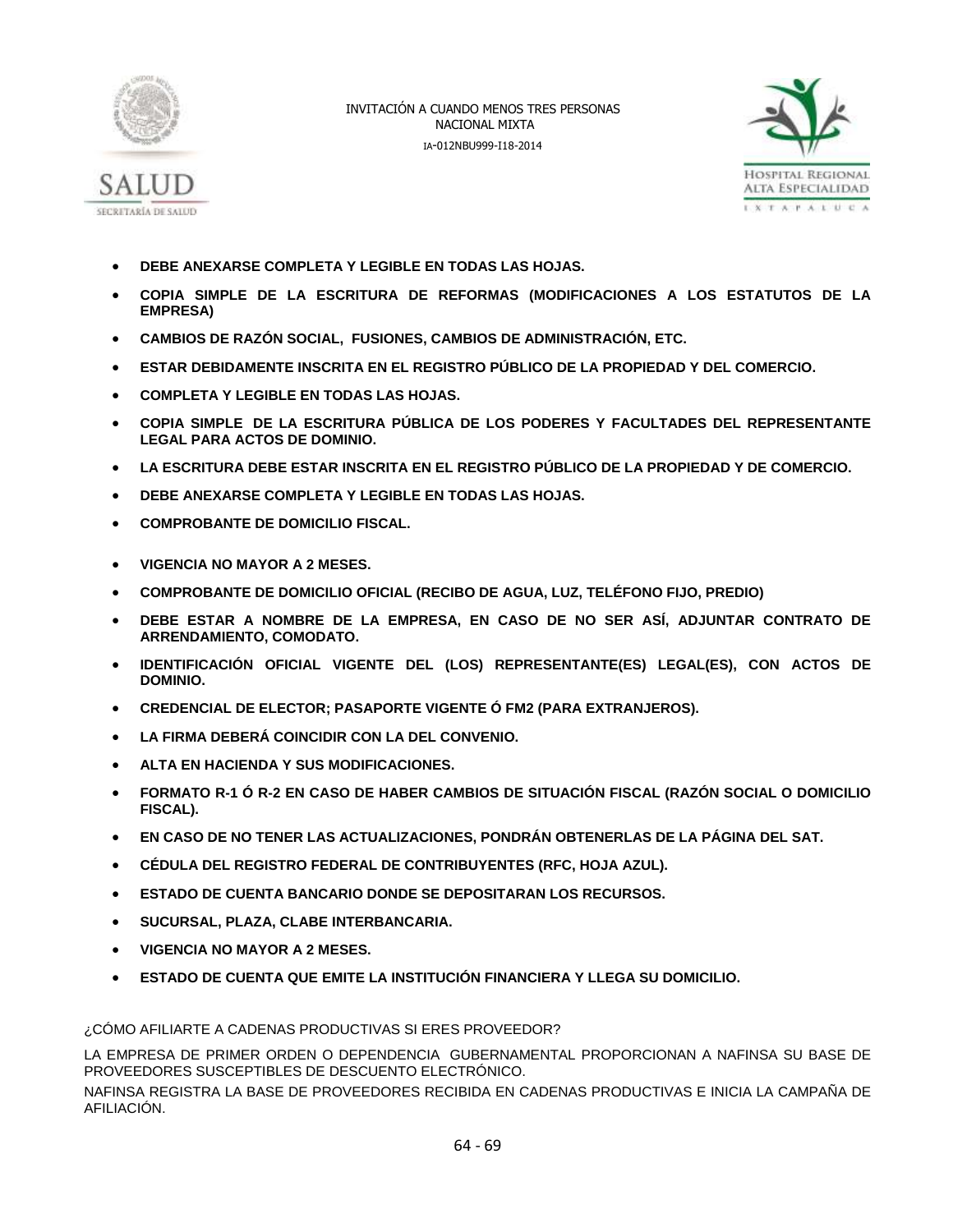



EL PROVEEDOR FIRMA EL CONVENIO DE ADHESIÓN A CADENAS PRODUCTIVAS Y ENTREGA A NAFINSA INFORMACIÓN DE AFILIACIÓN PARA DESCUENTO ELECTRÓNICO.

NAFINSA AFILIA AL PROVEEDOR PARA OTORGARLE SU CLAVE DE ACCESO Y CONTRASEÑA PARA REALIZAR OPERACIONES DE DESCUENTO ELECTRÓNICO.

DOCUMENTACIÓN PARA LA EMPRESA DE PRIMER ORDEN O DEPENDENCIA GUBERNAMENTAL.

PARA CONOCER LOS DOCUMENTOS PARA LA INCORPORACIÓN A CADENAS PRODUCTIVAS SE DEBERÁ DE CANALIZAR AL PROSPECTO CON LA DIRECCIÓN DE CADENAS PRODUCTIVAS.

CONTRATACIÓN:

PARA MÁS INFORMACIÓN Y FORMA DE CONTRATACIÓN DE ESTE PROGRAMA VISÍTANOS EN NAFINSA.COM O LLÁMANOS AL 5089 6107 EN EL D.F. O DEL INTERIOR, SIN COSTO, AL 01800 NAFINSA (623 4672). DE LUNES A VIERNES DE 08:00 A 19:00 HORAS.

*INFORMACIÓN SUJETA A CAMBIOS SIN PREVIO AVISO*

| NO.            | <b>CAMPO</b>                            | <b>LONGIT</b><br>DE<br>UD<br>CARÁCT<br>ER. | <b>TIPO</b>        | <b>CONSIDERACIONES</b>                                                                                                                                                                                                                                                                                                    |
|----------------|-----------------------------------------|--------------------------------------------|--------------------|---------------------------------------------------------------------------------------------------------------------------------------------------------------------------------------------------------------------------------------------------------------------------------------------------------------------------|
| $\mathbf{1}$   | <b>NUMERO</b><br>DF<br><b>PROVEEDOR</b> | 25                                         | <b>OBLIGATORIO</b> | CADA DEPENDENCIA Y/O ENTIDAD, DEFINIO<br>EN LA IMPLEMENTACIÓN DE LA CADENA<br>PRODUCTIVA EL DATO QUE SE USARÍA<br>COMO NUMERO DE PROVEEDOR, YA SEA UN<br>NUMERO ASIGNADO POR LA EPO O EL RFC<br>DEL PROVEEDOR, POR LO<br>QUE ES<br>NECESARIO ENVIAR EN EL ARCHIVO SOLO<br>EL DATO QUE LES CORRESPONDA A CADA<br>REGISTRO. |
| $\overline{c}$ | <b>RFC</b>                              | 20                                         | <b>OBLIGATORIO</b> | CAPTURAR SIN GUIONES NI ESPACIOS.                                                                                                                                                                                                                                                                                         |
| 3              | APELLIDO<br><b>PATERNO</b>              | 25                                         | <b>OBLIGATORIO</b> | SE CAPTURA EL APELLIDO PATERNO DE<br>PROVEEDORES<br>QUE SEAN<br><b>PERSONAS</b><br>FÍSICAS. NO SE CAPTURA LOS DATOS DE<br>REPRESENTANTES DE UNA PERSONA<br>MORAL CUYO CASO EL ESPACIO SE DEJARÁ<br>VACIÓ.                                                                                                                 |
| 4              | APELLIDO<br><b>MATERNO</b>              | 25                                         | <b>OBLIGATORIO</b> | SE CAPTURA EL APELLIDO MATERNO DE<br>PROVEEDORES<br>QUE SEAN<br><b>PERSONAS</b><br>FÍSICAS. NO SE CAPTURA LOS DATOS DE<br>REPRESENTANTES DE<br>UNA<br>PERSONA<br>MORAL EN CUYO CASO EL ESPACIO SE<br>DEJARA VACIÓ.                                                                                                        |
| 5              | <b>NOMBRE</b>                           | 80                                         | <b>OBLIGATORIO</b> | <b>SE</b><br>DE.<br><b>CAPTURA</b><br>EL.<br><b>NOMBRE</b><br>PROVEEDORES<br>QUE<br>SEAN<br><b>PERSONAS</b>                                                                                                                                                                                                               |

### **GUÍA PARA LLENADO DE SOLICITUD DE PROVEEDORES AL PROGRAMA CADENAS PRODUCTIVAS**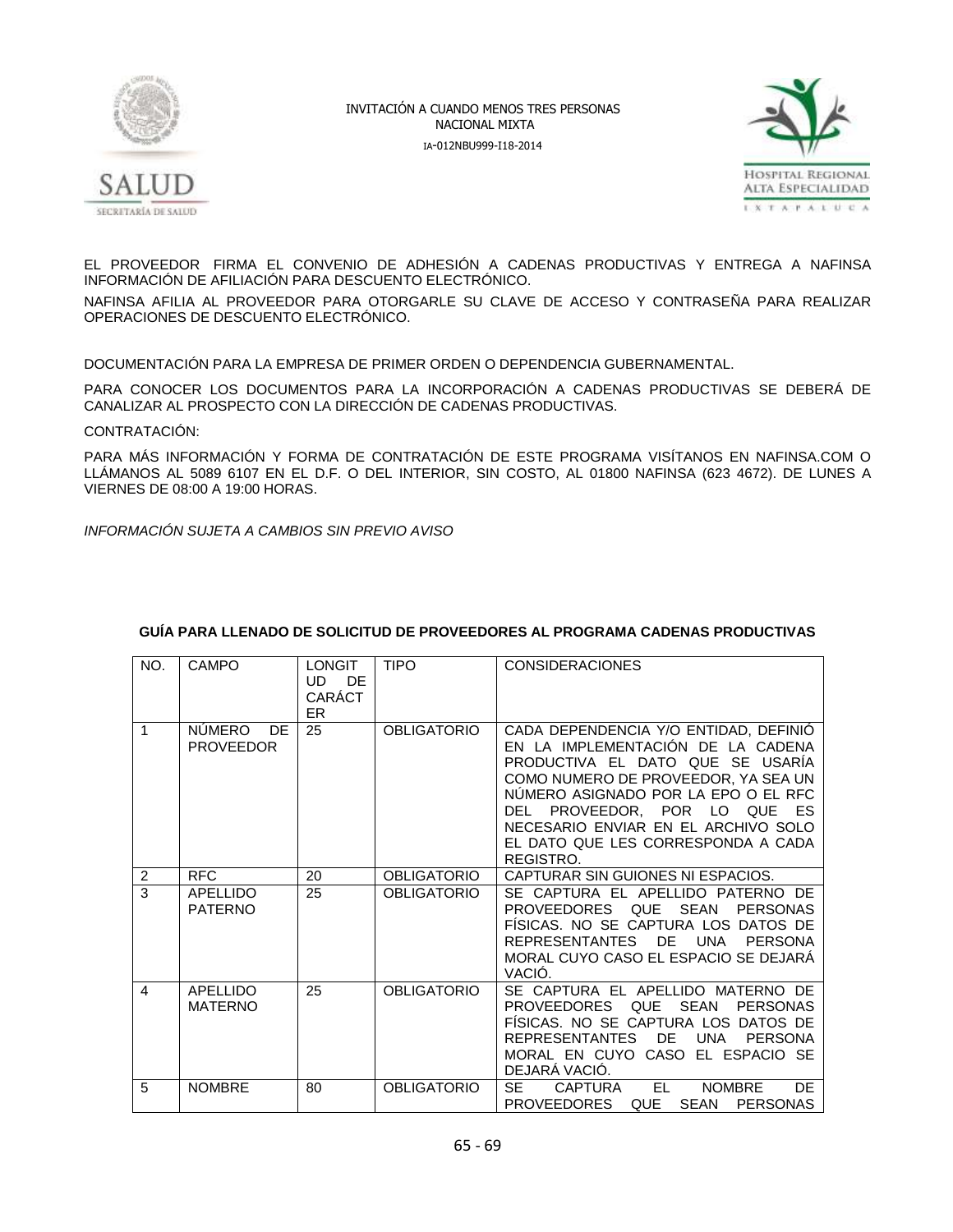



|                |                                                               |                       |                                 | FISICAS. NO SE CAPTURA LOS DATOS DE<br><b>REPRESENTANTES</b><br>DE.<br>UNA<br><b>PERSONA</b><br>MORAL EN CUYO CASO EL ESPACIO SE<br>DEJARÁ VACIO. |
|----------------|---------------------------------------------------------------|-----------------------|---------------------------------|---------------------------------------------------------------------------------------------------------------------------------------------------|
| 6              | RAZÓN<br><b>SOCIAL</b>                                        | 50 <sub>2</sub>       | <b>OBLIGATORIO</b>              | NOMBRE DE LA PERSONA MORAL SEGUIDO<br>DE LA ABREVIACIÓN DEL TIPO DE ENTIDAD<br>P. EJ. (S.A., S.A. DE C.V., S.DE R.L., S.C., A.C.,<br>ETC.)        |
| $\overline{7}$ | CALLE<br>NO.<br>EXT. Y<br>NO.<br>INT.                         | 80                    | <b>OBLIGATORIO</b>              | EN UNA SOLA CELDA Y COMPLETA.                                                                                                                     |
| 8              | <b>COLONIA</b>                                                | 60                    | <b>OBLIGATORIO</b>              | EN UNA SOLA CELDA Y COMPLETA.                                                                                                                     |
| 9              | <b>ESTADO</b>                                                 | 60                    | <b>OBLIGATORIO</b>              | EN UNA SOLA CELDA Y COMPLETA.                                                                                                                     |
| 10             | <b>PAÍS</b>                                                   | 60                    | <b>OBLIGATORIO</b>              | EN UNA SOLA CELDA Y COMPLETA.                                                                                                                     |
| 11             | <b>DELEGACIÓN</b><br>O MUNICIPIO                              | 60                    | <b>OBLIGATORIO</b>              | EN UNA SOLA CELDA Y COMPLETA.                                                                                                                     |
| 12             | <b>CÓDIGO</b><br><b>POSTAL</b>                                | 5                     | <b>OBLIGATORIO</b>              | EN UNA SOLA CELDA Y COMPLETA.                                                                                                                     |
| 13             | <b>TELÉFONO</b>                                               | 20                    | <b>OBLIGATORIO</b>              | EN UNA SOLA CELDA Y COMPLETA.                                                                                                                     |
| 14             | <b>FAX</b>                                                    | 20                    | <b>OPCIONAL</b>                 | EN UNA SOLA CELDA Y COMPLETA.                                                                                                                     |
| 15             | <b>CORREO</b><br><b>ELECTRONICO</b>                           | 30                    | <b>OPCIONAL</b>                 | EN UNA SOLA CELDA Y COMPLETA.                                                                                                                     |
| 16             | <b>DATOS</b><br>DEL<br>CONTACTO O<br><b>REPRESENTA</b><br>NTE | 25/25/80/<br>20/20/30 | OBLIGATORIO/<br><b>OPCIONAL</b> | <b>BAJO LAS MISMAS CONSIDERACIONES QUE</b><br>LOS DATOS DEL PROVEEDOR.                                                                            |
| 17             | <b>TIPO</b>                                                   | N/A                   | N/A                             | SIEMPRE SERÁ EL NÚMERO "1"                                                                                                                        |
| 18             | <b>SUSCEPTIBLE</b>                                            | N/A                   | N/A                             | SIEMPRE SERÁ LA LETRA "S"                                                                                                                         |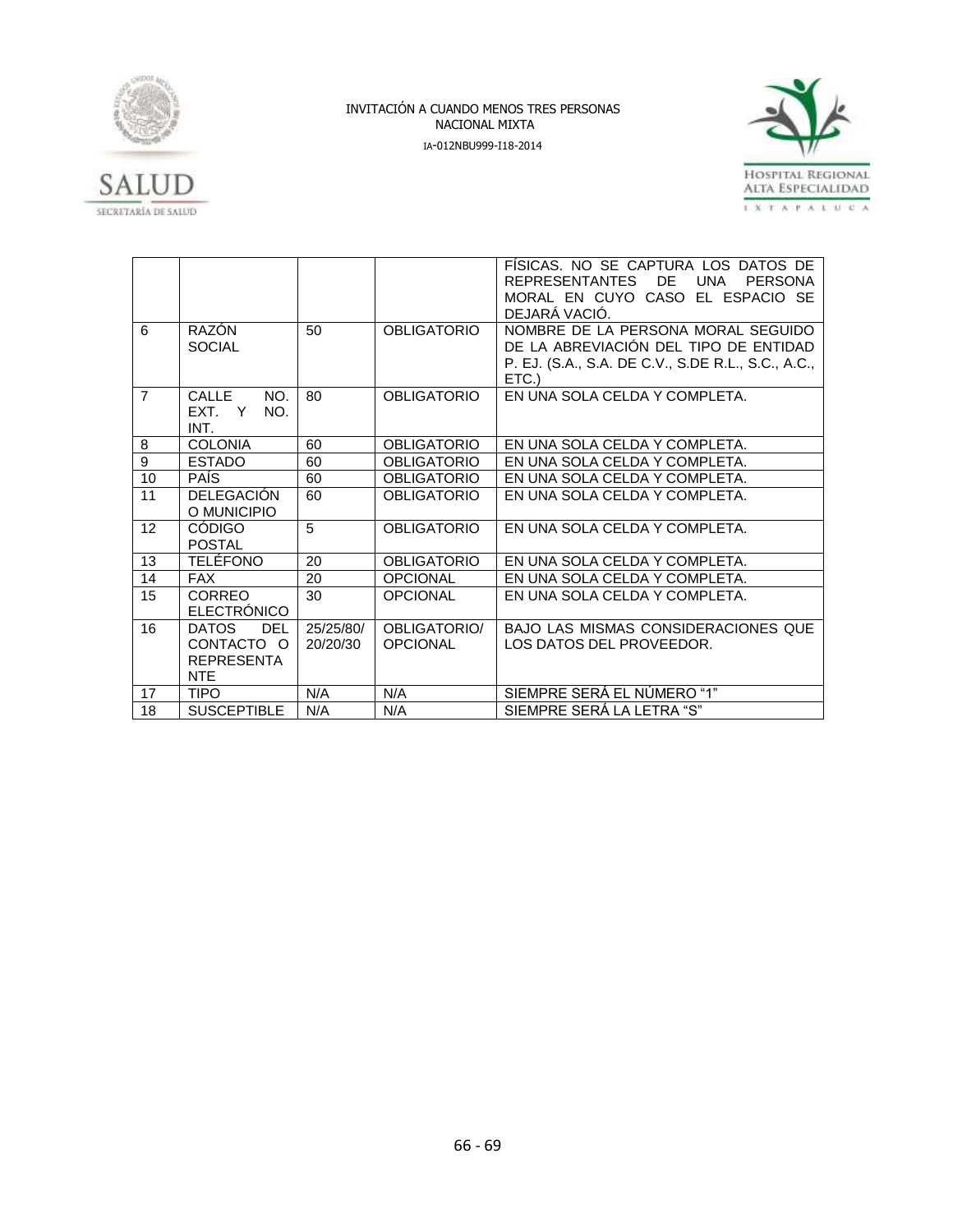



### **LISTA DE DOCUMENTOS PARA LA INTEGRACIÓN DEL EXPEDIENTE DE AFILIACIÓN AL PROGRAMA DE CADENAS PRODUCTIVAS**

- 1.- CARTA REQUERIMIENTO DE AFILIACIÓN.
- DEBIDAMENTE FIRMADA POR EL ÁREA USUARIA COMPRADORA
- 2.- \*\*COPIA SIMPLE DEL ACTA CONSTITUTIVA (ESCRITURA CON LA QUE SE CONSTITUYE O CREA LA EMPRESA).
- ESTA ESCRITURA DEBE ESTAR DEBIDAMENTE INSCRITA EN EL REGISTRO PÚBLICO DE LA PROPIEDAD Y DE COMERCIO.
- DEBE ANEXARSE COMPLETA Y LEGIBLE EN TODAS LAS HOJAS.
- 3.- \*\*COPIA SIMPLE DE LA ESCRITURA DE REFORMAS (MODIFICACIONES A LOS ESTATUTOS DE LA EMPRESA)
- CAMBIOS DE RAZÓN SOCIAL, FUSIONES, CAMBIOS DE ADMINISTRACIÓN, ETC.,
- ESTAR DEBIDAMENTE INSCRITA EN EL REGISTRO PÚBLICO DE LA PROPIEDAD Y DEL COMERCIO.
- COMPLETA Y LEGIBLE EN TODAS LAS HOJAS.
- 4.- \*\*COPIA SIMPLE DE LA ESCRITURA PÚBLICA MEDIANTE LA CUAL SE HAGA CONSTAR LOS PODERES Y FACULTADES DEL REPRESENTANTE LEGAL PARA ACTOS DE DOMINIO.
- ESTA ESCRITURA DEBE ESTAR DEBIDAMENTE INSCRITA EN EL REGISTRO PÚBLICO DE LA PROPIEDAD Y DE COMERCIO.
- DEBE ANEXARSE COMPLETA Y LEGIBLE EN TODAS LAS HOJAS.
- 5.- COMPROBANTE DE DOMICILIO FISCAL
- VIGENCIA NO MAYOR A 2 MESES
- COMPROBANTE DE DOMICILIO OFICIAL (RECIBO DE AGUA, LUZ, TELÉFONO FIJO, PREDIO)
- DEBE ESTAR A NOMBRE DE LA EMPRESA, EN CASO DE NO SER ASÍ, ADJUNTAR PEDIDO DE ARRENDAMIENTO, COMODATO.
- 6.- IDENTIFICACIÓN OFICIAL VIGENTE DEL (LOS) REPRESENTANTE(ES) LEGAL(ES), CON ACTOS DE DOMINIO
- CREDENCIAL DE ELECTOR; PASAPORTE VIGENTE Ó FM2 (PARA EXTRANJEROS)
- LA FIRMA DEBERÁ COINCIDIR CON LA DEL CONVENIO
- 7.- ALTA EN HACIENDA Y SUS MODIFICACIONES
- ANEXO R-1 Ó R-2 EN CASO DE HABER CAMBIOS DE SITUACIÓN FISCAL (RAZÓN SOCIAL O DOMICILIO FISCAL)
- EN CASO DE NO TENER LAS ACTUALIZACIONES, PONDRÁN OBTENERLAS DE LA PÁGINA DEL SAT.
- 8.- CÉDULA DEL REGISTRO FEDERAL DE CONTRIBUYENTES (RFC, HOJA AZUL)
- 9.- ESTADO DE CUENTA BANCARIO DONDE SE DEPOSITARAN LOS RECURSOS
- SUCURSAL, PLAZA, CLABE INTERBANCARIA
- VIGENCIA NO MAYOR A 2 MESES
- ESTADO DE CUENTA QUE EMITE LA INSTITUCIÓN FINANCIERA Y LLEGA SU DOMICILIO.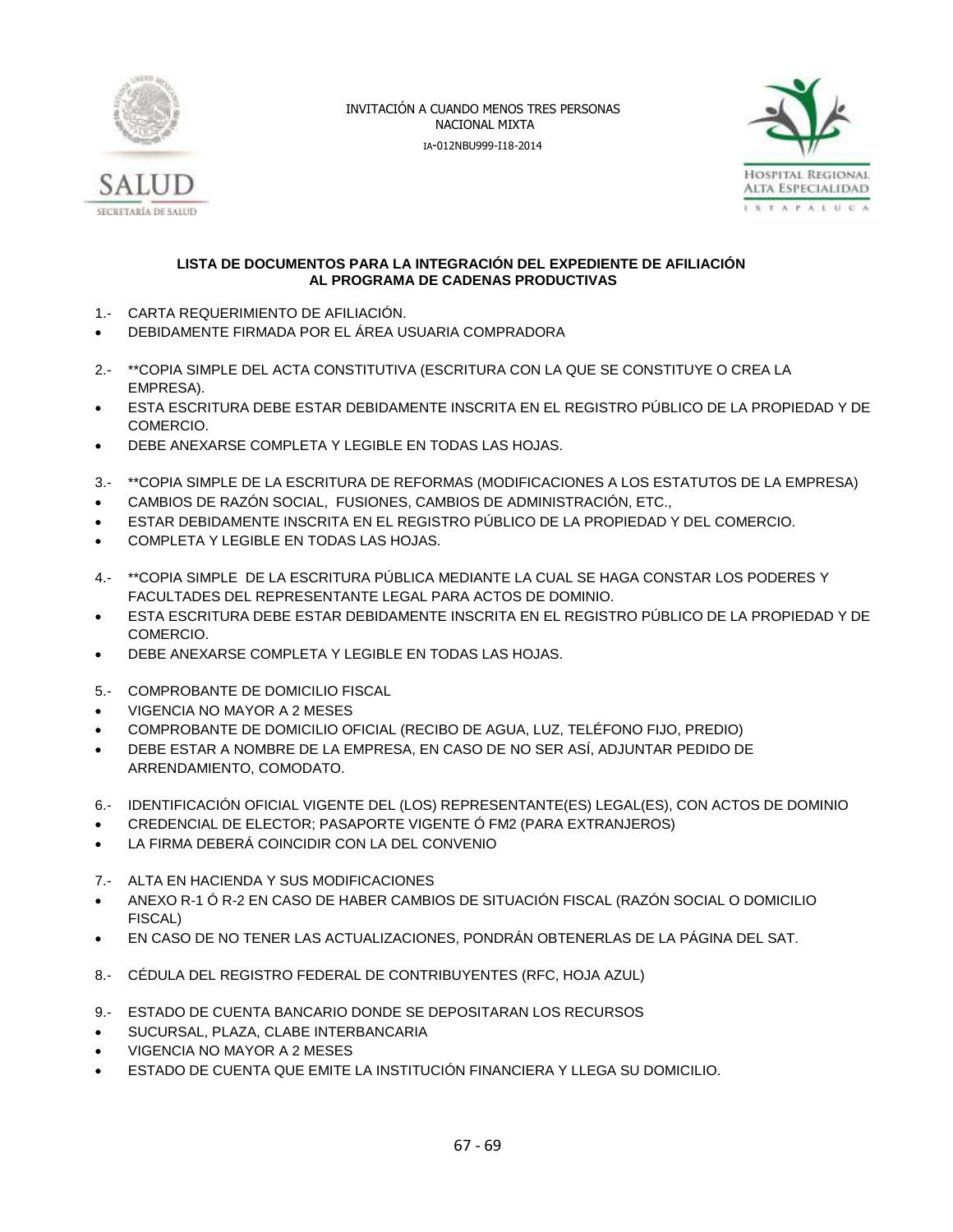



- LA DOCUMENTACIÓN ARRIBA DESCRITA, ES NECESARIA PARA QUE LA PROMOTORÍA GENERE LOS PEDIDOS QUE LE PERMITIRÁN TERMINAR EL PROCESO DE AFILIACIÓN UNA VEZ FIRMADOS, LOS CUALES CONSTITUYEN UNA PARTE FUNDAMENTAL DEL EXPEDIENTE:
- A) PEDIDO DE DESCUENTO AUTOMÁTICO CADENAS PRODUCTIVAS
- FIRMADO POR EL REPRESENTANTE LEGAL CON PODERES DE DOMINIO.
- 2 CONVENIOS CON FIRMAS ORIGINALES
- B) PEDIDOS ORIGINALES DE CADA INTERMEDIARIO FINANCIERO.
- FIRMADO POR EL REPRESENTANTE LEGAL CON PODERES DE DOMINIO.

### (\*\* ÚNICAMENTE, PARA PERSONAS MORALES)

USTED PODRÁ CONTACTARSE CON LA PROMOTORIA QUE VA A AFILIARLO LLAMANDO AL 01-800- NAFINSA (01- 800-6234672) O AL 50-89-61-07; O ACUDIR A LAS OFICINAS DE NACIONAL FINANCIERA EN:

AV. INSURGENTES SUR NO. 1971, COLONIA GUADALUPE INN, C.P. 01020, DELEGACIÓN ÁLVARO OBREGÓN, EN EL EDIFICIO ANEXO, NIVEL JARDÍN, ÁREA DE ATENCIÓN A CLIENTES.

**(LA NO PRESENTACIÓN DE ESTE DOCUMENTO NO SERÁ CAUSA DE DESCALIFICACIÓN)**